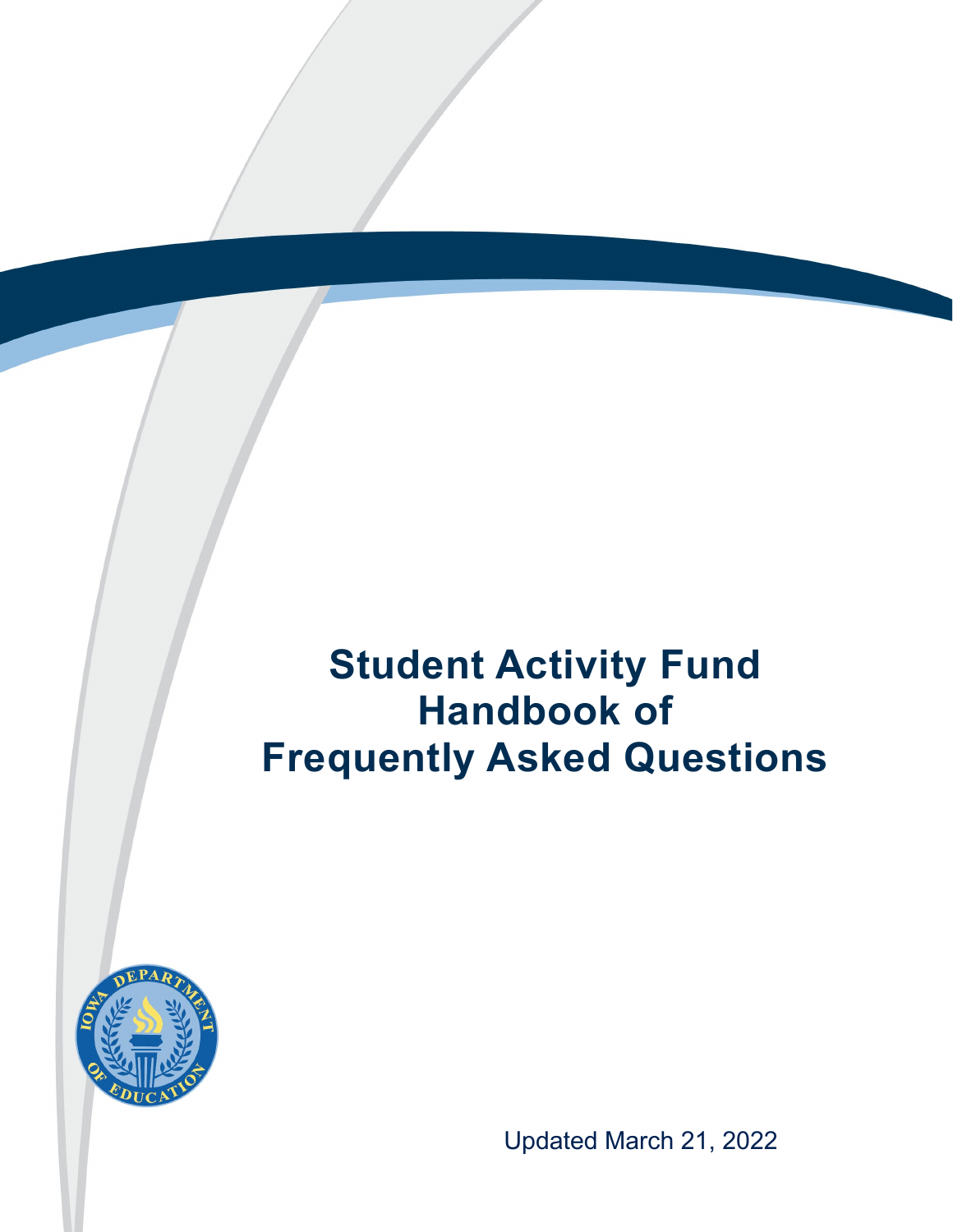State of Iowa Department of Education Grimes State Office Building 400 E. 14<sup>th</sup> Street Des Moines, IA 50319-0146

#### **State Board of Education**

Brooke Axiotis, President, Des Moines Bettie Bolar, Vice President, Marshalltown Rod Bradley, Denison Brian J. Kane, Dubuque Michael L. Knedler, Council Bluffs Mike May, Spirit Lake John Robbins, Iowa Falls Georgia Van Gundy, Waukee Hannah Groos, Student Member, Norwalk

#### **Administration**

Ann Lebo, Director and Executive Officer of the State Board of Education Shan Seivert, Deputy Director and Chief of Staff

#### **Division of School Finance and Support Services**

Earl Whipple, Division Administrator and Chief Financial Officer

#### **Bureau of School Business Operations**

Kassandra Cline, Bureau Chief Janice Evans, Education Program Consultant Denise Ragias, Education Program Consultant

*.*

It is the policy of the Iowa Department of Education not to discriminate on the basis of race, creed, color, sexual orientation, gender identity, national origin, sex, disability, religion, age, political party affiliation, or actual or potential parental, family or marital status in its programs, activities, or employment practices as required by the Iowa Code sections 216.9 and 256.10(2), Titles VI and VII of the Civil Rights Act of 1964 (42 U.S.C. § 2000d and 2000e), the Equal Pay Act of 1973 (29 U.S.C. § 206, et seq.), Title IX (Educational Amendments, 20 U.S.C.§§ 1681 – 1688), Section 504 (Rehabilitation Act of 1973, 29 U.S.C. § 794), and the Americans with Disabilities Act (42 U.S.C. § 12101, et seq.). If you have questions or complaints related to compliance with this policy by the Iowa Department of Education, please contact the legal counsel for the Iowa Department of Education, Grimes State Office Building, 400 E. 14th Street, Des Moines, IA 50319-0146, telephone number: 515-281-5295, or the Director of the Office for Civil Rights, U.S. Department of Education, Citigroup Center, 500 W. Madison Street, Suite 1475, Chicago, IL 60661-4544, telephone number: 312-730-1560, FAX number: 312-730-1576, TDD number: 877-521-2172, email: OCR.Chicago@ed.gov.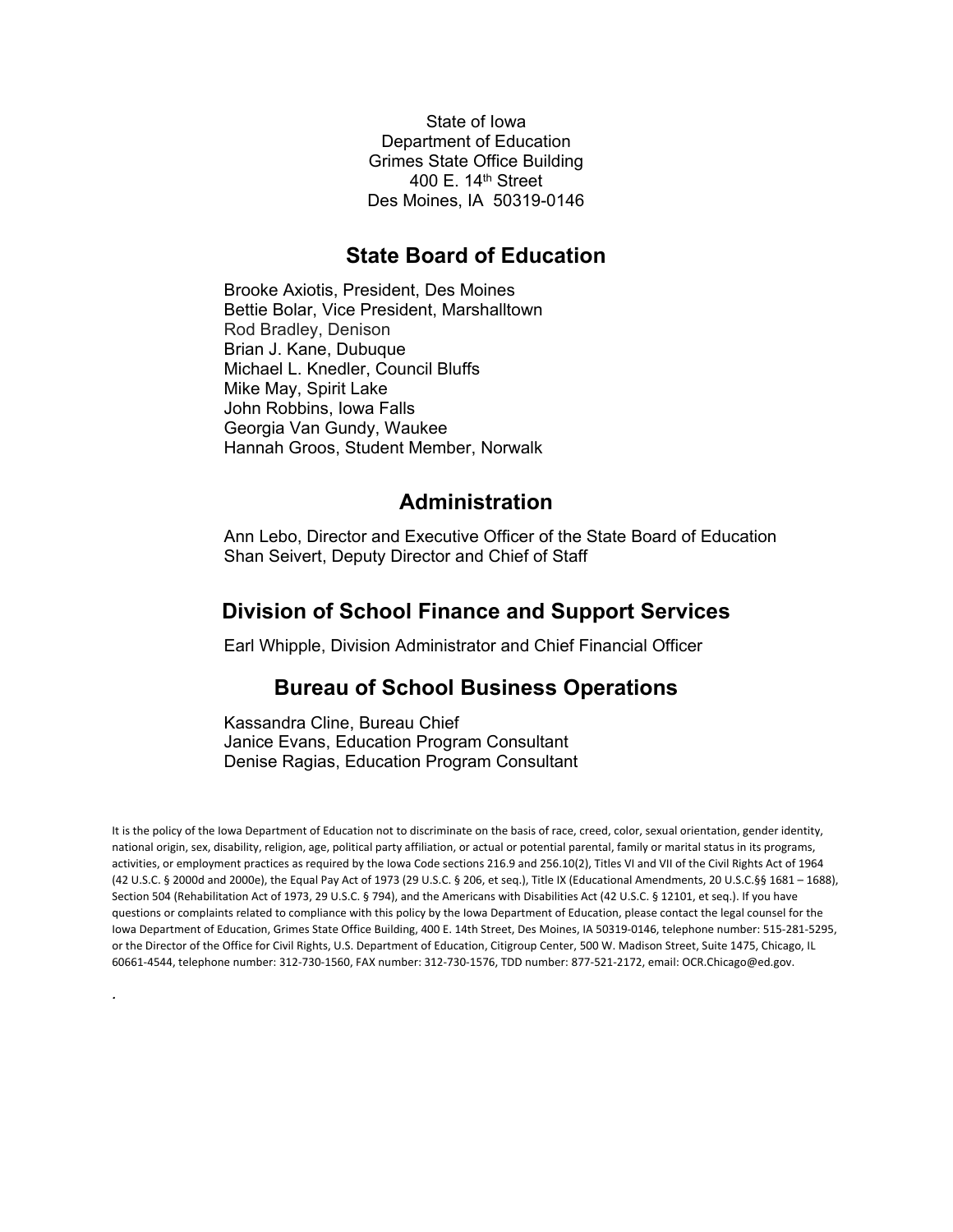# <span id="page-2-0"></span>**Contents**

| General Guidance: Privately-sponsored Camps/Clinics Using District Facilities 50              |  |
|-----------------------------------------------------------------------------------------------|--|
|                                                                                               |  |
| Support for Participation by Students with Individual Education Plans (IEPs) or 504 Plans  58 |  |
|                                                                                               |  |
|                                                                                               |  |
|                                                                                               |  |
|                                                                                               |  |
|                                                                                               |  |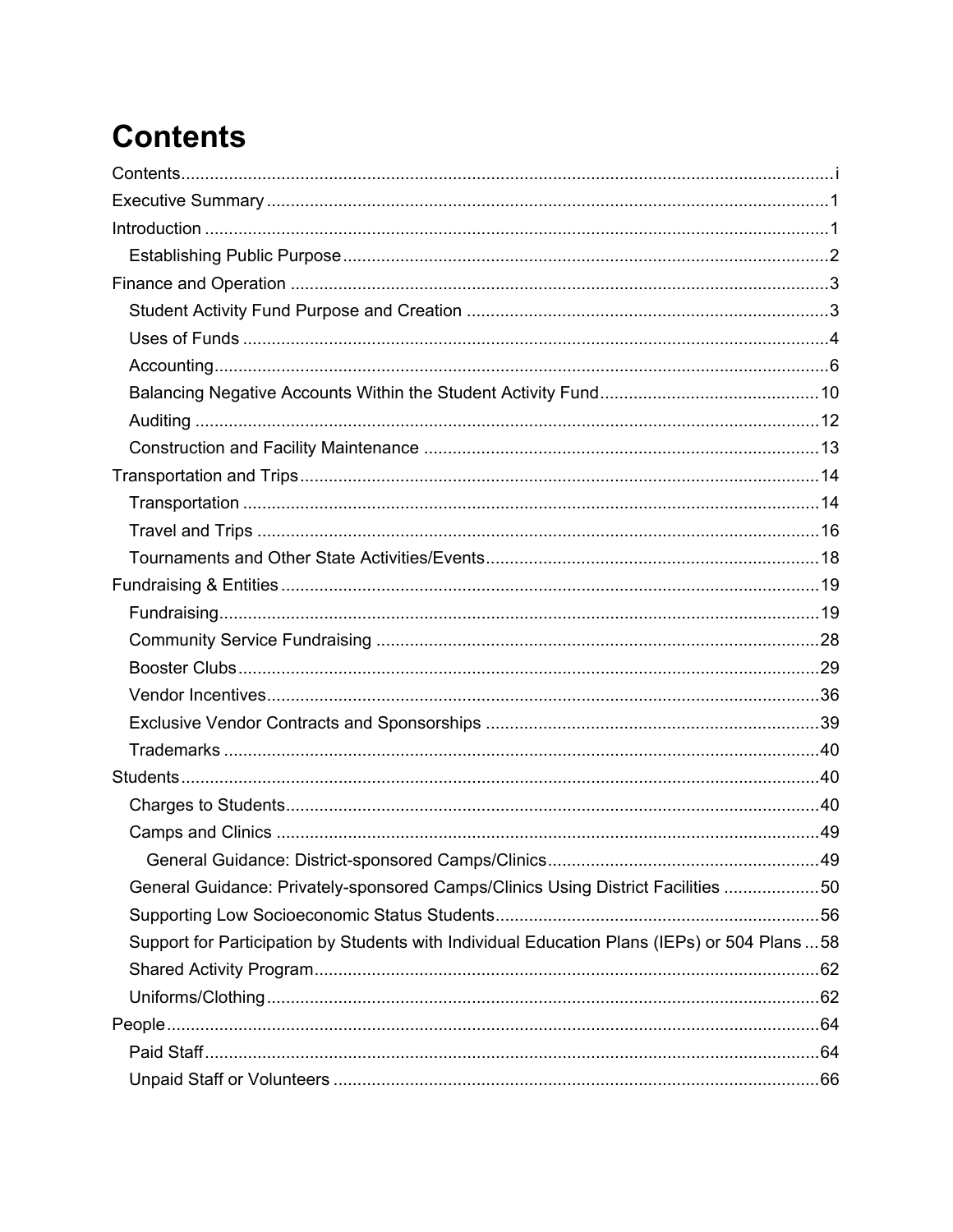| Appendix A – Checklist for Indicators of District-sponsored Event or Activity 70 |  |
|----------------------------------------------------------------------------------|--|
|                                                                                  |  |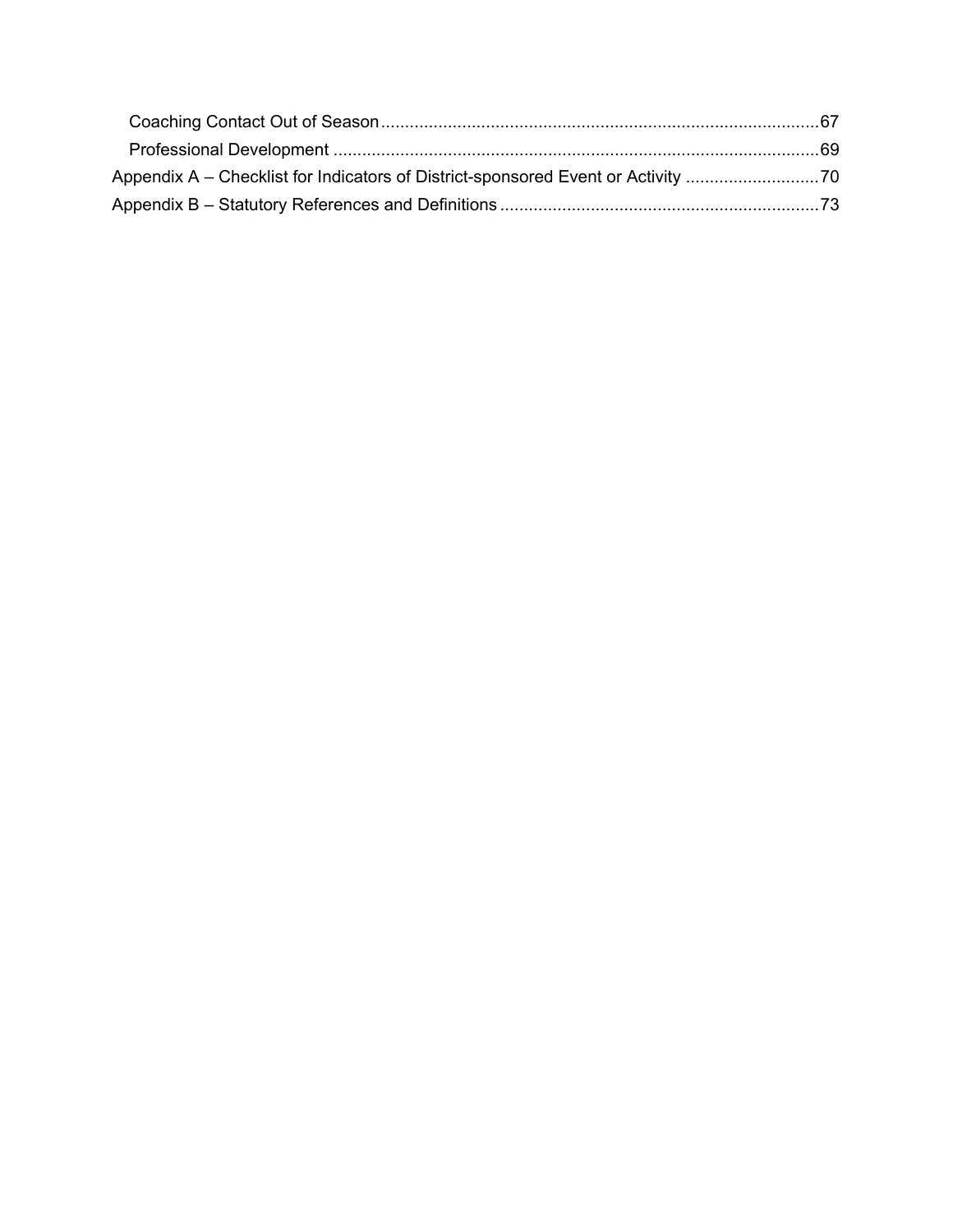## <span id="page-4-0"></span>**Executive Summary**

This guidance document was updated with three main intentions. First, effort was made to identify supporting statutory, rule, industry, or other relevant references to support each answer. Second, questions were reviewed in the context of the current environment to improve clarity or simplicity while maintaining relevance to current contexts. Questions were added regarding topics that have been brought to the Department recently or on topics which are anticipated. Third, each answer was reviewed to ensure that it either followed specific legal directive or that any interpretation of code was as liberally construed as possible pursuant to Iowa Code section 274.3(3).

During the 2017 legislative session, increased flexibility was established for districts through the enactment of [Iowa Code section 274.3](#page-76-1) (limited home rule). This is not equal to the home rule authority for cities and counties. This statute authorizes districts to exercise any broad and implied power, not inconsistent with the laws of the general assembly, and related administrative rules adopted by state agencies related to the operation, control, and supervision of those public schools. This law also requires that statutes relating to boards of directors and school districts are liberally construed to allow for that flexibility.

This broadened exercise of power for school districts applies in contexts where the law or administrative rule does not already prescribe or prohibit action; a school district's exercise of power may not be inconsistent with the state or federal law. For example, [Iowa Code section 282.6\(2\)](#page-78-0) requires every school be free from tuition, which includes student activities. [Iowa Code section 274.3\(2\)"b"](#page-76-1) prohibits a district from charging a fee other than those expressly stated in code. Therefore, districts are unable to charge a required fee unless authority for it already exists in statute.

Prior to public release, the document was again reviewed by multiple groups to help vet responses, including a task force of school business officials, representatives of the activity and athletic associations and unions, the office of the Auditor of State, and multiple internal staff members.

The Department recognizes it is unreasonable to think all unique situations that occur surrounding the use of the Student Activity Fund can be addressed in one document. Therefore, this document is intended to address situations or questions that arise with frequency or may be anticipated. Interested parties are encouraged to continue to reach out to the Department as questions arise locally.

The majority of the answers have been updated based on the purposes of the FAQ revision so the summary of changes is extensive.

### <span id="page-4-1"></span>**Introduction**

Funds held in the Student Activity Fund **are public funds**. As such, these funds are subject to the statutory requirements for all public funds of the district. Public funds are governed by Article III, Section 31 of the Constitution of the State of Iowa, which stipulates public funds may only be spent for the **public benefit**. The questions and answers contained in this document are designed to address issues pertaining to internal control and/or statutory compliance requirements, primarily pertaining to school activities.

Student Activity Funds are under the fiduciary control and responsibility of the district's board of education (board) [\(281 IAC 98.70\)](#page-86-0), as are all district funds [\(Iowa Code § 279.29\)](#page-77-0). Each board should exercise its authority under lowa Code section 279.8 and responsibility under lowa Code section [280.14](#page-78-1) to establish policies for its statutorily required activities program [\(281 IAC 12.6\)](#page-82-0). Procedures are then put into place by the district's administration and business office to establish internal control over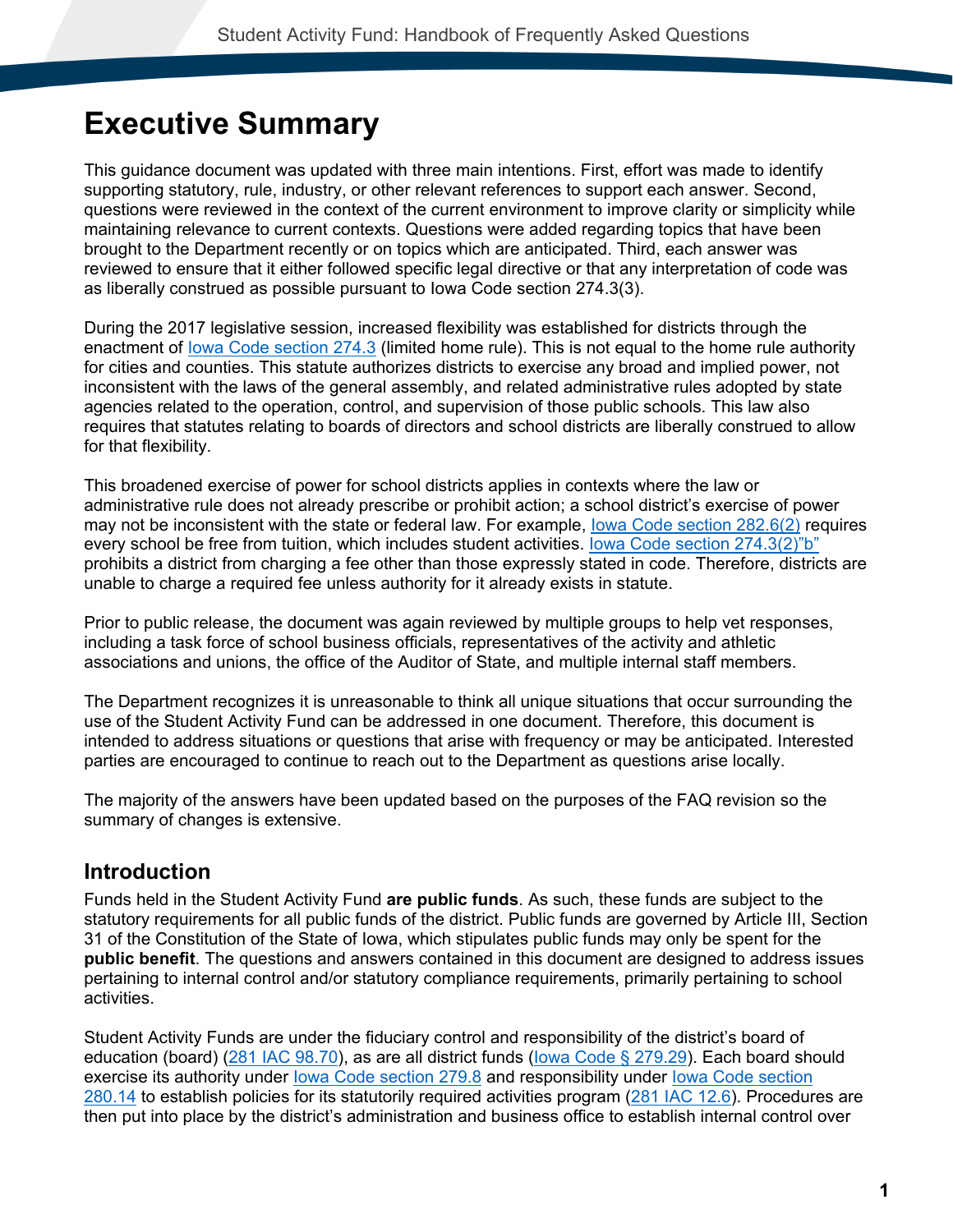these funds and ensure compliance with local board policies and statutory requirements. Each response includes a relevant statutory, rule, or industry reference. Most are linked to [Appendix B:](#page-76-0)  [Statutory References and Definitions](#page-76-0) which provides the complete statutory or rule reference. Other references may be linked to external industry resources or to the website of the Iowa Legislature which has all statutory and rule references available online. Published opinions of the Iowa Attorney General are linked directly to the opinion available on Westlaw's website. Unpublished opinions are also linked to the website of the Iowa Legislature for the year in which the unpublished opinion was created. References in this document include the following:

- Constitution of the State of Iowa
- Code of Iowa, Chapters 12B, 20, 24, 28E, 68B, 99B, 257, 274, 278, 279, 280, 282, 283, 283A, 284, 285, 291, 297, and 298A, 301, 483A, 565, 721, 724, and 903.
- Iowa Administrative Code (IAC), chapters 281 and 282
- Iowa Attorney General (OAG) opinions
- Iowa Auditor of State (AOS)
- Iowa Board of Educational Examiners (BOEE)
- Industry Resources
- Other Department, State, or Federal Resources

When comparing student activity information with guidance or information from other states or the national sports federation, keep in mind that Iowa statute and rule take precedence and may differ from other states

### <span id="page-5-0"></span>**Establishing Public Purpose**

Public purpose is based on [Article III, Section 31 of the Constitution of the State of Iowa;](#page-76-2) public money may be spent only for the public benefit. The district should exercise its authority under [Iowa Code](#page-77-1)  [section 279.8](#page-77-1) to establish its interpretation of public purpose through its policies. The board is responsible for determining and documenting public purpose for each expenditure made by the district prior to an expenditure being incurred. Documentation of the determination of public purpose should be through board minutes and supported by board policy (lowa Code  $\S 279.29$ ). This is not a determination that can be made by district employees beyond clear board policy. The harder it is to document public purpose, the more likely none exists.

Since public purpose is not strictly defined, the board should consider guiding principles of this topic that have been discussed in numerous opinions of the Iowa Attorney General.

- It is impossible to conceive of a public improvement which will not incidentally benefit some private individual engaged in private enterprise for gain. The proper inquiry for the public purpose requirement is to determine if a public interest is served, regardless of whether incidental private purposes exist. In other words, a violation occurs in the absence of *any* public purpose [\(OAG #01-4-2\(L\)\)](https://www.legis.iowa.gov/docs/publications/AGO/1043278.pdf).
- Defining public purpose is not exclusively a legal determination. It is more policy and wisdom, properly determinable in light of public welfare, present and future, in a broad sense [\(OAG #79-](https://govt.westlaw.com/iaag/Document/Ie69d0201088a11db91d9f7db97e2132f?viewType=FullText&listSource=Search&originationContext=Search+Result&transitionType=SearchItem&contextData=(sc.Search)&navigationPath=Search%2fv1%2fresults%2fnavigation%2fi0ad62d340000016f7ba944c1e6705612%3fNav%3dADMINDECISION_PUBLICVIEW%26fragmentIdentifier%3dIe69d0201088a11db91d9f7db97e2132f%26startIndex%3d1%26transitionType%3dSearchItem%26contextData%3d%2528sc.Default%2529%26originationContext%3dSearch%2520Result&list=ADMINDECISION_PUBLICVIEW&rank=1&t_querytext=79-4-26&t_Method=TNC) [4-26\)](https://govt.westlaw.com/iaag/Document/Ie69d0201088a11db91d9f7db97e2132f?viewType=FullText&listSource=Search&originationContext=Search+Result&transitionType=SearchItem&contextData=(sc.Search)&navigationPath=Search%2fv1%2fresults%2fnavigation%2fi0ad62d340000016f7ba944c1e6705612%3fNav%3dADMINDECISION_PUBLICVIEW%26fragmentIdentifier%3dIe69d0201088a11db91d9f7db97e2132f%26startIndex%3d1%26transitionType%3dSearchItem%26contextData%3d%2528sc.Default%2529%26originationContext%3dSearch%2520Result&list=ADMINDECISION_PUBLICVIEW&rank=1&t_querytext=79-4-26&t_Method=TNC).
- The phrase "public purpose" has a flexible and expansive scope  $(OAG #90-7-3(L))$ .
- It should not be construed narrowly. It must have sufficient flexibility to meet the challenges of increasingly complex social, economic, and technological conditions, and the absence of any public purpose must be so clear as to be perceptible by every mind at first blush [\(OAG #95-5-1\)](https://govt.westlaw.com/iaag/Document/I65795ce108ef11db91d9f7db97e2132f?viewType=FullText&listSource=Search&originationContext=Search+Result&transitionType=SearchItem&contextData=(sc.Search)&navigationPath=Search%2fv1%2fresults%2fnavigation%2fi0ad62d330000016f7baac385cb6c4d23%3fNav%3dADMINDECISION_PUBLICVIEW%26fragmentIdentifier%3dI65795ce108ef11db91d9f7db97e2132f%26startIndex%3d1%26transitionType%3dSearchItem%26contextData%3d%2528sc.Default%2529%26originationContext%3dSearch%2520Result&list=ADMINDECISION_PUBLICVIEW&rank=1&t_querytext=95-5-1&t_Method=TNC).
- If the primary objective is to promote some private end, the expenditure is illegal, although it may incidentally serve some public purpose also [\(OAG #76-6-15\)](https://govt.westlaw.com/iaag/Document/Ic2859bdc57ca11df9b8c850332338889?viewType=FullText&listSource=Search&originationContext=Search+Result&transitionType=SearchItem&contextData=(sc.Search)&navigationPath=Search%2fv1%2fresults%2fnavigation%2fi0ad62d330000016f7bab3824cb6c4d41%3fNav%3dADMINDECISION_PUBLICVIEW%26fragmentIdentifier%3dIc2859bdc57ca11df9b8c850332338889%26startIndex%3d1%26transitionType%3dSearchItem%26contextData%3d%2528sc.Default%2529%26originationContext%3dSearch%2520Result&list=ADMINDECISION_PUBLICVIEW&rank=1&t_querytext=76-6-15&t_Method=TNC).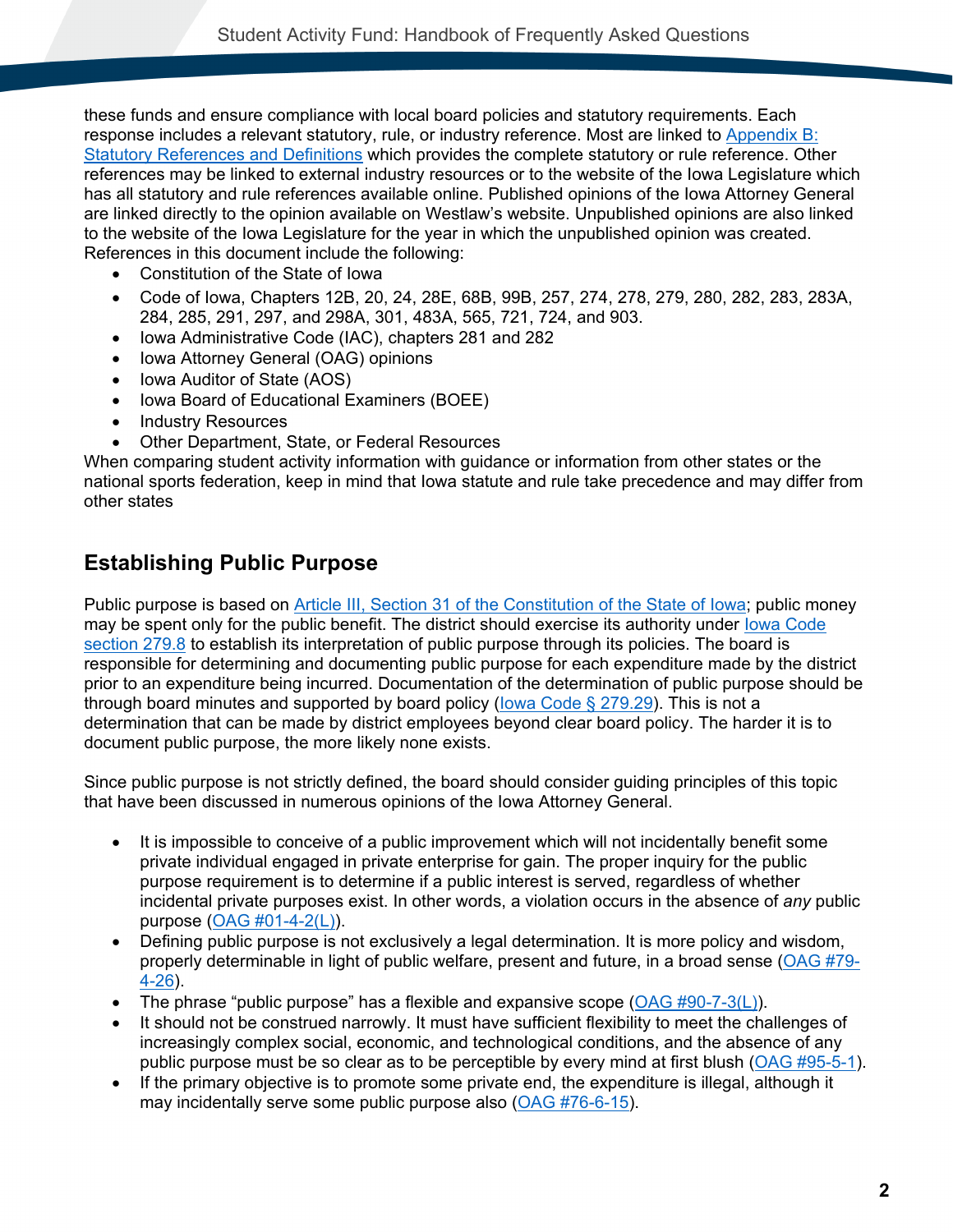Establishing public purpose is not the board simply saying that it believes there is public purpose. The determination must be an equitable, carefully-considered, logical conclusion which, at first blush, an independent, prudent person, and the district's auditor during the annual audit, would also reasonably conclude to be for the greater public good. Iowa Code section 721.2(5) defines official misconduct to include any public officer or employee who knowingly uses or permits "any other person to use the property owned by the state or any subdivision or agency of the state for any private purpose and for personal gain, to the detriment of the state or any subdivision thereof." If a district is unsure whether an expenditure meets the test of public purpose, the district should work with its attorney and/or auditor. Specific code language may be reviewed on the website of [The Iowa Legislature.](https://www.legis.iowa.gov/law)

# <span id="page-6-0"></span>**Finance and Operation**

### <span id="page-6-1"></span>**Student Activity Fund Purpose and Creation**

1. **Question:** What is the broad plan of activities required by Iowa Administrative Code (IAC)? **Answer:** [Iowa Administrative Code r. 281 –](#page-82-0) 12.6(1) states that each board shall sponsor a student activity program sufficiently broad and balanced to offer opportunities for all pupils to participate. The program shall be supervised by qualified professional staff and shall be designed to meet the needs and interests and challenge the abilities of all pupils consistent with their individual stages of development; contribute to the physical, mental, athletic, civic, social, moral, and emotional growth of all pupils; offer opportunities for both individual and group activities; be integrated with the instructional program; and provide balance so a limited number of activities will not be perpetuated at the expense of others.

Simply because a community member or a district employee requests to do a project, and wants to use students for that project, does not make it part of the district's student activity program.

2. **Question:** How often should the board review its activity program?

**Answer:** Board policies are required to be reviewed at least every five years to ensure relevance to current practices and compliance with regulatory changes [\(281 IAC 12.3\(2\)\)](#page-82-1). During the policy review, the board should continue to consider how it is meeting its statutory obligation to offer an activity program [\(281 IAC 12.6\(1\)\)](#page-82-0). The board should exercise its authority under [Iowa Code section 279.8](#page-77-1) and responsibility under [Iowa Code section 280.14](#page-78-1) to establish and maintain extracurricular activity policies.

3. **Question**: Is the Student Activity Fund the only source of funds to pay for expenditures related to the board-approved student activity program?

**Answer**: No. Statute does not limit the district to funding expenditures related to fulfilling its statutory obligation to offer a broad and balanced student activity program only with funds appropriately **receipted to the Student Activity Fund**. Regulatory references directly exist to control student activity revenue by restricting to which fund revenue derived from student activities will be receipted [\(Iowa](#page-80-0)  [Code § 298A.8\)](#page-80-0) and how those funds may be expended [\(281 IAC 98.70\)](#page-86-0).

4. **Question**: From which funds is it appropriate to pay for costs related to the district's student activity program?

**Answer**: There are multiple funds from which student activity program expenditures would be appropriate. Some examples include the Student Activity Fund for any ordinary and necessary costs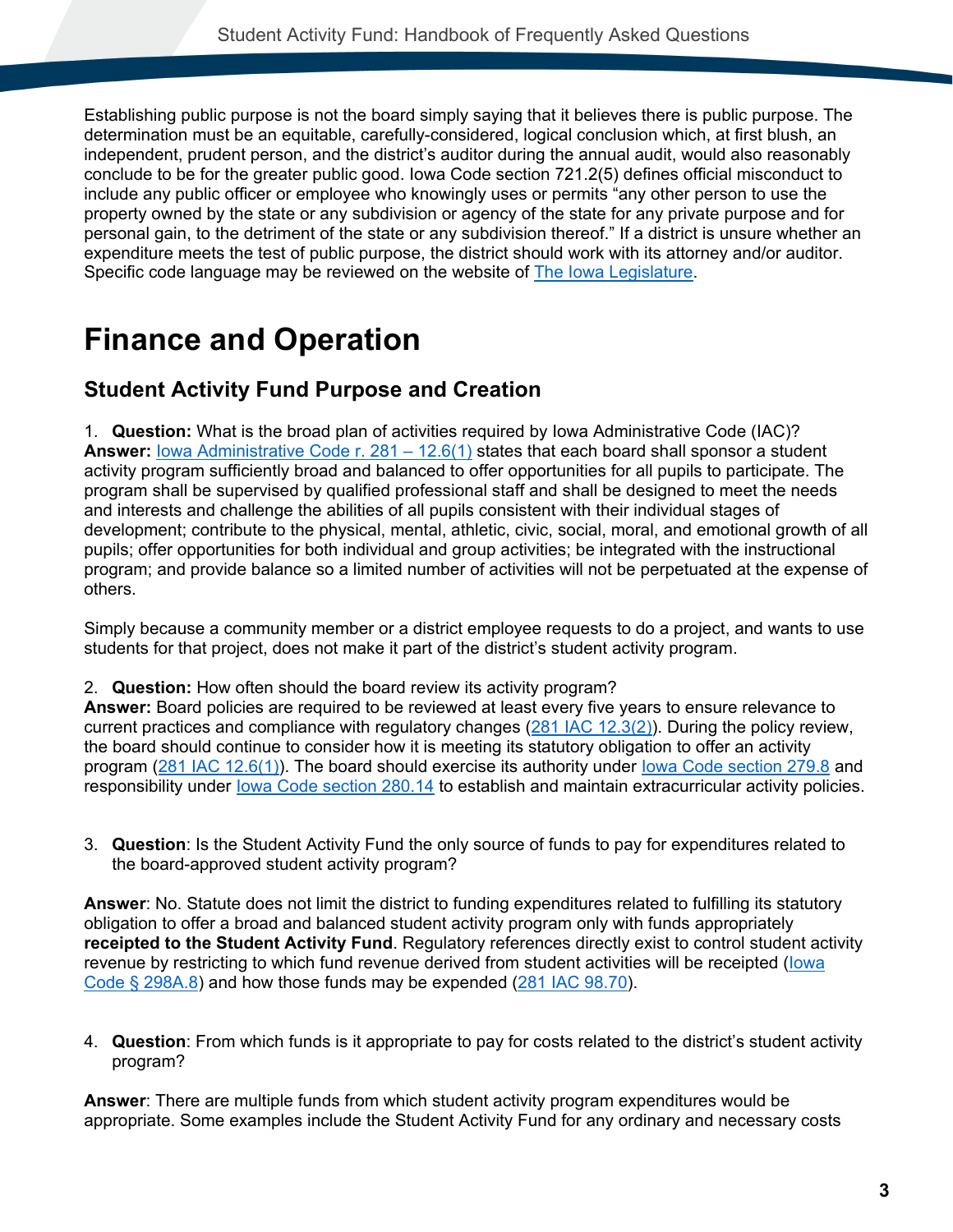related to the program (e.g., supplies, uniforms), General Fund (e.g., staff salary, benefits, transportation), PPEL Fund for related capital costs (e.g., eligible equipment, greenhouse construction), and Enterprise Fund for costs related to enterprise activities (e.g., student farm). There are a number of costs that could be equally appropriate to multiple funds.

## <span id="page-7-0"></span>**Uses of Funds**

1. **Question:** Which fund is used to pay for safety items such as helmets and football pads? **Answer:** Costs associated with purchasing or reconditioning protective and safety equipment for extracurricular activities are appropriate to the Student Activity Fund. The board may, by board resolution, transfer from the General Fund to the Student Activity Fund an amount equal to the purchase or recondition cost of protective or safety equipment if such equipment is required to participate by an organization as defined in [Iowa Code section 280.13](#page-78-2) pursuant to [Iowa Code section](#page-80-0)  [298A.8\(2\).](#page-80-0)

2. **Question:** If parents are buying and organizing pre-game meals, can the district use the Student Activity Fund to account for the expenditure?

**Answer:** Yes; this may be handled in a variety of ways.

Option A: Parents may pay for and provide the meals directly to the students.

Option B: If the parents want the district to hold the funds they spend for this purpose, then the funds would be accounted for in a Custodial (previously Agency) Fund. The Uniform Financial Account [Coding](https://educateiowa.gov/documents/uniform-financial-accounting/2013/04/iowa-chart-account-descriptions) definitions define Custodial Funds as a fund used to account for funds that are held in a custodial capacity by a school district for individuals, private organizations, or other governments. If the district is holding funds for a purpose that is not tied to a separate legal entity, a public purpose for costs must still be established.

Option C: If the district wishes to account for the costs from the Student Activity Fund, public purpose for the expenditures must be established [\(281 IAC 98-70\)](#page-86-0). The district should exercise its authority under [Iowa Code section 279.8](#page-77-1) and responsibility under [Iowa Code section 280.14](#page-78-1) to establish a policy regarding extracurricular activities. If pre-game meals are considered to have an established public purpose by the board, the parents may donate the funds to the district with a stipulation the funds will support expenditures for pre-game meals. Districts should also consider [Title IX](https://educateiowa.gov/pk-12/accreditation-and-program-approval/equity-education/title-ix-education-equity) equity compliance during the policy and decision-making process.

3. **Question:** Can school district accounts pay for team/player meals? For example, a district's football team pays for a pre-game meal every Thursday night for all team members and coaches prior to their Friday night game. They also pay for submarine sandwiches for games on the road. Is this allowed or should students be paying for their own food?

**Answer:** Yes, if a public purpose has been established by the board through board policy [\(Iowa Code §](#page-77-1)  [279.8\)](#page-77-1) or board action [\(IA Const. art. III, § 31\)](#page-76-2); [281 IAC 98.70\(3\)"c"\)](#page-86-1). Defining public purpose is not exclusively a legal determination. It is more policy and wisdom, properly determinable in light of public welfare, present and future, in a broad sense [\(OAG #79-4-26\)](https://govt.westlaw.com/iaag/Document/Ie69d0201088a11db91d9f7db97e2132f?viewType=FullText&listSource=Search&originationContext=Search+Result&transitionType=SearchItem&contextData=(sc.Search)&navigationPath=Search%2fv1%2fresults%2fnavigation%2fi0ad62d340000016f7ba944c1e6705612%3fNav%3dADMINDECISION_PUBLICVIEW%26fragmentIdentifier%3dIe69d0201088a11db91d9f7db97e2132f%26startIndex%3d1%26transitionType%3dSearchItem%26contextData%3d%2528sc.Default%2529%26originationContext%3dSearch%2520Result&list=ADMINDECISION_PUBLICVIEW&rank=1&t_querytext=79-4-26&t_Method=TNC).

The district should exercise its authority under [Iowa Code section 279.8](#page-77-1) and responsibility under [Iowa](#page-78-1)  [Code section 280.14](#page-78-1) to establish a policy regarding extracurricular activities. As part of this policy, or through other board action, the board may establish public purpose for providing pre-game meals.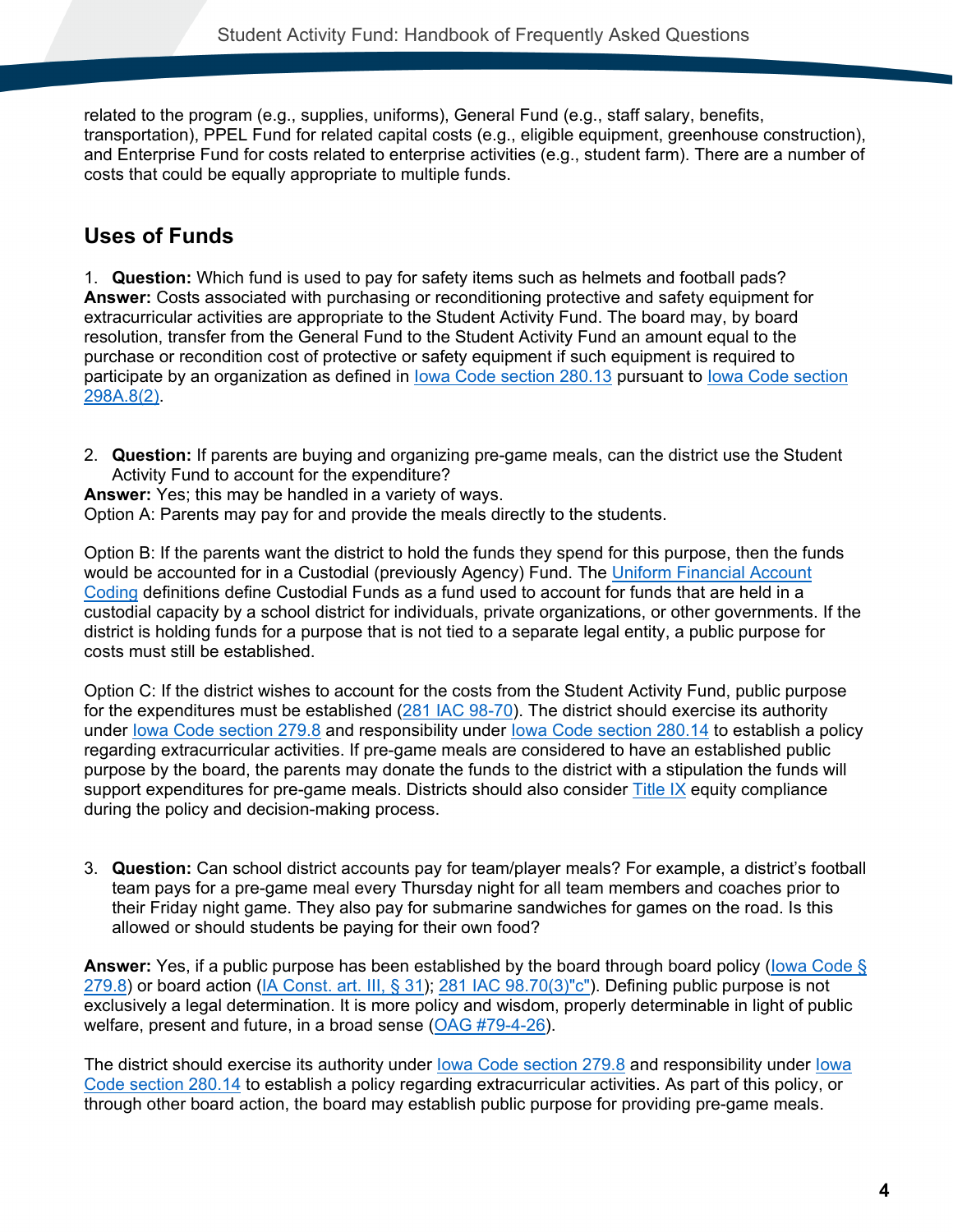Review the information in the introduction related to [establishing public purpose.](#page-5-0)

4. **Question:** Can a district's student council, or other student group, give a scholarship to a graduating senior?

**Answer:** No; A scholarship would not be an appropriate cost from the Student Activity Fund. Appropriate uses of the Student Activity Fund are identified in [Iowa Administrative Code r. 281 –](#page-86-2) [98.70\(2\)](#page-86-2) which includes ordinary and necessary expenditures of operating school co-curricular and extracurricular activities. If the board approves fundraising for scholarships, the funds should be receipted to the appropriate scholarship fund.

5. **Question:** A district-sponsored student club has funds in the Student Activity Fund and also has a checking account at a local bank. The club wants to donate to a city playground. The club wants to use the money in the Student Activity Fund for this purpose because it does not have enough in its checking account. Is this allowable?

**Answer:** It depends. A payment to a private organization is only allowable if a fundraiser was conducted for that purpose and the purpose was communicated to participants of the fundraiser [\(281](#page-86-1)  [IAC 98.70\(3\)"d"\)](#page-86-1).

A school-sponsored club is not allowed to hold a bank account outside of the district [\(Iowa Code §](#page-79-0)  [291.6\)](#page-79-0). Club fundraising and other revenues are required to be accounted for in the Student Activity Fund [\(Iowa Code § 298A.8\)](#page-80-0).

6. **Question:** A district has an activity related to a business course. One component of the course can be satisfied by attending a meeting in Des Moines, which is not district-sponsored, that would involve a registration fee and overnight stay. Can the district require participating students to pay the cost of registration and overnight stay in this situation? Could the cost be paid from the Student Activity Fund?

**Answer:** No, the district cannot require students to pay for the cost. However, if students wish to engage in *optional* activities outside the scope of the classroom in an activity *not sponsored* by the district, the student incurs the cost.

If attending the Des Moines meeting is required for the course, then the district would pay the associated costs. [Iowa Code section 282.6\(2\)](#page-78-0) requires districts to offer schools free of tuition. [Iowa](#page-76-1)  [Code section 274.3\(2\)"b"](#page-76-1) prohibits a district from charging a mandatory fee other than those specifically authorized by code.

Yes, if the district deems this is an appropriate expenditure, it should be accounted for in the General Fund as the expenditure is related to the curricular program. [Iowa Administrative Code r. 281 –](#page-86-1) [98.70\(3\)](#page-86-1) lists the inappropriate uses of the Student Activity Fund. Paragraph "f" excludes payments more appropriate to another fund, which includes curricular activities.

7. **Question:** Can a district's Student Senate use money in its Student Activity Fund account to purchase "prizes" to give away to elementary, middle, and high school students during Thrill Night (Homecoming)?

**Answer:** No; Student Activity Funds are public funds and should not be used for rewards, prizes, or other private benefits. [Iowa Administrative Code r. 281 –](#page-86-2) 98.70(2) states the allowable uses of the Student Activity Fund which include ordinary and necessary expenses to operate the student cocurricular and extracurricular activity program approved by the district. An inappropriate expenditure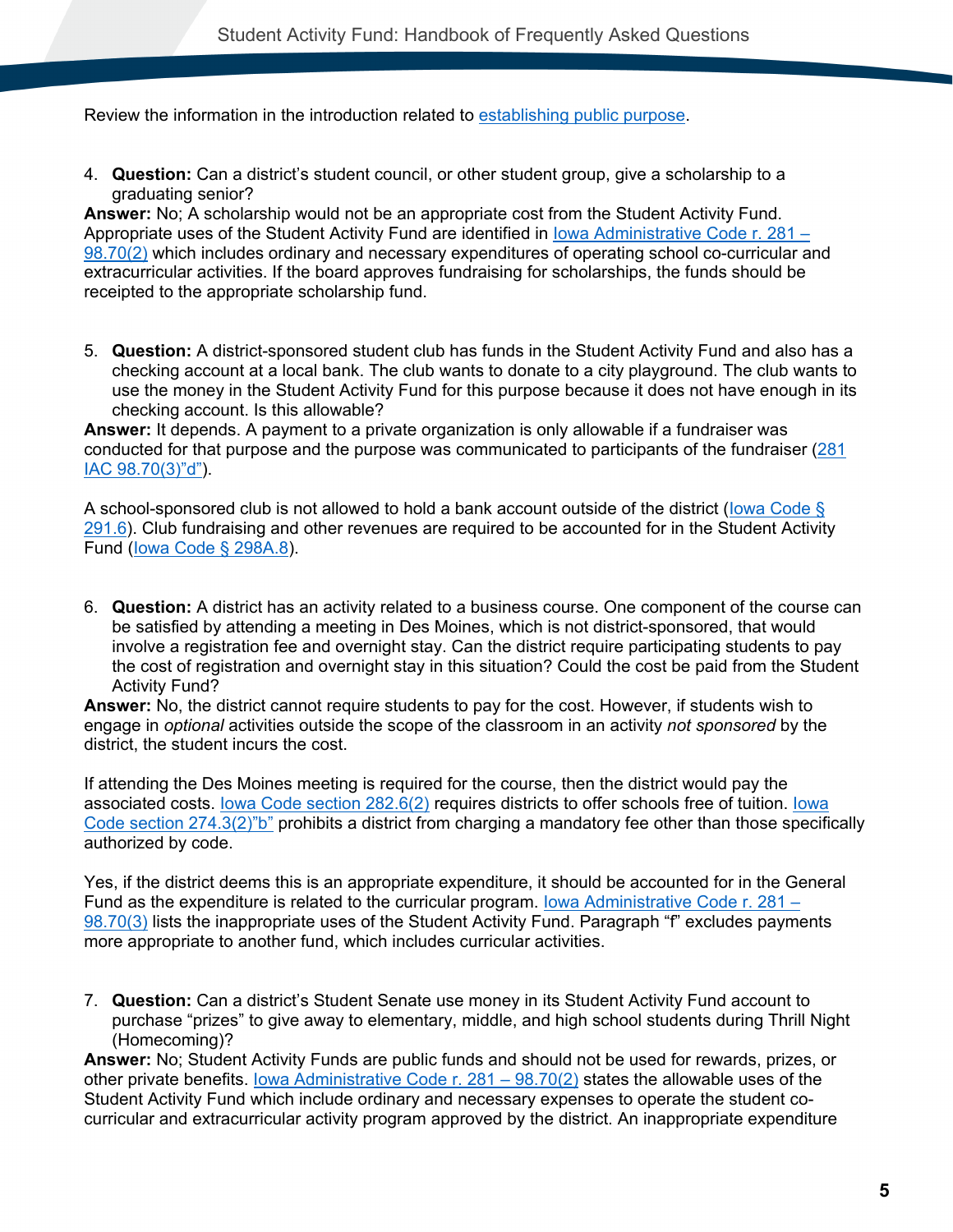from the Student Activity Fund is specified as an expense that lacks public purpose [\(281 IAC](#page-86-1)  [98.70\(3\)"c"\).](#page-86-1) Review ["Establishing Public Purpose"](#page-5-0) for more information.

5. **Question**: The district received a donation to support a student farm with the understanding the proceeds from the farm would be used to support the FFA student activity program. How do we account for the donation and the proceeds?

**Answer**: If a school board elects to accept a donation, the school board is statutorily obligated to the terms of the donation [\(Iowa Code § 565.6\)](#page-80-1). In this case, it appears the terms attached to the gifts (e.g., use of donated items) included the farm income generated by use of the gifts were meant to support the FFA activity program. The board has the authority to determine the amount of the proceeds and transfer, via board resolution, funds from the Enterprise Fund to the Student Activity Fund with a designated use of the FFA student activity program.

The Farm, as an ongoing, substantial effort, is an enterprise effort. As such, related revenue and expenditures are appropriately accounted for through an Enterprise Fund. Enterprise efforts are meant to be self-sustaining. The board should determine the amount of income generated by the farm that should be retained in the Enterprise Fund to be available for costs related to farming in future years if to support the ongoing effort. Co-curricular (i.e., FFA activity program) costs (e.g., transportation outside of the school day to the farm) related to the farm as part of the FFA activity program may be accounted for in the Enterprise Fund, General Fund, or Student Activity Fund, as otherwise appropriate.

## <span id="page-9-0"></span>**Accounting**

1. **Question:** A district charges admission to its athletic and other student activity events. What is the best way to address admission receipts and related processes?

**Answer: [Iowa Administrative Code r. 281 –](#page-86-0) 98.70** provides an overview of the requirements for holding a Student Activity Fund which requires proper accounting of all receipts and expenditures as a responsibility of the board. An implementation process of board policy [\(Iowa Code § 279.8\)](#page-77-1) may include cash handling procedures for all student activity events, including athletic events. This is what is necessary to discharge its fiduciary duty over public funds and establish the appropriate internal controls. The board may work with the business office to develop consistent and viable procedures. The board may also need to establish a process for online ticket purchase reconciliation.

At a minimum, these procedures and best practices should be considered:

- Establishment of cash or change boxes with a specified amount.
	- $\circ$  The cash or change boxes will be given to the administrative personnel responsible for the "accounting" function at the event.
- Using pre-numbered tickets for admission to events.
- Involving two or more individuals in the cash collection/ticket sales process. In addition to cash collection/ticket sales procedures, instruct the individuals to not leave the cash/change boxes unattended under any circumstances.
- Counting and reconciling cash (by two or more individuals) to sales/pre-numbered tickets sold, including the amount of the beginning cash, at the end of the event.
	- $\circ$  To reconcile, use the next unsold ticket number less the beginning ticket number to determine the number of tickets sold. Multiply the number of tickets sold by the price per ticket to calculate total sales. Total sales compared to total collected should reconcile. Variances, if any should be minimal.
- Completion and signing of a reconciliation form by the individuals responsible for counting and reconciling the cash. A sample [reconciliation form](https://www.educateiowa.gov/documents/school-finance-tools/2013/04/admissions-reconciliation) is provided on the Iowa Department of Education's (Department's) website.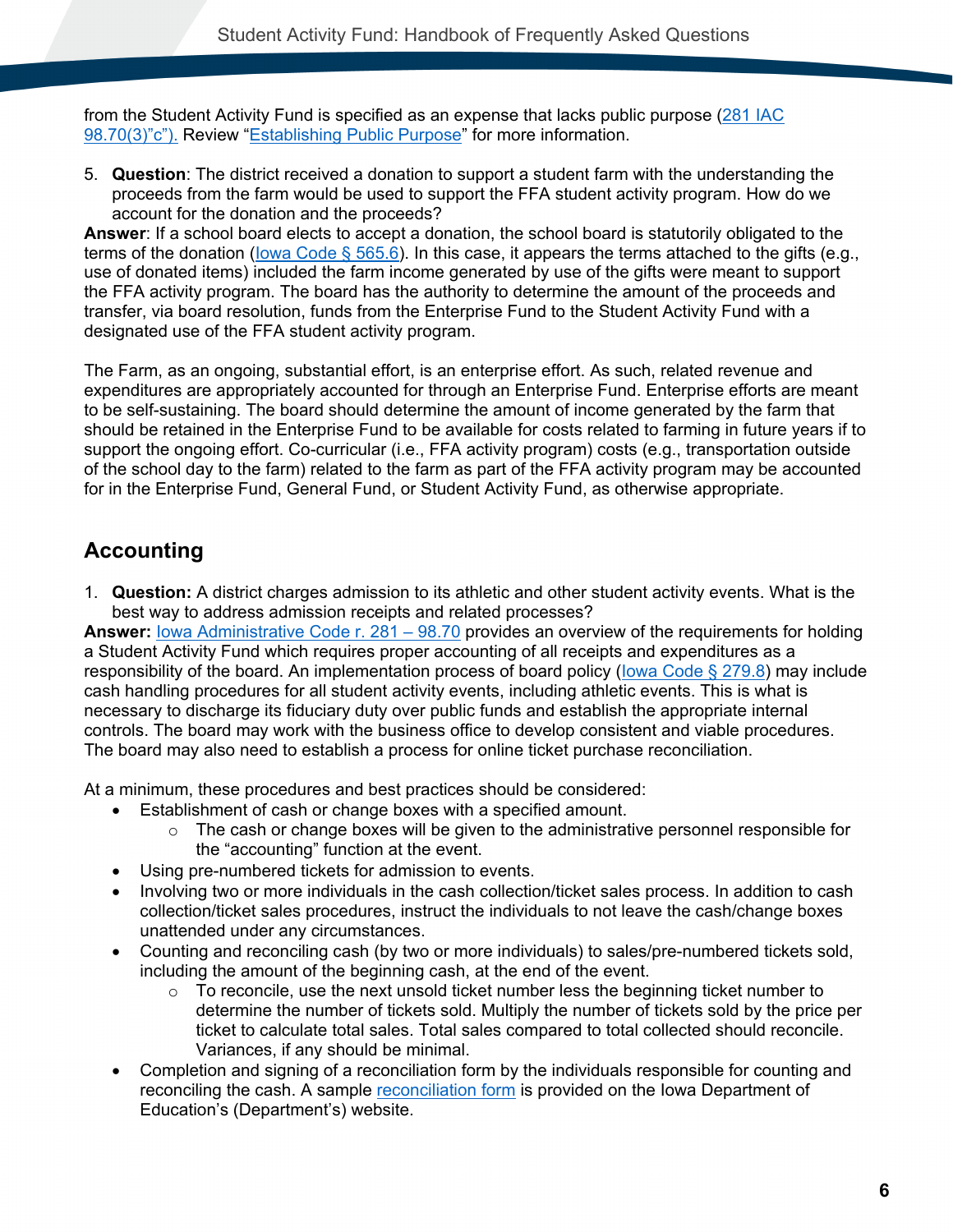- Requiring the cash or change box be turned in to the administrative personnel responsible for the "accounting" function at the event.
- Requiring the administrative personnel to take the cash collections to the bank night depository or, at a minimum, lock the cash collections in the district's vault or other secure location in the district's office for deposit on the next working day.
	- o Prohibiting individuals from taking cash collections home.
- Maintaining a calendar of district events by the district's business office. Verifying on the next working day following the event that the office received either the cash collection or a deposit slip for that event.
- Issuing a pre-numbered receipt, in the amount of the confirmed deposit, by the district's business office the next working day.
- Periodically reviewing and testing of the above listed processes by administrative personnel to ensure the district's procedures are working as prescribed.

Remember: A district won't be able to know if it has accounted for everything, if it doesn't know how much should have been collected.

2. **Question:** May an athletic director, coaching staff, or other activity sponsors or staff establish separate checking accounts for fundraising or other activities related to district athletics? If so, is it okay to use the district's taxpayer identification number?

**Answer:** No. An athletic director, coaching staff, or other activity sponsors or staff should not establish separate checking accounts for fundraising, or any other purpose, using the district's taxpayer identification number or their own personal taxpayer identification number. These individuals should comply with the accounting procedures established by the district. Such activity would require the district to notify the Auditor of State, which may result in a special audit of the district.

If a separate checking account is deemed necessary and appropriate, it should be opened and accounted for through the district's business office rather than an individual. This allows the district to comply with [Iowa Code section 291.6](#page-79-0) regarding the duties of the district secretary to "keep an accurate account of all expenses incurred by the corporation, and present the same to the board for audit and payment" pursuant to [Iowa Code section 279.29.](#page-77-0) This also ensures that proper internal control procedures are in place for compliance and accountability and allows legitimate use of the district's taxpayer identification number and sales tax exemption on purchases made from this account.

As a recommended practice, where possible, districts are encouraged to annually request from banks all accounts which include the district's tax identification number, including those with which the district does not currently do business.

3. **Question:** Is the money collected through a specific sport or activity automatically designated to that sport or activity to be used solely for its benefit?

**Answer:** It depends on the source of the funds. All moneys collected through school activities are public funds, property of the school district, and under the financial control of the school board [\(281 IAC](#page-86-0)  [98.70\)](#page-86-0). If this question is related to a distinct, district-approved fundraiser for which the public who gave or otherwise participated in the fundraiser were told the proceeds would support one specific activity or use, then the district must honor what it told the public and accepted funds to support [\(Iowa Code §](#page-80-1)  [565.6\)](#page-80-1). Otherwise, the entire Student Activity Fund is one fund under the control of the board.

Individual accounts in the Student Activity Fund are for the convenience of activity sponsors to track fundraisers and club activities—they do not imply ownership of any monies by any entity other than the board. The board has authority to move money within that fund from one account to another as it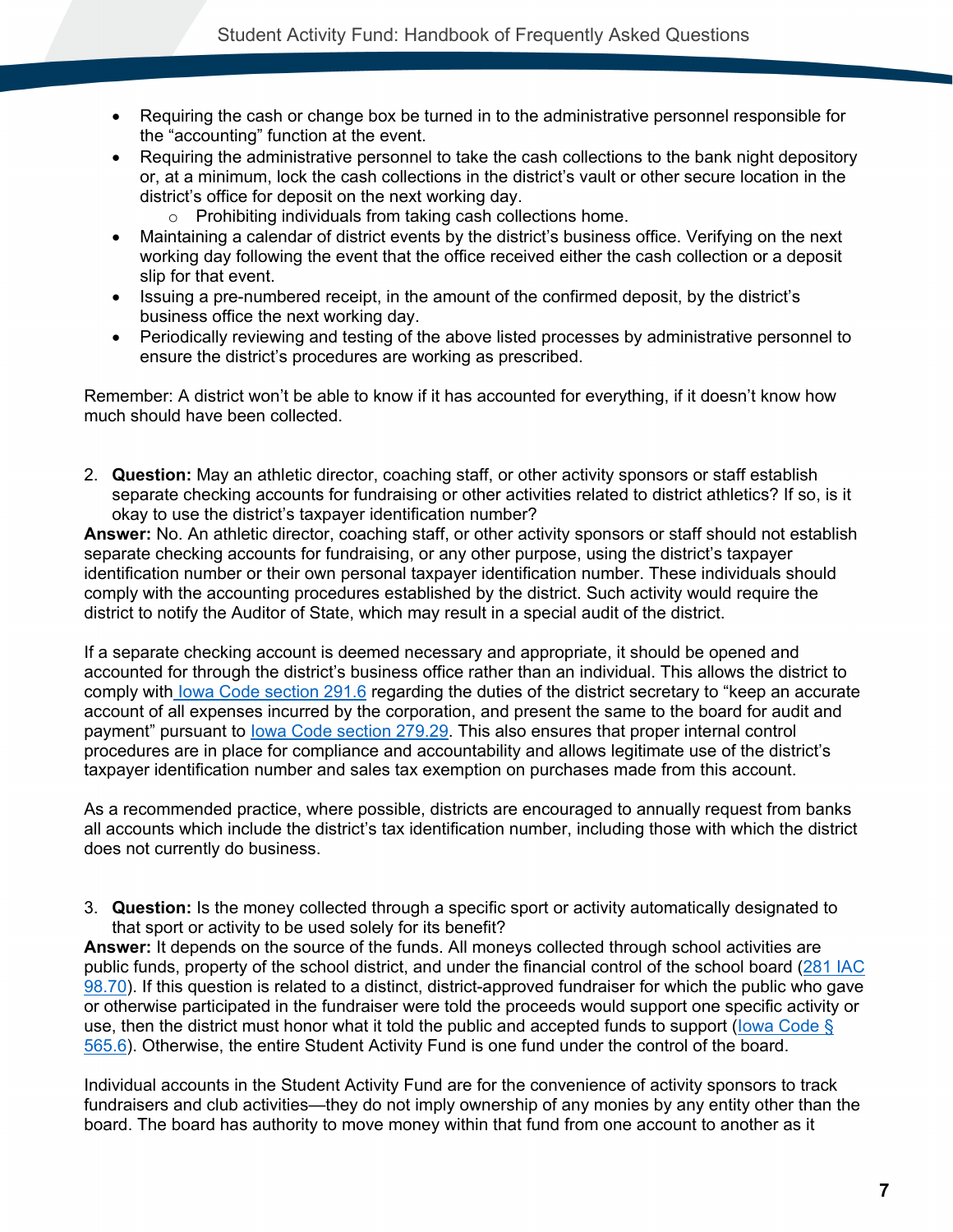chooses. For example, football gate receipts are not necessarily just for the football program; their use will be determined by the board in its support of the entire program of student activities required to be provided by law [\(281 IAC 12.6;](#page-82-0) 281 IAC 98.70).

Individual accounts in the Student Activity Fund follow the same concept as line items in the General Fund.

4. **Question:** What are subsidiary records in relationship to Student Activity Fund? **Answer:** Subsidiary records are unofficial records maintained by activity sponsors or student officers, generally on the cash basis, to record balances, receipts, and disbursements in an individual student activity. The records generally do not consider inventory, receivables, prepaids, payables, or other accrued items.

Subsidiary records are not official records of the district, which must be kept according to Generally Accepted Accounting Principles (GAAP) pursuant to [Iowa Code section](#page-79-0) 257.31(4). lowa Code section [291.6\(3\)](#page-79-0) requires the board secretary to keep an accurate accounting record of each payment or electronic funds transfer from each fund. [Iowa Administrative Code r. 281 –](#page-86-1) 98.70 specifically allows the use of subsidiary records for student activities if those records are reconciled to the official records on a monthly basis. All official accounting records of the Student Activity Fund shall be maintained within the school district's chart of accounts pursuant to [Uniform Financial Accounting](https://educateiowa.gov/pk-12/school-business-and-finance/accounting-and-reporting/uniform-financial-accounting) for Iowa School Districts. Specific code language may be reviewed on the website of [The Iowa Legislature.](http://www.legis.iowa.gov/law)

5. **Question:** Should the athletic account in the Student Activity Fund have subaccounts, for example, high school boys' basketball, track, and golf accounts, or how should it be set up?

**Answer:** That is a local determination. Most districts use a project code as defined in [Uniform Financial](https://educateiowa.gov/pk-12/school-business-and-finance/accounting-and-reporting/uniform-financial-accounting)  [Accounting](https://educateiowa.gov/pk-12/school-business-and-finance/accounting-and-reporting/uniform-financial-accounting) (UFA) for board-sponsored co-curricular activities and athletics, as well as student clubs and organizations. A district can pull a report from its accounting records to create a report of all revenues, expenditures, and balances by project code for each activity. A district is not required to keep each activity separate; however, the district is required to use the appropriate program code to differentiate between school-sponsored activities, school-sponsored athletics, and student clubs/organizations as reflected in the chart of accounts required by the UFA. The district could have one generic athletic project code to cover all athletic activities. It is a local decision on what level of detail best serves the district. [Iowa Administrative Code r. 281 –](#page-86-0) 98.70 allows for the use of subsidiary accounts as long as those records are reconciled to the official records on a monthly basis.

6. **Question:** If a public purpose has not been determined by the board for a particular expenditure, what district funds may be used for that expenditure?

**Answer:** None; if an expenditure does not meet public purpose, it cannot be paid from any district money in any fund [\(IA Const. art III, § 31\)](#page-76-2).

7. **Question**: What should a district do with excess student activity money? Can the excess be moved to another fund?

**Answer:** No, the funds may not be moved. [Iowa Administrative Code r. 281 –](#page-86-1) 98.70(3) identifies inappropriate uses of the Student Activity Fund; paragraph "e" specifically includes "transfers to any other fund of any surplus within the fund" as an inappropriate use of the funds. The board will use funds in the Student Activity Fund to support the entire student activity program developed and provided by the district. If the original purpose of the fundraised dollars no longer exists (e.g., defunct program,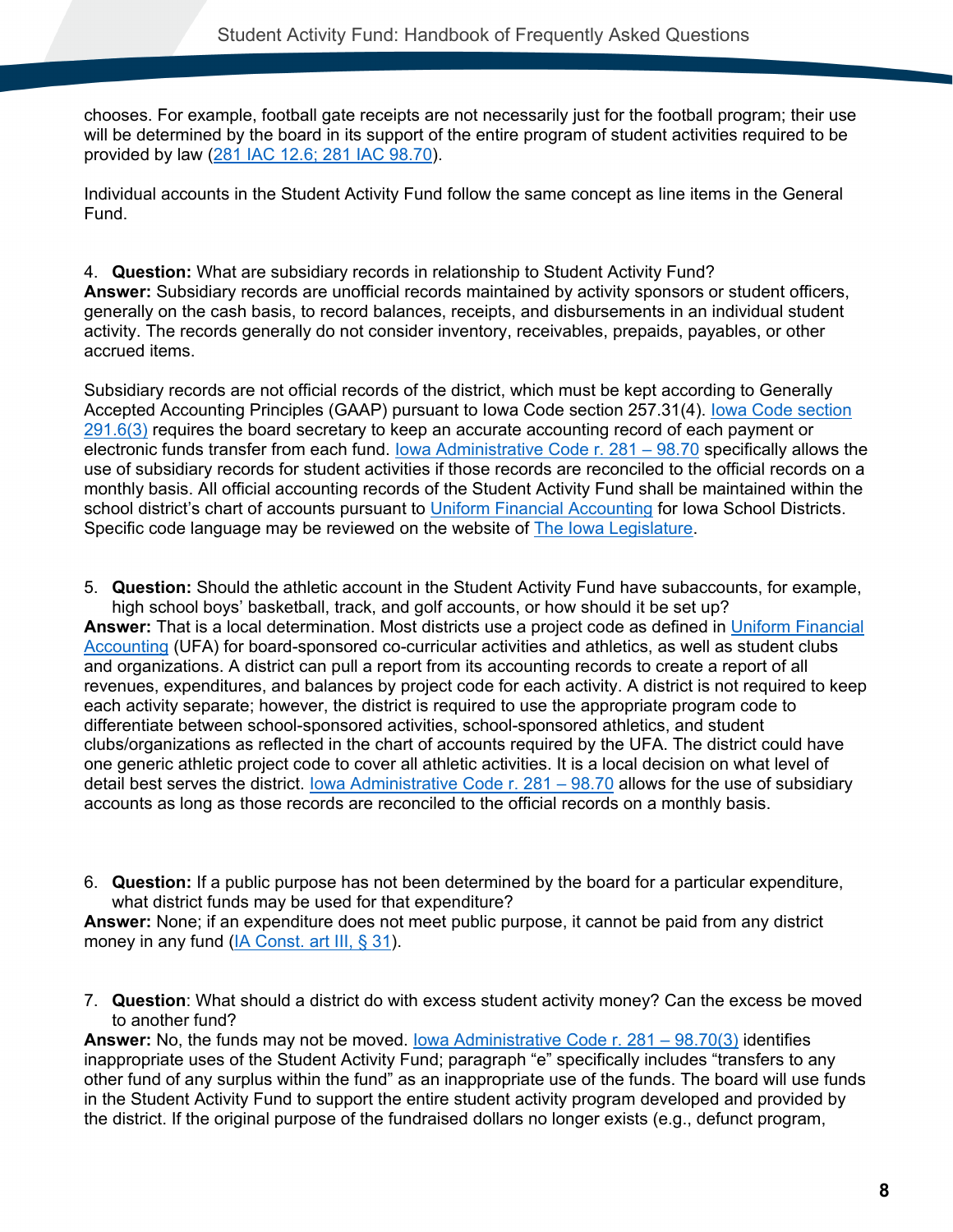graduated class account), the board must use the surplus to support other activity programs within the Student Activity Fund [\(281 IAC 98.70\)](#page-86-0).

8. **Question:** What kinds of revenues belong in the Student Activity Fund? Answer: [Iowa Code section 298A.8\(1\)](#page-80-0) and <u>Iowa Administrative Code r. 281 – 98.70(1)</u> identify appropriate sources of revenue for the Student Activity Fund. These include income derived from student activities such as gate receipts, ticket sales, admissions, student club dues, donations, fundraising events, and other receipts derived from student body co-curricular or extracurricular activities, contests, and exhibitions as well as interest on the investment of those moneys.

[Iowa Code section 298A.2\(1\)](#page-80-2) specifies that revenues should be receipted to the General Fund unless required to be deposited into another fund. Therefore, the Student Activity Fund should not be used to account for revenues that are more appropriate to another fund. This would include activities that are curricular in nature, which are more appropriate to the General Fund [\(281 IAC 98.61\(2\)"a"\)](#page-83-0).

9. **Question:** Is there a specific reference that can be used to easily determine the expenditures that may and those that may not be paid from the Student Activity Fund?

**Answer:** [Iowa Code section 298A.8](#page-80-0) and [Iowa Administrative Code r. 281 –](#page-86-2) 98.70(2) identify appropriate expenditures from the Student Activity Fund including "ordinary and necessary expenses of operating school district-sponsored and district-supervised student co-curricular and extracurricular activities." However, expenditures considered "ordinary and necessary are not defined. Further, [Iowa](#page-86-1)  [Administrative Code r. 281 –](#page-86-1) 98.70(3) provides a list of inappropriate fund expenditures.

The board of each district has the responsibility to determine public purpose (lowa Code  $\S$  279.8), create policies for their extracurricular programs (lowa Code  $\S$  280.14), approve the programs that support their statutory requirement to provide an activity program [\(281 IAC 12.6\(1\)\)](#page-82-0), and define the related "ordinary and necessary" expenses to operate those activities [\(281 IAC 98.70\)](#page-86-0).

10. **Question:** When guidance from the Department or an activity's governing body states that an item is required for an activity and must be provided by the district, does that mean that it must be paid from General Fund?

**Answer:** No; the intent of the guidance is to clarify that the district cannot charge the student a fee or cost for items that are the responsibility of the district. [Iowa Code section 282.6\(2\)](#page-78-0) states schools should be provided free of tuition. [Iowa Code section 274.3\(2\)"b"](#page-76-1) prohibits districts from charging mandatory fees unless they are fees specifically authorized in code.

11. **Question:** Are academic clubs any different than other student clubs? The district accounts for the academic clubs similar to other student clubs, in that they are in the Student Activity Fund and generate donations and conduct fundraising events to fund the activities. Is this correct? Examples of academic clubs include debate team, mock trial, Science Olympiad, math team, and robotics. **Answer:** Academic clubs are no different than other student clubs; they are all considered part of the district's activity program. The accounting process described is correct. [Iowa Code section 298A.8](#page-80-0) specifies revenue related to co-curricular and extracurricular activities must be deposited in the Student Activity Fund.

The National Center for Education Statistics, an arm of the US Department of Education, provides in its [Financial Accounting for State and Local School Systems: 2014 Edition](https://nces.ed.gov/pubs2004/h2r2/ch_8.asp) that "as a general rule, cocurricular activities are any kinds of school-related activities outside the regular classroom that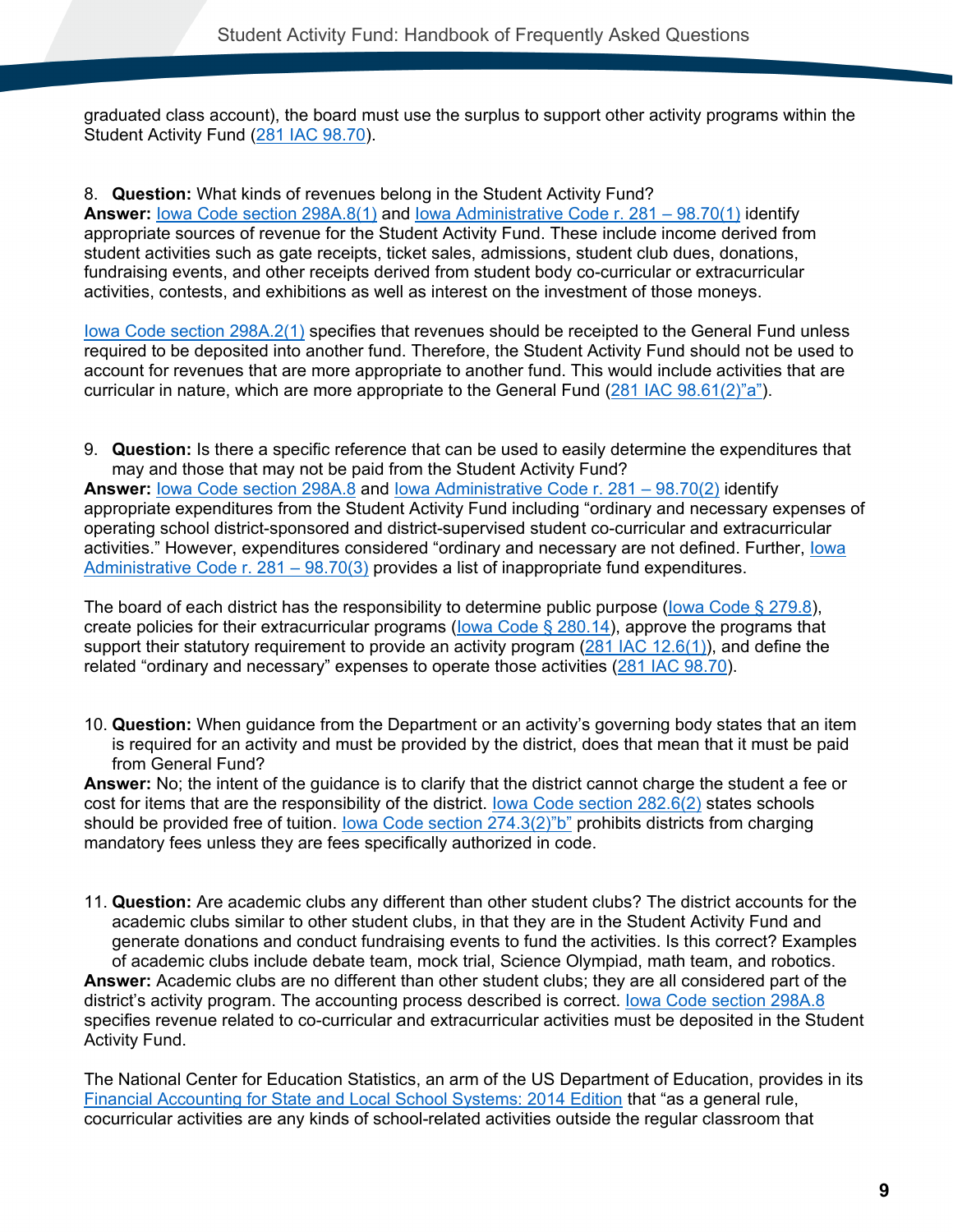directly add value to the formal or stated curriculum. Cocurricular activities involve a wide range of student clubs and organizations."

In no case should an activity that is not sponsored by the district  $(281 \text{ IAC } 12.6(1))$  be considered either co-curricular or extracurricular.

12. **Question:** What determines whether high school speech expenditures should be paid out of the General Fund or out of the Student Activity Fund, specifically entry fees and scripts for students participating in speech contests? Is the correct criterion that if it is a student cost, it should be paid out of the Student Activity Fund, but if it is the speech sponsor's cost, it should be paid out of General Fund?

**Answer:** This distinction is not correct. The district would first need to differentiate any speech activities as part of the speech curricular program from those part of the student activity program. If participation in the contest is required or offered as part of a course, expenditures for the contest would be paid from the General Fund and are prohibited from the Student Activity Fund as these would be instructional costs [\(281 IAC 98.61\(2\),](#page-83-0) [281 IAC 98.70\(3\)"f"\).](#page-86-1)

If participation in the contest is not part of the curricular program and is part of the board-approved student activity program of the district, then costs considered ordinary and necessary for participation in the speech contests may be paid from the Student Activity Fund.

[Iowa Administrative Code r. 281 –](#page-82-0) 12.6(1) states that each board shall sponsor a student activity program sufficiently broad and balanced to offer opportunities for all pupils to participate. Only expenditures that are "ordinary and necessary" to operate the activity program are appropriate to the Student Activity Fund. The board should exercise its authority under [Iowa Code section 279.8](#page-77-1) and its responsibility under [Iowa Code section 280.14](#page-78-1) to establish policies for its activity program, which may include the district's definition of ordinary and necessary costs.

The stipend or payment for acting as the sponsor, providing supervision on behalf of the board, and instructing students in various skills might be more appropriate to the General Fund. The district would have to ensure there is no "pay to play", by either requiring students to conduct fundraising, pay higher dues, or pay activity fees to cover the stipend or payment for performing the work of being the sponsor (such as travel costs). It is possible there may be student expenditures that would be in the General Fund and some that would be in the Student Activity Fund, so separating costs by whether they apply to a student or the sponsor would not always result in the correct fund being used.

Refer to the [People section](#page-67-0) for additional information.

### <span id="page-13-0"></span>**Balancing Negative Accounts Within the Student Activity Fund**

1. **Question:** How should districts fund expenditures related to sports or other activities that do not generate enough revenue to cover costs of the particular sport or activity?

**Answer:** Gate receipts, activity ticket sales, interest, and similar revenues deposited into the Student Activity Fund are public funds under the financial control of the board [\(281 IAC 98.70\)](#page-86-0). These funds are used to support the district's broad activity program for all students (281 [IAC 12.6\(1\)\)](#page-82-0). As an example, even though gate receipts might have been from football games, the board may determine the funds from those gate receipts would be used to cover expenditures for other student activities including those at the elementary and middle school levels.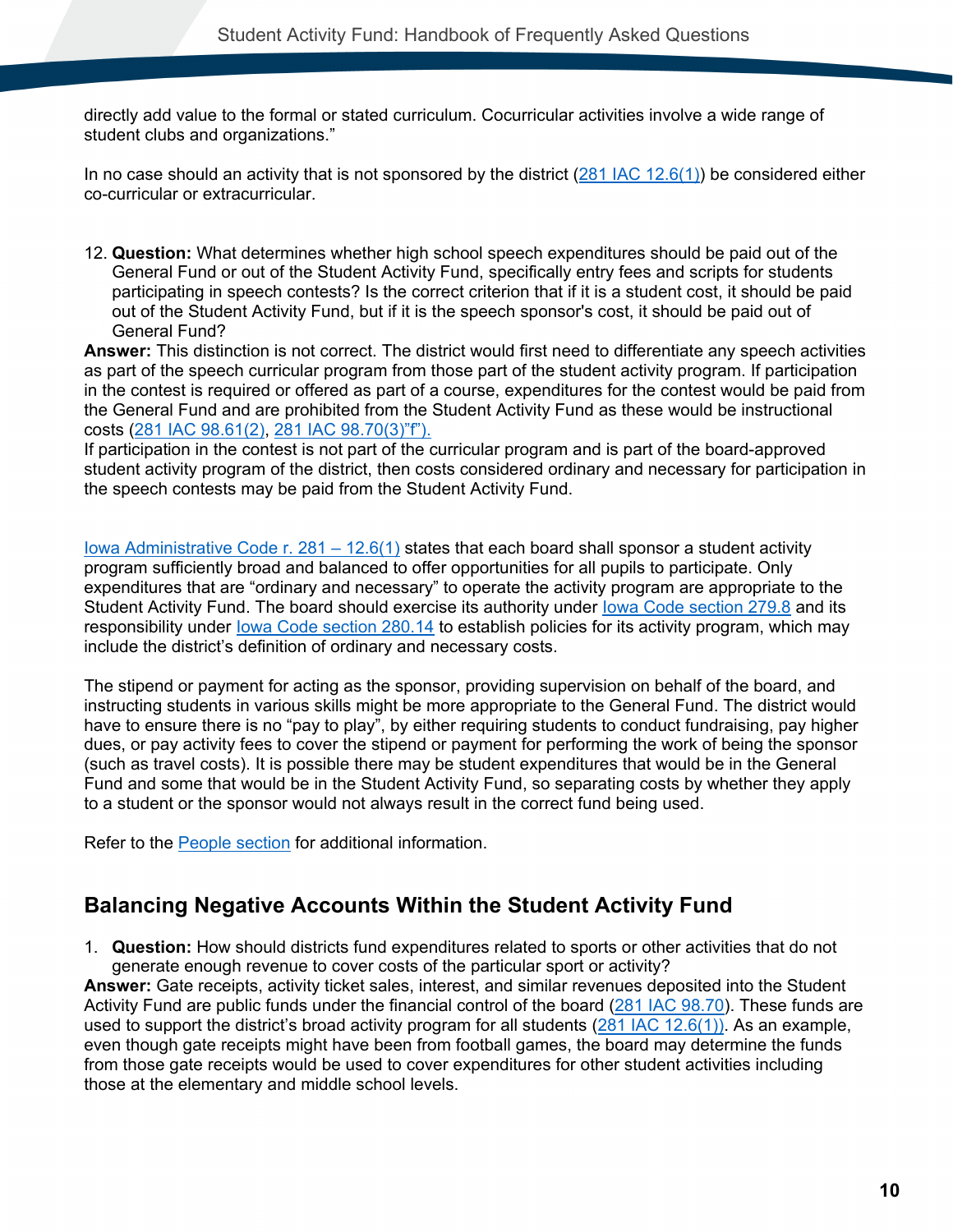The district could also consider using fundraising dollars raised for the specific activity or for the activity program in general. General donations to the district may be another source of revenue for these programs if their use meets the accepted use of the funds (lowa Code  $\S$  565.6).

2. **Question:** Non-revenue generating sports often have negative balances at the end of the year. Past practice in the district is to transfer money from an "all-activities" or interest-bearing account to zero out the negative balances. The district's auditor has said the district can't subjectively move that money and suggested fundraising in these areas. Requiring certain student athletes to fundraise when others are not required to do so seems discriminatory. How should a district balance non-revenue sports that have negative accounts annually?

**Answer:** The district's auditor probably meant the district may not transfer money from one fund to another fund without special permission. Interfund transfers or loans require board action. Some require a vote of the electorate (Iowa Code § 278.1(1)"e") and some require authorization from the School Budget Review Committee (SBRC) (Iowa Code §§ 24.22, 24.6(2)"b", or 257.31(7)). For example, the district may not transfer money from the General Fund to the Student Activity Fund simply because the Student Activity Fund has a negative balance. Specific code language may be reviewed on the website of [The Iowa Legislature.](http://www.legis.iowa.gov/law)

[Iowa Administrative Code r. 281 –](#page-86-0) 98.70 specifies that moneys collected through school activities are public funds that are the property of the school district and are under the financial control of the school board. A board may move from one account to another account within the Student Activity Fund, as the board chooses per the local district policy [\(Iowa Code § 280.14\)](#page-78-1).

Some activities will generate more gate or ticket revenues than others, but all activities are necessary to meet the district's obligation to provide a balanced program of student activities [\(281 IAC 12.6\(1\)\)](#page-82-0). The board may re-balance these accounts periodically, generally at least at year end, so that activities with lower gate or ticket revenues are not put in jeopardy of discontinuation. It is not uncommon for football gate receipts to support other athletics, including those at the elementary and middle school, and for athletic gate receipts to support non-athletic district-sponsored activities. This is appropriate.

It is also permissible, at the board's discretion, to allow an individual activity's account to be negative and carried forward to the following year as long as the total of all accounts in the Student Activity Fund is positive. For example, the district may want to continue an account with a negative balance if revenues are anticipated in the following year that would offset that negative amount. However, a district would not want to maintain a negative balance in an account that will not continue into the following year, such as the account for a graduating class. The board would move money with a general journal entry from another student activity account to zero out the negative student activity account which will not continue in existence in the subsequent year. This is done through general journal entries within the fund balance accounts, not through operations as intrafund revenues and expenditures transfers.

3. **Question:** The district's auditor says districts must balance each account in the Student Activity Fund at year end so that no account is negative. This leads to districts moving money in the Student Activity Fund around to cover deficit accounts. Is it appropriate to move money between individual activities in the fund at the board's discretion?

**Answer:** Yes. Student Activity Funds are public funds under the financial control of the board [\(281 IAC](#page-86-0)  [98.70\)](#page-86-0). If the board elects to move funds within the Student Activity Fund accounts, it must ensure it is abiding by the uses for which funds were initially received. For example, a district may have certain money in the Student Activity Fund that is not earmarked money, such as all gate receipts, activity ticket sales, and interest. However, some of the money in the Student Activity Fund may be from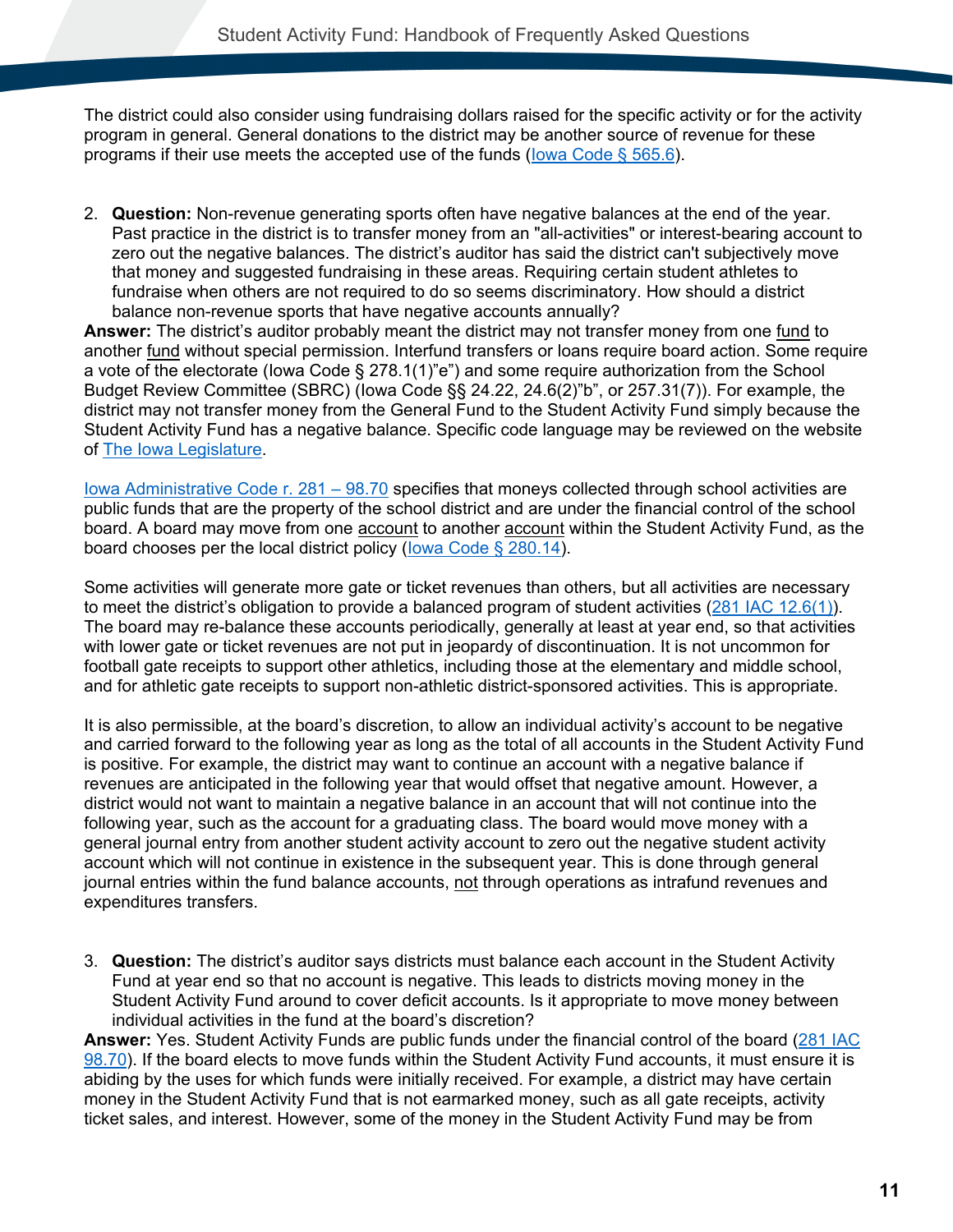student dues, donations, or a fundraiser where the public was told the proceeds would be supporting a specific activity or event. A district must honor those restrictions on donations and restrictions on fundraiser proceeds as the district is obligated to abide by how they told the public those proceeds would be used (Iowa Code § 565.6). Generally, that would mean that student clubs or organizations would not have money moved from their balances unless the organization disbands (such as the senior class upon graduation), because most money raised by the club or organization would be dues or restricted donations and fundraisers.

The district's certified annual report (CAR) must reflect a positive balance in the Student Activity Fund to reflect the district has not spent more than was generated. However, the CAR review process does not include action regarding sub-account balances within the Student Activity Fund. If a district has a negative balance in a sub-account, the district may experience an audit finding.

4. **Question:** If the Student Activity Fund has a negative balance, can a permanent transfer from the General Fund be used to cover the deficit?

**Answer:** No; one fund may not retire the debt of another fund unless it is specifically authorized in statute [\(281 IAC 98.60\)](#page-83-1). The district may consider allowable expenditures to both the General Fund [\(281 IAC 98.61\(2\)\)](#page-83-0) and Student Activity Fund [\(281 IAC 98.70\(2\)\)](#page-86-2) when budgeting and coding expenditures to help prevent the Student Activity Fund from going negative. It is possible the district may also have expenditure reclassifications for costs appropriate to other funds.

5. **Question:** What options are available to a district that has low gate receipts and unsuccessful fundraisers for its Student Activity Fund?

**Answer:** Some options could include, but are not limited to:

- Verify the low or negative balance in question is for the full activity fund, not each subaccount. It is allowable for subaccounts to have a low or negative balance as long as the overall fund is positive.
- Conduct a detailed review of activity fund expenditures. This might reveal items that should/could have been paid from another fund, such as General Fund [\(281 IAC 98.61\(2\)\)](#page-83-0).
- Contact the booster club to see if it would purchase or donate toward higher-cost items.
- Discuss the situation directly with the vendors; perhaps they could provide some options.
- Seek free-will donations. The same goes for fundraising; though charging admission or formal fundraisers may not be viable, providing an option to donate for a stated purpose might be worthwhile.
- Consider partnering with a neighboring district or discontinuing low participation, non-revenue generating activities. If discontinuing an activity, [Title IX](https://educateiowa.gov/pk-12/accreditation-and-program-approval/equity-education/title-ix-education-equity) requirements must still be met.

The district must continue to consider how it will meet its obligation to offer a balanced activity program [\(281 IAC](#page-82-0) 12.6). The board should exercise its authority under [Iowa Code section 279.8](#page-77-1) and responsibility under [Iowa Code section 280.14](#page-78-1) to establish policies for its extracurricular programs. Board policies are required to be reviewed at least every five years to ensure relevance to current practices and compliance with regulatory changes [\(281 IAC 12.3\(2\)\)](#page-82-1). During the policy review, the board should continue to consider how it is meeting its statutory obligation to offer an activity program [\(281 IAC 12.6\(1\)\)](#page-82-0). Specific code language may be reviewed on the website of [The Iowa Legislature.](http://www.legis.iowa.gov/law)

### <span id="page-15-0"></span>**Auditing**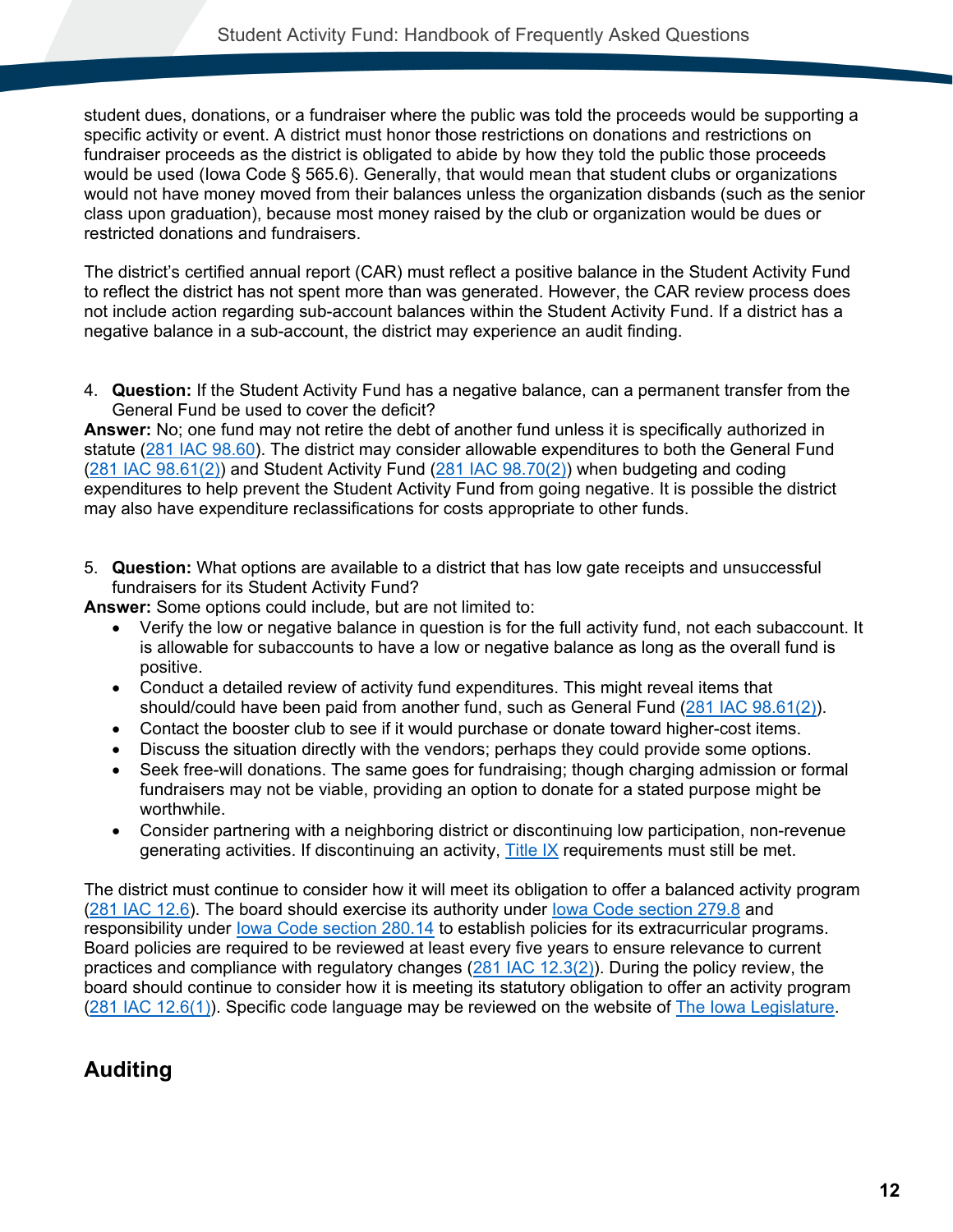1. **Question:** Is a separate nonprofit organization not established by the district pursuant to [Iowa Code](#page-77-3)  [section 279.62,](#page-77-3) but independently established to benefit the district's student activity program (e.g., Booster Club, Foundation) required to be included in the district's audit?

**Answer:** It depends. In accordance with criteria established by Governmental Accounting Standards Board (GASB), in GASB [statement 14,](http://www.gasb.org/jsp/GASB/Document_C/GASBDocumentPage?cid=1176160030209&acceptedDisclaimer=true) as amended by statements [39](http://www.gasb.org/st/summary/gstsm39.html) and [61,](http://www.gasb.org/cs/ContentServer?site=GASB&pagename=GASB%2FPronouncement_C%2FGASBSummaryPage&cid=1176158034864) school business officials and district auditors must review the organization and financial information of these potential component units (PCU) to determine if they are part of the district's financial reporting entity. GASB [statement 80](https://www.gasb.org/jsp/GASB/Document_C/DocumentPage?cid=1176167862585&acceptedDisclaimer=true) provides additional clarification of PCUs for separately established, non-profit entities where the government corporation is the sole corporate member. GASB [statement 84](https://gasb.org/jsp/GASB/Document_C/DocumentPage?cid=1176168786182&acceptedDisclaimer=true) establishes criteria for identifying PCUs for those with whom a fiduciary relationship exists. The financial reporting entity consists of the district and organizations for which the district is financially accountable. If the PCU is deemed to be part of the district's financial reporting entity, the school business officials and district auditors will include the activity in the district's audit report.

In addition, the district may determine, through exercise of management's professional judgment, the inclusion of an organization that doesn't meet the financial accountability criteria is necessary in order to prevent the district's financial statements from being misleading. This determination should be based on the nature and significance of the organization's relationship with the district.

Some districts perform the accounting and record-keeping functions for booster clubs that are not a component unit. In those cases, the financial information is reported in the district's [Certified Annual](https://educateiowa.gov/pk-12/school-business-and-finance/accounting-and-reporting/certified-annual-reports-car#CAR_by_DistrictAEA_-_Fiscal_Years_2006_through_2016)  [Report](https://educateiowa.gov/pk-12/school-business-and-finance/accounting-and-reporting/certified-annual-reports-car#CAR_by_DistrictAEA_-_Fiscal_Years_2006_through_2016) and audit in a Custodial (previously Agency) Fund since the district has fiduciary responsibility over the booster club's financial activity. Whether or not the district performs the accounting and recordkeeping function for the organization, inclusion in the audit report is for reporting purposes only. It does not change or affect the legal status, operating activities, or requirements of the booster club.

These entities should provide the district with their IRS Form 990.

#### <span id="page-16-0"></span>**Construction and Facility Maintenance**

1. **Question:** The district's Athletic Booster Club (or Band, Vocal Music, Parent-Teacher Organization [PTO], etc.), which is a separate nonprofit organization, requested permission from the district's board to construct a concession stand on district property. They have asked the district to share in the cost. Can the district make a contribution from the Student Activity Fund or Capital Projects, Physical Plant & Equipment Levy (PPEL) Fund to the Athletic Booster Club for this specific purpose?

**Answer**: No; the district may not contribute public funds to a private organization such as this Athletic Booster Club [\(IA Const. art III, § 31\)](#page-76-2). Building on district property, if the facility will not be entirely owned by the district, would require a 28E agreement (see Iowa Code chapter 28E). Consult the district's attorney to determine if a 28E agreement is possible for construction with a private entity on district property where the district is not the sole owner of the facility. Specific code language may be reviewed at the website of [The Iowa Legislature.](http://www.legis.iowa.gov/law)

If the construction is allowed pursuant to a 28E agreement, the district's share of the cost may be paid from the PPEL or Secure an Advanced Vision for Education (SAVE) Fund, but not from the General Fund or the Student Activity Fund, because the General Fund and the Student Activity Fund may not be used for construction costs [\(281 IAC 98.61\(3\)"b"](#page-84-0) and [281 IAC 98.70\(3\)"f"\)](#page-86-1).

Alternatively, the district could make payments to a contractor or other vendor pursuant to [Iowa Code](#page-77-0)  [section 279.29](#page-77-0) for a portion (or percentage share) of the cost of the concession stand. The district (and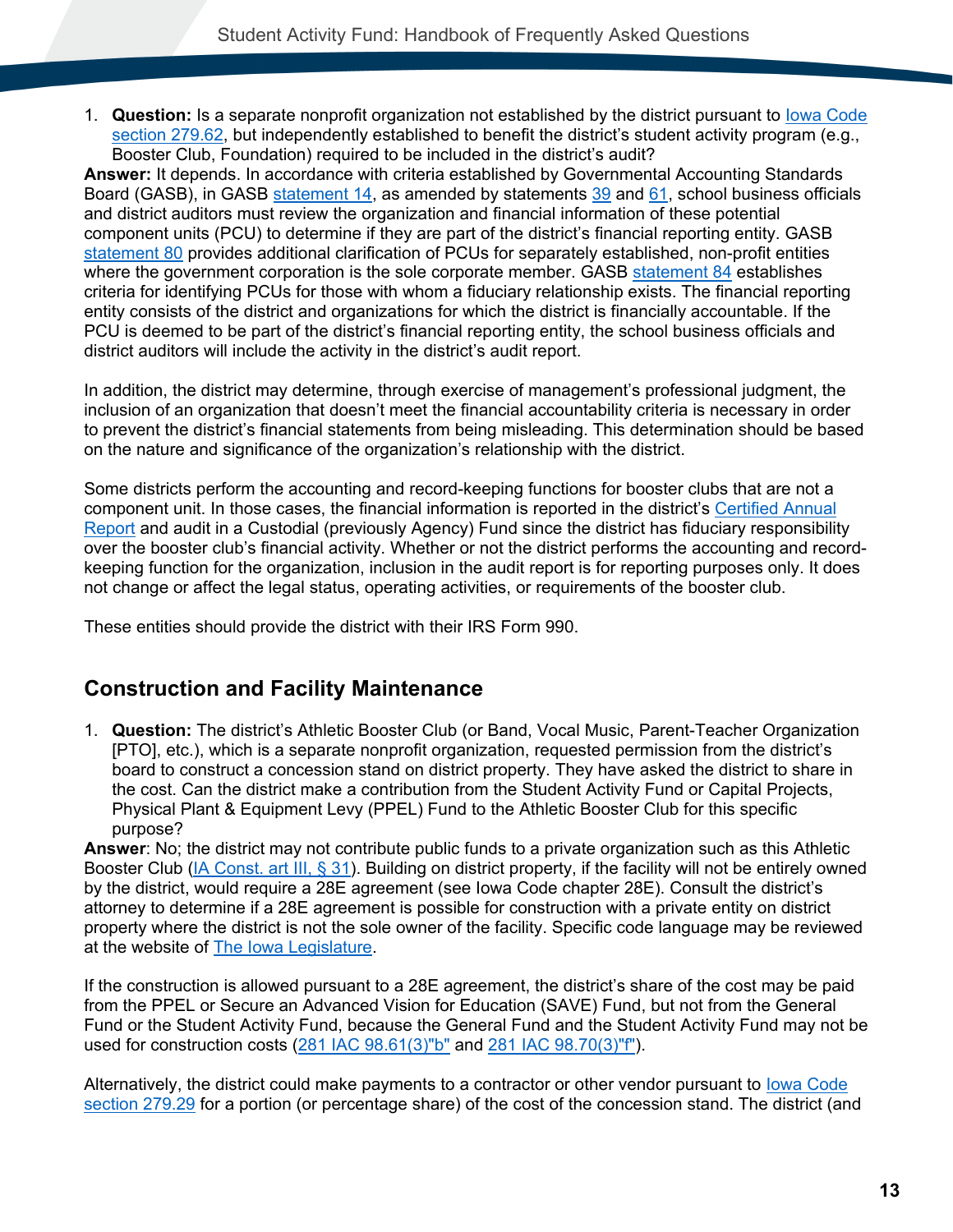private entity) must comply with the bidding and competitive quote requirements for public construction in Chapter 26 of the Code of Iowa.

The district would need to manage the project in order to ensure compliance with these statutory requirements, as well as to ensure adequate insurance coverage is in place. Best practice would be for the Athletic Booster Club to donate its share to the district, if joint construction is permitted, and the district accounts for the entire project.

2. **Question:** What fund should pay for painting a district's track?

**Answer:** It depends. The district should exercise its authority under [Iowa Code section 279.8](#page-77-1) and responsibility under [Iowa Code section 280.14](#page-78-1) to establish policies for its extracurricular programs. These policies may address "ordinary and necessary" costs of operating the district's co-curricular and extracurricular activities which are appropriate expenditures to the Student Activity Fund [\(281 IAC](#page-86-2)  [98.70\(2\)\)](#page-86-2). For example, if painting the track or chalking the baseball or football field is needed each time there is a meet, then the cost may be paid from the General Fund [\(Iowa Op. Atty. Gen. No. 92-11-](https://govt.westlaw.com/iaag/Document/If557f015493511e08b05fdf15589d8e8?originationContext=Search+Result&listSource=Search&viewType=FullText&navigationPath=Search%2fv3%2fsearch%2fresults%2fnavigation%2fi0ad62d33000001694a5767cb82396c45%3fstartIndex%3d1%26Nav%3dADMINDECISION_PUBLICVIEW%26contextData%3d(sc.Default)&rank=1&list=ADMINDECISION_PUBLICVIEW&transitionType=SearchItem&contextData=(sc.Search)&t_querytext=Opinion+No.+83-9-1(L)+September++1983&t_Method=WIN) [3\)](https://govt.westlaw.com/iaag/Document/If557f015493511e08b05fdf15589d8e8?originationContext=Search+Result&listSource=Search&viewType=FullText&navigationPath=Search%2fv3%2fsearch%2fresults%2fnavigation%2fi0ad62d33000001694a5767cb82396c45%3fstartIndex%3d1%26Nav%3dADMINDECISION_PUBLICVIEW%26contextData%3d(sc.Default)&rank=1&list=ADMINDECISION_PUBLICVIEW&transitionType=SearchItem&contextData=(sc.Search)&t_querytext=Opinion+No.+83-9-1(L)+September++1983&t_Method=WIN) or the Student Activity Fund [\(281 IAC 98.70\(2\)\)](#page-86-2). The district may also consider what percentage of track use or field use is to support the curricular program as associated costs are only appropriate to the General Fund and not the Student Activity Fund [\(Iowa Code § 298A.8,](#page-80-0) [281 IAC 98.70\(3\)"f"\)](#page-86-1).

If painting the track is done periodically, such as annually, it is property maintenance and would be paid from General Fund. Upgrades to the track are accomplished using either PPEL or SAVE funds [\(281](https://www.legis.iowa.gov/docs/iac/rule/281.98.64.pdf)  [IAC 98.64\(2\)\)](https://www.legis.iowa.gov/docs/iac/rule/281.98.64.pdf).

3. **Question:** The district's FFA chapter has been accumulating a balance in its Student Activity Fund account for the purpose of constructing a facility for the agricultural program. Can FFA funds be used for that purpose?

**Answer:** No. Facility acquisition or construction costs would not be appropriate from any student activity account [\(281 IAC 98.70\(3\)"f"](https://www.legis.iowa.gov/docs/iac/rule/281.98.70.pdf)). The construction cost of a facility for the district's program would be paid from the district's Capital Project Funds, such as PPEL or SAVE [281 IAC 98.64\(2\)\)](#page-84-1). The board could approve a distinct fundraiser designated for the facility and deposit the moneys raised to the PPEL Fund [\(Iowa Code § 279.29\)](#page-77-0).

## <span id="page-17-1"></span><span id="page-17-0"></span>**Transportation and Trips Transportation**

1. **Question:** What transportation costs are allowed to be paid from the Student Activity Fund? **Answer:** Transportation for students to co-curricular or extracurricular activities may be considered an ordinary and necessary expenditure of operating the activities program [\(281 IAC 98.70\(2\)\)](#page-86-2) and therefore allowable from the Student Activity Fund. This includes students engaged in the activity and other pupils. The Student Activity Fund *may* reimburse the General Fund for transportation (mileage rate) related to student activities, but the board has discretion not to charge the Student Activity Fund for the transportation. The students cannot be charged for that transportation (Iowa Code §§ [285.10\(9\)](#page-79-1) and [285.10\(10\)\)](#page-79-1) in lieu of using district funds. [Iowa Code section 285.1\(12\)](#page-79-2) specifies when the pro rata cost is calculated; it may not include transportation for student activities.

Expenditures allowable to the Student Activity Fund include those that are "ordinary and necessary" for operating the districts co-curricular and extracurricular programs [\(281 IAC 98.70\(2\)\)](#page-86-2). The board should exercise its authority under lowa Code section 279.8 and responsibility under lowa Code section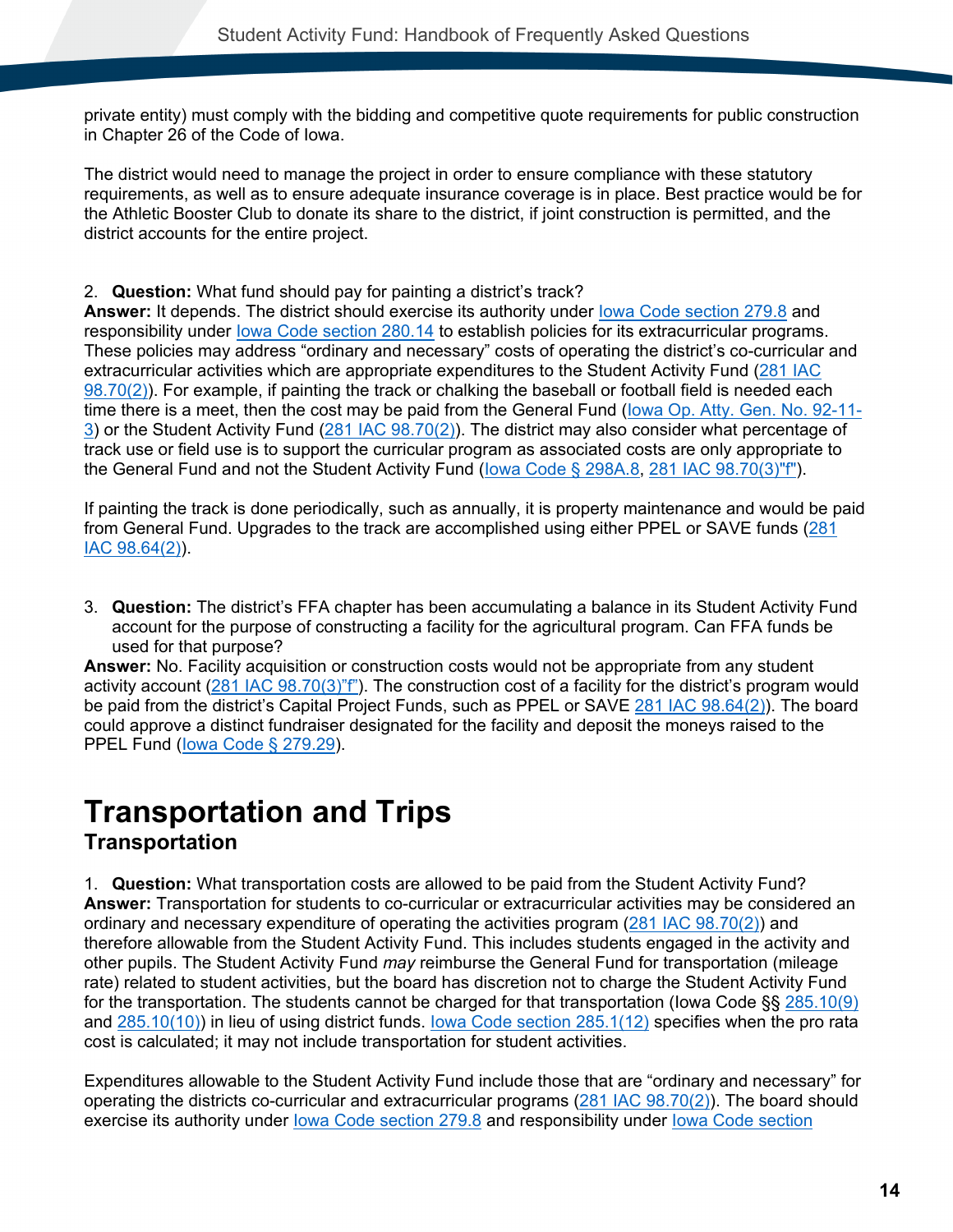[280.14](#page-78-1) to establish policies for its extracurricular programs. These policies, in part, may address the district's determination of "ordinary and necessary" expenditures and in what circumstances nonparticipating students may be transported to an activity, such as to observe district participation in a state competition.

Transporting students to and from school as part of the normal school day for the curricular program or on field trips part of the curricular program are specifically appropriate expenditures to the General Fund and specifically not appropriate expenditures to the Student Activity Fund [\(281 IAC 98.61\(2\)"a",](#page-83-0) [281 IAC 98.70\(3\)"f"\)](#page-86-1).

2. **Question:** May the Student Activity Fund pay for a bus driver rather than pay a mileage rate? **Answer:** No. If the board determines the Student Activity Fund will reimburse the General Fund for cocurricular or extracurricular related transportation costs, just paying specific costs of transportation would not result in the Student Activity Fund paying the "fair value" for such travel. The pro rata cost calculated in statute is the method used to arrive at fair value [\(Iowa Code § 285.1\)](#page-79-2). The cost of the driver may be higher or lower than the pro rata cost. [Iowa Code section 285.10\(9\)](#page-79-1) allows the board, in its discretion, not to require reimbursement from the Student Activity Fund to the General Fund for transporting pupils to and from student activities sponsored by the school district.

3. **Question:** If a district charters a bus to transport participants to a required student activity (e.g., regular season football game) instead of using a school bus, can the additional cost be charged to students?

**Answer:** No. [Iowa Code section 282.6\(2\)](#page-78-0) requires schools be free from tuition. [Iowa Code section](#page-76-1)  [274.3\(2\)"b"](#page-76-1) specifically prohibits districts from charging mandatory fees that are not expressly allowed in code. Transportation costs to district-sponsored co-curricular or extracurricular activities may not be charged to students, whether or not the bus the district chooses to use is district-owned or chartered [\(Iowa Code § 285.10\(9\)\)](#page-79-1).

In addition, the district will need to consider [Title IX](https://educateiowa.gov/pk-12/accreditation-and-program-approval/equity-education/title-ix-education-equity) equity requirements if it provides a chartered bus for some students or student activities, but not for other students or other student activities where the traveling distance is similar. The board should exercise its authority under lowa Code section 279.8 and responsibility under [Iowa Code section 280.14](#page-78-1) to establish policies for its extracurricular programs. These policies, in part, may address the district's transportation of students to co-curricular or extracurricular activities.

4. **Question:** Could a booster club donate money to "upgrade" the transportation for a student activity from using a school bus to chartering a bus?

**Answer:** Yes. If the district is only incurring the additional cost of the charter because of the booster club's promise of payment, the district should receive the designated donation prior to chartering the bus. [Article VII, Section 1 of the Constitution of the State of Iowa](#page-76-3) prohibits credit in any manner unless it is a time of war. The district would then pay the entire invoice directly, using the booster club donation for the excess cost.

The board should exercise its authority under [Iowa Code section 279.8](#page-77-1) and responsibility under [Iowa](#page-78-1)  [Code section 280.14](#page-78-1) to establish a policy for accepting and expending donations supporting its activity program. It should also consider compliance with [Title IX](https://educateiowa.gov/pk-12/accreditation-and-program-approval/equity-education/title-ix-education-equity) equity requirements.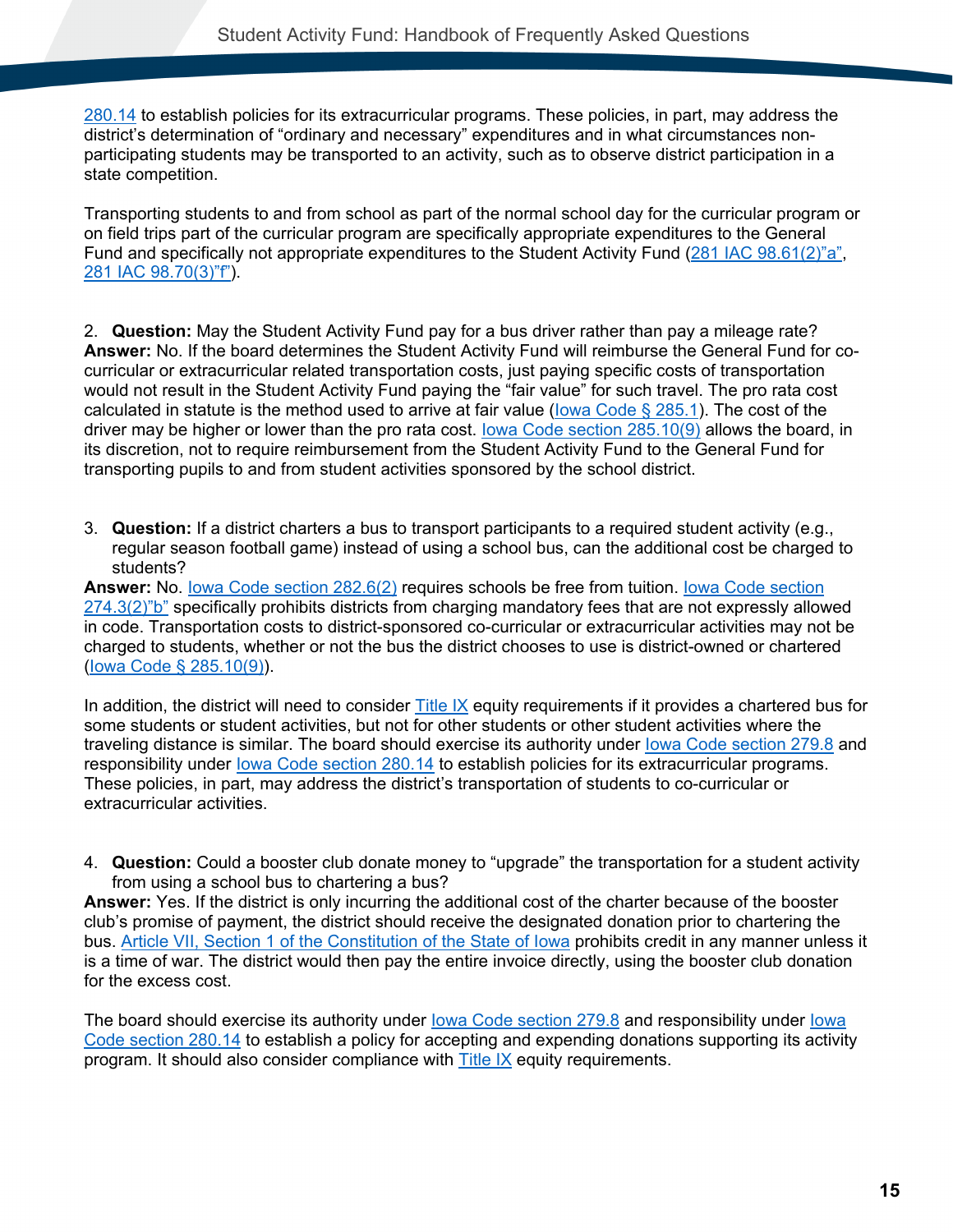5. **Question:** Can the district charge students to ride a school bus to watch (not participate in) a sporting event since those students are not participating in the student activity?

**Answer**: Yes. If the district elects to provide transportation to non-participating students to a districtsponsored co-curricular or extracurricular activity, the district is not required nor prohibited from charging students for the actual transportation costs [\(Iowa Code § 285.10\(9\)\)](#page-79-1). If the district elects to provide transportation to persons other than pupils, the board shall charge and collect an amount sufficient to reimburse costs for furnishing the bus and providing a driver (lowa Code § [285.10\(10\)\)](#page-79-1).

## <span id="page-19-0"></span>**Travel and Trips**

1. **Question:** Students participating in a district-sponsored, co-curricular trip will miss a day of school. Are the students counted present in school that day? Can the trip be managed by a tour company? If so, would the agreement need to be between the district and the tour company or between the tour company and each individual student?

**Answer:** Since the students are participating in a district-sponsored activity, the participating students will be counted present for the related portion of the school day(s) missed.

The district is responsible for managing the collection of payments, fundraising, and paying the travel costs, whether it does so directly or through the use of an outside provider. The district is responsible for recording all expenditures and revenues, including in-substance revenue and expenditures [\(Iowa](#page-79-0)  [Code § 291.6\)](#page-79-0). The district may employ a travel company for the district's associated costs and/or student payments collected for the trip. The district should work with the travel company and the district's attorney to ensure adequate coverage for those on the trip exists. If the trip is not sponsored or supervised by the district then district liability is not assumed and therefore students should have their own agreement with the travel company to ensure adequate coverage.

The board should exercise its authority under [Iowa Code section 279.8](#page-77-1) and responsibility under [Iowa](#page-78-1)  [Code section 280.14](#page-78-1) to establish policies for its co-curricular and extracurricular programs. These policies or related procedures, in part, may address logistical options for district-sponsored, districtsupervised, required, and optional trips. The district should be clear in its communication to students and parents regarding the district's involvement and liability regardless of the inclusion of a travel company. Procedures to implement these policies may also address tracking student payments, deadlines, and refund procedures for amounts directly paid by the student.

2. **Question:** The show choir normally competes in two or three out-of-state competitions per year. They leave on Friday evening and return on Sunday. Can the students who are participating in the competition be charged or required to pay for their own meals, lodging, and a transportation fee? **Answer:** It depends. The students participating in the competition cannot be charged for transportation or lodging for overnight travel for a district-sponsored team/choir attending a regular competition. However, the district may arrange for budget accommodations, such as dorms. [Iowa Code section](#page-78-0)  [282.6\(2\)](#page-78-0) provides that each school shall be free from tuition. Additionally, districts are prohibited from charging mandatory fees not expressly identified in code [\(Iowa Code § 274.3\(2\)"b"\)](#page-76-1). Students engaging in co-curricular or extracurricular activities shall not be charged costs for transportation [\(Iowa Code §](#page-79-1)  [285.10\(9\)\)](#page-79-1).

Students may be expected to provide their own meals or meal money outside of a normal school day. The district should exercise its authority under [Iowa Code section 279.8](#page-77-1) and its responsibility under [Iowa Code section 280.14](#page-78-1) to establish policies for its activity program. The policies may address meals provided while students are out-of-town engaged in district co-curricular and extracurricular activities. The district may provide meals outside of the regular school day for those participating in district's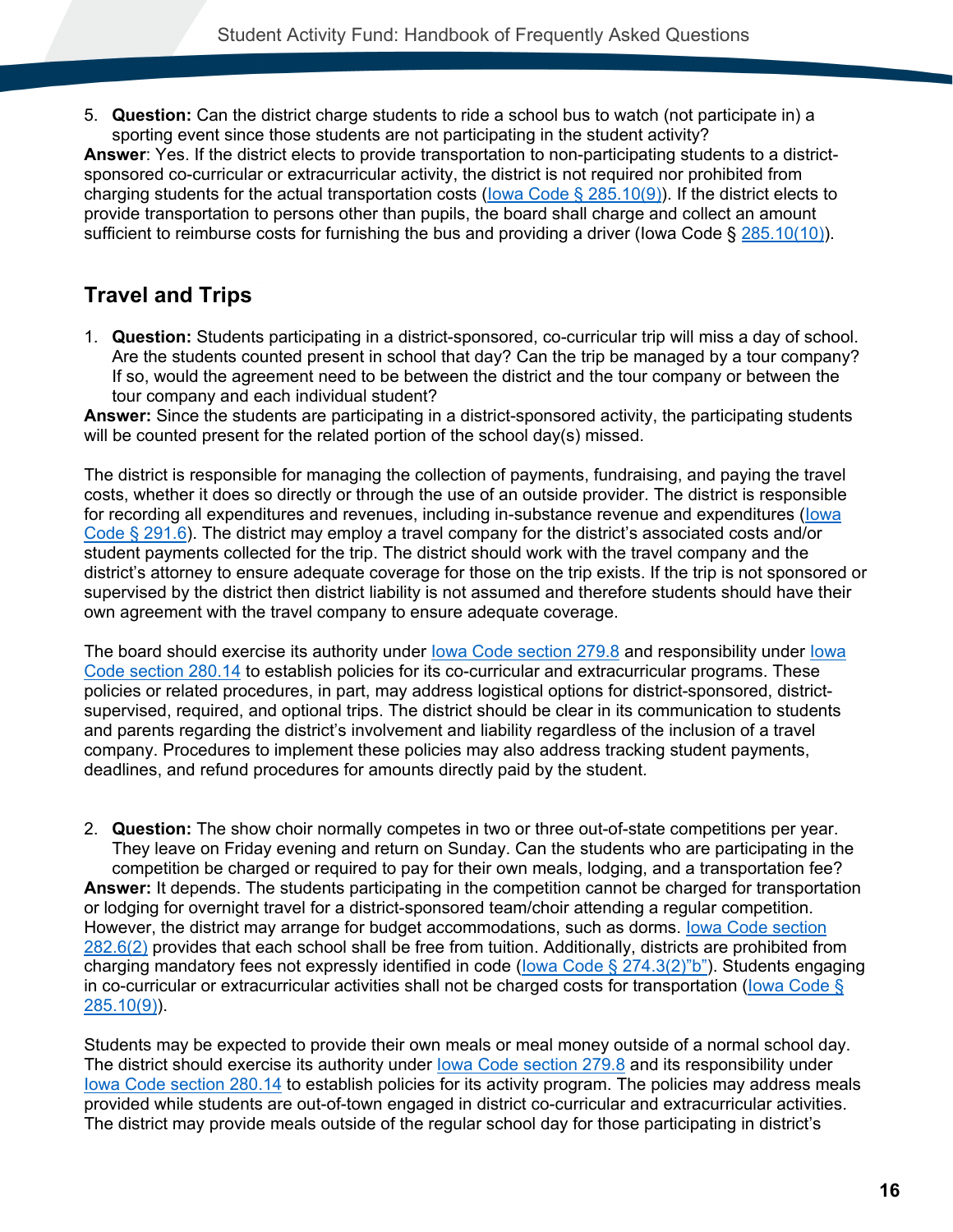activity program [\(281 IAC 12.6\)](#page-82-0) if a public purpose has been established by the board [\(IA Const. art.](#page-76-2)  III, § [31\).](#page-76-2) The cost of the items provided shall be reasonable and appropriate for the situation. The district may want to consider the ability of participating students to pay for meals outside of the regular school day when planning for an activity. The district may also ask the booster club for assistance.

Expenditures appropriate to the Student Activity Fund [\(281 IAC 98.70\(2\)\)](#page-86-2) include those that are "ordinary and necessary" to operate the student activity program each board is required to offer [\(281](#page-82-0)  [IAC 12.6\(1\)\)](#page-82-0). Related policies and procedures may address which expenditures the board considers to be ordinary and necessary to operate its approved activity program.

- 3. **Question:** If there is a district-sponsored trip, and families paid their own way, and a refund is issued from the company who managed the trip, should that amount be refunded to the families? **Answer:** It depends. The refund should only be distributed to those that originally incurred costs for that trip, in proportion and up to the amount they paid. The district should exercise its authority under [Iowa](#page-77-1)  [Code section 279.8](#page-77-1) and its responsibility under [Iowa Code section 280.14](#page-78-1) to establish policies for its activity program which may include a process for determining and providing refunds for activities that included individual costs incurred by the students.
- <span id="page-20-0"></span>4. **Question:** How should costs for chaperones be handled for district-sponsored trips? Can the charges to students going on the trip be high enough to cover the costs of the trip for the chaperones?

**Answer:** No. Chaperone costs incurred related to district-sponsored trips offered as part of the district's activity program [\(281 IAC 12.6\)](#page-82-0), whether a trip is required for participation such as football players traveling to a football game or a trip is voluntary in nature such as Spanish Club members participating in a trip to Spain over spring break, are district costs. It is the district's responsibility to provide adequate supervision for its students [\(Iowa Code § 280.14;](#page-78-1) [281 IAC 12.6\)](#page-82-0) including all teams and contestants engaging in interscholastic activities (281 IAC 36.18(9)). Required district expenditures may not be forcibly passed on to the students for participation in activities as this could be perceived as akin to either tuition or a mandatory fee to participate, both of which are strictly prohibited (Iowa Code §§ [274.3\(2\)"b"](#page-76-1) and [282.6\(2\)\)](#page-78-0).

The district should exercise its authority under [Iowa Code section 279.8,](#page-77-1) responsibility under [Iowa](#page-78-1)  Code [section 280.14,](#page-78-1) and requirements under lowa Code section 280.13 to establish a policy for its cocurricular and extracurricular programs. These policies may address how the district structures compensation for chaperones, which may include the cost of the trip. If the chaperone is receiving a trip in lieu of compensation for being a chaperone, then the cost of their trip may be taxable compensation. The district will want to be purposeful when determining which fund will be used to pay for the chaperones (Student Activity Fund or General Fund), especially if expending funds raised by students.

Specific code language may be reviewed through the website of [The Iowa Legislature.](https://www.legis.iowa.gov/law)

5. **Question:** A senior trip does not seem to fit the definition of public purpose. How should this type of activity be handled?

**Answer:** This is a local determination. If the senior trip is part of the district's broad plan to provide activities for all students, as required pursuant to lowa Administrative Code r.  $281 - 12.6$ , then it appears appropriate to expend district funds in support of this trip. It is the board's responsibility to establish a public purpose for district expenditures [\(IA. Const. art. III § 31\)](#page-76-2). Review ["establishing public](#page-5-0)  [purpose"](#page-5-0) for more information.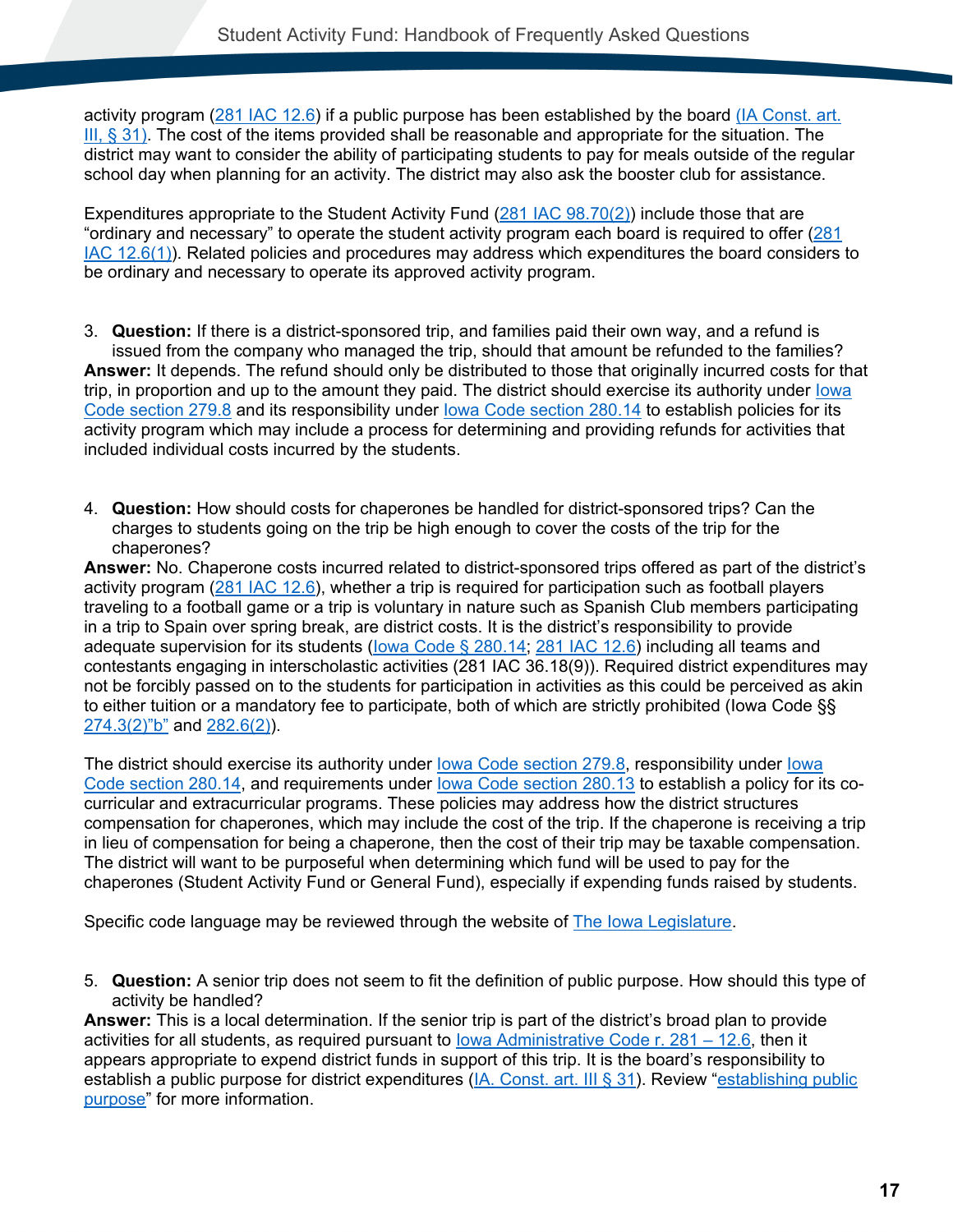6. **Question:** Who pays the costs of the district's Business Professionals of America (BPA) advisor to attend the national convention?

**Answer:** If the advisor is assigned by the district to attend the national convention, the district would pay the costs. The district is required to provide adequate supervision of its students engaged in boardsponsored activities [\(Iowa Code § 280.14,](#page-78-1) [281 IAC 12.6\)](https://www.legis.iowa.gov/docs/iac/chapter/281.12.pdf).

#### <span id="page-21-0"></span>**Tournaments and Other State Activities/Events**

1. **Question:** Are there any special ticketing requirements for hosts of high school tournament events? **Answer:** The Iowa High School Athletic Association [\(IHSAA\)](https://www.iahsaa.org/) and the Iowa Girls' High School Athletic Union [\(IGHSAU\)](https://ighsau.org/) issued a [joint communication,](https://www.educateiowa.gov/documents/student-activity-fund/2013/05/ihsaa-ighsau-sponsored-event-ticket-policy) dated January 20, 2005, regarding the ticket sales procedures to be used by member schools during IHSAA and IGHSAU sponsored athletic tournament events. The boards of these organizations adopted a policy required to be used by schools serving as IHSAA and IGHSAU tournament hosts. Specifically, the procedures required include:

- Collect the money for the ticket(s) sold.
- Tear ticket(s) off the roll in consecutive order and then tear the ticket(s) in half or have the person at the entrance door tear the ticket(s) in half and deposit them in a receptacle, there upon the spectator may enter the tournament venue.
- The district may need to establish policies and procedures surrounding online ticket sales.

These procedures would also be appropriate to non-athletic state activities and events.

2. **Question:** Where should the district record revenue from a state association or organization for hosting tournaments, activities or events, leading to, and including, the state tournaments? And, where should the district record the revenue from the state association or organization for travel expense reimbursement?

**Answer:** It depends. Before determining the placement of revenue, the district should work to identify the purpose of the revenue and anticipate related expenditures. Districts are required to follow [Uniform](https://educateiowa.gov/pk-12/school-business-finance/accounting-reporting/uniform-financial-accounting)  [Financial Accounting](https://educateiowa.gov/pk-12/school-business-finance/accounting-reporting/uniform-financial-accounting) procedures which supports the GAAP matching principle: the fund paying the cost should match the fund where the related revenue was receipted. Examples of appropriate revenue coding are provided below.

- Revenue received from the state organization for hosting tournaments, activities, or events shall be receipted to the General Fund (Iowa Code § 297.22(1)"b") as a proceed from the lease of real or other property.
- Revenue received to offset maintenance fees and other overhead costs shall be receipted to the General Fund (281 IAC 98.61(2)"a").
- If the hosting agreement states part of the excess payment was for a donation to the activities program, it may be receipted to the Student Activity Fund. Unless otherwise designated, any excess revenue is receipted to the General Fund [\(Iowa Code § 298A.2\)](#page-80-2).
- If there were related expenditures that were paid out of the Student Activity Fund, the funds may be receipted to the Student Activity Fund. There are various possibilities for when the revenue would be receipted to the Student Activity Fund. For example, if the district was required to pay for the officials and it chose to do so out of the Student Activity Fund, then the funds would be deposited into Student Activity Fund to cover those costs, although payment of officials is also appropriate to the General Fund.
- Travel expense reimbursements would be recorded in the fund from which the travel costs were paid.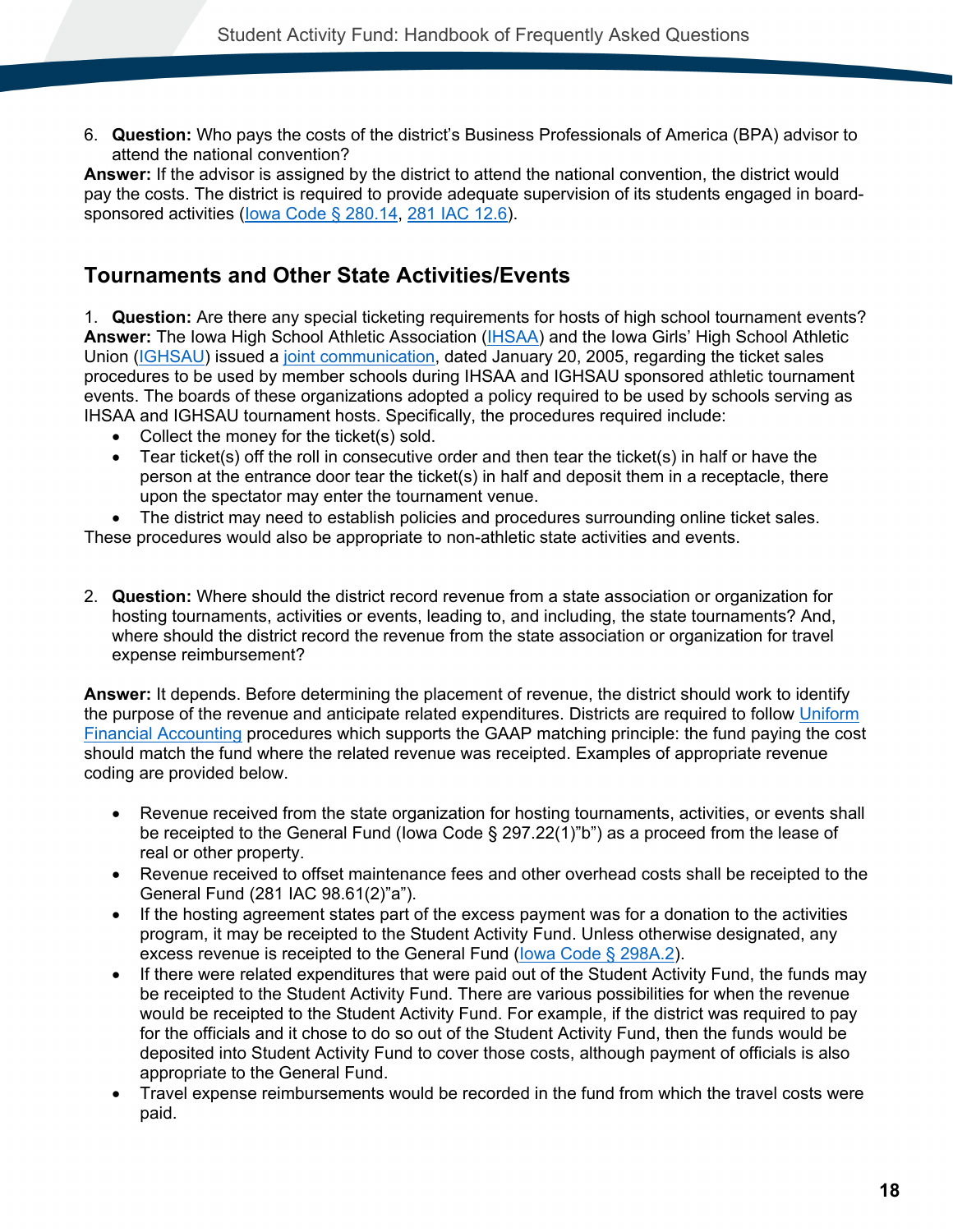- See additional information in the [Hosting Fees for State Events](https://educateiowa.gov/documents/student-activity-fund/2018/09/hosting-fees-state-activity-events) guidance. Specific code language may be reviewed through the website of **The lowa Legislature**.
- 3. **Question:** The state athletic associations provide money to defray the cost of meals for those individuals participating in sanctioned post-season tournaments. Can the Department clarify how to handle this?

**Answer:** The money should be used to defray the actual cost of meals for the participating individuals. Since it is a reimbursement, the revenue should be recorded in the same fund from which the meals were paid. Districts shall follow [Uniform Financial Accounting](https://educateiowa.gov/pk-12/school-business-finance/accounting-reporting/uniform-financial-accounting) procedures which supports the GAAP matching principle: the fund paying the cost should match the fund where the reimbursement was receipted.

## <span id="page-22-1"></span><span id="page-22-0"></span>**Fundraising & Entities Fundraising**

1. **Question:** Can Statewide Voluntary Preschool Program (SWVPP) students fundraise with the elementary students?

**Answer:** It depends; this is a local determination. Since the board approves all district expenditures (lowa Code  $\S$  279.29), the board must approve all fundraising activities and the commitment of those funds (lowa Code § 565.6, [281 IAC 98.70\)](#page-86-0). Additionally, the board may establish fundraising policies [\(Iowa Code § 280.14\)](#page-78-1) to inform which groups of students may participate in certain types of fundraising activities. The policies may consider the group of students that will benefit from the fundraising purpose as well as the ability of student levels to participate in the fundraiser. Additionally, since SWVPP is a separate educational program and has its own funding source, resources (including those from fundraising) for this program should be accounted for separately than the K-12 instructional program.

Relevant Fundraiser: The district may wish to be purposeful regarding the types of fundraisers in which SWVPP students are included to ensure the participating students will ultimately benefit from the fundraising activities. For example, a fundraiser for new band room chairs may not benefit students in the SWVPP program (so they should not participate) but a fundraiser for a new library reading room may benefit SWVPP students if the program has access to the library reading room.

Ability to Participate: The district may want to ensure students included in the fundraiser are *able* to participate. For example, if the students are selling gift wrapping paper and the students are responsible for ensuring participants (purchasers) adequately complete the form and provide proper payment, it may not be appropriate for preschool students to participate as they likely are unable to read the form to be completed nor confirm the amount of funds received.

2. **Question:** Do districts have to approve and account for all fundraising activity, including fundraising activities of affiliated organizations as well as board-sponsored fundraising activities? **Answer:** It depends. The board must approve **all** district-sponsored fundraising activities prior to implementation as only the board has the authority to accept the donation to the district, agree to the subsequent use of those funds (lowa Code § 565.6), and approve district expenditures (lowa Code § [279.29\)](#page-77-0), including those in the Student Activity Fund (lowa Code § 298A.8). Revenues generated from district-sponsored student activity fundraisers are under the control of the board, shall be deposited into the Student Activity Fund, and are required to be maintained within the district's chart of accounts [\(281](#page-86-0)  [IAC 98.70,](#page-86-0) [281 IAC 98.70\(2\)\)](#page-86-2).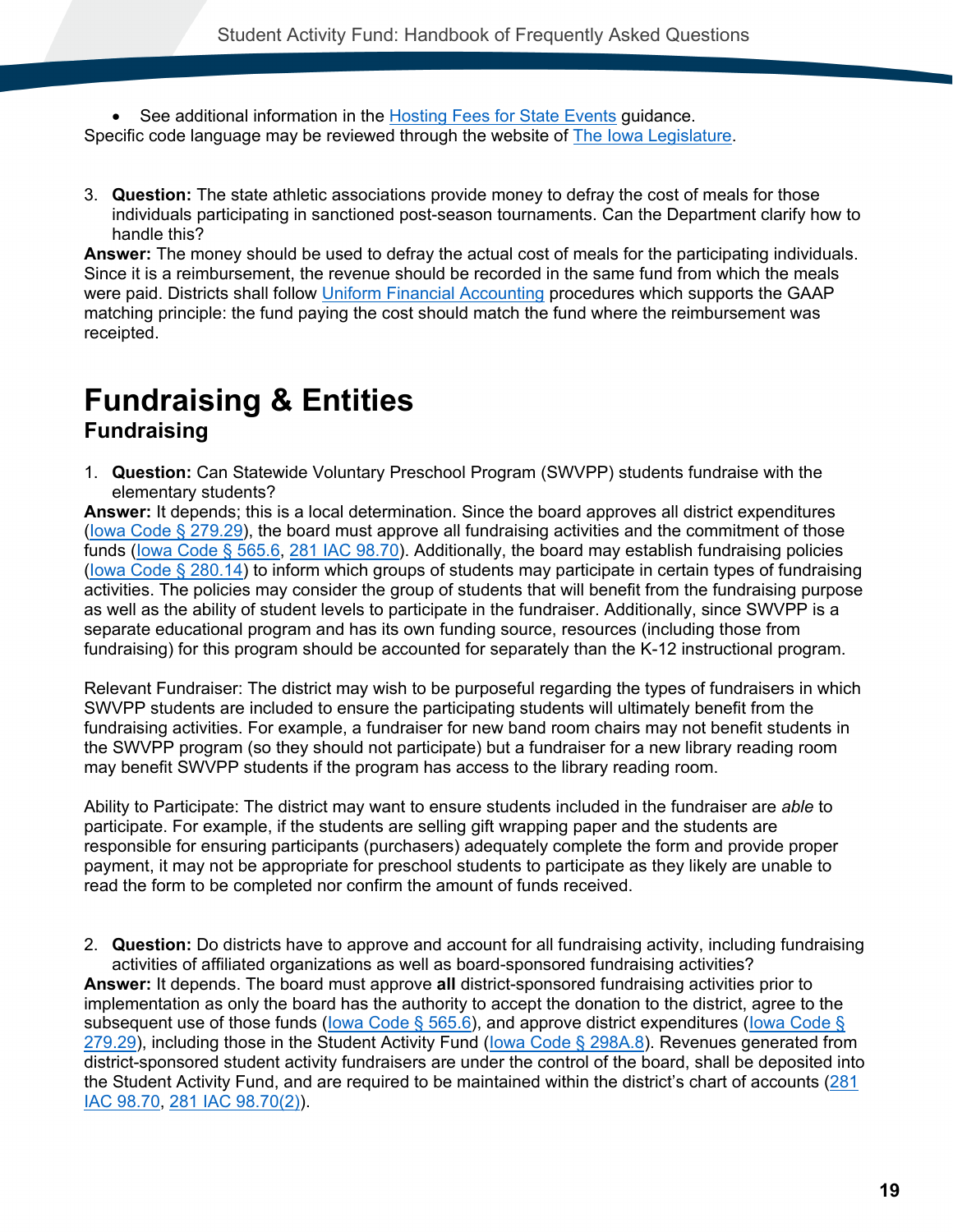If a fundraiser is being conducted by an outside entity and is not sponsored by the district, the district is not required to approve the fundraiser. However, the district has the authority to regulate fundraising activities occurring during school hours and district-sponsored events as well as the authority to regulate the use of the funds derived from those sources ( $OAG # 83-9-1(L)$ ). If the funds are held by the district for the outside organization, the funds should be accounted for in a Custodial (previously Agency) Fund.

#### 3. **Question:** What main ideas should be included in a district's fundraising policy?

**Answer:** The board is given broad authority under [Iowa Code section 279.8](#page-77-1) and specific responsibility under [Iowa Code section 280.14](#page-78-1) to establish policies for its extracurricular programs, which may include fundraising activities. Consideration should be given to the items below.

- Identify a process for the board to approve fundraising activities. Only the board has the authority [\(Iowa Code § 279.29\)](#page-77-0) to determine how district funds will be used. Therefore, all fundraising activity should be first approved by the board to ensure the board will agree to expend the funds for the purpose intended by the fundraiser (lowa Code  $\S$  565.6) and to ensure the purpose of the fundraiser supports the district's activity program [\(281 IAC 12.6\)](#page-82-0).
- Identify required paperwork as part of district process to assign accountability, such as proper reconciliation responsibility, and to define fundraiser logistics, such as documented purpose of fundraiser.
- If fundraisers are being conducted by an outside entity, such as a Booster Club, with an intent to donate the funds or item purchased from those funds back to the district, establish a process for communicating in advance of the related fundraiser so there is an understanding whether the district will accept the donation, which is a determination of the board [\(Iowa Code § 565.6\)](#page-80-1).
- Establish procedures for district-sponsored fundraising activities, as well as fundraisers sponsored by outside groups and organizations, to help ensure consistency and accountability.
- Determine the extent, if any, administrative support will be provided for district-sponsored and affiliated organization fundraising activity. For example, the cost and/or expense associated with staff time used in collecting payments; preparing, printing and/or assembling mailings; and postage.
- Require fundraising activity to be clearly designated as district-sponsored or as sponsored by an outside organization to clearly establish responsibility, accountability, and liability.
- 4. **Question:** Can a district require students to participate in fundraising efforts as a requirement to participate in an activity or event?

**Answer:** No. A student may not be required to raise funds as a condition of participation in an extracurricular activity or program as this is akin to tuition or charging a fee. lowa Code section 282.6(2) provides that every school shall be free from tuition. [Iowa Code section 274.3\(2\)"b"](#page-76-1) prohibits districts from charging a mandatory fee not specifically allowed in statute. Fees to participate in the district's required student activity program [\(281 IAC 12.6\(1\)\)](#page-82-0) are not expressly allowed in code. Further, no student may be excluded from participation or denied benefits of activities due to the student or family's inability to pay [\(281 IAC 18.1\)](#page-82-2).

5. **Question:** A community youth club would like to use the district's concession stand for a fundraiser. Even though most of the students in the youth club are also students of the school district, the club is not part of the district-sponsored student activity program. District policy allows district-sponsored student organizations and other district-sponsored student activities to work the concessions at school events as a fundraiser. Is this allowable?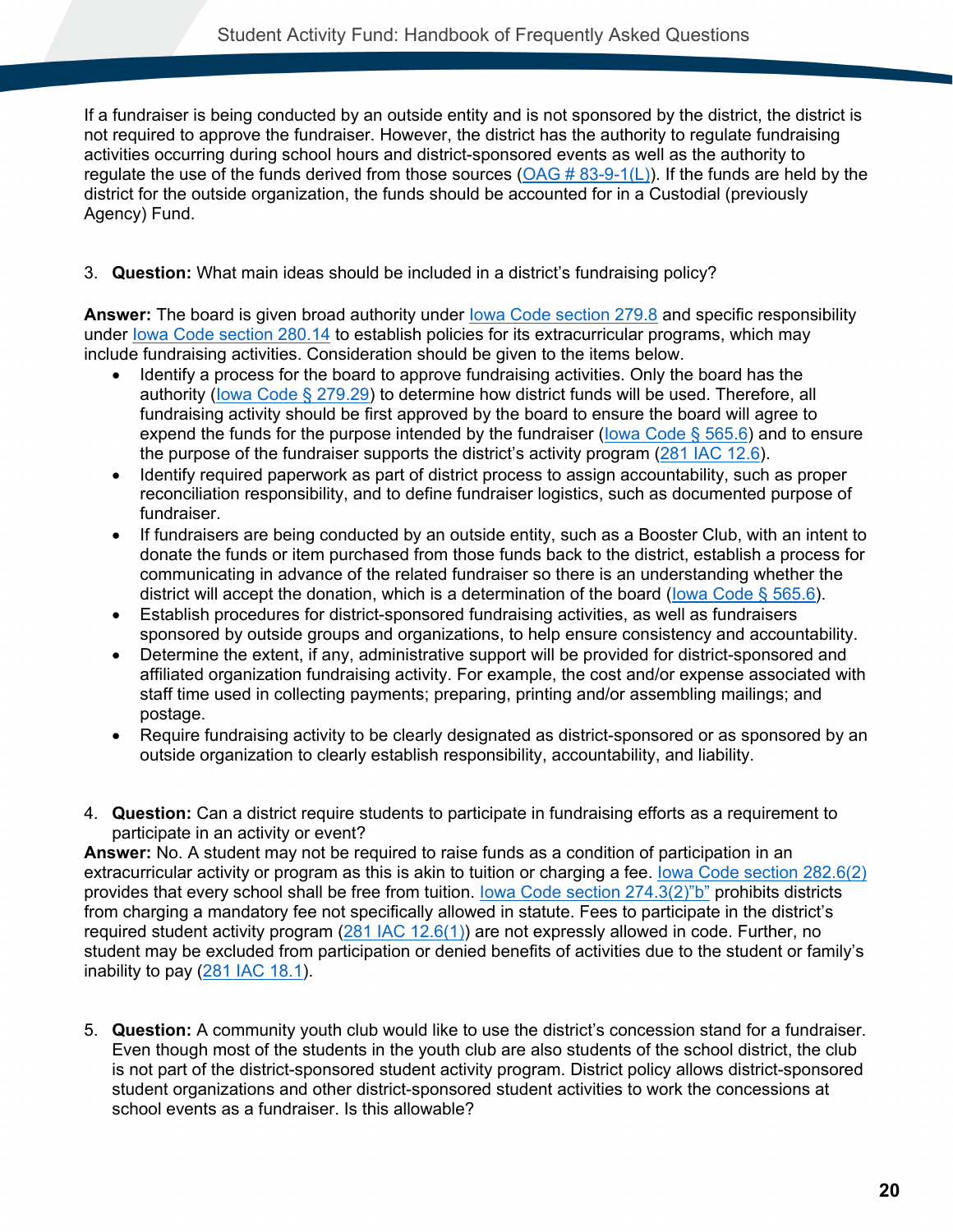**Answer:** Possibly. The board should exercise its authority under [Iowa Code section 279.8](#page-77-1) to establish a policy to identify which groups are eligible to use the district's facilities (e.g., concession stand) and the logistics surrounding the agreement types to include those groups which are sponsored by the district and those which are not sponsored by the district. The district should work with their attorney to establish appropriate parameters if they wish to provide this opportunity to groups in the community as [Iowa Code section 297.9](#page-80-3) limits the groups allowed to use schoolhouses and grounds. If the district is leasing property to a private, for-profit entity, the district's attorney and/or the county auditor should be consulted because the school district may be required to pay out of the revenue from the lease to the other taxing bodies the portion of taxes that would have been levied had the property been taxable during the time of the lease (Iowa Code § 297.22). Specific code language may be reviewed on the website of [The Iowa Legislature.](https://www.legis.iowa.gov/law)

If the concession is being used for fundraising purposes by any group (school or otherwise), the benefactor (school or otherwise) and intended use of the funds should be clearly communicated to participants.

6. **Question:** Can student fundraising activities in high school result in students being paid cash? [Iowa](#page-86-1)  Administrative Code r.  $281 - 98.70(3)$ "h" states cash payments should not be made to student members of activity groups. In one district, an outside fundraising company oversees the fundraising done by students for a school club and pays out cash to students. However, all promotional materials about the fundraiser and the card they sell are on school letterhead, bear the name and logo of the high school, and say nothing about the private company. Are these cash payments to students appropriate? Could the school give shirts or bags or something else to students instead of cash?

**Answer**: It depends; it appears the district has engaged an outside company to help them run a fundraiser. District funds, including those donated to the district, may only be expended for public purpose [\(IA Const. art. III, § 31\)](#page-76-2). Expressly inappropriate uses of the Student Activity Fund include expenditures that lack public purpose and cash payments to students [\(281 IAC 98.70\(3\)"c" and "h"\)](#page-86-1).

The district must be mindful of who is absorbing the cost of the student reward. For example, if the district is receiving less from the company conducting the fundraiser than was stipulated in its agreement in order to pay for the student rewards, the rewards would be a de facto use of district funds for an inappropriate purpose. However, if the district is receiving the full amount stipulated in its agreement (dollars, goods, etc.) from the fundraiser, regardless of the amount the company spent on the student rewards, the rewards are not of consequence to the district. See Fundraising Question #7.

If the external fundraiser is being conducted by an organization independent of the district, it may not use the district's discounts, tax exempt status, or federal identification number (FIN). The company could state it is raising money to give to the district, but cannot give a false impression to the public regarding district sponsorship of the activity. Outside entities that wish to raise funds to donate to the district should communicate the purpose of their fundraiser with the board prior to the fundraiser occurring because once the funds (or goods) are offered to the district as a donation, only the board has the authority to agree to the use of funds for a particular purpose (lowa Code §§ 279.29 and [565.6\)](#page-80-1). The board should determine if the fundraiser is a district-sponsored activity and ensure its likeness (letterhead, logo, etc.) is being used appropriately. Also see [Appendix A: Checklist for](#page-73-0)  [Indicators of District-sponsored Event or Activity.](#page-73-0)

7. **Question**: When is it appropriate for students to receive rewards for fundraising efforts?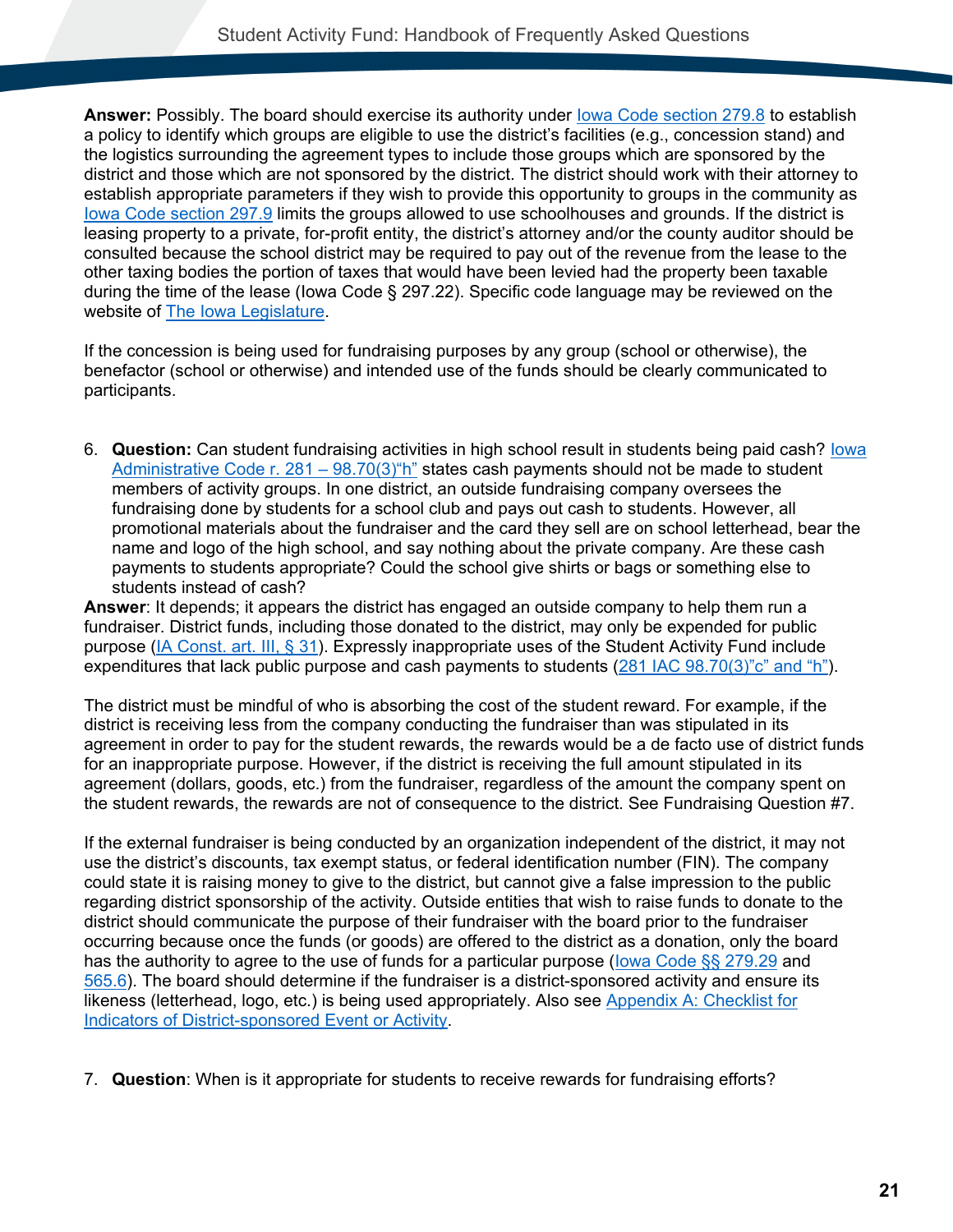**Answer**: District funds, including those donated to the district, may only be expended for public purpose [\(IA Const. art. III § 31\)](#page-76-2). Expressly inappropriate uses of the Student Activity Fund include expenditures that lack public purpose and cash payments to students  $(281$  IAC  $98.70(3)$  "c" and "h").

The district must be mindful of who is absorbing the cost of the student reward. If the district is receiving "less" from the company conducting the fundraiser in order to pay for student rewards, the rewards are inappropriate as they're taking away from district funds for an inappropriate purpose. However, if the district is receiving the "same" benefit (dollars, goods, etc.) from the fundraiser, regardless of the amount spent on student rewards, the rewards are not of consequence to the district.

**Fundraising Example**: An outside entity is conducting a fundraiser and will pay the district \$.15 of every \$1.00 worth of widgets sold by the students.

**Reward Scenario 1**: Any classroom that sells over 100 widgets gets a pizza party paid by the outside entity. Or, if the entire school sells 1,000 widgets, every classroom gets a pizza party paid for by the outside entity.

**Reward Scenario 2**: Any student that sells \$50.00 worth of widgets gets their choice of a stuffed school mascot or \$5.00 cash, both paid for by the outside entity.

In both reward scenarios above, the district is still receiving \$.15 for every \$1.00 worth of widgets sold so the student rewards are not taking anything away from the district and therefore the rewards are inconsequential to the district.

**Reward Scenario 3**: The outside company will pay \$.15 per \$1.00 of widgets sold by the district. All students participating in the fundraiser received a stuffed school mascot. The students sold \$20,000 worth of widgets which means the district earned \$3,000 from the fundraising company. The fundraising company deducted the \$200 for the stuffed school mascots and sent a check to the district for \$2,800.

The final scenario is an example of when rewarding students is not appropriate as the district is ultimately absorbing the cost of the reward resulting in district resources being used for private purpose.

8. **Question:** Can a scholarship be awarded to the "top sellers" of a fundraiser for a student organization?

**Answer**: District funds, including those collected through fundraising activities and accounted for in the Student Activity Fund, are public funds that may only be expended for public purpose [\(IA Const. art. III](#page-76-2)  [§ 31,](#page-76-2) [281 IAC 98.70\)](#page-86-0). An individual scholarship is a private benefit, lacks public purpose, and is specifically prohibited as an allowable expenditure from the Student Activity Fund [\(281 IAC](#page-86-1)  [98.70\(3\)"c"\)](#page-86-1).

See Fundraising question #7 if the fundraising activity is conducted by an outside organization and the scholarship would be awarded by an entity other than the district. The following question addresses appropriate scholarship funds.

9. **Question**: Is it allowable to have a student activity fundraiser for school scholarships and if so, what is the appropriate fund to account for the revenue and expenditures?

**Answer**: Revenues for student activity fundraising should be receipted to the Student Activity Fund [\(Iowa Code § 298A.8\)](#page-80-0), unless otherwise defined by the purpose of the fundraiser as approved by the local board.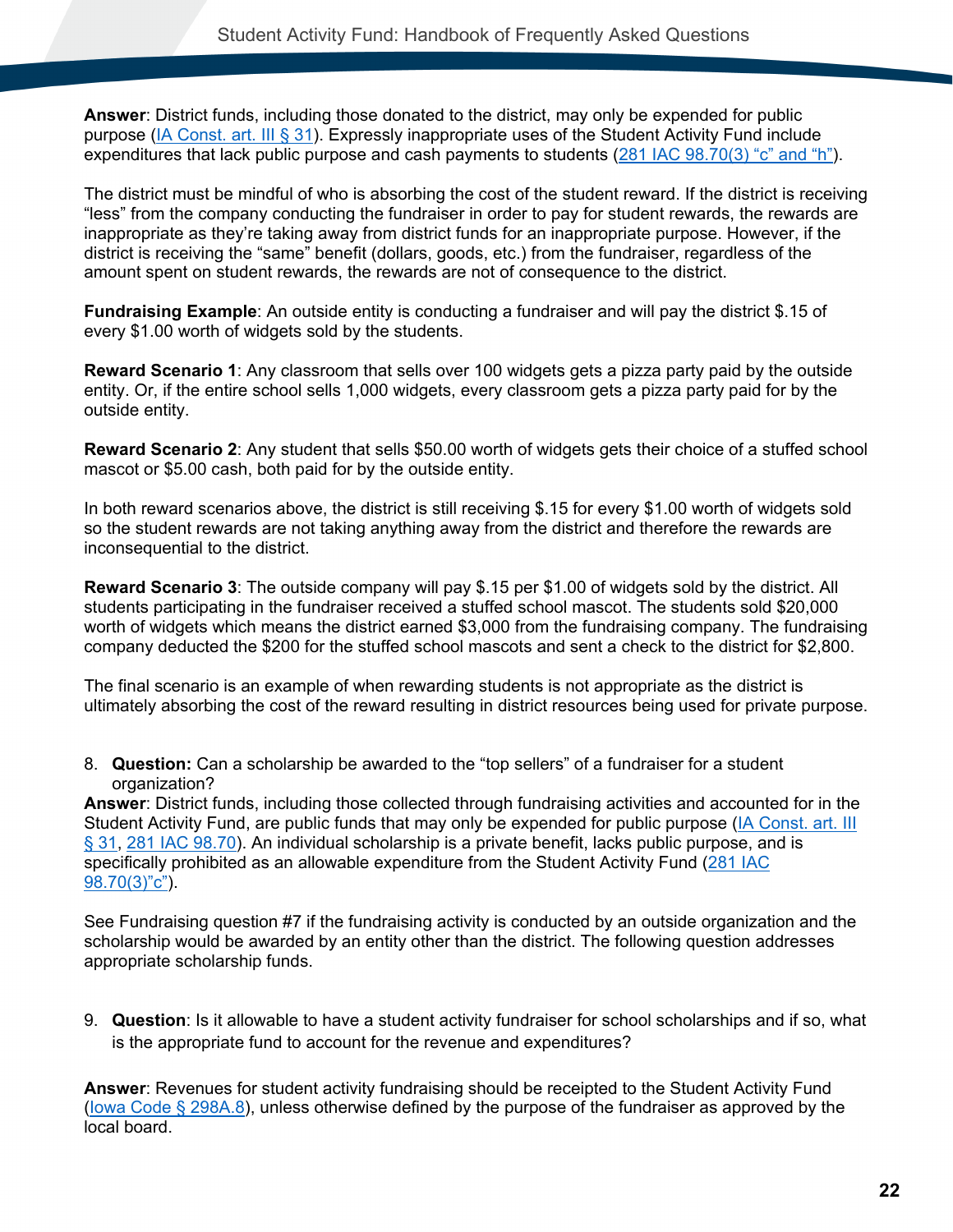If the district is interested in setting up a scholarship fund, whether these are accounted for in a Special Revenue Fund, Trust Fund, or Custodial Fund will depend on the characteristics of each individual scholarship. Districts should complete the [GASB 84](https://gasb.org/jsp/GASB/Document_C/DocumentPage?acceptedDisclaimer=true&cid=1176168786182&utm_medium=email&utm_source=govdelivery) Flowchart (GASB 84, pages 44-46) for each scholarship to help determine how it should be reported and review this with the district's auditors. The General Fund should be avoided due to spending authority misrepresentation.

- If the Scholarship Fund meets the criteria for a trust and the district does not have administrative involvement, scholarships are held in Fund 81, Fiduciary Scholarship Trust Funds.
- If the scholarship does not meet the criteria for a trust, the district does not have administrative involvement, and the funds are held for a separate legal entity, scholarship funds will be accounted for in a Custodial Fund (Fund 99, Custodial Scholarship Funds).
- If the scholarship does or does not meet the criteria for a Trust or Custodial Fund, but the district does have administrative involvement, scholarships will be accounted for in a Special Revenue Fund (Fund 19, Non-Fiduciary Scholarship Funds).

[GASB 84](https://gasb.org/jsp/GASB/Document_C/DocumentPage?acceptedDisclaimer=true&cid=1176168786182&utm_medium=email&utm_source=govdelivery) (footnote, page 4) defines administrative involvement. For purposes of this provision, a government has administrative involvement with the assets, if, for example, it (a) monitors compliance with the requirements of the activity that are established by the government or by a resource provider that does not receive the direct benefits of the activity, (b) determines eligible expenditures that are established by the government or by a resource provider that does not receive the direct benefits of the activity, or (c) has the ability to exercise discretion over how assets are allocated. A government has direct financial involvement with the assets, if, for example, it provides matching resources for the activities.

[GASB 84](https://gasb.org/jsp/GASB/Document_C/DocumentPage?acceptedDisclaimer=true&cid=1176168786182&utm_medium=email&utm_source=govdelivery) (Paragraph 11c (1)) states the criteria for a trust as: the assets are (1) administered through a trust agreement or equivalent arrangement (hereafter jointly referred to as a trust) in which the government itself is not a beneficiary, (2) dedicated to providing benefits to recipients in accordance with the benefit terms, and (3) legally protected from the creditors of the government.

10. **Question:** The district's band goes on a voluntary trip every four years. The band members raise money through district-sponsored fundraisers during those four years to pay for the cost of the trip (not including individual "spending money"). One of the students worked extra hard to raise money, believing she was raising the extra money for her mother to go along as a chaperone and to help with her mother's expenses. This mother was not selected as a chaperone and wants her daughter to have the excess money raised as her "spending money." Can the district do this?

**Answer:** No; funds raised through district-sponsored fundraisers for a trip are applied to the total cost of the trip for all students, not toward an individual student's costs. All of the money raised through the district-sponsored fundraisers belongs to the district, should be expended for public purpose, is under the control of the board, and needs to be used according to law, board policy, and what was approved by the board and publicized during the fundraisers (Iowa Code §§ [279.29,](#page-77-0) [279.8;](#page-77-1) and [565.6,](#page-80-1) [281 IAC](#page-86-0)  [98.70\)](#page-86-0).

The district may wish to address costs for chaperones in its fundraising policies [\(See also Travel and](#page-20-0)  [Trips question #4\)](#page-20-0) and develop a process for identifying chaperones as adequate staffing is a responsibility of the district under [Iowa Code section 280.14.](#page-78-1)

If the trip is required (not voluntary) and dollars obtained through student fundraising are used to support required district expenditures (e.g., providing adequate supervision in the form of a chaperone), it should not create an individual liability for students to participate. Required district expenditures may not be passed on to the students for required activities as this could be perceived as akin to either tuition or a mandatory fee to participate, both of which are strictly prohibited (lowa Code §§ [274.3\(2\)"b"](#page-76-1) and [282.6\(2\)\)](#page-78-0).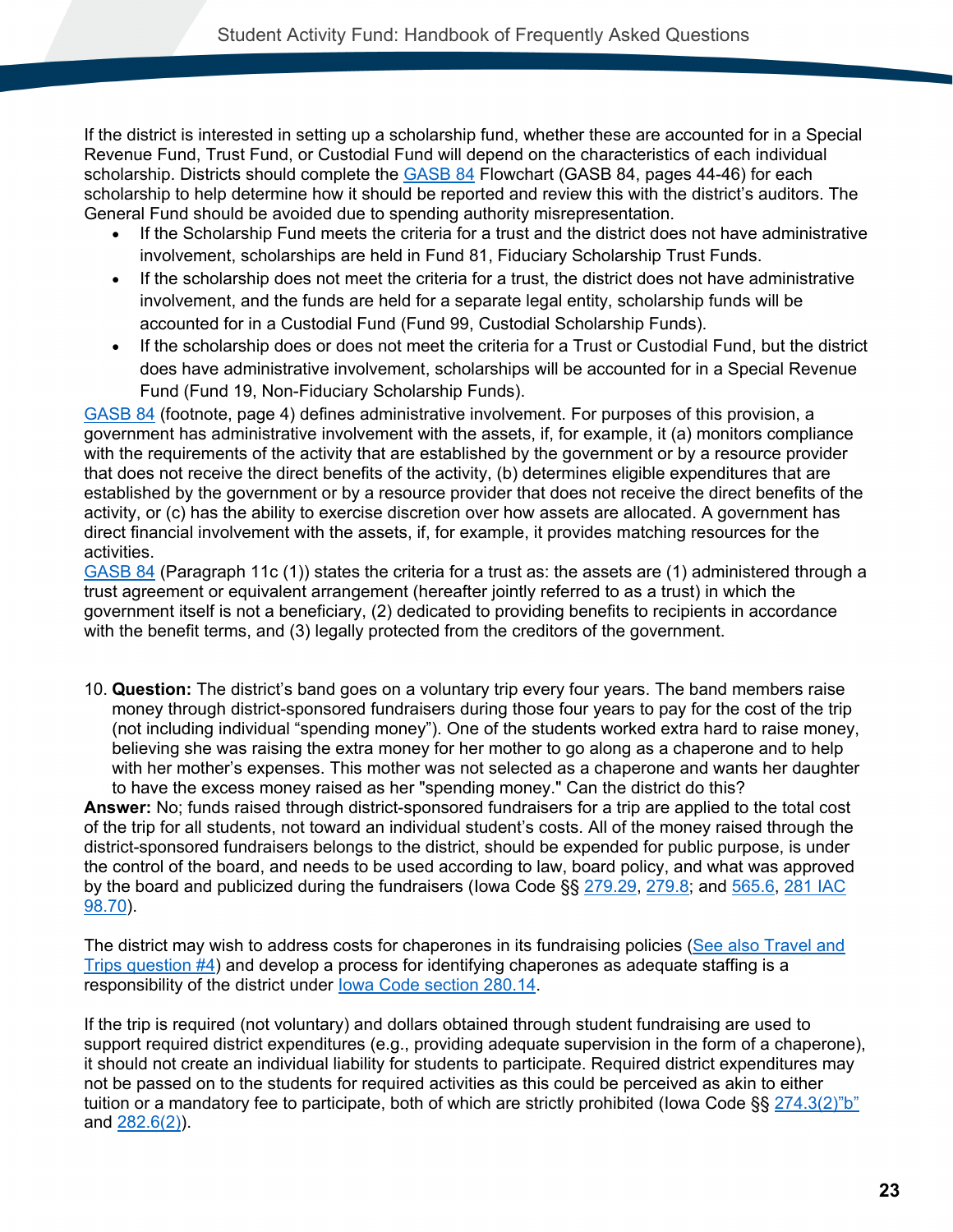11. **Question:** Annually, the band/vocal music participants hold a magazine sale. Can the proceeds go directly to the Music Booster Club?

**Answer:** No. The district may not allow revenue collected in the name of the district and belonging to the district to be paid to or transferred to a separate or private entity. Funds collected through student activity fundraisers are under the control of the board, required to be accounted for in the Student Activity Fund, and accounted for in the district's chart of accounts [\(Iowa Code § 291.6;](#page-79-0) 281 [IAC 98.70\)](#page-86-0).

Additionally, an inappropriate expenditure from the Student Activity Fund includes payments to any private organization unless a fundraiser was held expressly for that purpose and the purpose of the fundraiser was specifically identified [\(281 IAC 98.70\(3\)"d"\)](#page-86-1). According to an opinion of the Iowa Attorney General  $(OAG # 83-9-1(L))$ , moneys generated as a result of school-related activities, especially those using school students, staff, and facilities, should be placed under the control of the school board.

12. **Question:** There are social fundraising websites where individuals or groups can post a fundraising idea/need and solicit donations via the Internet. Generally, the funding company keeps five percent of the total collections. Can student activity groups, or individual students, use these sites to support district activities and trips?

**Answer:** No district employee or other individual can set up a fundraiser in the name of the district without board approval (lowa Code §§ 279.29 and [565.6\)](#page-80-1). Absent board approval, the individuals would be requesting funds for themselves personally and would not be representing the district. The district is not able to prevent people from creating individual accounts and soliciting personally. If they do, they may not do so in the name of the district.

The board should exercise its authority under [Iowa Code section 279.8](#page-77-1) and responsibility under [Iowa](#page-78-1)  [Code section 280.14](#page-78-1) to establish policies for its activity program. These policies may include fundraising activities which clearly restricts efforts on behalf of the district without prior board approval. This may specifically include setting up any social fundraising web account stating or implying the district is involved.

The board will determine if the purpose of the fundraiser supports the statutorily required student activity program [\(281 IAC 12.6\(1\)\)](#page-82-0) and if the expenditures ultimately meet the test of public purpose [\(IA](#page-76-2)  [Const. art III, § 31\)](#page-76-2). If a board officer or designee is authorized to set up the account, all money raised is under the control of the board and shall be accounted for in the Student Activity Fund [\(281 IAC](#page-86-0)  [98.70\)](#page-86-0). Any accounts set-up must remain under the control of the district and accounted for by the secretary pursuant to [Iowa Code section 291.6\(3\).](#page-79-0)

13. **Question:** An activity sponsor would like to give a game playing piece with each purchase at the concession stand (similar to a fast food restaurant). Each game piece would have a letter on it. If a student collected the game pieces to spell the words of the prizes, the student would win that prize. To satisfy the "no purchase necessary to win" requirement, the group would give each team a quantity of game pieces before the game. The district does have a gambling license. Would this be allowable?

**Answer:** No. The students are not purchasing the game pieces, and there would be no gambling receipts from which to purchase prizes, if allowable. The only revenue the activity would have is the concession revenues, and those are not revenues from a gambling activity. The concession sales would merely be the method used by the district for giving out the game pieces. In this situation, the prizes would have to be donated for that specific purpose and could not be purchased from district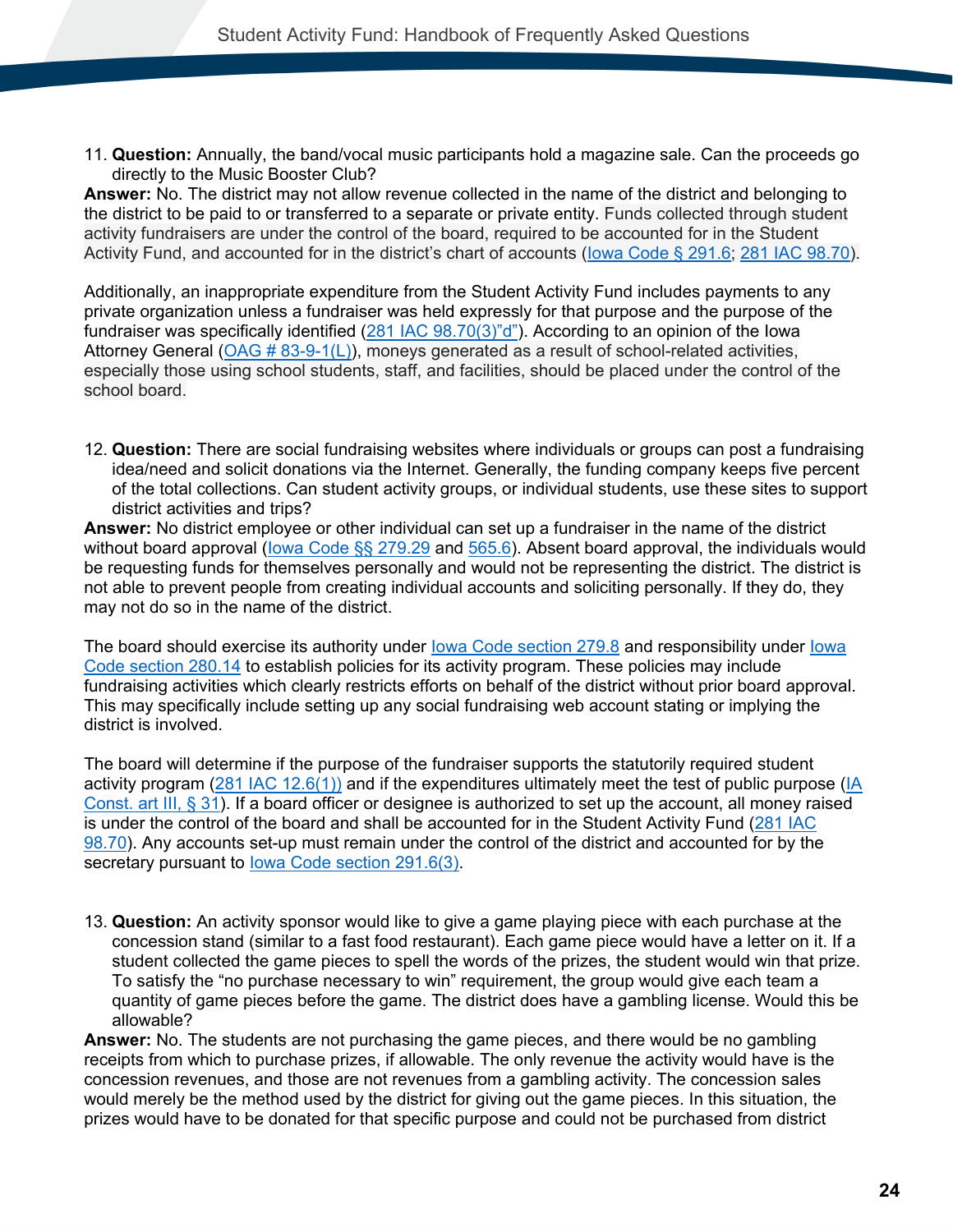funds, including the funds generated through the concession stand as district funds may only be expended for public purpose [\(IA Const. art III, § 31\)](#page-76-2).

The district may review the social and charitable gambling options provided by the Iowa Department of Inspections and Appeals. The [Social and Charitable Gambling](https://dia.iowa.gov/food-consumer-safety/social-and-charitable-gambling) unit administers Iowa Code Chapter 99B which regulates games of skill or chance, raffles, bingo, social gambling, and amusement devices. Qualified organizations may obtain a social or charitable gambling license to conduct fundraising activities benefiting educational, civic, public, charitable, patriotic, or religious purposes. Specific code language may be reviewed on the website of **The lowa Legislature**.

14. **Question:** Is there a de minimis level of public funds that can be given to students as an incentive without being concerned about public purpose or public property for private benefit? Does being paid from the Student Activity Fund rather than a tax fund make a difference? **Answer:** No. There is no de Minimis level to which public funds can be used for private purpose; all public funds are subject to the same limitation. Moneys in the Student Activity Fund are public funds,

under the control of the school board, and must be expended for public purpose [\(281 IAC 98.70\)](#page-86-0). An express inappropriate expenditure to the Student Activity Fund is an expenditure that lacks public purpose [\(281 IAC 98.70\(3\)"c"\)](#page-86-1).

15. **Question:** Can private individual community members conduct fundraisers? **Answer:** A private individual would be no different than any other outside organization or entity in that the private individual could not express nor imply a fundraiser is district-sponsored or that donations given to the private individual would be tax deductible as a donation to the school district.

The school board should exercise its authority under [Iowa Code section 279.8](#page-77-1) and responsibility under [Iowa Code section 280.14](#page-78-1) to establish policies for its activities program. Related procedures may address fundraisers on district property, fundraising activity during the school day, and the use of those funds which may be regulated by the district [\(Iowa Op. Atty. Gen. No. 83-9-1\(L\)\)](https://govt.westlaw.com/iaag/Document/If557f015493511e08b05fdf15589d8e8?originationContext=Search+Result&listSource=Search&viewType=FullText&navigationPath=Search%2fv3%2fsearch%2fresults%2fnavigation%2fi0ad62d33000001694a5767cb82396c45%3fstartIndex%3d1%26Nav%3dADMINDECISION_PUBLICVIEW%26contextData%3d(sc.Default)&rank=1&list=ADMINDECISION_PUBLICVIEW&transitionType=SearchItem&contextData=(sc.Search)&t_querytext=Opinion+No.+83-9-1(L)+September++1983&t_Method=WIN).

16. **Question:** Are gate/ticket receipts considered a fundraiser for the student activity for which there is a gate receipt charged or ticket sold?

**Answer:** Not unless it is designated as a fundraiser by the board. Gate receipts or ticket sales for student activities, such as sports, music, or drama, are district revenues required to be receipted to the Student Activity Fund (lowa Code § 298A.8) to support the broad plan of activities the district sponsors in compliance with [Iowa Administrative Code r. 281 –](#page-82-0) 12.6. The funds are under the financial control of the school board who will determine how the gate receipts will be used to support the student activity program [\(281 IAC 98.70\)](#page-86-0).

17. **Question:** Can a district's cheerleaders have camps for younger girls and boys and state that the camps are a fundraiser for cheerleading?

**Answer:** Yes, if approved by the board. The board must approve all fundraising activities as only the board has the authority to agree to the use of the funds and expend district funds (lowa Code § [279.29\)](#page-77-0). The board has the authority to determine which, if any, fundraising activities occur during the school day and on school property and may also regulate the use of those funds  $(A \cap A) = 89-9-1($ It is also up to the board to determine if the camp supports the student activity program required under [Iowa Administrative Code r. 281 –](#page-82-0) 12.6(1).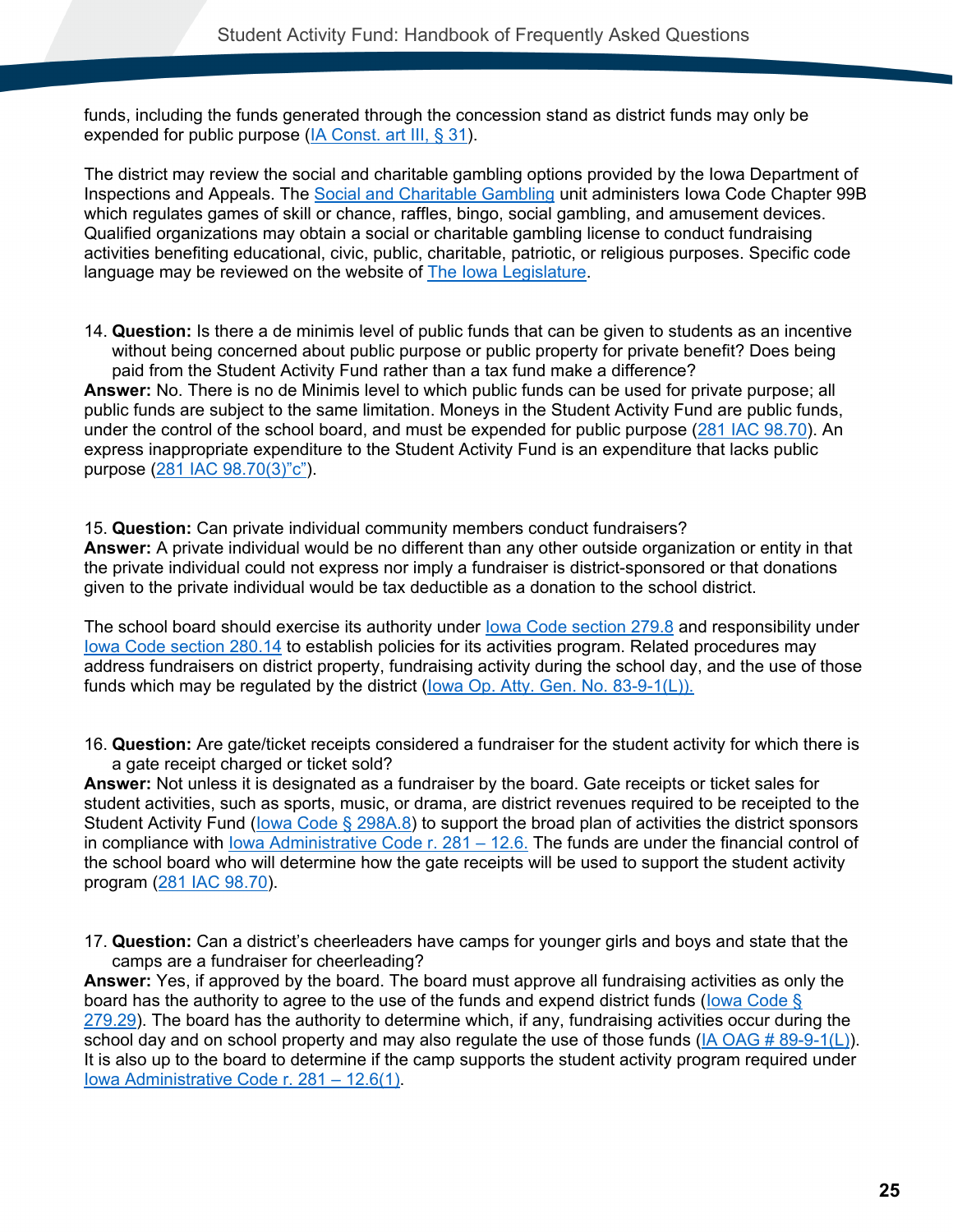18. **Question:** A district's basketball teams/coaches conduct district-sponsored fundraising activities and the district maintains an account for teams with these proceeds. Can these fundraising proceeds be used to enter teams in shootout tournaments in the summer? The purpose of the fundraising is for students to be able to attend these events without having to incur cost.

**Answer:** No; [Iowa Administrative Code r. 281 –](#page-82-3) 36.15(6)"a" does not allow the district to require out-ofseason activities. Expenditures for students to voluntarily attend out-of-season camps or clinics are the responsibility of the individual. The district is not permitted to expend funds to support individual purpose [\(281 IAC 98.70\(3\)"c"\)](#page-86-1). The district should not conduct any fundraising for purposes that are not legal expenditures for the district. All monies fundraised by the district are district funds and may only be expended for public purpose [\(IA Const. art III, § 31\)](#page-76-2). See the section on [Team Camps](#page-53-0) for additional information.

19. **Question:** What are the rules for spending athletic fundraising account money? Is it allowable to be used for coaching staff apparel and apparel for their spouse?

**Answer:** It depends. Funds raised must be spent for the purpose agreed by the board when accepting the funds [\(Iowa Code § 565.6\)](#page-80-1). Revenues appropriately accounted for in the Student Activity Fund [\(281](#page-86-0)  [IAC 98.70\)](#page-86-0) should only be expended for "ordinary and necessary" costs to support the district's student activity [\(281 IAC 12.6\(1\)\)](#page-82-0) co-curricular and extracurricular programs [\(281 IAC 98.70\(2\)\)](#page-86-2). The board should exercise its authority under [Iowa Code section 279.8](#page-77-1) and responsibility under [Iowa Code section](#page-78-1)  [280.14](#page-78-1) to establish policies for its activities program which may include a determination of "ordinary and necessary" expenditures, including apparel. The board should also consider requirements of the interscholastic athletic contests and competitions in which they participate with regard to coaching apparel [\(Iowa Code § 280.13\)](#page-78-2). Optional uniform customization is not an allowable expense to the Student Activity Fund [\(281 IAC 98.70\(3\)"i"\)](#page-86-1).

Coaching apparel should be identified as (1) a personal expense, or (2) a district expense. If a personal expense, the coach will pay for and retain the apparel. If a district expense, the district may either require the coach to return the item or the apparel may be identified as part of the coach's compensation package and therefore retained by the coach. If the apparel is to be retained by the district, any customization must be able to be removed without damage to the apparel. Additional expenditures incurred due to customization shall be paid by the employee requesting the customization. The district may choose to establish a policy outlining in which circumstances and the timeframe the apparel must be returned to the district, when personalization of apparel would be allowable, and circumstances when apparel is part of a coach's compensation package. The district will want to ensure the test of public purpose is met for any expenditures incurred [\(IA Const. art III, § 31\)](#page-76-2). Compensation (even if apparel in lieu of monetary compensation) to anyone that does not have their own contract or agreement with the district is not an allowable expenditure, even if they are family of a coach. If public purpose can be established that spouses should have apparel, the district should include clear documentation within policy and/or as part of the official board minutes. Review ["establishing public purpose"](#page-5-0) for more information.

If the district establishes the public purpose of providing apparel to coaches in one sport, it should consider if public purpose may be established in other sports to ensure [Title IX](https://educateiowa.gov/pk-12/accreditation-and-program-approval/equity-education/title-ix-education-equity) equality compliance. This may include determination of coaching apparel expectations of the governing organizations.

20. **Question:** Students in the district-sponsored Ag Business Club sell "Agriculture is Everybody's Business" t-shirts as a fundraiser to off-set expenses for the group to take a field trip to the Chicago Board of Trade. Past practice has been to allow students to keep half of the money raised. All other trip expenses are paid by the district. Is this allowed?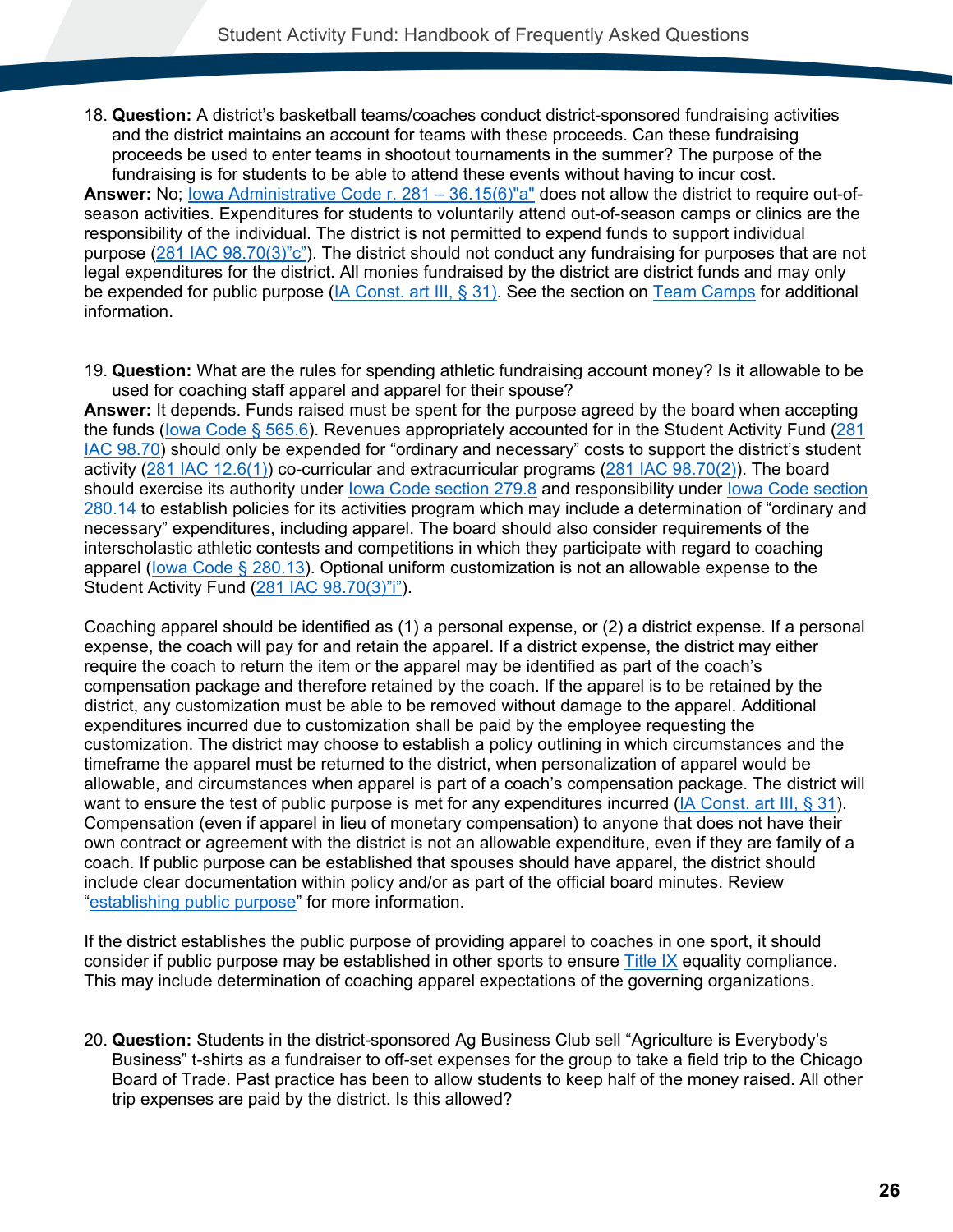**Answer:** If the fundraiser is run through the district, no; the students may not receive any of the money raised as a cash payment [\(281 IAC 98.70\(3\)"h"\)](#page-86-1). All money raised should be used to pay the expenses of the trip for all students who participate in the trip. Fundraising moneys receipted to the Student Activity Fund become district funds and are under the financial control of the board [\(281 IAC 98.70\)](#page-86-0). District funds can only be expended for public purpose and not for individual benefit, even if accounted for in the Student Activity Fund [\(IA Const. art III, § 31](#page-76-2), [281 IAC 98.70\(3\)"c"\)](#page-86-1). See also Fundraising Questions #6 and #7 if the fundraiser is not run directly by the district.

21. **Question:** The district has three students who will travel to Europe with the Iowa Ambassadors of Music next summer. One of their fundraising projects is working the concession stand, where they will earn approximately \$100 each. Can the Activity Fund pay this money to the company who is providing the trip on behalf of each student?

**Answer:** It depends. The relationship between the district and the Iowa Ambassadors of Music must be clear. The district would need to determine the appropriateness of the situation based on district policy. It should determine whether (1) funds are to be used to support a required school sponsored activity or an optional school-sponsored activity (2) if it is an allowable concession stand effort (individual vs group), and (3) the appropriate compensation (fundraiser or individual pay check). If this or any other trip is not directly related to a district's curricular, co-curricular, or extracurricular activity, the district may not pay any public funds to the company providing the trip [\(IA Const. art III, § 31\)](#page-76-2).

If the district operates its concession stand by contracting with individuals, the money earned is considered compensation and is paid directly to the individuals who earned it [\(Iowa Code § 279.30\)](#page-77-2). If various district-sponsored activity groups are allowed to work the concession stand and retain the net profit as a fundraiser for that activity, then the net proceeds would be deposited into that student activity's account in the Student Activity Fund. The school board is granted broad authority in [Iowa](#page-77-1)  [Code section 279.8](#page-77-1) to establish and enforce policies. The district should establish a policy to identify which groups are eligible to work the concession stand. The district should work with their attorney if they wish to provide this opportunity to groups in the community for purposes that are not sponsored by the district as not all qualify [\(Iowa Code § 297.9\)](#page-80-3). See also Fundraising Question #5 for more information on using the concession stand for fundraisers.

22. **Question:** The orchestra teacher is willing to take any orchestra student that would like to go to a concert in Chicago, IL. The concert is not required, nor is it needed, for the curriculum to be taught in this class. The estimated cost is \$90.00 per student to cover the bus and ticket to the concert. This event would take place on a weekend so the school day is not impacted. Can those students that want to go to Chicago fundraise for this trip knowing that any profit from the fundraiser is going to cover an equal amount of the cost for all the students going (not based on individual selling profit)?

**Answer:** Yes, if this is a voluntary field trip approved by the district, the students may conduct boardapproved fundraising activities which will apply toward the overall cost of the trip and equally reduce trip costs for each student participating in the field trip. The district should clearly communicate whether this is a district-sponsored activity (See [Appendix A: Checklist for Indicators of District-sponsored Event or](#page-73-0)  [Activity\)](#page-73-0). For example, is the teacher being paid by the district during this day? While students are covering the cost of their transportation and ticket, who is liable if there is an accident? Is the teacher serving as chaperone to meet the district's requirement to provide adequate supervision (lowa Code § [280.14\)](#page-78-1)?

The district is not required to allow the students to fundraise at school nor during school hours, regardless if the fundraiser is sponsored by the district. According to an opinion of the Iowa Attorney General [\(OAG # 89-9-1\(L\)\)](https://govt.westlaw.com/iaag/Document/If557f015493511e08b05fdf15589d8e8?originationContext=Search+Result&listSource=Search&viewType=FullText&navigationPath=Search%2fv3%2fsearch%2fresults%2fnavigation%2fi0ad62d33000001694a5767cb82396c45%3fstartIndex%3d1%26Nav%3dADMINDECISION_PUBLICVIEW%26contextData%3d(sc.Default)&rank=1&list=ADMINDECISION_PUBLICVIEW&transitionType=SearchItem&contextData=(sc.Search)&t_querytext=Opinion+No.+83-9-1(L)+September++1983&t_Method=WIN)., "A school district board may regulate fundraising activity during school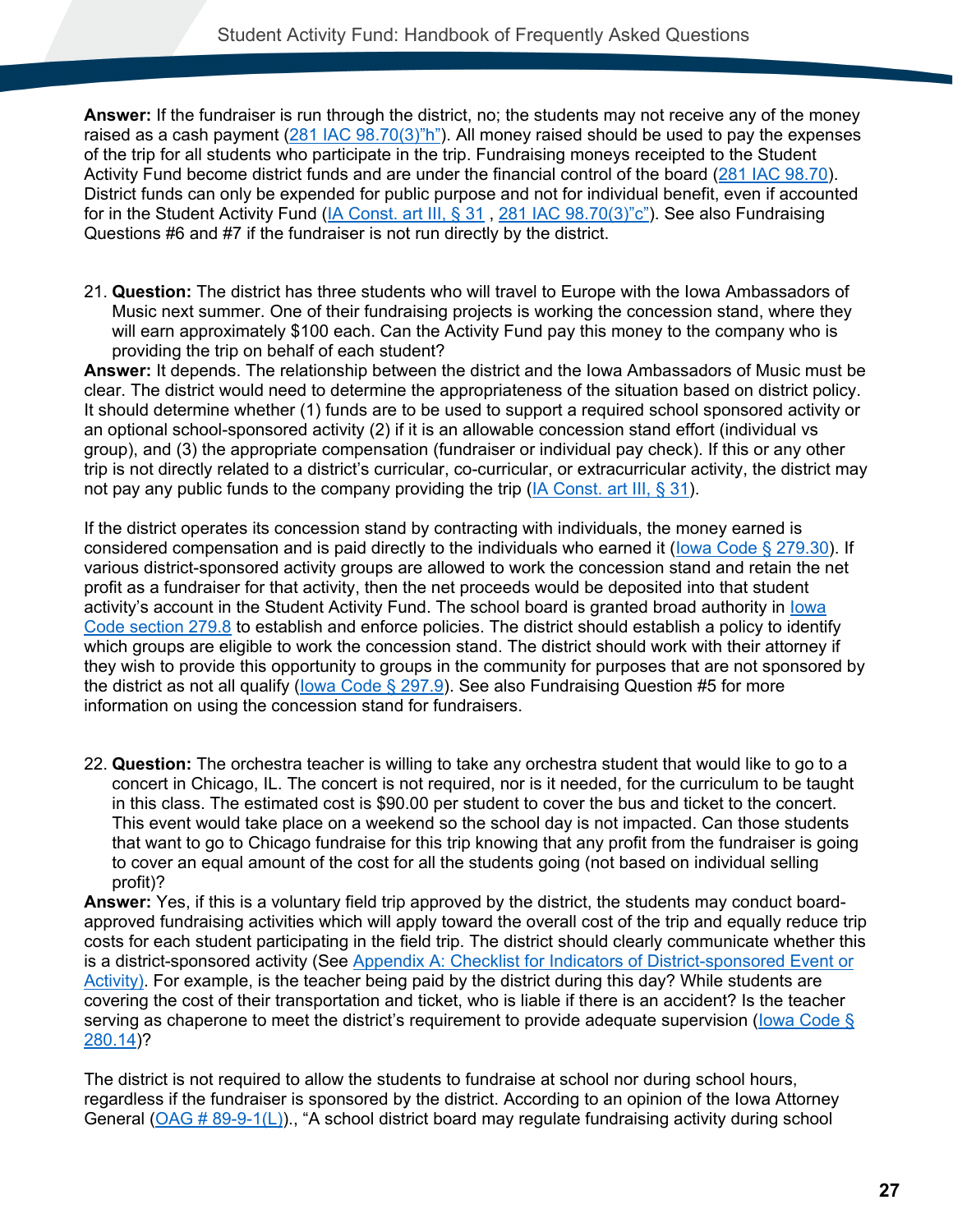hours and district-sponsored events, and it may regulate the use of funds derived from those sources." The school board is granted broad authority in [Iowa Code section 279.8](#page-77-1) to establish and enforce policies. The board is assigned responsibility under [Iowa Code section 280.14](#page-78-1) to create policies specifically for its activity program. These policies may address differentiating between co-curricular and curricular field trips, related fundraising activities, and the required board approval process.

23. **Question**: Our district offers a cultural trip to Washington D.C. every summer for 8<sup>th</sup> grade students. The trip is sponsored by the district and voluntary for students to participate. Students are provided with numerous opportunities to engage in district-sponsored fundraisers to raise money toward the overall cost of the trip for all participants. They usually have to cover some out of pocket expenses as well so parents or sometimes other family members will pay toward their cost. How is the money accounted for in the district?

**Answer**: All funds raised during the district-sponsored fundraisers should be deposited to the Student Activity Fund [\(281 IAC 98.70\)](#page-86-0). Regardless of a student's participation in related district-sponsored fundraisers, the funds raised will be used to equally offset the cost for all students participating in the field trip.

Example:

- The student cost of the trip is \$500 per student.
- Thirty (30) students will participate in the trip.
- District-sponsored fundraising efforts resulted in \$9,000.
- An equal distribution (\$9,000/30) reduces the cost from \$500 to \$200 for each student participating in the field trip.

If the student pays toward their \$200 and then elects not to attend the trip, the portion they paid (\$200) should be refunded according to district policy. Any funds raised through a district-sponsored fundraiser remain the property of the district and may be redistributed to other students attending the trip equally or saved for the following year's trip, depending on the purpose stated in the fundraiser and district policy.

The board should exercise its authority under [Iowa Code section 279.8](#page-77-1) and responsibility under [Iowa](#page-78-1)  [Code section 280.14](#page-78-1) to establish policies for its activity program. Procedures to implement these policies may address tracking student payments, deadlines, costs, and an up-front communication plan regarding potential refund amounts directly paid by the student and nonrefundable costs. If costs are spread over multiple students, the district should consider how other student costs may be impacted if some students elect not to attend (e.g., bus charter cost divided by 30 students versus 20 students).

### <span id="page-31-0"></span>**Community Service Fundraising**

1. **Question:** Is it legal to write a check out of the school activities account to Relay for Life®, Cancer Awareness, or something along those lines, if the students had done a fundraiser for this purpose? **Answer:** It depends. A student club can fundraise for a specific project that benefits the community as long as the fundraising activity meets the purpose for which the student activity exists. For example, if a fundraiser is designed to contribute to the civic growth of the students participating in the districtsponsored student activity, it may be appropriate, with board approval (lowa Code § 279.29), to conduct that community service project. The student activity program is not created for the purpose of supporting outside entities or individuals [\(281 IAC 12.6\)](#page-82-0).

[Iowa Administrative Code r. 281 –](#page-86-1) 98.70(3)"d" reflects an inappropriate use of the Student Activity Fund as, "payments to any private organization unless a fundraiser was held expressly for that purpose and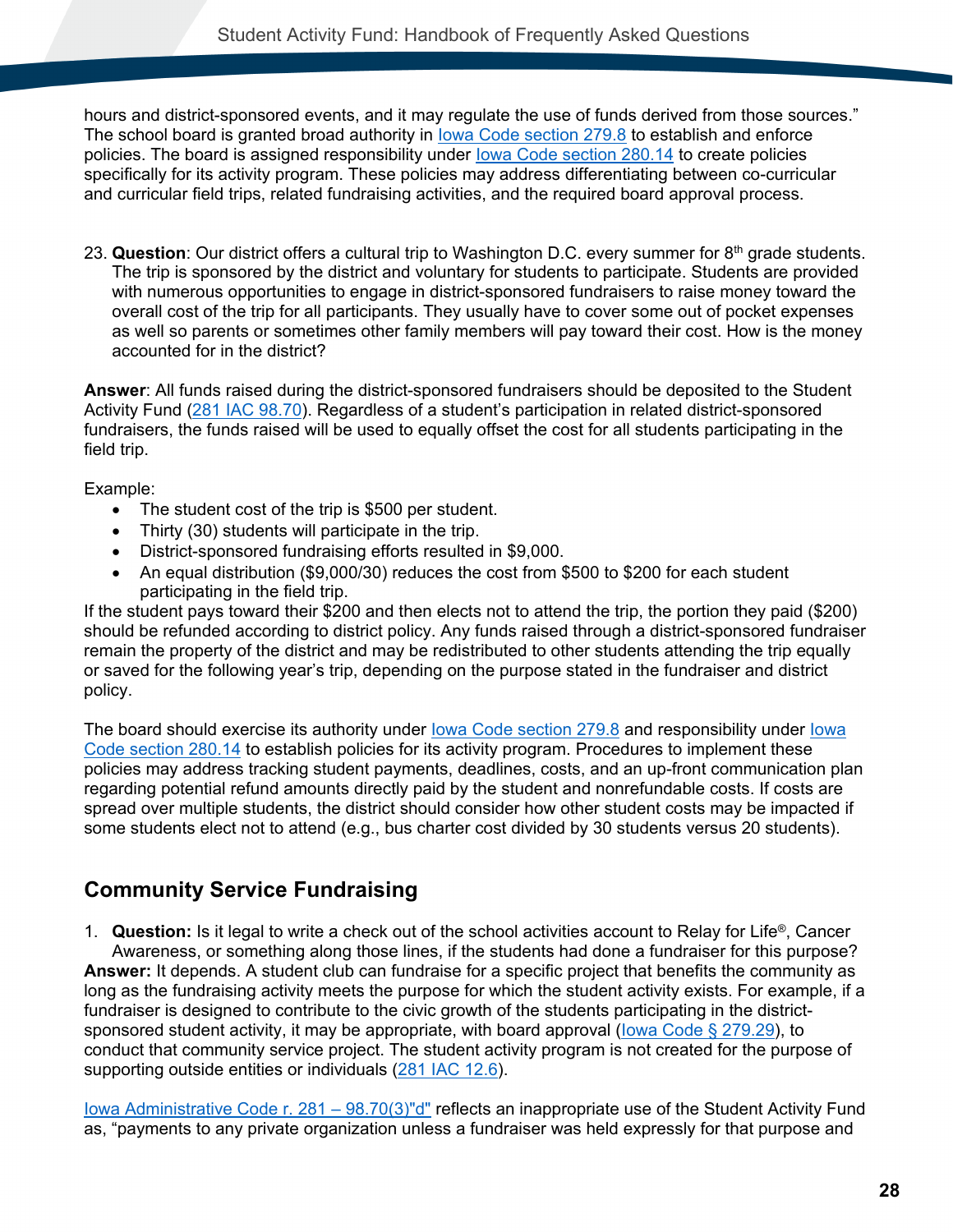the purpose of the fundraiser was specifically identified." Thus, if a student activity received board approval to hold a fundraiser for this purpose and the purpose was clearly communicated to the public, the district may pay the net proceeds of that fundraiser to the stated organization.

2. **Question:** A fundraiser was held for a Habitat for Humanity house for a family in the district. Should the check be issued from General Fund or Activity Fund?

**Answer:** It depends on how the board authorized the fundraiser. If it was a fundraiser conducted as a community service related to a specific student activity program, then the funds would be receipted to the Student Activity Fund [\(281 IAC 98.70\(2\)\)](#page-86-0) and therefore proceeds would be paid from the Student Activity Fund to Habitat for Humanity.

However, if it was a school-wide or district-wide fundraiser approved by the board rather than a fundraiser of a specific student activity, the funds would be accounted for in the General Fund [\(Iowa](#page-80-2)  [Code § 298A.2\)](#page-80-2) and therefore the related expenditure would be accounted for in the General Fund.

#### <span id="page-32-0"></span>**Booster Clubs**

1. **Question:** Should the district request its booster clubs provide items directly that do not meet public purpose or cannot be purchased from school district funds?

**Answer:** That is a local determination. Expenditures deemed lawful and appropriate for booster clubs may differ from expenditures appropriate to districts. The mere fact the expenditure is not appropriate for the district should not be the sole deterrent of whether or not the purchase is made by the booster club. For example, many districts elect not to establish public purpose to pay for teacher meals and snacks during teacher conferences, without which the expenditure would be inappropriate for a district. However, this is a popular example of an expenditure a district may request from a booster club.

Only the board has the authority to accept or reject donations offered by outside entities [\(Iowa Code §](#page-80-1)  [565.6\)](#page-80-1).The district should exercise its authority under [Iowa Code section 279.8](#page-77-1) and responsibility under [Iowa Code section 280.14](#page-78-1) to establish a policy for its activity program. This policy may address a process for making requests for donations to ensure requests, if granted, will be accepted by the board.

2. **Question:** Could a district have a booster club or the park and recreation program operate its student activity program?

**Answer:** Yes, as long as the district retains sufficient oversight of the program. The requirement to provide a student activity program remains a requirement of the district [\(281 IAC 12.6\)](#page-82-0). Contracting with another entity does not relieve the district of its responsibility or transfer the district's statutory requirement to provide a broad and balanced activity program. The district could also contract with another government or a private entity to operate its student activity program/s under the direct supervision of district administration. The district would still be responsible for all oversight of the program/s and all requirements of the district regarding the Student Activity Fund would apply.

3. **Question:** A new sports club organization is forming within the district's community. The club is being formed to subsidize the district's football program and will buy meals on road trips for the team and purchase equipment for students that cannot afford it, such as shoes. The club has not formed as its own legal entity nor is it an organization of the district, yet is soliciting membership using the school name on its flyers. Can the district's team accept these gifts? If the club buys team shirts and shorts with the school's name on them to give to players, is that a violation of the Iowa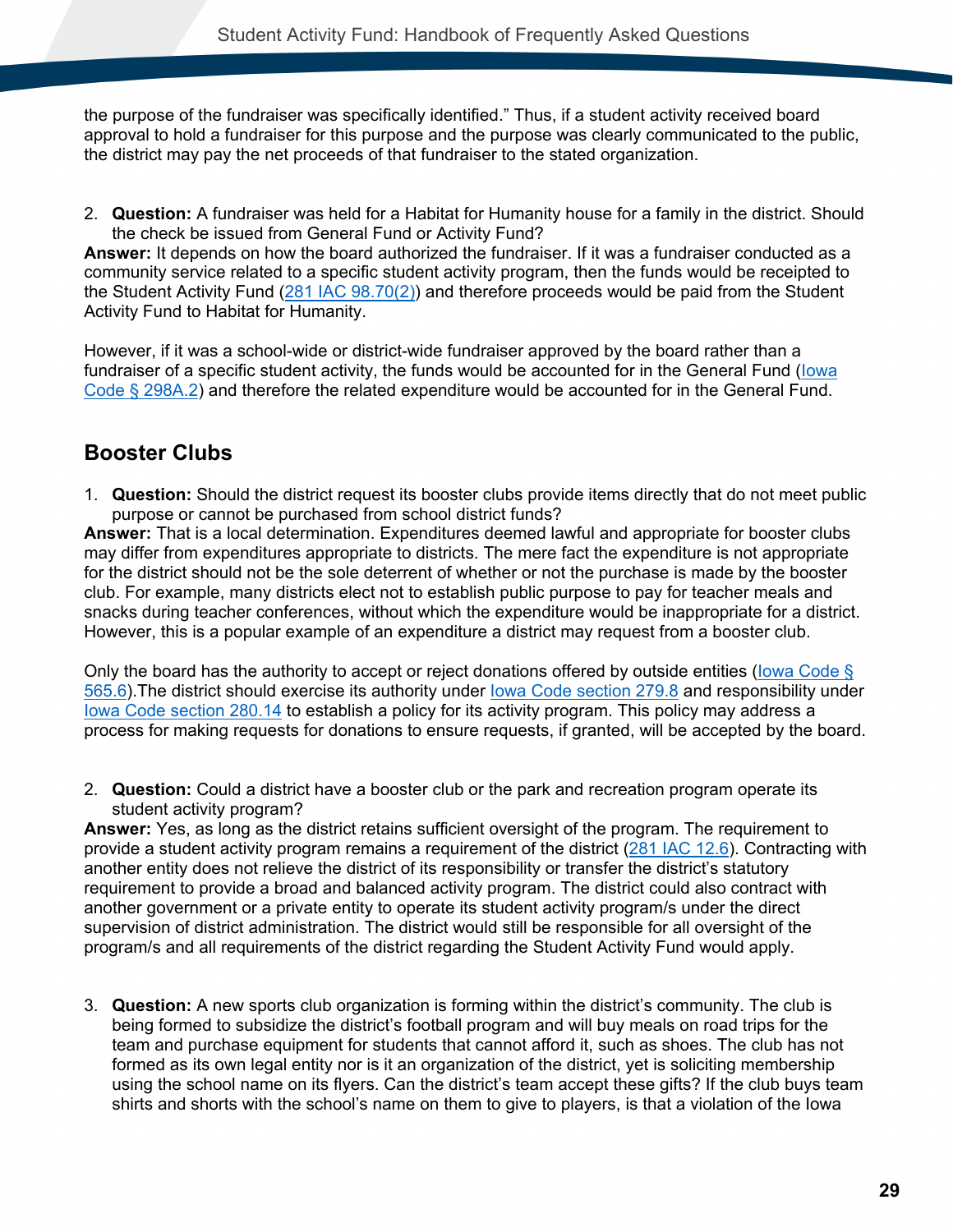gift law? Can coaches accept money from the club to attend clinics? Can coaches accept apparel or other non-cash items?

**Answer:** Students, teams, and coaches should not accept gifts or donations directly on behalf of the district. Only the board has the authority to accept donations [\(Iowa Code § 565.5\)](#page-80-1) from the club. The board shall be mindful the use of funds as requested by the club are legal uses of district funds and do not violate requirements applicable to the district, such as [Title IX of the Civil Rights Act.](https://educateiowa.gov/pk-12/accreditation-and-program-approval/equity-education/title-ix-education-equity) The board should exercise its authority under [Iowa Code section 279.8](#page-77-1) and responsibility under [Iowa Code section](#page-78-1)  [280.14](#page-78-1) to establish policies for its activity program. These policies and related procedures may address oversight and distribution of donations for needy students and donations of other items to teams and coaches.

All public employees (e.g., coaches) are subject to Iowa's "gift law". [Iowa Code section 68B.2\(9\)](#page-76-4) defines a gift as a rendering or anything of value in return for which legal consideration of equal or greater value is not given or received. Iowa Code section 68B.22 prohibits, with specific exceptions, a public official or public employee (or that person's spouse and dependent children) from accepting anything valued at more than \$3 from a restricted donor. The district should determine if the sports club is a restricted donor according to the definitions in Iowa Code section 68B.24. If the club intends a donation to the district to be used, for example, to support professional development (e.g., attend clinics) for coaches, the board has the option to accept the donation based on that agreement or to refuse the donation [\(Iowa Code § 565.6\)](#page-80-1).

The organization cannot imply it is accepting donations on behalf of the district but it may indicate the donation is intended to be given to the district. Without non-profit Internal Revenue Code (IRC) status, donations to this organization will most likely not be tax-deductible by the donor. Contact the Internal Revenue Service (IRS) with questions regarding deductibility. Also, the organization cannot use the district's federal identification number, discounts, tax free status, or any other district benefit because it is not part of the district.

4. **Question:** What is the maximum amount of an award a student may receive for recognition purposes for their participation in a tournament?

**Answer:** Under Iowa Administrative Code r. 281 – 36.14(3), a student may receive an award from the student's school, another secondary school, a registered organization or association, or the host of an event sanctioned by a registered organization or association. The value of the award cannot exceed \$50. [Iowa High School Athletic Association Handbook](https://www.iahsaa.org/information/general/) states a student may receive an award for an outside school activity provided the award does not violate the amateur award rule of the amateur sanctioning body for that sport. In the absence of an applicable amateur award rule, the student shall not receive any award which exceeds \$50 in value. At no time may a student accept an award of cash. Specific code language may be reviewed through the website of [The Iowa Legislature.](https://www.legis.iowa.gov/law) Additional questions, including those related to name, image, and likeness, may be sent to IHSAA or other governing association or body.

5. **Question:** An opinion of the Iowa Attorney General [\(OAG # 83-9-1\(L\)\)](https://govt.westlaw.com/iaag/Document/If557f015493511e08b05fdf15589d8e8?originationContext=Search+Result&listSource=Search&viewType=FullText&navigationPath=Search%2fv3%2fsearch%2fresults%2fnavigation%2fi0ad62d33000001694a5767cb82396c45%3fstartIndex%3d1%26Nav%3dADMINDECISION_PUBLICVIEW%26contextData%3d(sc.Default)&rank=1&list=ADMINDECISION_PUBLICVIEW&transitionType=SearchItem&contextData=(sc.Search)&t_querytext=Opinion+No.+83-9-1(L)+September++1983&t_Method=WIN) states "school districts are not required to maintain funds raised by outside organizations in the school's activity fund". Can you please clarify whether the district must account for funds raised by booster clubs, PTA, etc. in the district's Student Activity Fund?

**Answer:** It depends. The district should first determine whether the "outside organization" is a distinct legal entity separate from the district. Entities that use the district's federal identification number, discounts, or tax-exempt status, or are under the district's insurance policy are not outside organizations. Those organizations are part of the district's organization, and their funds must be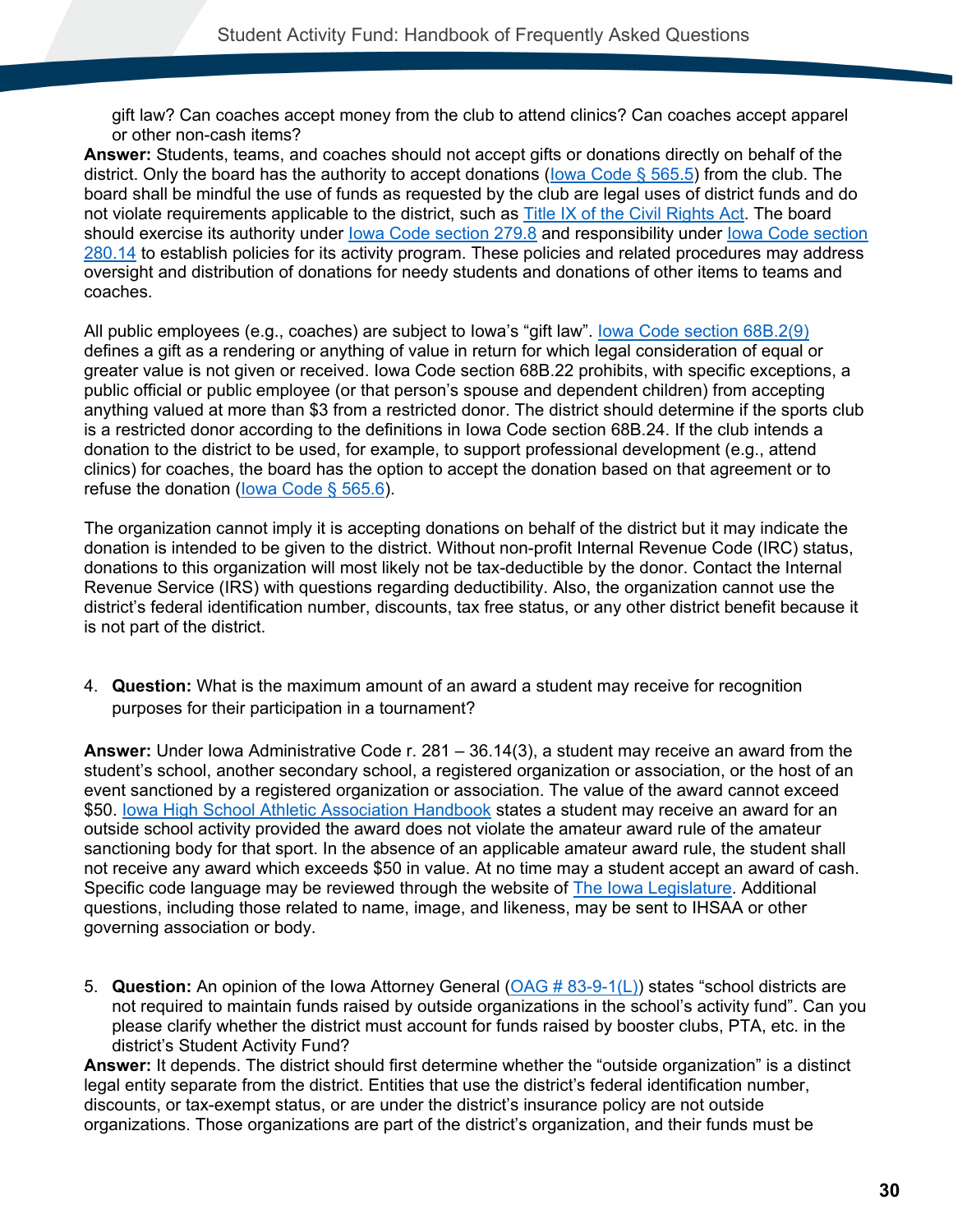accounted for by the district (lowa Code § 291.6; [281 IAC 98.70\)](#page-86-0). The appropriate fund in which to account for these funds is determined by the stated purpose of any related fundraiser and the board accepted (lowa Code § 565.6) intended use of the funds. Fund structure is discussed further in Iowa Code chapter 298A. Iowa Administrative Code r. 281 – 98 provides additional detail regarding fund definitions and use. Specific code language may be reviewed on the website of [The Iowa Legislature.](https://www.legis.iowa.gov/law)

If the organization has its own federal identification number, its own liability insurance, and its own taxexempt status or charitable organization status under the internal revenue code, then it is considered an organization to be an "outside organization". Auditing standards may require the entity be part of the district's audit as a component unit (GASB [14,](https://www.gasb.org/jsp/GASB/Document_C/DocumentPage?cid=1176160030209&acceptedDisclaimer=true) [39,](https://www.gasb.org/resources/ccurl/973/861/Gasbs-39.pdf) [61\)](https://www.gasb.org/cs/ContentServer?cid=1176158034864&d=&pagename=GASB%2FPronouncement_C%2FGASBSummaryPage), but for accounting purposes, the district is not required to directly handle the money or the expenditures on behalf of this organization. The district may do so if requested by the organization and the district chooses to accept that responsibility. If the district so chooses, the district would account for these funds in a Custodial (previously Agency) Fund [\(281 IAC 98.101\)](#page-87-0).

6. **Question:** The district's dance team sponsor wants to form a separate organization to fund raise for the dance team because they want control of the money. Can they do this?

**Answer:** The permission for an individual to form a separate legal entity is not a determination made by the district. However, the local board has the authority to establish a board policy or procedure that requires pre-approval from the board for staff that hold employment or other affiliation outside of the district to ensure a conflict of interest does not exist [\(Iowa Code § 280.14\)](#page-78-1). Additionally, the school board has the authority to determine which, if any, fundraising activities occur during the school day or on school property and may also regulate the use of those funds ( $OAG \# 89-9-1(L)$ ). Additionally, the dance team is still part of the district's activity program [\(281 IAC 12.6\)](#page-82-0) and only the board has the authority to agree to an outside entity's stated purpose for donating the items (lowa Code  $\S$  565.6) and approving related expenditures [\(Iowa Code § 279.29\)](#page-77-0).

If a separate entity with a distinct tax ID is formed to conduct fundraising activities, regardless if the organizer or other member is also a district staff person, it is important the separate entity understands its activities are not district activities and therefore, without district approval, the separate organization may not use district likeness (e.g., letterhead, logo), resources, etc. (see [Appendix A\)](#page-73-0).

7. **Question:** We have a booster club at a high school that is independent of the district and we handle the club's funds in the Custodial (previously Agency) Fund. They want to run the concession stand at the district's baseball field, then donate to the Student Activity Fund baseball program as they see fit. Is it acceptable for an outside organization to run a concession stand on school property?

**Answer:** Yes; it is allowable for an outside organization to run the concession stand if permitted by board policy [\(Iowa Code § 279.8\)](#page-77-1). The board's policy may identify which groups are eligible to work the concession. The district should work with their attorney if they wish to provide this opportunity to groups in the community that are not district-sponsored because the district may need to limit which groups take advantage of the opportunity without discriminating against a specific group. The district should also consider the list of allowable groups that may use a schoolhouse or schoolhouse grounds pursuant to [Iowa Code section 297.9.](#page-80-3)

District procedures to implement the policy may address various logistics for rental agreements. One option may be to hire (contract) with the organization to operate the stand for the district. In this type of situation, the expenditures (i.e., concession supplies) and generated revenue would be the district's; there would be no donation back from the organization.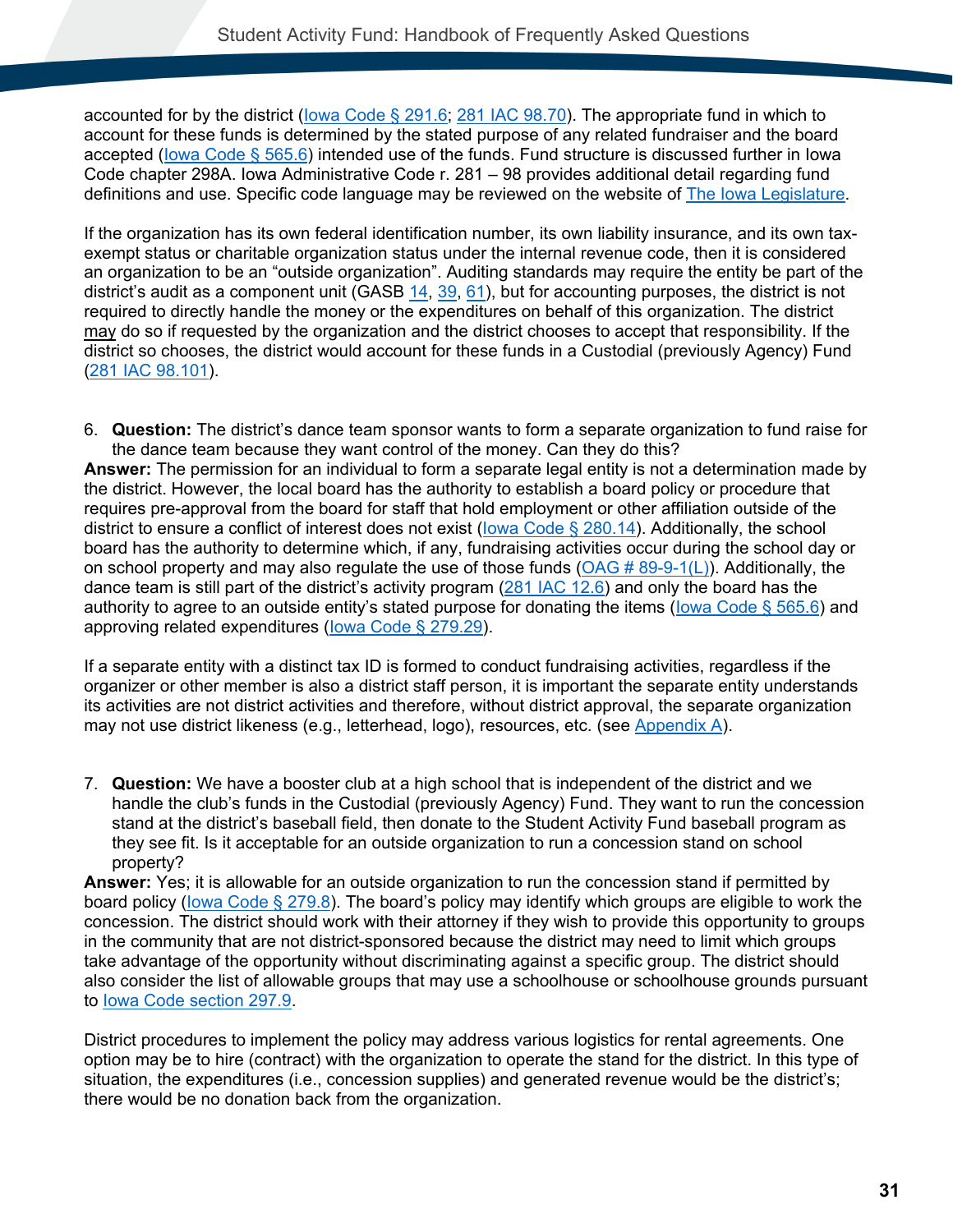Another option would be to set up a rental agreement to allow the organization to use the district's concession stand. The rental agreement may address standards for operation (price points, hours of operation, etc.), revenue assignment (e.g., percent donation to district and/or profit to organization), concession supplies, and related costs to the organization (e.g., paying for use of the facility). If the rental agreement stipulates the district is to provide the concession supplies, the district should be purposeful that the organization is not inadvertently benefiting from the district's vendor discounts if the organization is retaining any of the revenue received from concession operations.

The board has the authority to accept or reject donations, regardless of the source, including booster clubs or other affiliated organizations (Iowa Code §§ [279.29](#page-77-0) and [565.6\)](#page-80-1).

8. **Question:** Can the district purchase concession items then sell them to an independent booster club at cost?

**Answer:** No; if the district provided the inventory, it should ensure the renting organization does not inadvertently benefit from the district's vendor discounts. For example, if the district receives a 15% larger discount for inventory than the renting organization could receive on its own, the district should not pass on the 15% discount as part of the agreement. The district should also consult its attorney regarding tax implications. The independent club must pay the district in advance so the district is not lending its credit to the club [\(IA Const. art. VII, § 1\)](#page-76-3). Additionally, the district should confirm with its vendor they approve of this type of arrangement/agreement.

The district may exercise its authority under lowa Code section 279.8 to establish a policy for renting the concession stand to different outside organizations to ensure organizations within specified groups are treated consistently. which addresses inventory. The policy may also address handling inventory, allowable users as provided in [Iowa Code section 297.9,](#page-80-3) and the use of related compensation as provided in [Iowa Code section 297.10.](#page-80-4)

9. **Question:** Can the booster club sell concession items and retain the profit? **Answer:** Yes; if the booster club is independent of the school, the district may allow the club to rent the concession stand from the district on the same basis as any other independent organization or group according to the parameters outlined in the district's policy regarding concession rental. The board should exercise its authority under [Iowa Code section 279.8](#page-77-1) to establish a policy for renting facilities to community entities. The board should consider the allowable users as provided in [Iowa Code section](#page-80-3)  [297.9](#page-80-3) and the use of related compensation as provided in [Iowa Code section 297.10.](#page-80-4)

The district has the right to direct and restrict fundraising activities on school property, and during school events; the board also has the authority to regulate the use of funds raised [\(IA OAG # 83-9-](https://govt.westlaw.com/iaag/Document/If557f015493511e08b05fdf15589d8e8?originationContext=Search+Result&listSource=Search&viewType=FullText&navigationPath=Search%2fv3%2fsearch%2fresults%2fnavigation%2fi0ad62d33000001694a5767cb82396c45%3fstartIndex%3d1%26Nav%3dADMINDECISION_PUBLICVIEW%26contextData%3d(sc.Default)&rank=1&list=ADMINDECISION_PUBLICVIEW&transitionType=SearchItem&contextData=(sc.Search)&t_querytext=Opinion+No.+83-9-1(L)+September++1983&t_Method=WIN)  $1(L)$ ). If the booster club is not independent of the school, the sales proceeds belong to the district, must be retained by the district, and are under the control of the school board [\(Iowa Code § 279.29\)](#page-77-0).

If the district contracts with groups to run its concession stand, the booster club could be a purchased service of the district. That transaction should be an arms-length transaction in good faith like any other contracted service of the district.

10. **Question:** What implications are there if the district stores concession items that belong to an independent booster club?

**Answer:** The district may consider storage of concession items owned by another entity be a part of the rental agreement. However, the district would want to be purposeful about fairness (storing for one group but not another), and establishing liability. The district should exercise its authority under [Iowa](#page-77-1)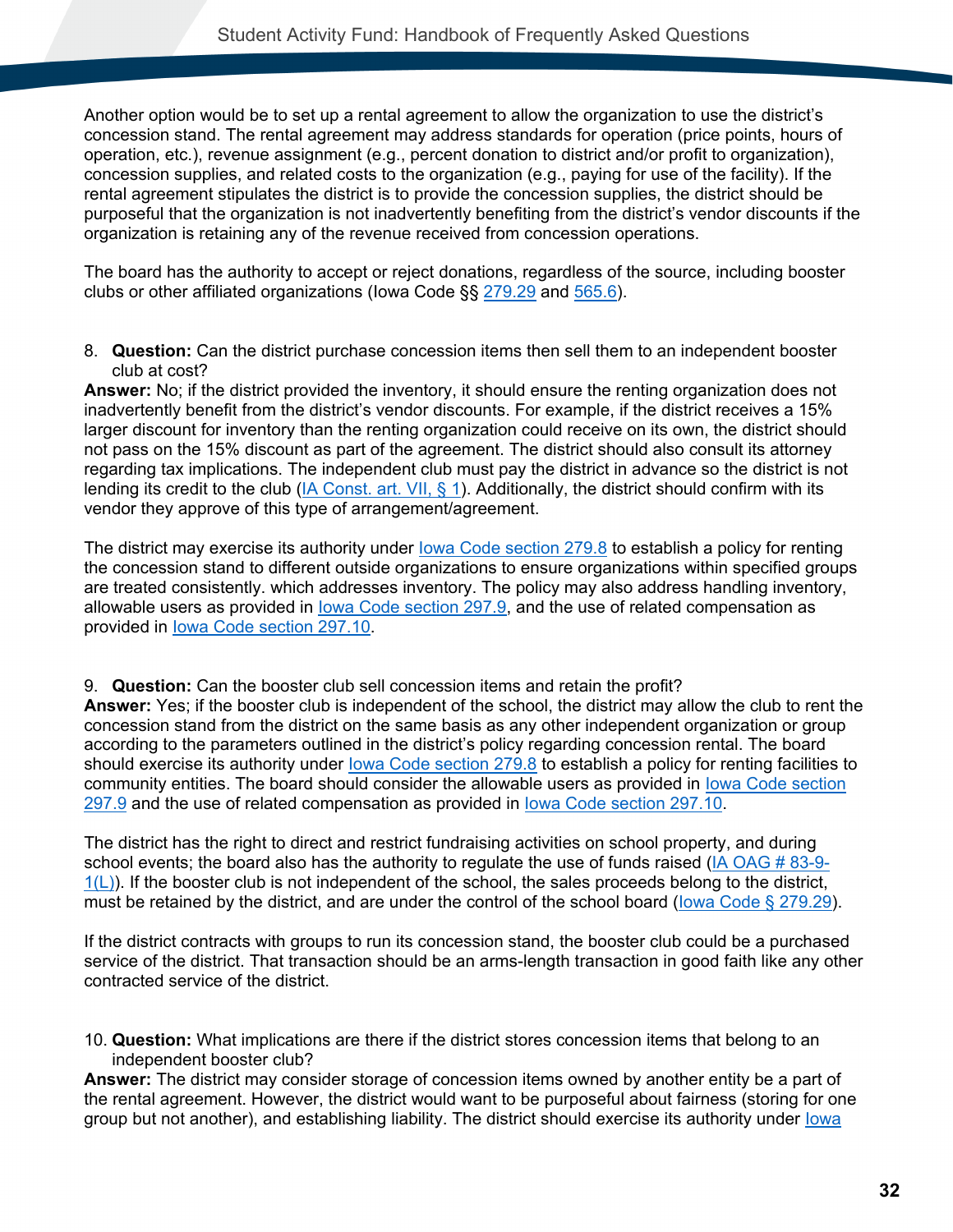[Code section 279.8](#page-77-0) to establish a policy for renting facilities to outside organizations, which may identify options for storing inventory and related liability as part of the agreement. If the district incurs additional liability while the items are in its custody, the expense of such liability should be reflected as part of the rental agreement to ensure public funds are not used to ensure private goods. The board should also consider the allowable users as provided in [Iowa Code section 297.9.](#page-80-0)

11. **Question:** A booster club raises money for a particular team (such as football), that is genderspecific. Are there concerns with this practice?

**Answer:** As part of implementing its policies the district is required to establish [\(Iowa Code § 280.14\)](#page-78-0) for its extracurricular programs, the district may need to consider how it balances total funding to support all district-sponsored activities in a gender equitable manner (20 U.S.C. §§ 1681-1688).

Federal civil rights guidance (34 C.F.R. § 106.41(c)(10)) states, "Unequal aggregate expenditures for members of each sex or unequal expenditures for male and female teams if a recipient operates or sponsors separate teams will not constitute noncompliance with this section, but the Assistant Secretary may consider the failure to provide necessary funds for teams for one sex in assessing equality of opportunity for members of each sex."

12. **Question:** If an outside organization or booster club uses students to help conduct its fundraiser, does that make the fundraiser a district fundraiser?

**Answer:** No; only the board may approve district-sponsored fundraisers [\(Iowa Code §§ 279.29,](#page-77-1) [565.5\)](#page-80-1). Students may volunteer to assist an outside organization or booster club outside of school hours. The students could not imply they are representing the district or any student activity when they volunteer. If students are volunteering to participate in the outside organization's or club's fundraiser, it would need to be clear to the public that the fundraising event is not school-sponsored or school-sanctioned and donations to the activity are not donations to the district.

If the fundraising occurs during the school day or on school property, the district has authority to regulate such fundraisers and the use of those funds [\(IA OAG # 83-9-1\(L\)\).](https://govt.westlaw.com/iaag/Document/If557f015493511e08b05fdf15589d8e8?originationContext=Search+Result&listSource=Search&viewType=FullText&navigationPath=Search%2fv3%2fsearch%2fresults%2fnavigation%2fi0ad62d33000001694a5767cb82396c45%3fstartIndex%3d1%26Nav%3dADMINDECISION_PUBLICVIEW%26contextData%3d(sc.Default)&rank=1&list=ADMINDECISION_PUBLICVIEW&transitionType=SearchItem&contextData=(sc.Search)&t_querytext=Opinion+No.+83-9-1(L)+September++1983&t_Method=WIN)

13. **Question:** May a district give athletic passes to outside organizations or booster clubs to sell or otherwise use in a fundraiser of that organization or club?

**Answer:** That is a local determination. The board should evaluate and document the public purpose for which it is potentially foregoing revenue by waiving or discounting admission charges when it otherwise charges admission. The board should also ensure the district is treating students equitably in accordance with [Title IX](https://educateiowa.gov/pk-12/accreditation-and-program-approval/equity-education/title-ix-education-equity) equity requirements if, for example, the benefits or fundraising opportunities are only for gender-specific teams. The board should exercise its authority under lowa Code section [279.8](#page-77-0) and responsibility under [Iowa Code section 280.14](#page-78-0) to establish policies for its activity program. These policies and related procedures may address fundraisers, including the necessity to establish a public purpose for this type of action.

If no public purpose is established for discounting or giving athletic passes for fundraisers not sponsored by the district, the outside organization or booster club may purchase a block of athletic passes from the district at the same cost as any other community member and then use those purchased passes in some outside fundraiser to generate profit or donations. The district should also consider the potential appearance of impropriety if the district foregoes revenue to donate passes to another entity who then engages in the reselling of the tickets for a profit.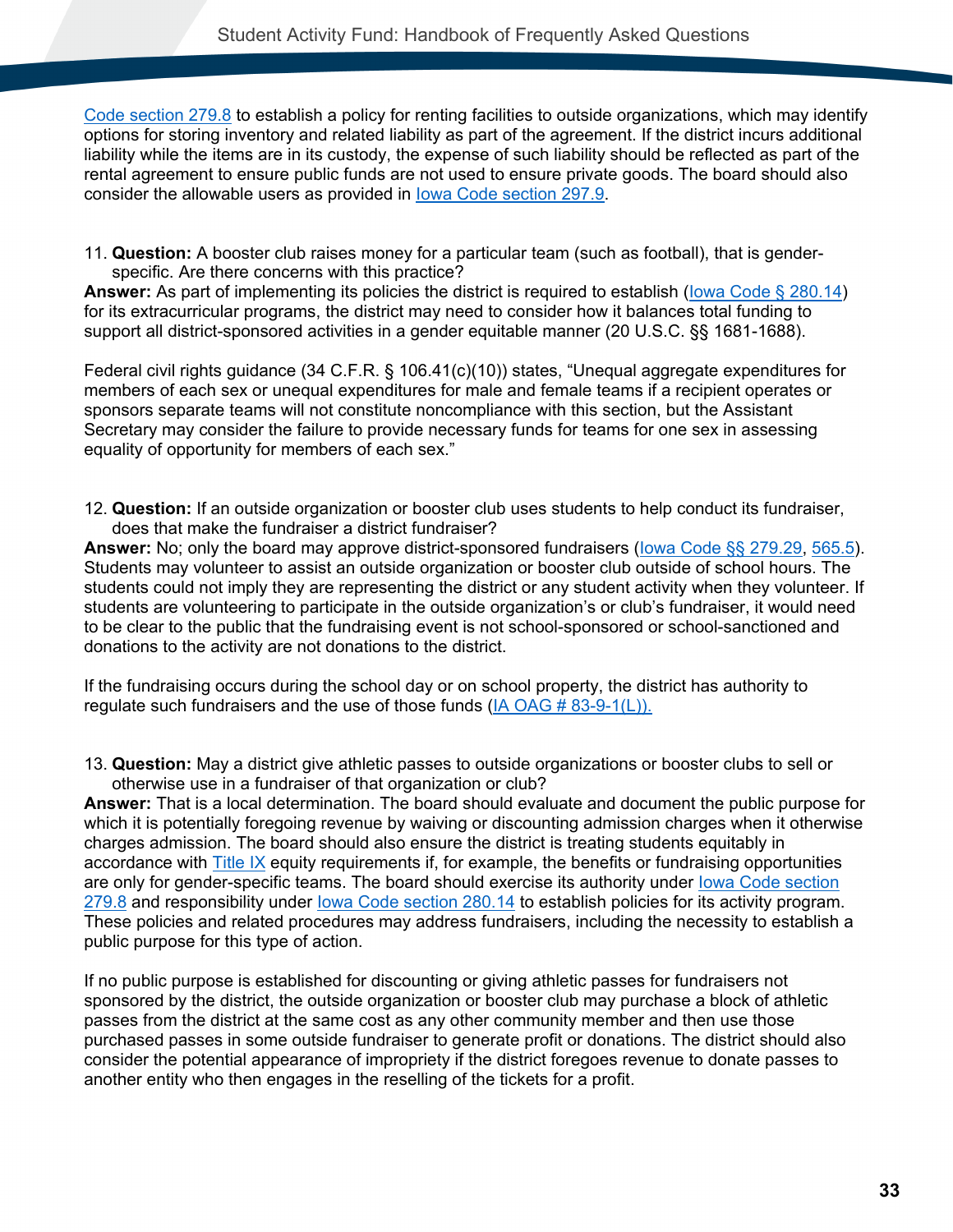14. **Question:** If the district has Custodial (previously Agency) Fund accounts specific to individual booster clubs, do the same principles apply to the use of those funds? For example, can the district pay for team camps from the Custodial Fund using booster club accounts?

**Answer:** It depends. In order to hold booster club funds in a Custodial Fund, those booster clubs would need to be independent entities (have their own tax ID) rather than a part of the district. The district cannot use booster club funds or any funds held in a Custodial Fund except at the direction of the owner of those funds, cannot pay expenditures prior to receipt of funds from the booster club, and cannot pay expenditures in excess of funds on hand from the booster club. The district would only be disbursing funds and receipting revenues on behalf of the booster club [\(IA Const, art VII, § 1,](#page-76-0) [281 IAC](#page-83-0)  [98.60,](#page-83-0) [281 IAC 98.101\)](#page-87-0).

If the booster club is an entity legally separate from the district, the appropriateness of a particular booster club expense is determined by the booster club, not the district. Determination of an "appropriate" expense of a booster club should be considered within the context of the organization of the entity, [IRS business structure,](https://www.irs.gov/businesses/small-businesses-self-employed/business-structures) articles of incorporation, mission, purpose, by-laws, communicated purpose of the fundraiser from which funds will be expended, and so forth. Booster clubs can be organized in a variety of ways so an appropriate expense for one booster club may not be an appropriate expense for another. The booster club should consult its own attorney if it is unsure whether an expense is appropriate.

15. **Question:** Is it allowable for a Parent-Teacher Organization (PTO) to host a clothing drive, then "sell" the items collected to the community for a free will donation? The purpose is to fund classroom grants.

**Answer:** Yes, with approval of the board as only the board has the authority to approve the use of donations received by the district [\(Iowa Code § 565.6\)](#page-80-1). If the PTO is under the school district, the proceeds would be district funds. Expenditures for classroom grants should still follow district policies for allowed uses of district funds, including funds derived through fundraisers. [Iowa Code section](#page-77-1)  [279.29](#page-77-1) authorizes only the board to approve the expenditure of public funds. Therefore, if a fundraiser is held for this purpose, the board should approve the fundraiser, including the communicated purpose of the fundraiser, prior to the fundraiser occurring.

If the PTO is established as a separate legal entity from the district, the PTO should work with the district prior to communicating the purpose of the fundraiser to ensure the district will accept the donated items. Regardless of the PTO's affiliation with the district, the board has the right to control fundraising during the school day, during school events, or on school property [\(IA OAG # 83-9-1\(L\)\).](https://govt.westlaw.com/iaag/Document/If557f015493511e08b05fdf15589d8e8?originationContext=Search+Result&listSource=Search&viewType=FullText&navigationPath=Search%2fv3%2fsearch%2fresults%2fnavigation%2fi0ad62d33000001694a5767cb82396c45%3fstartIndex%3d1%26Nav%3dADMINDECISION_PUBLICVIEW%26contextData%3d(sc.Default)&rank=1&list=ADMINDECISION_PUBLICVIEW&transitionType=SearchItem&contextData=(sc.Search)&t_querytext=Opinion+No.+83-9-1(L)+September++1983&t_Method=WIN)

16. **Question:** Is a booster club required to be a 501(c)(3) organization? What changes if the booster club does not obtain or maintain its tax-exempt status?

**Answer:** No. A booster club is not required to obtain a Federal ID Number (FIN) nor is the entity required to obtain 501(c)(3) status as a non-profit independent organization. If it becomes an independent organization, it cannot use the district's tax-exempt status, IRS government status, discounts, FIN, or any other benefit of the district. If the booster club obtains its own 501(c)(3) status under the IRS, then donations to the booster club may be tax deductible. Entities organized as a 501(c)3 organization must file IRS form 990 annually. Consult the [Internal Revenue Service](https://www.irs.gov/businesses/small-businesses-self-employed/business-structures) for additional information on business structures.

17. **Question:** A group is forming an FFA/Industrial Arts/Ag Program Booster Club which will be a legal entity separate from the district. The purpose of their group is to conduct fundraising activities in an effort to support these programs where the school is unable. One of the proposed items is to take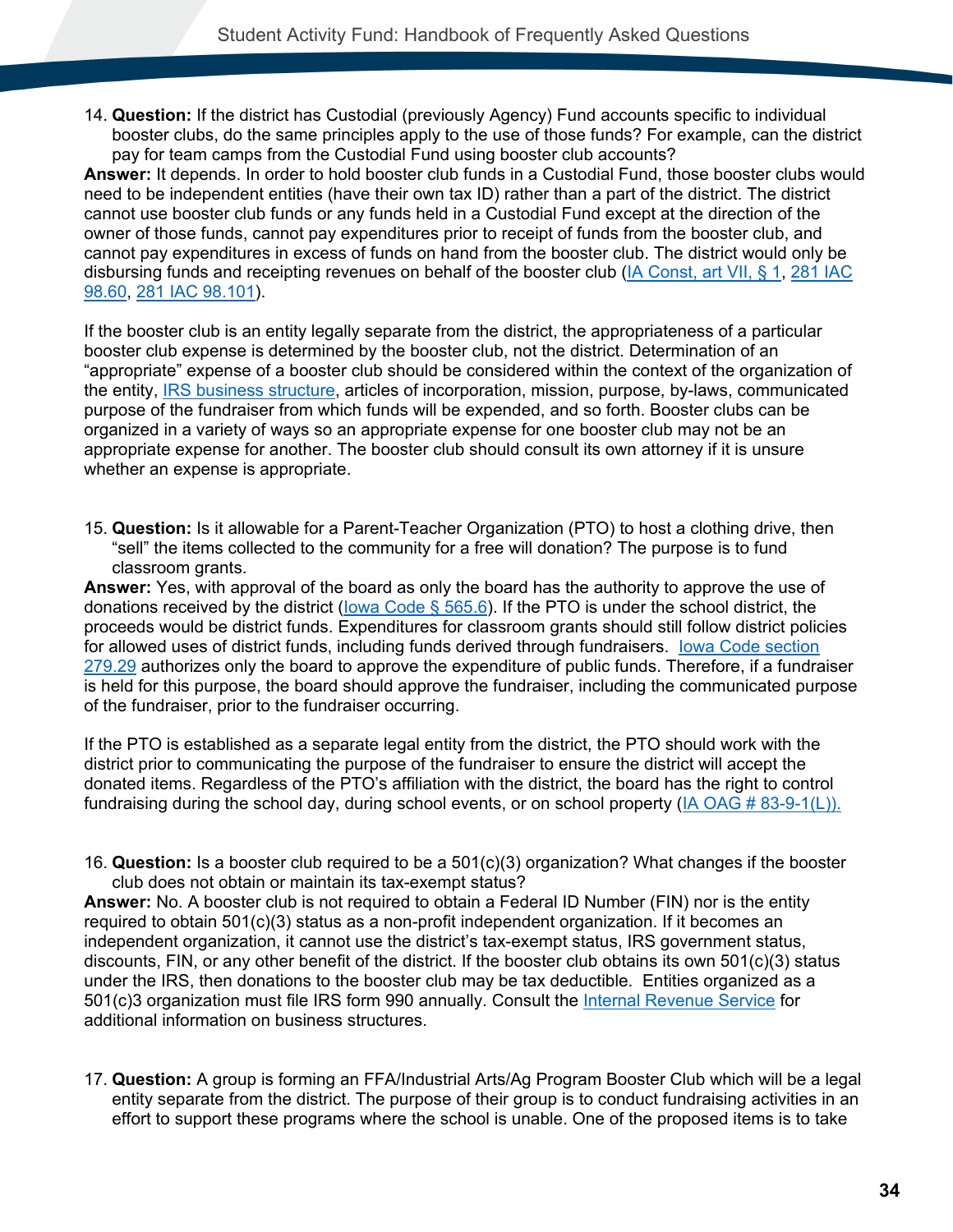over the annual FFA fruit sales fundraiser. This has been traditionally run by the FFA advisor, who is an employee of the district, and the expenses paid and revenues controlled by the district. Would it be allowable to let the new booster club take control of the FFA fruit sales? Would FFA fruit sales be considered a district fundraiser in which case they would not be able to control the revenues? Are there guidelines that could be followed by them in which we could allow them to control and benefit from this fundraiser?

**Answer:** Since an official FFA chapter must be tied to a district's agricultural education program, anything done in the name of the FFA chapter must be treated as a district fundraiser and be subject to district control. The board has the right to control fundraising during the school day, during school events, or on school property  $(OAG # 83-9-1(L))$ . District fundraisers as well as the communicated purpose of the funds raised must be approved by the board as they are the only authority to approve and accept the use of donations (lowa Code  $\S$  565.6) and to approve district expenditures (lowa Code [§ 279.29\)](#page-77-1). The board should exercise its authority under lowa Code section 279.8 and responsibility under [Iowa Code section 280.14](#page-78-0) to establish policies for its extracurricular programs. These policies may have related procedures that also address the fundraiser approval process.

If the FFA/Industrial Arts/Ag Program Booster Club is formed as an entity separate from the district, it would need to ensure that it clearly communicates it is not operating on the district's behalf and that it is an independent entity. The outside group could do a fruit sales fundraiser, but it may be problematic for them to conduct "the annual FFA fruit sales fundraiser." Since this has previously been a local chapter activity, it may be difficult for the community to distinguish between the two. This could be confounded further if the booster club intends to continue having the FFA chapter members do the selling. Doing so may give a false impression to the public that it was the school organization's activity.

The National FFA has an affiliated group called the [National FFA Alumni.](https://www.ffa.org/support/alumni) Iowa has a state organization, the [Iowa FFA Alumni Association,](http://www.iowaffaalumni.com/default.aspx) under which local affiliates can be organized.

18. **Question:** A district has an Athletic Booster Club and a Music Booster Club, which are both separate from the school district. The booster clubs take on projects and make equipment purchases the district can't afford to do within its normal activity accounts. When making these booster purchases, should the district have the booster clubs make the actual purchase directly or should the district require the money from the booster clubs before making the purchases?

**Answer:** Both options are appropriate. Only the board may approve expenditures [\(Iowa Code §](#page-77-1)  [279.29\)](#page-77-1) or accept donations [\(Iowa Code § 565.5\)](#page-80-1) on behalf of the district. If the booster club intends to give the money to the district to make the purchase, the board would need to agree to the usage of funds in order for the district to accept the funds. If being purchased by the district, the purchase should not be made until promised funds for the item are received by the district [\(IA Const, art VII, § 1\)](#page-76-0). When determining which entity should make the purchase, the district may consider advantages such as warranty assignment, ordering to district specifications, reflecting actual expenditures within the district's accounting records, etc.

If students will be charged a fee for use of the equipment as a school supply, the district must purchase the equipment from the General Fund (Iowa Code § 301.4). Otherwise, the district may purchase equipment from PPEL or SAVE if the requirements for equipment purchases are met. If the equipment is purchased from a fund other than the General Fund, the district will not be able to assess a fee and the board should recognize it may be limiting future boards from assessing fees. Booster clubs could also purchase the equipment directly and then donate the equipment to the school district with board approval.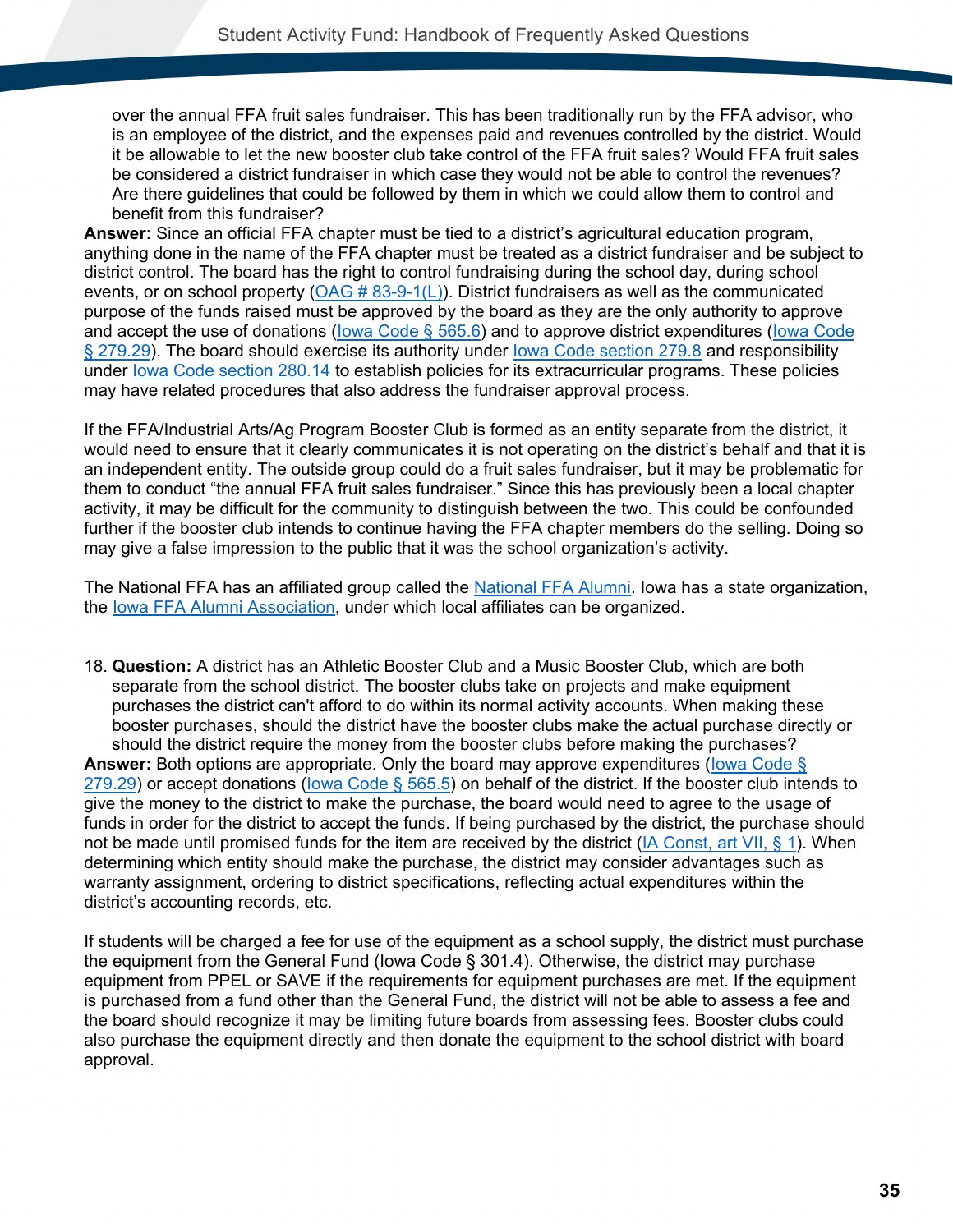19. **Question**: Can the parents of students participating in a sport or other activity like band or show choir, be "assigned" or otherwise required to participate in the activities and fundraising of the applicable booster club supporting that sport or activity?

**Answer**: No. Membership in booster clubs is voluntary. No Iowa student enrolled in a public school may be excluded from participation in or denied the benefits of course offerings and related activities due to the student's or the student's parent's or guardian's financial inability to pay a fee associated with the class, program, or activity [\(281 IAC 18\(1\)\)](#page-82-0).

Additionally, required district expenditures may not be passed on to the students as this could be perceived as akin to either tuition or a mandatory fee to participate, both of which are strictly prohibited (Iowa Code §§ [274.3\(2\)"b"](#page-76-1) and [282.6\(2\)\)](#page-78-1).

20. **Question**: Our Booster club (entity legally separate from the district) offers scholarships to students to attend out-of-season camps and optional district-supervised activity trips. Since these are not allowable expenditures for the district, are they allowable expenditures of the booster club? **Answer**: The appropriateness of a particular booster club expenditure is determined by the booster club, not the district. Determination of an "appropriate" expenditure of the booster club should be considered in the context of the organization of the entity, [IRS business structure,](https://www.irs.gov/businesses/small-businesses-self-employed/business-structures) articles of incorporation, mission, purpose, by-laws, communicated purpose of the fundraiser from which funds will be expended, and so forth. Booster clubs can be organized in a variety of ways so an appropriate expenditure for one booster club may not be an appropriate expenditure for another. The booster club should consult its own attorney if it is unsure whether an expense is appropriate.

The Booster Club should also be mindful of other potentially relevant Internal Revenue Code. *Under [IRS guidance,](https://www.irs.gov/pub/irs-tege/booster_club_field_directive_6-27.pdf) the amounts of cash or cash equivalents or the fair market value of non-cash awards received by participants, coaches, or others may represent taxable income. Related guidance states, "If a booster club confers a benefit on a participant in return for their fundraising activities, such as by crediting amounts raised by a participant toward that participant's dues requirement, or by crediting amounts raised against the cost of a trip, the booster club is providing a private benefit to that participant. Consequently, such practices could result in the organization failing to be described in IRC section 501(c)(3). It is also possible that amounts credited to a participant's account due to fundraising would constitute income from services, and could result in employment taxes."* 

### **Vendor Incentives**

1. **Question:** The Blood Center encouraged the elementary art teacher to request the district to sponsor a blood drive as a fundraiser for the district's art program. The Blood Center also sent the teacher a \$200 gift card as a token of appreciation for their personal involvement, work, and support. The teacher used time during the school day to plan, organize, communicate, and conduct the fundraising activity. Is it appropriate for the teacher to keep the gift card?

**Answer:** The district needs to determine if a conflict of interest exists. In this case, the teacher only used time during which they were being compensated by the district to plan, organize, communicate, and/or conduct fundraising activities. Therefore, the gift card would not be appropriate to keep as a personal gift and should be returned to the vendor or turned over to the business office as the employee was already compensated for their time.

If, however, the elementary art teacher had *only* used their own time (not compensated by the district) to plan, organize, communicate, and/or conduct fundraising activities for the Blood Center then the lawfulness of the \$200 gift card is not a district determination. Iowa Code § 68B.23(2)"c" allows an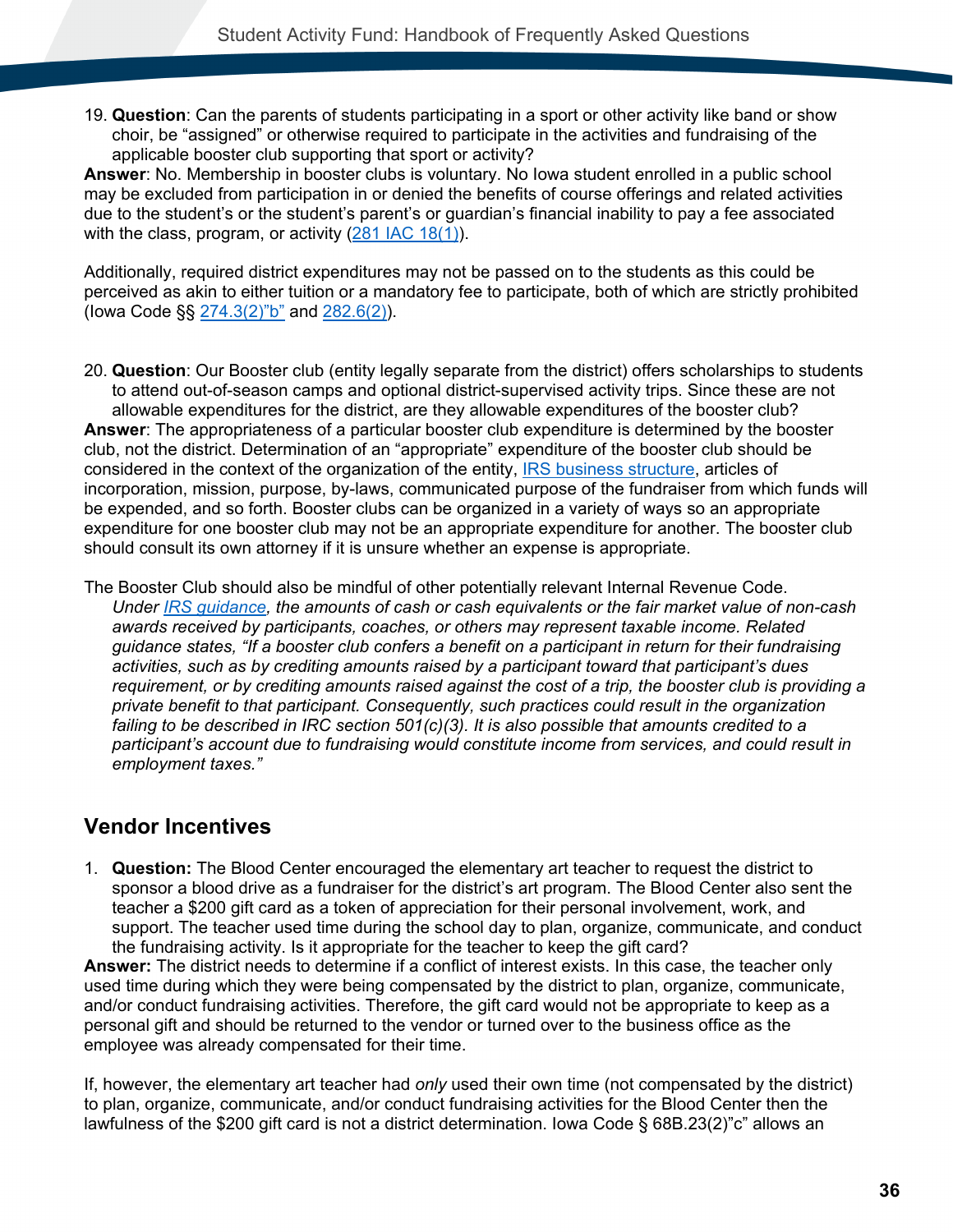honorarium to be paid to a public official or public employee for services rendered as part of a bona fide private business, trade, or profession in which the public official or public employee is engaged if the payment is commensurate with the actual services rendered and is not being made because of the person's status as a public official or public employee, but, rather, because of some special expertise or other qualification.

The board should exercise its authority under lowa Code section 279.8 to establish a policy for fundraising efforts, which may include requests from outside organizations to conduct fundraising activities involving the district and potential appropriate district tokens of appreciation from nonrestricted donors. The board has the authority to control fundraising during the school day, during school events, or on school property [\(OAG, No. 83-9-1\(L\)\)](https://govt.westlaw.com/iaag/Document/If557f015493511e08b05fdf15589d8e8?originationContext=Search+Result&listSource=Search&viewType=FullText&navigationPath=Search%2fv3%2fsearch%2fresults%2fnavigation%2fi0ad62d33000001694a5767cb82396c45%3fstartIndex%3d1%26Nav%3dADMINDECISION_PUBLICVIEW%26contextData%3d(sc.Default)&rank=1&list=ADMINDECISION_PUBLICVIEW&transitionType=SearchItem&contextData=(sc.Search)&t_querytext=Opinion+No.+83-9-1(L)+September++1983&t_Method=WIN). All fundraising activities must first be approved by the board, including the commitment of district resources toward the fundraiser [\(Iowa](#page-77-1)  [Code § 279.29\)](#page-77-1).

2. **Question**: A school plans to sponsor a "pennies for patients" event for the Leukemia Foundation. If the school raises more than \$500, the Foundation will send a \$50 gift card for a pizza party. Is this appropriate?

**Answer**: Yes; the pizza party is really a gift for the students that raised funds for an entity other than the district. Receiving a thank you for this type of fundraiser would not be taking away anything the district should have otherwise received and therefore is not a de facto use of public funds for which a public purpose must be established [\(IA Const. art. III, § 31\)](#page-76-2). It does not appear restrictions of the gift law would apply in this situation as the foundation is not a "restricted donor" (lowa Code § 68B.2(24)); therefore, the district may consider the proposed and intended use as with any other donation to the district [\(Iowa Code § 565.6\)](#page-80-1). Any food donated to the district for student consumption should meet [Healthy Kids Act](https://educateiowa.gov/pk-12/learner-supports/healthy-kids-act) requirements.

The board should exercise its authority under lowa Code section 279.8 to establish a policy for fundraising efforts, which may include requests from outside organizations to conduct fundraising activities involving the district. The board has the authority to control fundraising during the school day, during school events, or on school property (lowa Op. Atty. Gen. No. 83-9-1(L)). All fundraising activities must first be approved by the board (lowa Code  $\S$  279.29).

3. **Question:** When the district orders merchandise, vendors sometimes "throw in" some extra items for the coaching staff. Is this allowable?

**Answer:** It is a gift law violation if the value is over three dollars. Chapter 68B of the Code of Iowa establishes the ethical requirements for state and local government for Iowa's "gift law". It prohibits officials and employees or their immediate family members from receiving or soliciting gifts from a "restricted donor."

[Iowa Code section 68B.2\(24\)](#page-76-1) includes four definitions for restricted donor including "a person seeking to be a party to a sale, purchase, lease or contract with the agency (includes school districts) by which the state official or employee is employed." Exceptions to the receipt or solicitation of gifts are detailed in Iowa Code section 68B.22(4), including an exception for nonmonetary items with a value of three dollars or less received from any one donor during one calendar day. Restricted donors may not "pool" resources to give a gift greater than three dollars. Iowa Code section 68B.22(3) of the Code of Iowa requires items received from restricted donors be turned over to the school district for official use within 30 days. The district's board should exercise its authority under [Iowa Code section 279.8](#page-77-0) to establish a policy regarding compliance with Iowa's gift law.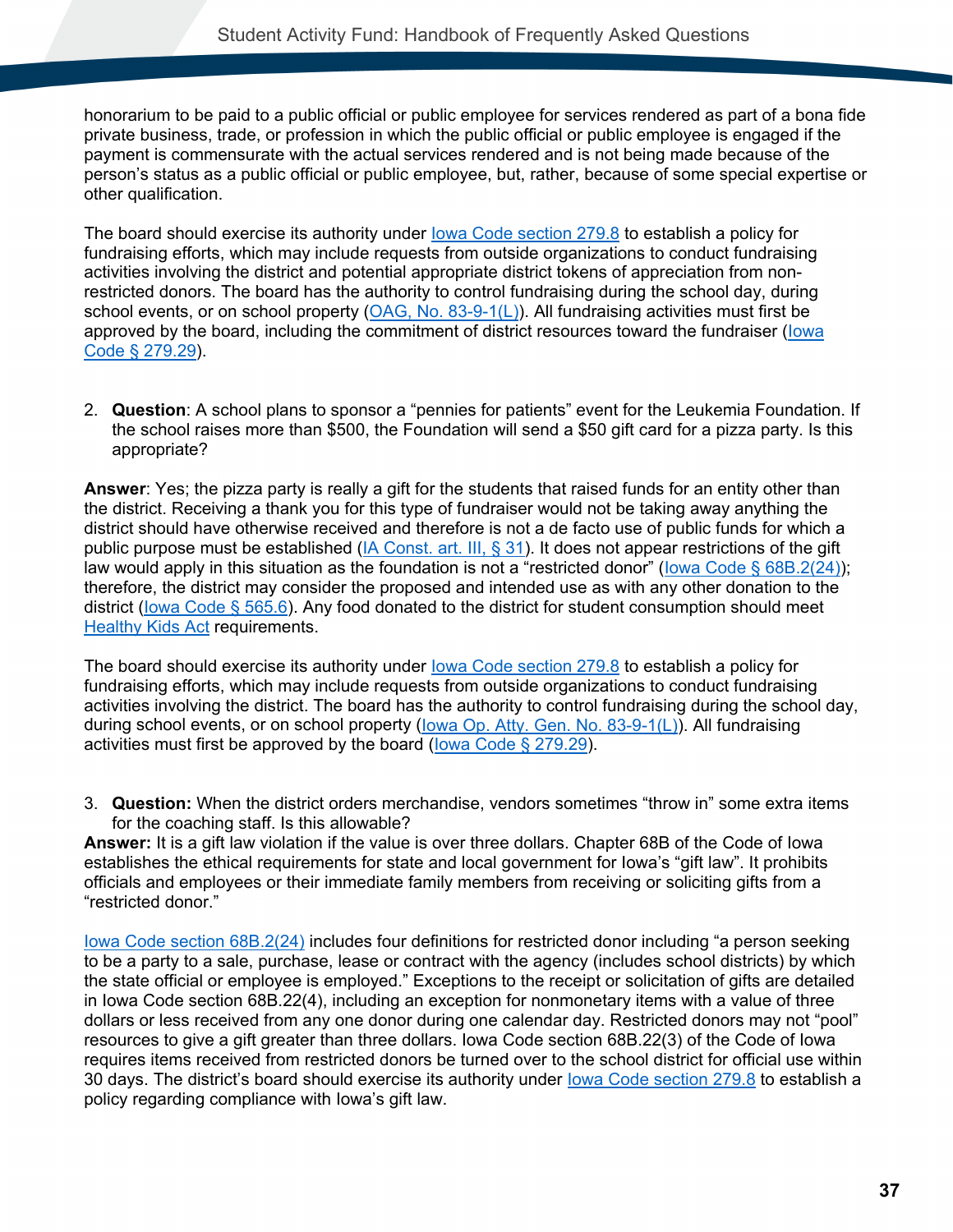The [Iowa Ethics and Campaign Disclosure Board](http://www.iowa.gov/government/iecdb/index.htm) also provides a number of resources that may be helpful to the board. Pursuant to Iowa Code sections 68B.32D and 903.1, violating the gift law could result in imprisonment and/or fines and can also be grounds for dismissal or other employee disciplinary actions. Specific code language may be reviewed through the website of [The Iowa](https://www.legis.iowa.gov/law)  [Legislature.](https://www.legis.iowa.gov/law)

- 4. **Question:** Is it acceptable for coaches/sponsors to receive clothing from the vendor for agreeing to conduct a district fundraiser through their company? Is this a violation of the gift law? **Answer:** It is a gift law violation if the value is over three dollars. The board should exercise its authority under [Iowa Code section 279.8](#page-77-0) to establish a policy regarding compliance with Iowa's gift law. A gift is defined under [Iowa Code section 68B.2\(9\).](#page-76-3)The district should consider the definitions of a restricted donor [\(Iowa Code § 68B.2\(24\)](#page-76-1) and exceptions to the gift law (Iowa Code § 68B.22(4)). If an item is received from a vendor determined to be restricted and the context or item doesn't fall under any of the exceptions, the item should be turned over to the district within 30 days of receipt for determination of use (Iowa Code § 68B.22(3)). Specific code language may be searched through the website of [The](https://www.legis.iowa.gov/law)  [Iowa Legislature.](https://www.legis.iowa.gov/law)
- 5. **Question:** Annually, the district's FFA holds a fruit sale. As part of the vendor vetting process, the district asked if the vendor provides awards to students as incentives for higher sales. Is this allowable?

**Answer:** Yes; if the vendor elects to provide awards directly to the student, it may do so. However, it may not ultimately impact the amount of funds that will be received through the fundraiser by the district as this would be an inappropriate use of district funds. For example, the vendor cannot provide one contract to the district receiving 40% of the profits and another contract reflecting the district may retain 35% of the profits and the only change is that the vendor will issue the equivalent of 5% of the profits in rewards to the students.

The district sponsors the FFA program as part of its statutory obligation to provide a student activity program [\(281 IAC 12.6\)](#page-82-1). [Iowa Administrative Code r. 281 –](#page-86-0) 98.70 confirms moneys collected through school activities are public funds that are the property of the school district and are under the financial control of the school board. lowa Code section 279.29 authorizes only the board to determine the use of district funds and the use must support a public purpose [\(IA Const, art. III, § 31\)](#page-76-2).

The district should be mindful of students participating in one fundraiser being eligible for awards and students participating in another fundraiser not being eligible for awards.

6. **Question:** A district recently held a fundraiser in which the high school students sold pizzas through a local pizza establishment. The checks and cash were deposited in the school account, and the district paid the invoice. The employees who initiated the fundraiser were told they could not give out gift cards for top sellers, so they contacted the pizza establishment to buy the gift cards for them and those cards were included on the invoice. Is this allowable?

**Answer:** This is not allowable. Even if the pizza establishment adds the cost to the district's invoice, ultimately district funds are being used to purchase the gift cards. Purchasing the gift cards directly from the pizza shop or as part of the invoice does not change the nature of the purchase. The funds raised as part of the district fundraiser are still public funds and may only be expended for public purpose  $(|A|)$ [Const. art III, § 31\)](#page-76-2) and only the board has the authority to determine how those funds are expended [\(Iowa Code § 279.29\)](#page-77-1).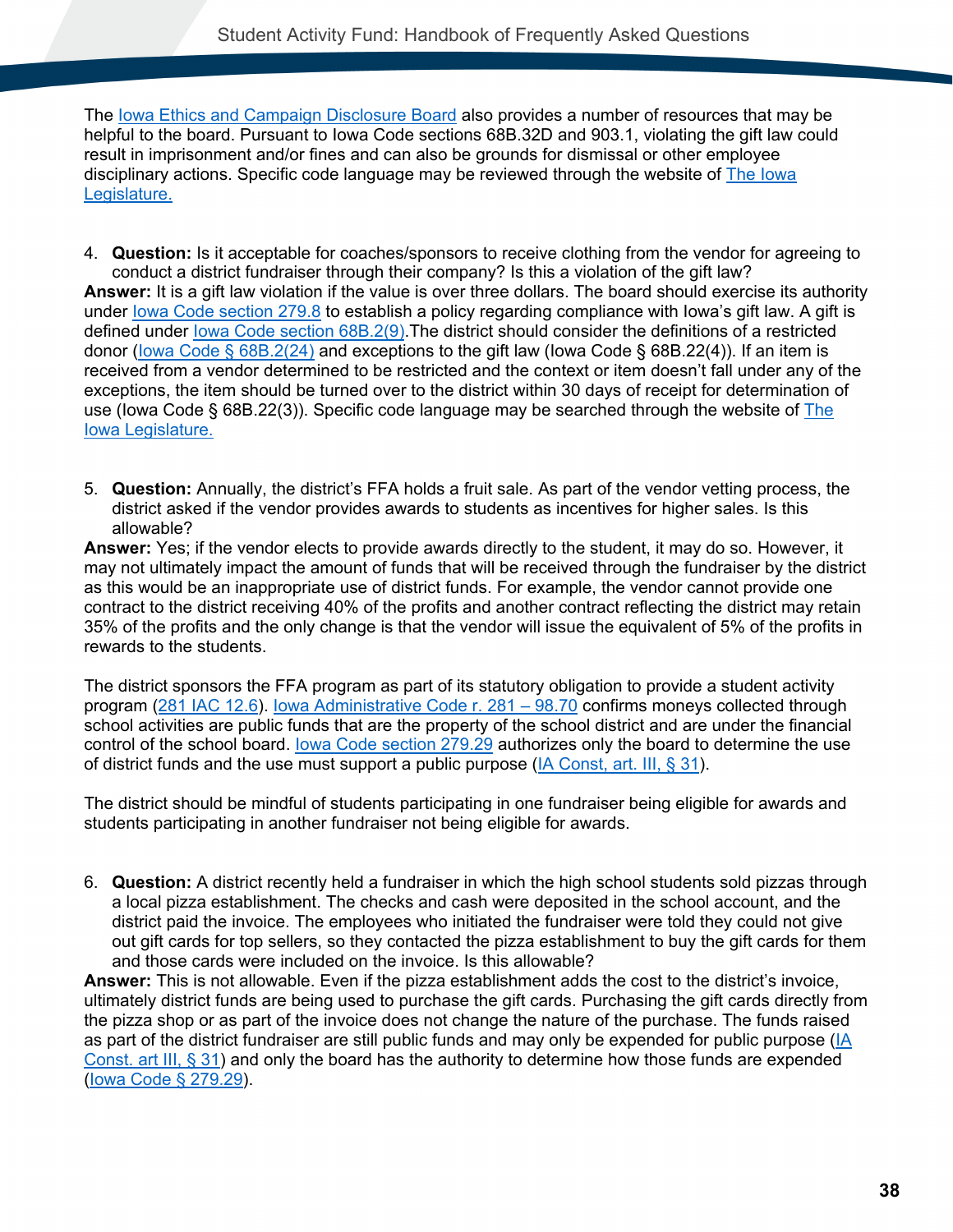The district should try to work with the pizza establishment to return the gift cards for cash that the district should have received as proceeds. If they refuse, the district will need to use the gift cards from the central office for allowable purchases that have passed the audit and allowance process.

The board should exercise its authority under [Iowa Code section 279.8](#page-77-0) and responsibility under [Iowa](#page-78-0)  [Code section 280.14](#page-78-0) to establish fundraising policies. As part of the procedures implementing these policies, the board may establish a process for student rewards being approved as part of the fundraiser approval process.

### **Exclusive Vendor Contracts and Sponsorships**

1. **Question:** Are exclusive vendor contracts allowable and, if so, can the revenue from exclusive vendor contracts be recorded directly in the Student Activity Fund?

**Answer:** Yes, exclusive vendor contracts are allowable. The revenue may be deposited to the Student Activity Fund if designated by the vendor contract. Otherwise, unless otherwise specified or directed by law to be accounted for in another fund, the revenue is receipted to the General Fund [\(Iowa Code §](#page-80-2)  [298A.2\(1\)\)](#page-80-2).If receipted to the General Fund, it may then be expended for General Fund purposes, including some athletic or other extracurricular activities to the extent the expenditure would be allowable and appropriate from the General Fund [\(281 IAC 98.61\(2\)\)](#page-83-1).

[Iowa Code section 279.8](#page-77-1) grants authority to the board to establish policies governing directors, employees, students, schoolhouse, grounds, and property. Iowa Code section 279.12 gives the board authority to enter into contracts necessary to exercise their powers. All agreements must be signed by the board president (Iowa Code § 291.1). Specific code language may be reviewed on the website of [The Iowa Legislature.](https://www.legis.iowa.gov/law)

An opinion of the Iowa Attorney General [\(OAG # 00-2-4\(L\)\)](https://govt.westlaw.com/iaag/Document/I0d6fe010129e11dba76edcd428e38b66?viewType=FullText&listSource=Search&originationContext=Search+Result&transitionType=SearchItem&contextData=(sc.Search)&navigationPath=Search%2fv1%2fresults%2fnavigation%2fi0ad62d330000016f7bb054b5cb6c4d87%3fNav%3dADMINDECISION_PUBLICVIEW%26fragmentIdentifier%3dI0d6fe010129e11dba76edcd428e38b66%26startIndex%3d1%26transitionType%3dSearchItem%26contextData%3d%2528sc.Default%2529%26originationContext%3dSearch%2520Result&list=ADMINDECISION_PUBLICVIEW&rank=2&t_querytext=00-2-4&t_Method=TNC), specifically states exclusive vendor contracts are allowable. The opinion states in part:

- "The Board of Directors of a public school district may enter into exclusive contracts with vendors for the purchase of products sold on school premises or at school functions.
- Vendor contracts for non-educational goods are proprietary in nature and may extend beyond the term of current board members.
- A marketing firm may be employed to assist with the negotiation and oversight of vendor contracts.
- While statutory public bidding requirements are not applicable to district contracts for the purchase of goods and services, public policy supports use of competitive bidding procedures for such contracts."

If a multi-year agreement, review the agreement to ensure appropriate revenue recognition in each fiscal year.

2. **Question:** A district receives an annual sponsorship payment for a scoreboard. Should that sponsorship revenue be recorded in the Student Activity Fund or the General Fund?

**Answer:** It depends. (1) If the donor designates as the purpose of the sponsorship or if the sponsorship is part of a fundraiser, the monies may be receipted to the Student Activity Fund as provided in [Iowa](#page-80-3)  [Code section 298A.8.](#page-80-3) (2) Advertising revenue generated from the scoreboard, if designated as a donation by the donor, could be placed in the Student Activity Fund for the specified activity. (3) If the purpose of the sponsorship is unclear – The US Department of Education requires districts follow GAAP methods as provided in the [UFA.](https://educateiowa.gov/pk-12/school-business-finance/accounting-reporting/uniform-financial-accounting) If the sponsorship is meant to support ongoing expenditures for maintaining the scoreboard (e.g., lighting, maintenance), then applying the GAAP matching principle dictates the revenues should be receipted to the fund paying for the expenditures. (4) If sponsorship is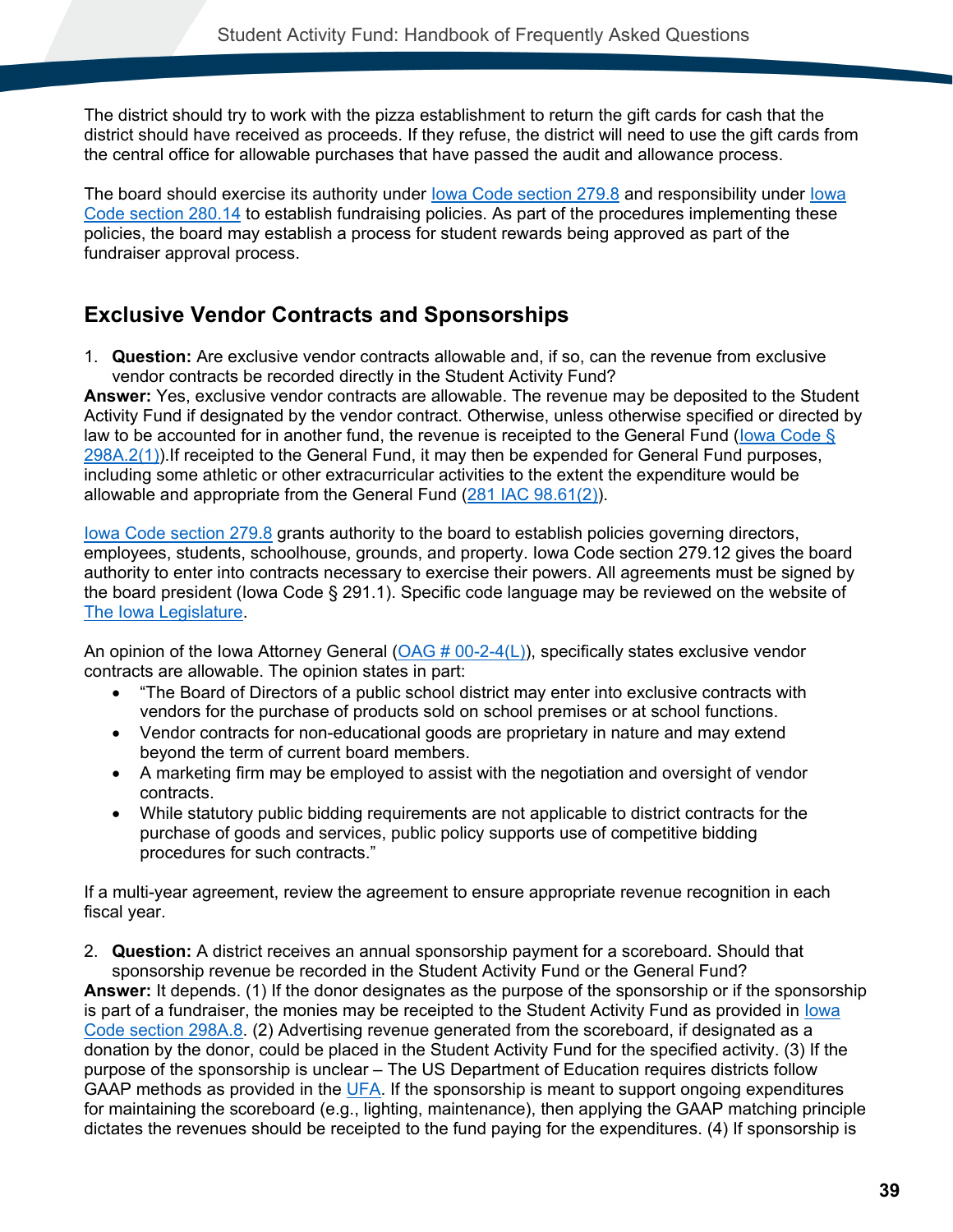meant to replace the original cost of the scoreboard, it should be receipted to the fund that originally made the purchase. (5) If none of the above apply and the funds are not required by law to be receipted to another fund, the revenue from advertising is placed in the General Fund (lowa Code  $\S$  298A.2(1)).

## **Trademarks**

1. **Question:** A district has applied to have its mascot/logo trademarked. Suppliers for clothing and other items that use the mascot/logo will have to submit a small monetary amount for each item the mascot or logo is used. Will these funds need to be deposited in the General Fund or can they be deposited in an account in the Student Activity Fund?

**Answer:** It depends. If approved as a fundraiser for the district by the board, proceeds may be an ongoing revenue source for the district. If specified, funds may be deposited to the Student Activity Fund; otherwise, proceeds would be deposited to the General Fund [\(Iowa Code § 298A.2\(1\)\)](#page-80-2).

The district should also consider that the US Department of Education requires districts follow GAAP methods as provided in the [UFA.](https://educateiowa.gov/pk-12/school-business-finance/accounting-reporting/uniform-financial-accounting) The district may identify the types of related development costs that may be recuperated as part of the mascot use fee. The cost to create, develop, file, etc. the mascot/logo are General Fund expenditures and therefore applying the GAAP matching principle dictates it may be appropriate some of the revenues would be receipted to the General Fund.

The district may determine its actual cost to create the mascot and/or logo to help determine the minimum amount it will charge users of the trademarked items. Some examples of actual costs may include: a purchased service if it was developed outside the district, personnel time for in-house development, trademark fees, etc.

# **Students Charges to Students**

#### 1. **Question:** What fees can be charged to students?

**Answer:** [Iowa Code section 282.6](#page-78-1) provides all schools shall be free of tuition. [Iowa Code section](#page-76-1)  [274.3\(2\)"b"](#page-76-1) prohibits districts from charging fees that are not expressly allowed in code. Iowa Code allows only seven items for which a student fee may be charged: textbooks and school supplies (Iowa Code § 301.1), summer school programs (Iowa Code § 282.6), driver education programs (Iowa Code § 282.6), transportation fees for students not eligible for free transportation (281 IAC 18.3), eye protective devices (Iowa Code § 280.10), ear protective devices (Iowa Code § 280.11), and school meals (Iowa Code chapter 283A). In addition, district may charge nonresident students for tuition, but tuition is not considered a fee in that case. These fees can only be implemented with board action and for the rates the board approved. These items are charged at cost (or depreciated cost in terms of textbooks), and no other student fees may be charged nor, in lieu of a student fee, may the student or parent be required to provide. The cost of the items for which a fee will be charged and the fees charged are accounted for only in the General Fund.

It is the responsibility of the board to establish a policy for collecting fees (281 IAC 18.2). This policy shall include a provision for granting waivers including temporary and partial waivers including application for waivers and related appeals (281 IAC 18.3).

Items that are tangible personal property not related to instruction, the purchase of which is strictly voluntary, and ownership which inures to the purchaser, can be sold by the district to students and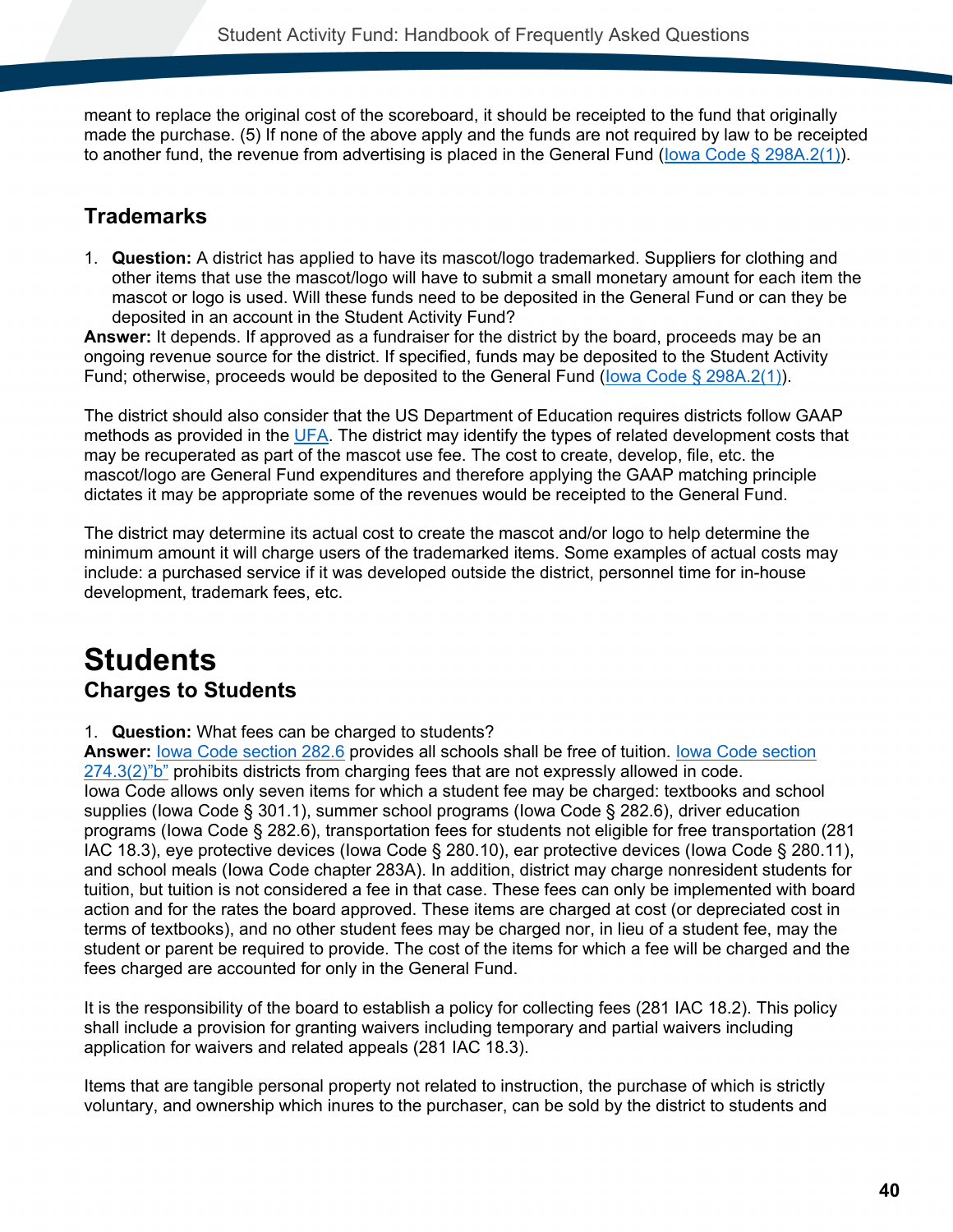others. The district may charge the actual cost of such items as activity tickets, school newspapers, yearbooks, and class rings (25 D.o.E. App. Dec. 62).

2. What is the difference between a fee and a fine?

**Answer:** Allowable fees are specifically identified in statute and districts do not have authority to charge additional fees [\(Iowa Code § 274.3\(2\)"b"\)](#page-76-1).

Iowa Administrative Code r. 281 – 18.4 grants authority to local boards to charge fines for overdue, lost, or damaged school property. The board may exercise its authority under [Iowa Code section 279.8](#page-77-0) to establish fines as part of board policy to ensure fines are no more than actual costs incurred by the district for fixing or replacing the lost or damaged item. Examples of fines include the replacement cost for a lost library book or damage to a locker due to an intentional action.

Fees are subject to fee waivers; fines are not (281 IAC 18.4). Parents are liable for the cost of actual damages caused by unlawful acts of a child, limited to \$2,000 per incident or \$5,000 per claimant for multiple acts (Iowa Code § 613.16). Specific code language may be found at the website of [The Iowa](http://www.legis.iowa.gov/law)  [Legislature.](http://www.legis.iowa.gov/law)

3. **Question:** Does the list of allowable student fees also apply to student activities, and is there a basic guideline to determine for which supplies a district may charge a fee?

**Answer:** There are no expressly authorized fees related to extracurricular activities and therefore charging fees to participate is prohibited. [Iowa Code section 282.6](#page-78-1) provides all schools shall be free of tuition. Iowa Administrative Code r. 281 – 12.2 defines the educational program as the entire offering of the school, including out-of-class activities and the sequence of curriculum areas and activities. [Iowa](#page-76-1)  [Code section 274.3\(2\)"b"](#page-76-1) prohibits districts from charging fees that are not expressly allowed in code.

There are certain allowable fees related to *curricular* activities. The Iowa Attorney General [\(OAG # 79-](https://govt.westlaw.com/iaag/Document/I247bc19108d811db91d9f7db97e2132f?viewType=FullText&listSource=Search&originationContext=Search+Result&transitionType=SearchItem&contextData=(sc.Search)&navigationPath=Search%2fv1%2fresults%2fnavigation%2fi0ad62d330000016f7bb28acacb6c4dd6%3fNav%3dADMINDECISION_PUBLICVIEW%26fragmentIdentifier%3dI247bc19108d811db91d9f7db97e2132f%26startIndex%3d1%26transitionType%3dSearchItem%26contextData%3d%2528sc.Default%2529%26originationContext%3dSearch%2520Result&list=ADMINDECISION_PUBLICVIEW&rank=2&t_querytext=79-12-22&t_Method=TNC) [12-22\)](https://govt.westlaw.com/iaag/Document/I247bc19108d811db91d9f7db97e2132f?viewType=FullText&listSource=Search&originationContext=Search+Result&transitionType=SearchItem&contextData=(sc.Search)&navigationPath=Search%2fv1%2fresults%2fnavigation%2fi0ad62d330000016f7bb28acacb6c4dd6%3fNav%3dADMINDECISION_PUBLICVIEW%26fragmentIdentifier%3dI247bc19108d811db91d9f7db97e2132f%26startIndex%3d1%26transitionType%3dSearchItem%26contextData%3d%2528sc.Default%2529%26originationContext%3dSearch%2520Result&list=ADMINDECISION_PUBLICVIEW&rank=2&t_querytext=79-12-22&t_Method=TNC) has stated that if an item is essential to the teacher's presentation of a course, the item must be free to students. Specific examples given provided includes fees for art supplies for art classes and chemicals for science classes. On the other hand, if a student voluntarily desired to "upgrade" materials for a project (for example, in a woodworking course to go from the district-provided pine wood to cherry wood), the student may be charged for the upgrade. The district must provide the basic pine for the instruction, but the student may be charged for voluntarily choosing a better quality of wood. The Attorney General also stated a fee may be charged for such items as paper and writing utensils purchased by the district and used by students because, while clearly important to the education process, those items are not essential to the teacher's presentation of a course.

Below are some examples of allowable and unallowable fees.

- A reasonable rental fee may be charged to students for musical instruments owned by the district, purchased from the General Fund, and used for a course for which a student earns credit (curricular). The fee would be receipted to the General Fund. However, if the instrument was purchased from PPEL, no fee may be assessed (Iowa Code § 301.1).
- Lockers and locks are a fixture of a school. No fee can be charged for their use to students participating in a student activity [\(OAG # 79-12-22\)](https://govt.westlaw.com/iaag/Document/I247bc19108d811db91d9f7db97e2132f?viewType=FullText&listSource=Search&originationContext=Search+Result&transitionType=SearchItem&contextData=(sc.Search)&navigationPath=Search%2fv1%2fresults%2fnavigation%2fi0ad62d330000016f7bb28acacb6c4dd6%3fNav%3dADMINDECISION_PUBLICVIEW%26fragmentIdentifier%3dI247bc19108d811db91d9f7db97e2132f%26startIndex%3d1%26transitionType%3dSearchItem%26contextData%3d%2528sc.Default%2529%26originationContext%3dSearch%2520Result&list=ADMINDECISION_PUBLICVIEW&rank=2&t_querytext=79-12-22&t_Method=TNC).
- Performance uniforms/robes, if required for co-curricular or extracurricular participation, are essential for participation and therefore the district is unable to assess a fee [\(IA OAG # 92-11-](https://govt.westlaw.com/iaag/Document/Ib9ca270008ce11db91d9f7db97e2132f?viewType=FullText&listSource=Search&originationContext=Search+Result&transitionType=SearchItem&contextData=(sc.Search)&navigationPath=Search%2fv1%2fresults%2fnavigation%2fi0ad62d340000016f7ba164f5e670557c%3fNav%3dADMINDECISION_PUBLICVIEW%26fragmentIdentifier%3dIb9ca270008ce11db91d9f7db97e2132f%26startIndex%3d1%26transitionType%3dSearchItem%26contextData%3d%2528sc.Default%2529%26originationContext%3dSearch%2520Result&list=ADMINDECISION_PUBLICVIEW&rank=1&t_querytext=92-11-3&t_Method=TNC) [3\)](https://govt.westlaw.com/iaag/Document/Ib9ca270008ce11db91d9f7db97e2132f?viewType=FullText&listSource=Search&originationContext=Search+Result&transitionType=SearchItem&contextData=(sc.Search)&navigationPath=Search%2fv1%2fresults%2fnavigation%2fi0ad62d340000016f7ba164f5e670557c%3fNav%3dADMINDECISION_PUBLICVIEW%26fragmentIdentifier%3dIb9ca270008ce11db91d9f7db97e2132f%26startIndex%3d1%26transitionType%3dSearchItem%26contextData%3d%2528sc.Default%2529%26originationContext%3dSearch%2520Result&list=ADMINDECISION_PUBLICVIEW&rank=1&t_querytext=92-11-3&t_Method=TNC).
- Athletic protective gear, which is part of a uniform regulated by a governing association, is equivalent to "essential to instruction" and is purchased from the Student Activity Fund, and no fee may be charged to students  $(IA OAG # 92-11-3)$ .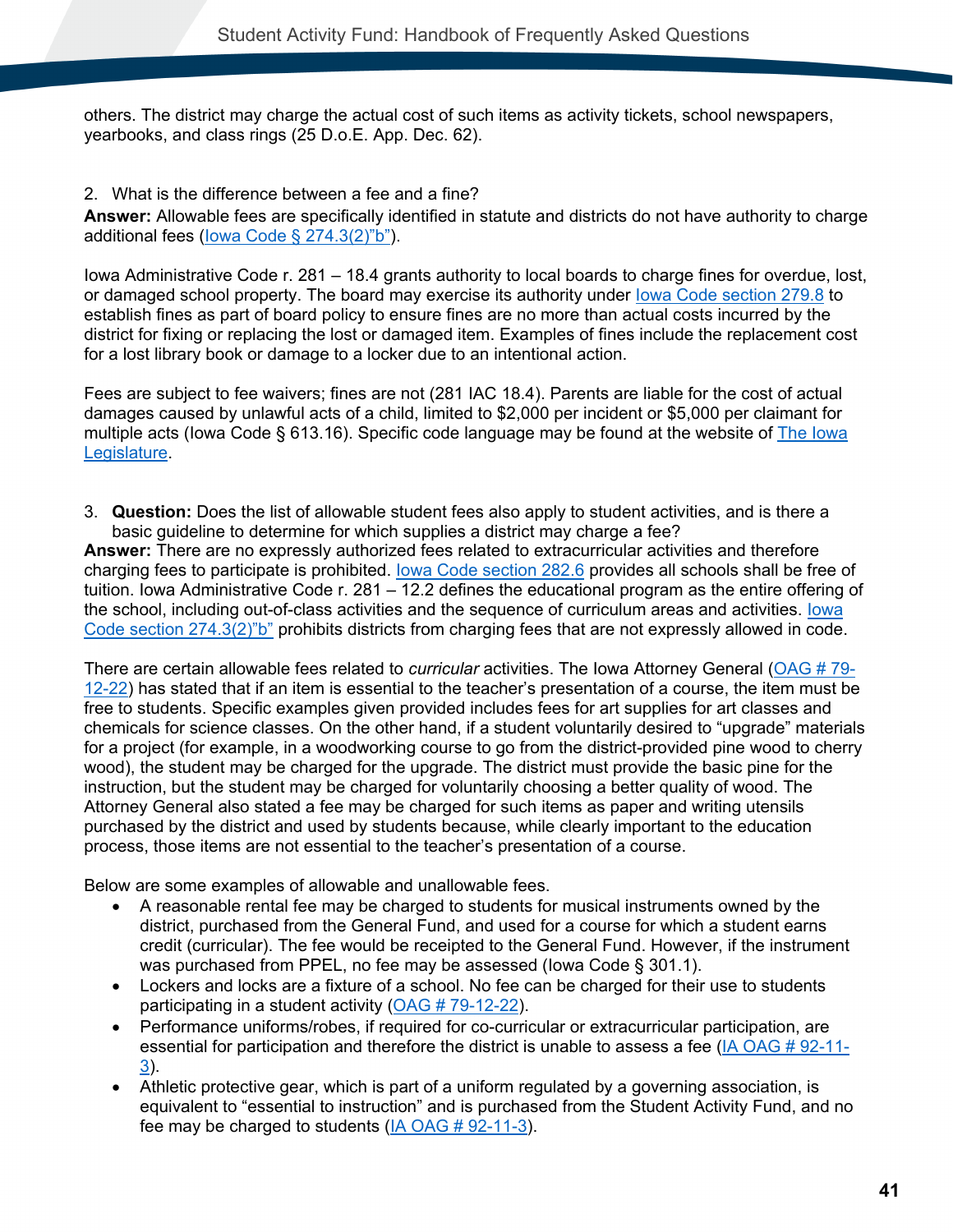- No statutory authority exists for districts to charge fees for participation in extracurricular or cocurricular programs [\(Iowa Code § 274.3\(2\)"b"\)](#page-76-1).
- 4. **Question**: May the district charge students for sheet music or charge students the replacement cost for sheet music the student loses?

**Answer**: Yes; sheet music can be loaned to students at no cost, rented to students for a fee, or sold to students, as determined by the board. Sheet music is akin to "textbooks" under allowable fees (Iowa Code § 301.1(3)) and would follow the board policy on fees [\(Iowa Code § 280.14\)](#page-78-0). Fines to students for lost sheet music cannot be the replacement cost. Instead, it would be a calculation of the remaining value of that asset. Specific code language may be reviewed on the website of [The Iowa Legislature.](https://www.legis.iowa.gov/law)

5. **Question:** If a district has activities such as cheerleading, dance, band, or show choir as part of its sponsored student activity program, can the district require students who are cheerleaders, dancers, band members, or choir members to purchase their own uniforms/costumes?

**Answer:** No. Cheer, dance, choir, and band uniforms, similar to football uniforms, are necessary and required for participation in those activities. The school board does not have the authority to charge for anything that is required or essential for any activities part of the board-sponsored activity program [\(281](#page-82-1)  [IAC 12.6\(1\)\)](#page-82-1). [Iowa Code section 274.3\(2\)"b"](#page-76-1) prohibits districts from charging fees that are not expressly allowed in code.

A district may hold a fundraiser if it does not have sufficient funding. Funds raised through districtsponsored fundraisers become district funds [\(281 IAC 98.70\)](#page-86-0). All fundraisers must be approved by the board as only the board has the authority to approve the use of donations [\(Iowa Code § 565.6\)](#page-80-1) and to expend district funds [\(Iowa Code § 279.29\)](#page-77-1). Some districts may work with their local booster club to donate funding or to lead fundraisers for this purpose.

6. **Question:** Can a district charge parents of a student on the bowling team for the rental cost of bowling lanes and shoes?

**Answer:** No. The district does not have the authority to charge for equipment or fees that are required to play a sport or participate in an activity sponsored by the district. [Iowa Code section 274.3\(2\)"b"](#page-76-1) prohibits a district from charging a fee to students that is not expressly allowed in code. In Iowa, students do not "pay to play." Students cannot be required to pay for things which are required to play the sport.

This is also true if bowling is a unit in physical education—the district is required to pay the cost and the district is prohibited from charging related fees.

7. **Question:** May the district purchase shotguns for use in shooting sports (trap shooting) program or must student participants provide their own?

**Answer**: If the board approves shooting sports as part of the district's statutory requirement to offer a broad and balanced activity program [\(281 IAC 12.6\)](#page-82-1), there is no statutory authority to charge students or require them to provide their own supplies and equipment [\(Iowa Code § 274.3\)](#page-76-1). Providing the items necessary to conduct the activity would be a cost to the district. However, nothing in statute prohibits the district from allowing a student to optionally use his or her own equipment.

Additional considerations for districts offering shooting sports:

• The board may permit instructors certified by the Department of Natural Resources to conduct department-approved courses or activities on school property (Iowa Code § 483A.27(11).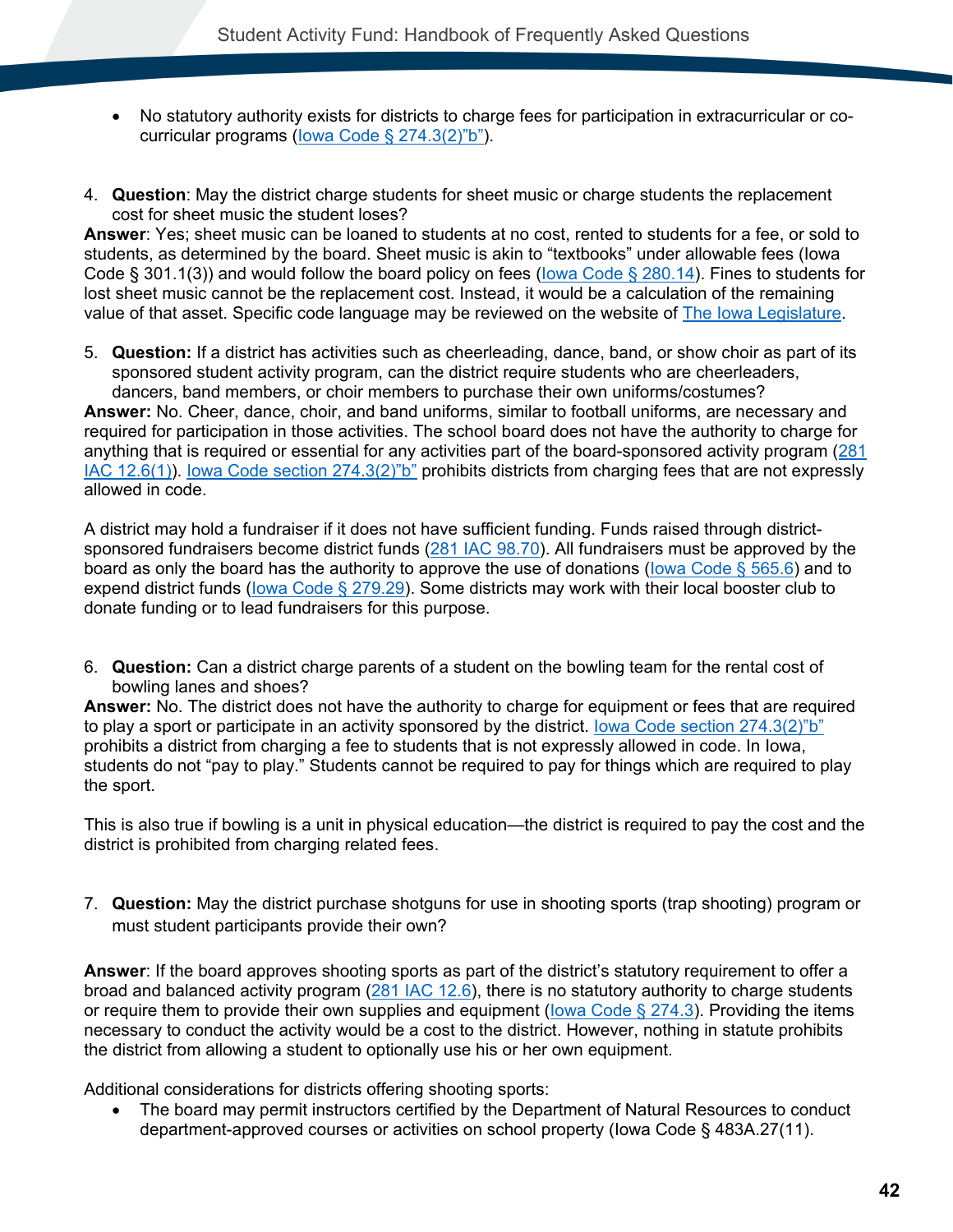- The school has the authority to permit specific persons to go armed with, carry, or transport firearms on school grounds for instructional purposes (Iowa Code § 724.4B(2)"b").
- Firearms transported on vehicles with students must be stowed separately from the passenger compartment (281 IAC 43.38(2)).
- No statutory limitation exists to prevent students from using their own equipment. If the district allows the students to use personal equipment while participating in shooting sports, the board may consider developing related procedures.

Specific code language may be reviewed on the website of [The Iowa Legislature.](http://www.legis.iowa.gov/law)

8. **Question:** Could a district "group purchase" uniforms or safety gear from a single vendor to exceed the \$500 threshold, thereby purchase the uniforms or safety gear from PPEL or Secure an Advanced Vision for Education (SAVE) funds?

**Answer:** No. The ability to group purchase to exceed the cost threshold in PPEL is limited to equipment and technology. Uniforms and safety gear are considered supplies and not equipment or technology and therefore not appropriate to PPEL or SAVE [\(281 IAC 98.64\(2\)"e"\)](#page-84-0).

9. **Question:** May a district charge a fee to students for cleaning or repairing equipment (such as a school-loaned school instrument) which was purchased from PPEL?

**Answer:** No. Districts are granted statutory authority to charge limited and specific fees to students for books, supplies, and equipment. The fees are appropriate based on General Fund expenditures and therefore not applicable to items purchased from another fund (Iowa Code § 301.1). Specific code language may be researched through the website of [The Iowa Legislature.](https://www.legis.iowa.gov/law)

10. **Question:** Students at an activity event splattered clay mask cream in the locker room, creating extensive cleaning by the custodial staff. May the district charge the cost to clean the locker room to the student activity?

**Answer:** No. The district cannot charge the cost of custodial services to the student activity. Custodial services are considered a regular cost to operate the district and are therefore appropriate to the General Fund [\(281 IAC 98.61\(2\)"a"\)](#page-83-1).

This may potentially be a supervision issue that should be addressed with the district's sponsor of the group. The board is required under [Iowa Code section 280.14](#page-78-0) to provide effective supervision of its student body. If students' behavior rises to the level of vandalism, the district should address this through its insurance policy and board policies regarding vandalism or student conduct.

11. **Question:** A district currently charges the senior class account for caps and gowns, class composite, flowers, and a breakfast. The current senior class does not have enough money to cover these expenses. What costs may or should the school pay, what expenses are the responsibility of the senior class, and what costs are the responsibility of the individual seniors?

**Answer:** The district is neither required to provide nor blanketly prohibited from providing any of the items. However, the district would want to ensure it establishes a public purpose for any expenditure prior to incurring related costs [\(IA Const. art III, § 31\)](#page-76-2). The board may also wish to exercise its authority under lowa Code section 279.8 to establish a policy for class graduation events. It may establish public purpose for related expenditures as part of this policy.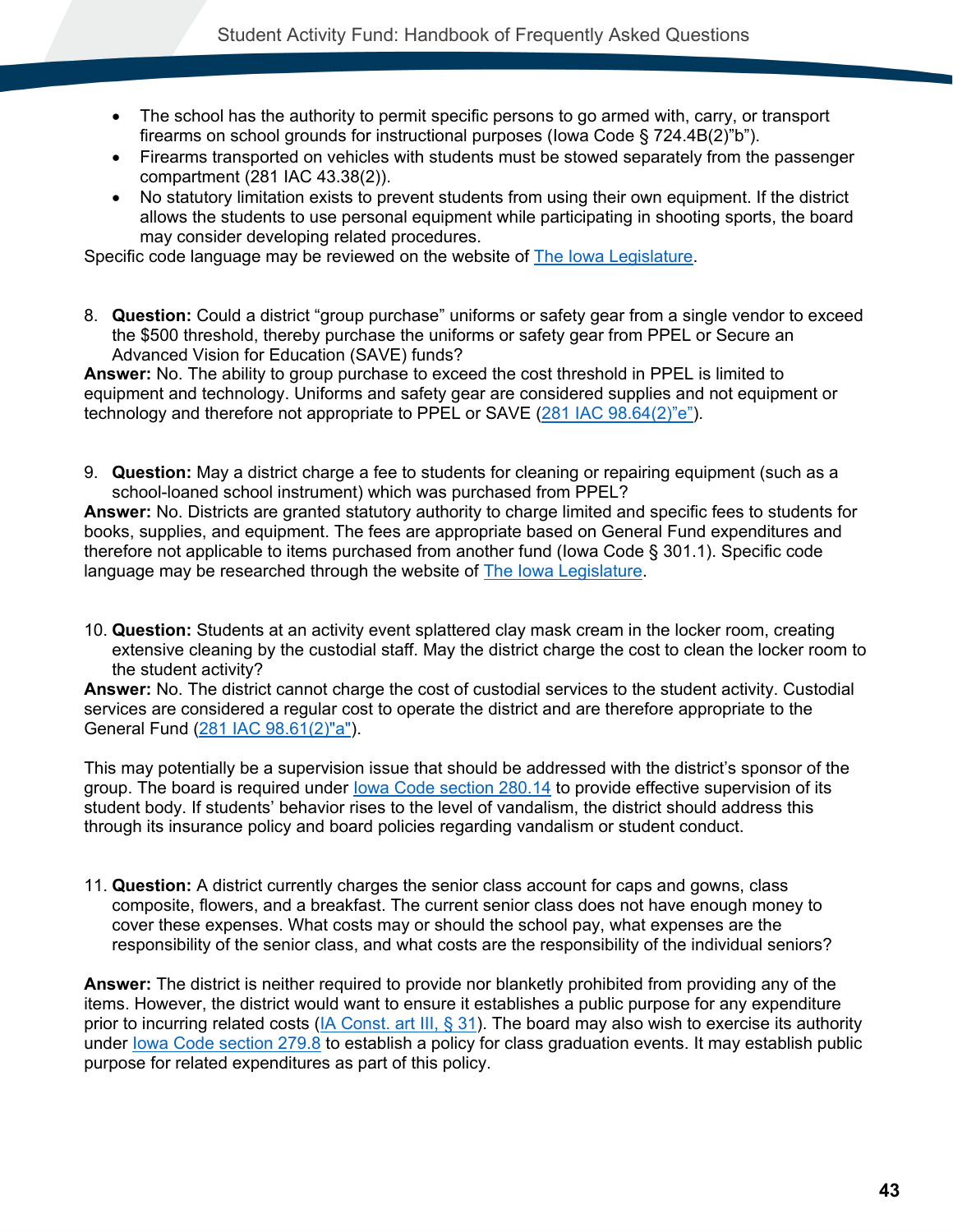In general, students may be charged for items that are voluntary in nature, are voluntarily customized to the student, or are retained by the student, and where the individual cost can be determined. Charges are considered charges for school supplies and cannot exceed actual cost (25 D.o.E. App. Dec. 62).

The senior class could pay for any of the items from its student activity account as long as the revenues came from class dues, or from fundraisers or donations where the contributors knew the money would be spent for these purposes.

Following is additional information regarding each of the items:

- Caps and Gowns: These are "uniforms" for the graduation ceremony. If students are required to participate in the ceremony and wear the cap and gown, this requirement would support the district paying for the rental of gowns or purchase of gowns the district retained. If the student can choose to either wear the cap and gown or wear dress clothes, then it may instead choose for it to be a cost to the senior class or the student directly. If the cap and gown are retained by the student, or are customized (e.g., the student's name in the cap or other customization), then it would be expected that the student pay for the item as public funds cannot be used for customization (Iowa Op. Atty. [Gen. No. 92-11-3\)](https://govt.westlaw.com/iaag/Document/If557f015493511e08b05fdf15589d8e8?originationContext=Search+Result&listSource=Search&viewType=FullText&navigationPath=Search%2fv3%2fsearch%2fresults%2fnavigation%2fi0ad62d33000001694a5767cb82396c45%3fstartIndex%3d1%26Nav%3dADMINDECISION_PUBLICVIEW%26contextData%3d(sc.Default)&rank=1&list=ADMINDECISION_PUBLICVIEW&transitionType=SearchItem&contextData=(sc.Search)&t_querytext=Opinion+No.+83-9-1(L)+September++1983&t_Method=WIN). If the district pays for the rental or purchase of gowns from the General Fund, they are recorded as graduation supplies in the principal's office function and are retained by the district (or returned to the rental company).
- Class composite (picture): If this is a gift to the students, and public purpose is established, then it could be paid by the district or it could be paid from the senior class funds. It could also be an optional purchase by students if not provided by the district.
- Flowers: These expenditures are similar to the class composite if the individual students receive the flower(s), such as receiving a carnation as they walk across the stage. However, costs that are part of the ceremony (e.g., sprays of flowers, balloon drops, decorations, and security) are more likely to be district costs and would not be charged directly to individual students. In either instance, it would also be acceptable for the expenditure to be paid from the senior class account in the Student Activity Fund.
- Breakfast: Food is generally a personal cost; however, the determination of public purpose is up to the district and can be established via board policy or board action. It is advisable to work with the district's auditor if expenditures could, at first blush, be perceived as an individual expense. If the breakfast is totally voluntary, the district may also choose to provide it at a fee (cost) to each student who chooses to participate.
- 12. **Question:** The district received a contract from a golf course stating each student that participates on the golf team must pay a student golfer fee in order to use the course. This is a membership fee for the months of the school's golf season only. If the student has a family or individual membership for the entire year, the membership fee is considered paid. The district would collect the fee from students and pass it on to the golf course. The same situation might occur for range charges for the district's archery and trap shooting teams and bowling lane costs for the bowling team. Is this an appropriate process?

**Answer:** No. As part of its statutory requirement to offer a student activity program [\(281 IAC 12.6\)](#page-82-1), the district is responsible for costs associated with district activities such as scheduled practices and competitions. [Iowa Code section 274.3\(2\)"b"](#page-76-1) prohibits a district from charging a fee to students that is not expressly allowed in code. Therefore, the district has no authority to charge students a fee to participate in practices or competitions held or sponsored by the district.

If the student elects to practice outside of district-sponsored activity times, the student is responsible for the associated costs. The district must separate expenditures for the activity program with expenses that are personal to the student incurred outside of their participation in the district's activity program.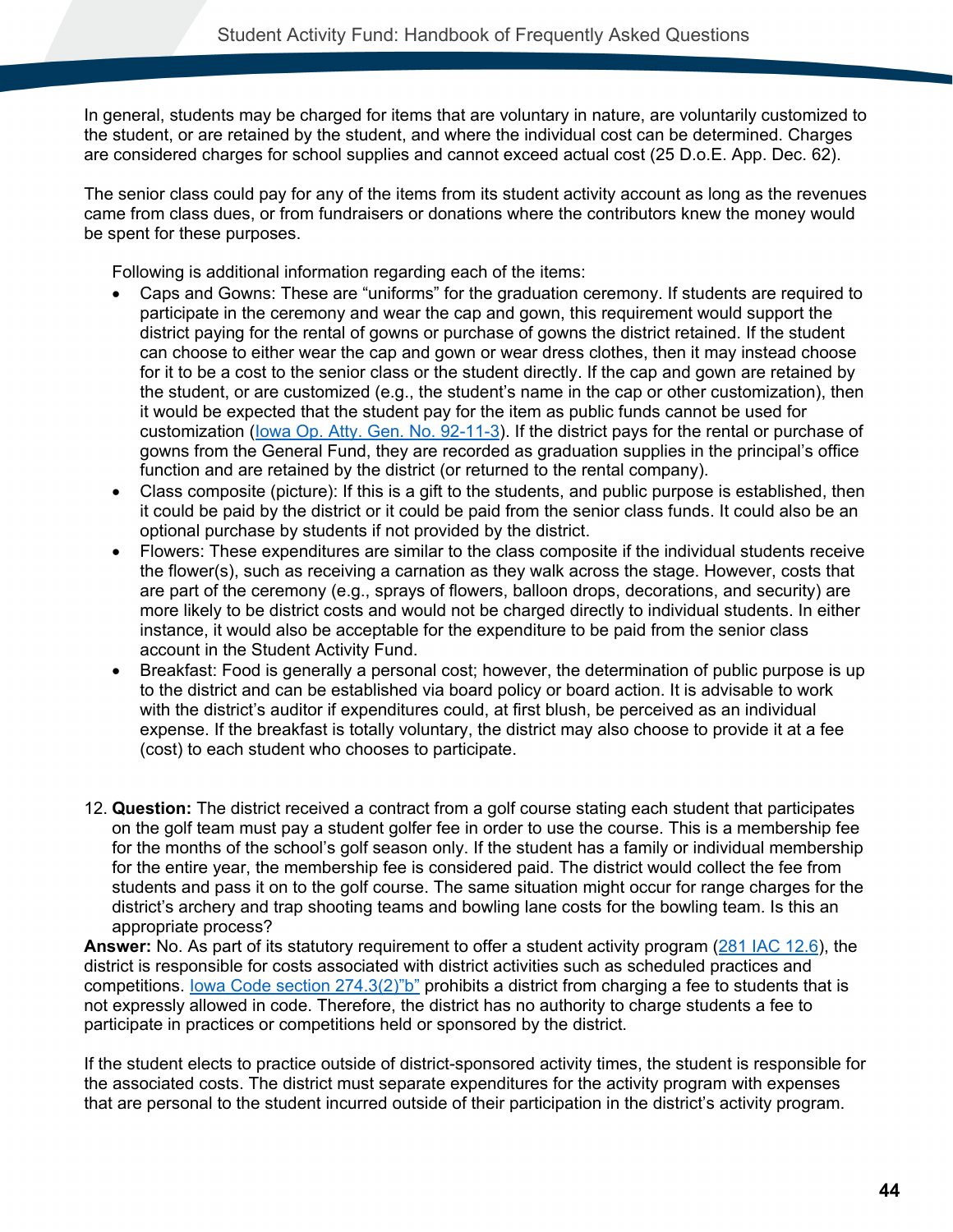Outside of normally scheduled district activities such as practice and competitions, the range, center, or course may elect to provide practice options to students on the team at no charge or at a discounted rate but the expense would be incurred by the student and paid directly to the site.

13. **Question:** May the district charge a fee for show choir if it flows those charges through the booster club?

**Answer:** No; neither the district nor the booster club have authority to charge a fee for participation in a district activity. lowa Code section 282.6(2) states every school shall be free from tuition. lowa Code [section 274.3\(2\)"b"](#page-76-1) prohibits a district from charging a fee to students that is not expressly allowed in code.

14. **Question:** What is the difference between student dues and a student activity pass? **Answer:** Student dues are established by student organizations as the cost of membership in that organization. Joining the student organization or club must be voluntary and cannot simply be an assessment for a status the student otherwise has a right to, such as "membership" in the junior class.

An activity pass may be purchased by those wishing to observe the activities. The purchaser is buying access to the identified events (e.g., basketball games, student plays) without further gate charges or ticket fees, and is generally a discounted rate. Purchasing an activity pass or choosing to attend and thereby paying to access an event are voluntary actions and an expense to the user.

The board should exercise its authority under [Iowa Code section 279.8](#page-77-0) and responsibility under [Iowa](#page-78-0)  [Code section 280.14](#page-78-0) to establish policies supporting the boards statutory requirement to offer an activity program under [Iowa Administrative Code r. 281 –](#page-82-1) 12.6. The policies may include parameters surroundings instances where organizations may charge student dues.

15. **Question:** What recourse do districts have if a family refuses to pay costs for intentional damage to property during the student's participation in a student activity?

**Answer:** The purpose of the Management Fund is to guard against the district's loss of property (281 IAC 98.62). The district should review its coverage to determine whether or not the damage is covered as an eligible cost.

The board has the authority to assess fines for damage or loss to school property; these fines are not eligible for waiver (281 IAC 18.4). The board should exercise its authority under [Iowa Code section](#page-77-0)  [279.8](#page-77-0) to establish a policy regarding damage or vandalism to property to hold pupils responsible for damage to, loss of, or failure to return books or other school property (Iowa Code § 301.26). This may be part of a student conduct policy if students are deemed at fault in a given situation. Specific code language may be viewed on the website of [The Iowa Legislature.](http://www.legis.iowa.gov/law)

The district may also use its collection process or work through its attorney to recover actual expenses incurred by the district. The district does not have the authority to charge arbitrary fees or fines for damage beyond actual costs [\(Iowa Code § 274.3\(2\)"b"\)](#page-76-1).

16. **Question:** Are there any circumstances where a district can charge fees to students (e.g., participation, uniform costs, and transportation) for activities such as show choir, band, cheerleading, and dance team? If so, what is the distinguishing factor(s) between these extracurricular activities and athletic teams?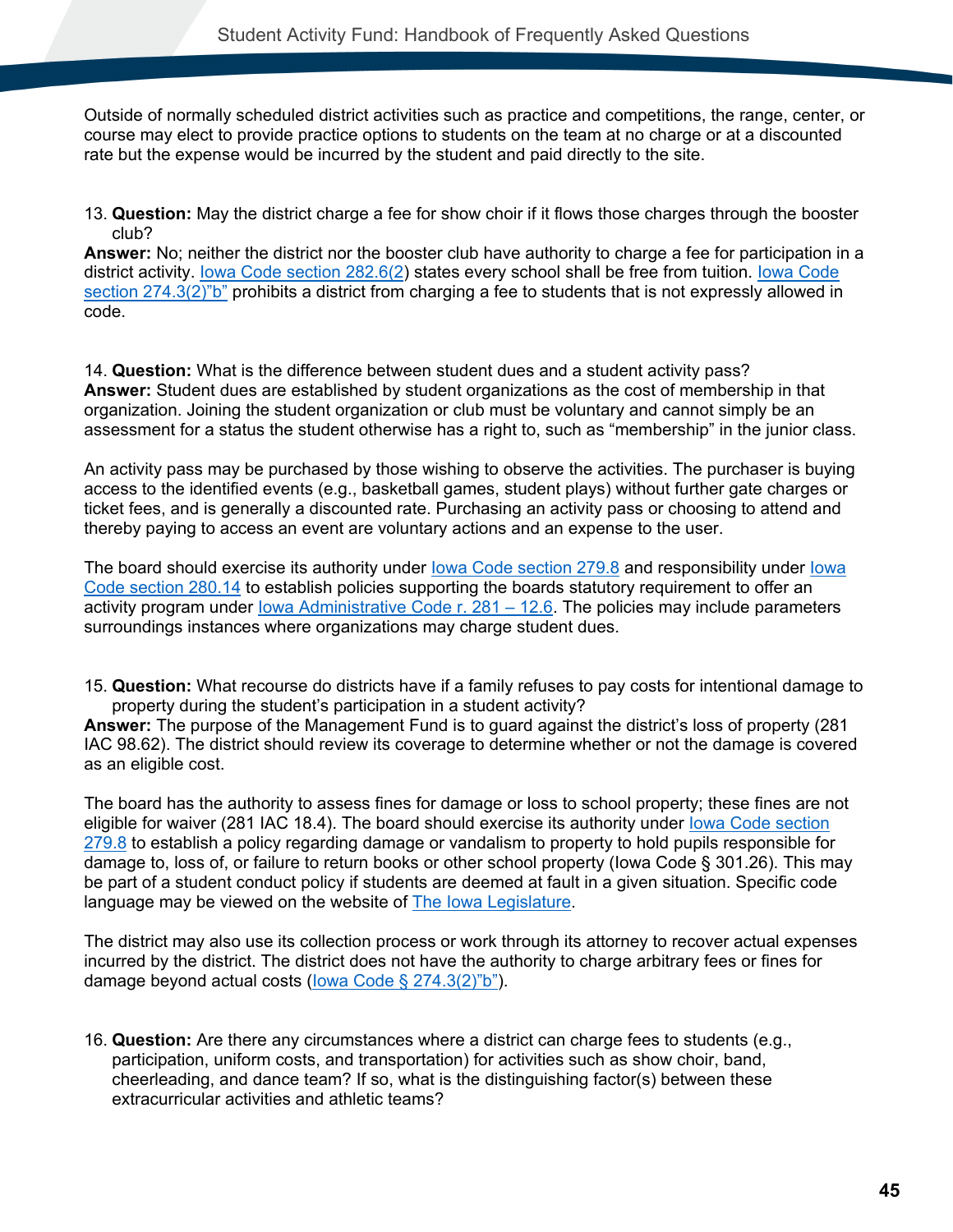**Answer:** No. Under no circumstances may there be a participation fee to students in Iowa to participate in board sponsored student activities. No statutory authority exists (lowa Code § 274.3(2)"b") to charge a fee for the broad and balanced student activity program the board is required to establish under lowa [Administrative Code r. 281 –](#page-82-1) 12.6. Public school is required to be free from tuition and unauthorized fees are considered akin to tuition (Iowa Code § 282.6(2)), and no student is allowed to be prohibited from participation due to the student's or family's inability to pay (281 IAC 18.1).

If the activities are not part of the board's broad plan for student activities sponsored by the district as required by rule, and the students involved just happen to also be students of the district, the district needs to distinguish these activities from the district's program. It is recommended the district discuss these outside activities with its legal counsel and independent auditor.

17. **Question:** Can a district charge an annual party fee to students to cover the costs of classroom celebrations?

**Answer:** No; an annual party fee is not specifically authorized in statute and therefore is not an allowable fee for the district to charge. [Iowa Code section 282.6\(2\)](#page-78-1) states every school shall be free from tuition. [Iowa Code section 274.3\(2\)"b"](#page-76-1) prohibits a district from charging a fee to students that is not expressly allowed in code.

18. **Question:** Can high school student clubs charge membership dues?

**Answer**: If joining the club is voluntary and it is not necessary for some classroom purpose, then yes, the club can charge dues to students who want to join the club.

If membership to the club is required for a curricular purpose, the membership should be provided to the student at no cost as no authority exists to charge students for required curricular items, except as designed in statute [\(Iowa Code § 282.6\(2\)](#page-78-1).

The district should be purposeful about distinguishing allowable membership dues and fees. **Iowa Code** [section 274.3\(2\)"b"](#page-76-1) prohibits a district from charging a fee to students that is not expressly allowed in code. Therefore, the district has no authority to charge students a mandatory fee to participate.

19. **Question:** Can students be required to pay class dues in order to participate in events, such as prom?

**Answer:** No; class dues are not mandatory dues and the district has no authority to require fees not otherwise authorized in statute (lowa Code § 274.3(2)"b"). There is no way to compel any accountability related to payment or nonpayment, and there can be no repercussion related to non-payment.

The district may charge to participate in voluntary events, such as prom, to cover actual costs.

20. **Question:** A high school student wants to play soccer but our district does not have a team. The district allowed them to participate in a neighboring district's program. Can the cost to participate in that program be passed to the student?

**Answer:** No; the district is required to offer a broad and balanced activity program [\(281 IAC 12.6\)](#page-82-1). Whether it meets this requirement by offering the activities itself directly or allows students to participate elsewhere, the district has no authority to charge a fee for students to participate in district-sponsored or provided activities. [Iowa Code section 282.6\(2\)](#page-78-1) states every school shall be free from tuition. [Iowa](#page-76-1)  [Code section 274.3\(2\)"b"](#page-76-1) prohibits a district from charging a fee to students that is not expressly allowed in code.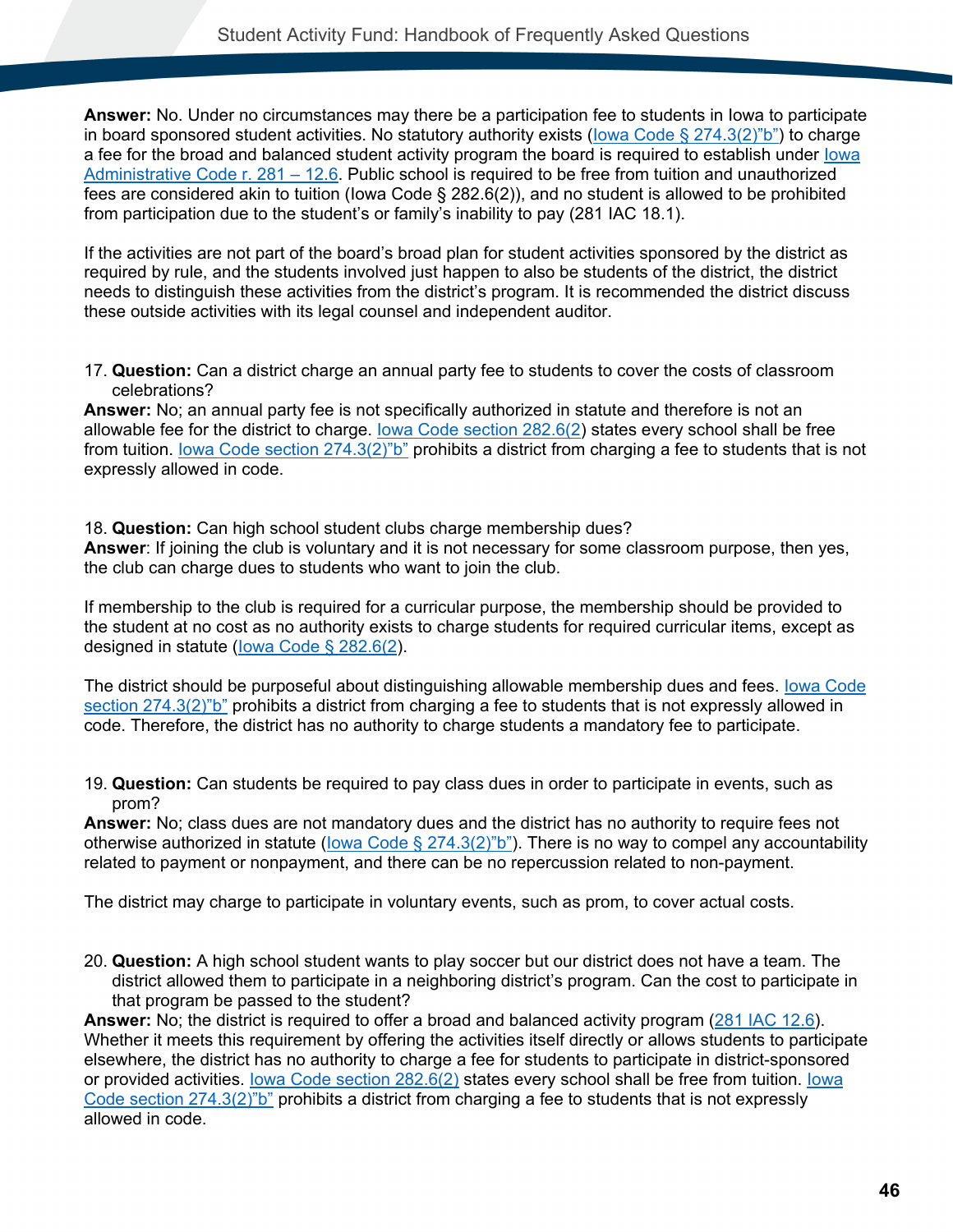21. **Question**: If a student does not participate in fundraising, can the district or activity sponsor/coach prevent that student from participating in the activity or event?

**Answer:** No; the district has no authority to require fundraising efforts as the requirement may be akin to charging a mandatory fee. [Iowa Code section 282.6\(2\)](#page-78-1) states every school shall be free from tuition. [Iowa Code section 274.3\(2\)"b"](#page-76-1) prohibits a district from charging a fee to students that is not expressly allowed in code. The district is required to offer a broad and balanced activity program [\(281 IAC 12.6\)](#page-82-1). No student should be excluded from participation due to the student or family's inability to pay [\(281 IAC](#page-82-0)  [18.1\)](#page-82-0).

22. **Question:** Can a district charge a field trip fee to students for the year's anticipated field trips? **Answer:** No; the district has no authority to charge a field trip fee as it is not specifically authorized in statute. If the field trip is required, sponsored by the district as part of the normal school day curriculum, and the student will be counted present, then the district is responsible for the cost of the field trip. [Iowa](#page-78-1)  [Code section 282.6\(2\)](#page-78-1) states every school shall be free from tuition. [Iowa Code section 274.3\(2\)"b"](#page-76-1) prohibits a district from charging a fee to students that is not expressly allowed in code.

If a field trip is voluntary in nature (not offered as part of the curriculum and students will be counted absent if they attend, etc.), then the students may be given the option of attending and all or partial actual costs may be passed on to participants, except those costs related to the district's obligation to provide adequate supervision (lowa Code § 280.14).

23. **Question:** Can a district require students to bring a sack lunch or to pay a fee for a district-provided sack lunch provided as part of a field trip that is scheduled during regular school hours? **Answer:** [Iowa Code section 283A.2](#page-79-0) requires the school lunch program be provided for all students in attendance for longer than four hours each school day and wish to participate in a school lunch program. The law is unclear if this extends to students not physically present at the attendance center, such as those on a field trip. The board should exercise their authority under [Iowa Code section 279.8](#page-77-0) to establish a policy for their nutrition program which should extend to students under the care of the district in all aspects.

If the district elects not to offer the lunch program to those attending the field trip and the field trip includes the period of time a student would otherwise be served lunch at the school site, the district should be aware that some students in the district may be unable to provide their own lunch. If a student is unable to provide their own lunch during the field trip, it may impact their ability to participate in the field trip. Iowa Code section 283A.11(4) encourages schools to provide a reimbursable meal to students if requested by the student. The district may consider offering a sack lunch from the school's kitchen or using a student's lunch account (subject to waivers) to purchase a reimbursable lunch during the trip.

Students may be expected to provide their own meals or meal money outside of a normal school day. However, the district may provide those meals as well if a public purpose has been established by the board. The district may consider the ability of their students to pay for meals outside of the regular school day when planning for an activity. The district may also ask the booster club for assistance.

#### 24. **Question:** May organizations donate money for field trips?

**Answer:** Yes. Organizations may donate money to the district to cover costs of field trips. Only the board has authority to commit district resources and therefore only the board has the authority to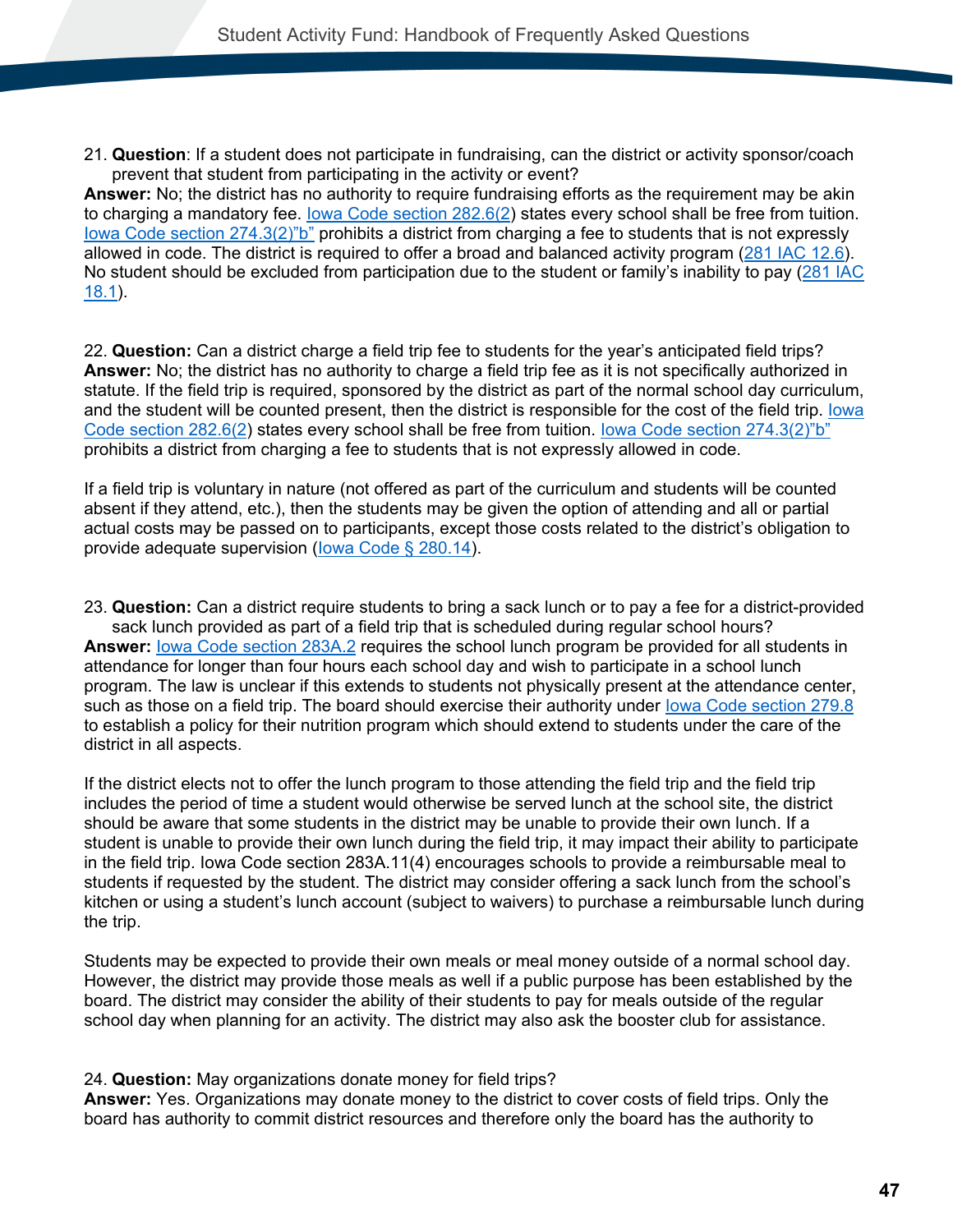determine whether or not a donation will be accepted [\(Iowa Code § 279.29\)](#page-77-1). If the board accepts the donation, conditions attached are binding upon acceptance [\(Iowa Code § 565.6\)](#page-80-1). Unless otherwise defined to support the student activity program, these donations would be accounted for in the General Fund [\(Iowa Code § 298A.2\)](#page-80-2).

25. **Question:** May a district share costs with students for a field trip during the school day? For example, could the district pay for the ski slope entrance and transportation, but require the students to pay for ski rental and lift costs?

**Answer:** It depends; a field trip fee is not specifically authorized in statute and therefore is not an allowable fee for the district to charge. If the field trip is required, sponsored by the district as part of the normal school day curriculum, and the student will be counted present, then the district is responsible for the cost of the field trip. [Iowa Code section 282.6\(2\)](#page-78-1) states every school shall be free from tuition. Iowa Code section  $274.3(2)$ "b" prohibits a district from charging a fee to students that is not expressly allowed in code.

If the field trip is sponsored by the district as part of the district's curriculum and the intent of the field trip is clearly to go skiing, then the school should pay all associated costs of skiing. However, the students could be required to pay for optional activities available at the slopes, unrelated to skiing, such as non-essential equipment rental or fees for snow tubing or snowboarding.

26. **Question:** May a district take students to an etiquette dinner where the sole purpose is to learn table manners and require the students to share the costs of the meal?

**Answer:** Yes; the school would be responsible for the entire cost of the required trip and associated activities. The district has no authority to charge a field trip fee nor fees to participate in a school required activity. A field trip fee is not specifically authorized in statute and therefore is not an allowable fee for the district to charge. If the field trip is required, sponsored by the district as part of the normal school day curriculum, and the student will be counted present, then the district is responsible for the cost of the field trip. [Iowa Code section 282.6\(2\)](#page-78-1) states every school shall be free from tuition. [Iowa](#page-76-1)  [Code section 274.3\(2\)"b"](#page-76-1) prohibits a district from charging a fee to students that is not expressly allowed in code.

However, if the attendance is voluntary and not part of the curriculum (i.e., no grade is given), and held outside of the regular school day, then the district may charge none, some, or all of the actual costs to the student in order for the student to participate. As a cost saving measure that may support higher inclusion rates for a voluntary activity, the district may also consider using food from the school lunch program for the meal.

27. **Question:** If a district makes all field trips optional, and provides alternatives for students at school during the field trips, is it then permissible to charge a fee to those students that choose to go on the field trip?

**Answer:** No; if the field trip is during the school day and students that go on the field trip are counted as in attendance for a day of school, there can be no charge to the students for the trip. This is true whether the field trip is mandatory or optional. The district may also want to be cautious of limiting educational opportunities in the form of voluntary field trips to students that cannot afford the additional cost. [Iowa Code section 282.6\(2\)](#page-78-1) states every school shall be free from tuition. Iowa Code section  $274.3(2)$ "b" prohibits a district from charging a fee to students that is not expressly allowed in code. A field trip fee is not specifically authorized in statute and therefore is not an allowable fee for the district to charge.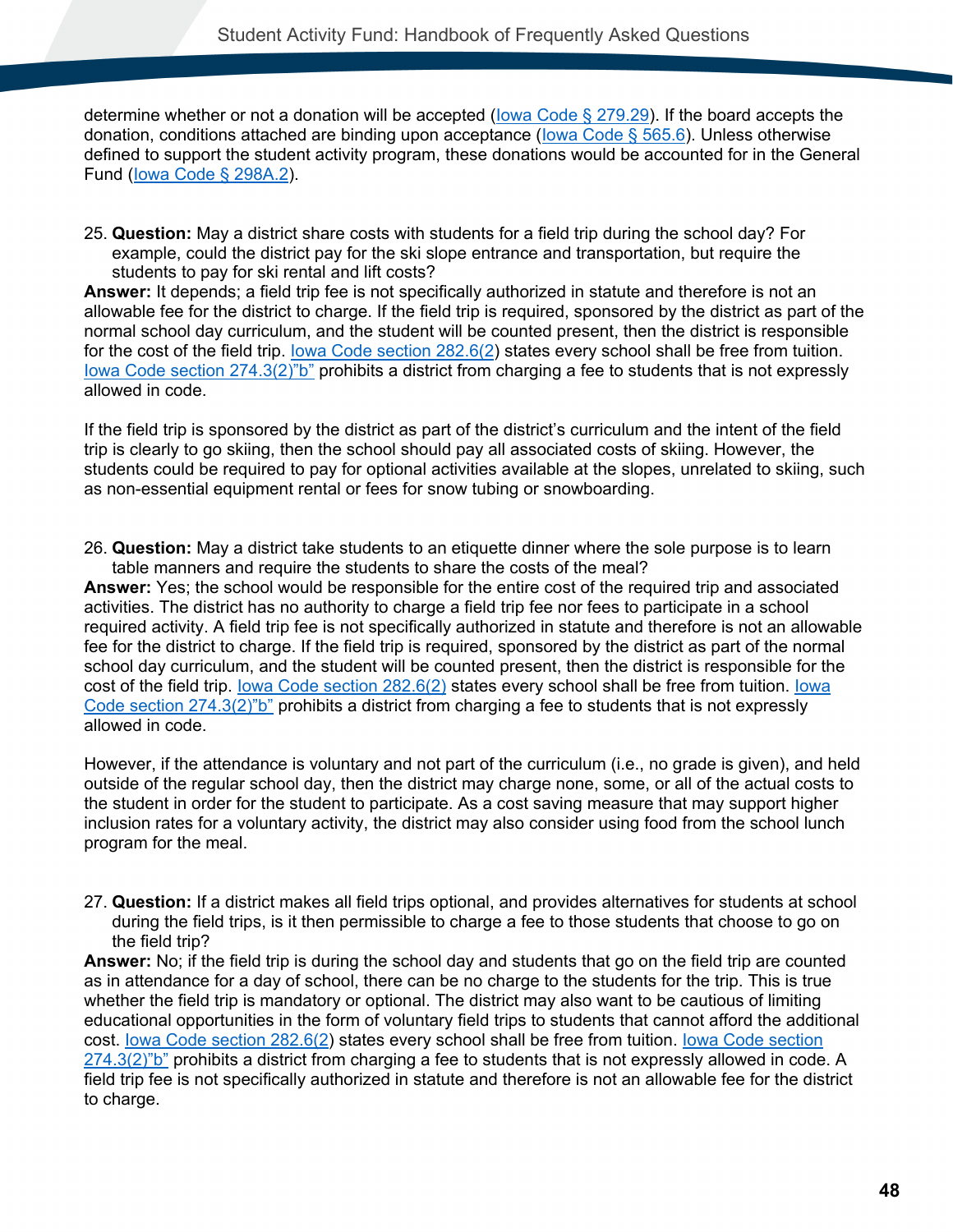28. **Question:** Can a district charge a rental fee for students to use football helmets and pads after the season is over for use in a post-season football tournament with which the school is not associated?

**Answer:** Yes, since the tournament is outside the district's scope of responsibility to offer a student activity program under statute lowa Administrative Code r.  $281 - 12.6$ , the district may choose to charge a rental fee. This would be equivalent to a normal rental fee, as determined by the district, for using district equipment by outside parties. The fee would be allowable as long as it is reasonable and determined normal practice for the district to charge for its use. The board may exercise its authority under [Iowa Code section 279.8](#page-77-0) to establish a policy related to equipment rental specifically addressing whether rent is charged to those in the community (students and non-students) in related situations and under what circumstances.

If the district does not normally charge rent for the community using school equipment, then the district could consider a deposit instead of a rental fee to cover any repair of damage, if necessary, and then return the deposit when the equipment is returned in good shape.

The district may want to consider the length of rental to reduce potential damage (e.g., just the five days of a summer football camp versus the entire summer). The district should be mindful to ensure that once the helmet is returned, there is a process for reexamination to determine the helmet is safe to use. The district may consider consulting legal counsel to ensure temporarily renting helmets does not produce an increased future liability.

29. **Question:** Is there a limit on how high a rental fee could be, such as a helmet fee? **Answer:** There is not a dollar amount set in Code. Instead, Iowa Code chapter 301 refers to "cost" when selling and "reasonable" for fees. Reading "reasonable" and "cost" together would suggest that a fee should be no more than the cost of the item spread over the years the item is expected to be used (similar to straight line depreciation) and could be less. Specific code language may be reviewed on the website of **The Iowa Legislature**.

30. **Question:** May a district waive admission charges to groups such as parents, students on teams, staff or their families, or senior citizens in the community?

**Answer:** Yes, if the board elects to waive admission charges, a public purpose should be documented for this action either through board policy [\(Iowa Code § 279.8\)](#page-77-0) or through other board action [\(IA Const.](#page-76-2)  [art. III, § 31\)](#page-76-2).By waiving admission charges, the board is foregoing revenue to support its activity program. The board should ensure the district is treating students equitably in accordance with [Title IX](https://educateiowa.gov/pk-12/accreditation-and-program-approval/equity-education/title-ix-education-equity) equity requirements if, for example, the benefits are only for gender-specific teams.

### **Camps and Clinics**

Note: Although the rules on which this guidance is based are directed toward athletics, the district may consider how these rules may apply to participants of non-athletic co-curricular or extracurricular activities offered as a camp or clinic, such as music camps and clinics. There are also distinct differences of district responsibility regarding district-sponsored activities in which participants are required to participate versus a camp or clinic not required of participants in that related activity.

#### **General Guidance: District-sponsored Camps/Clinics**

Camp/clinic fees should be based on actual costs anticipated and established to at least break even. Excess funds (profit), if any, should be retained by the district in an Enterprise Fund if it is a regular event (on-going or repeated periodically), or in the General Fund if it is not a regular event (a one-time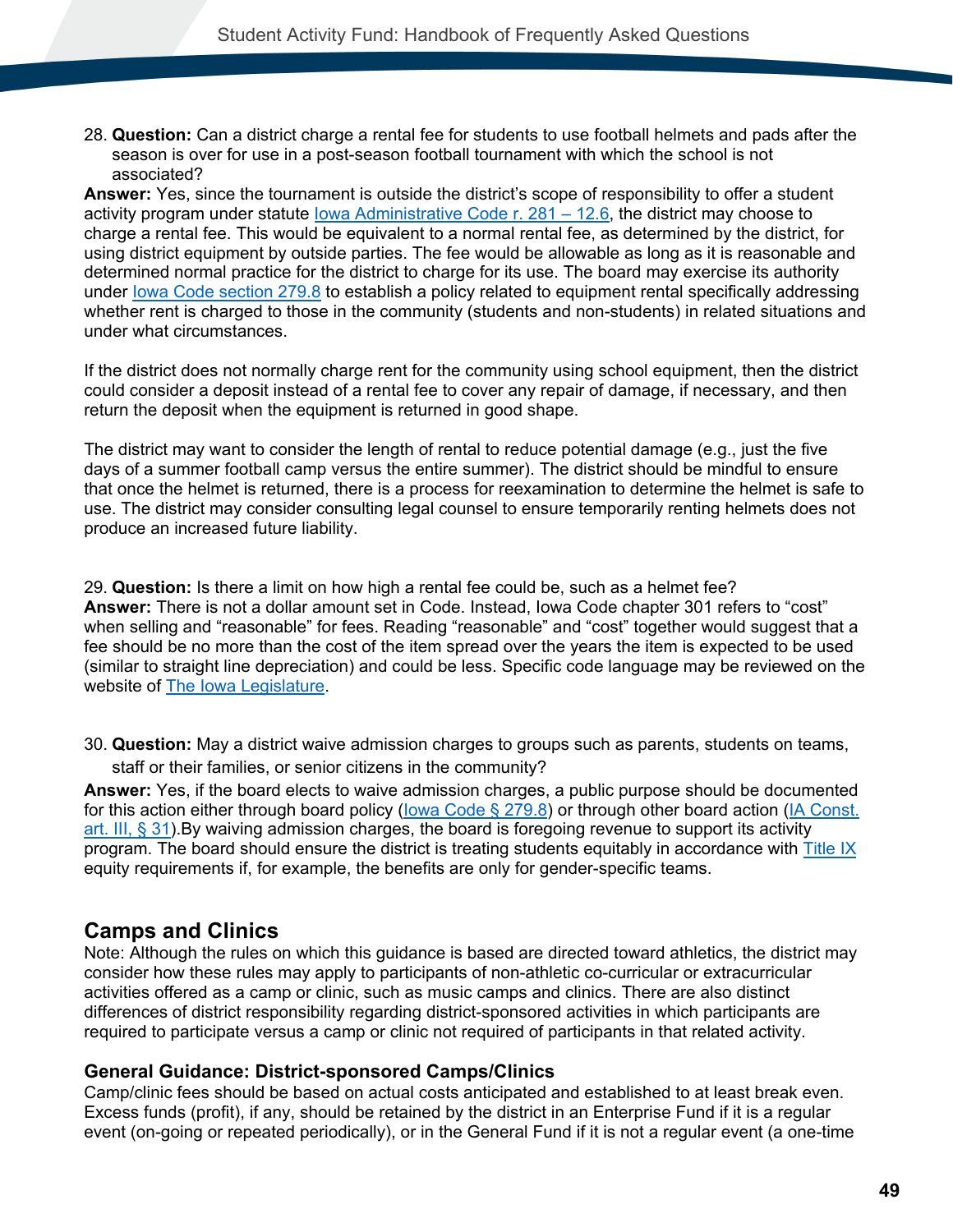event). Excess funds may also be receipted to the Student Activity Fund if the camp/clinic was designated as a fundraiser for a sport or activity. If the clinic was run through the district, any excess funds should not be retained by the sports camp/clinic coaching staff beyond any stated contractual obligations. Additional information on fund structure is provided in Iowa Administrative Code rules 281 – 98.60 through 98.112.

A district's board should approve any salaries/wages along with granting approval to hold the sports camp/clinic. Revenue from fees collected should be deposited and recorded in the appropriate fund as determined above. All sports camp/clinic related expenses would require prior approval (purchase order), and payments would be processed through the district's normal expenditure process. Salaries for district personnel should be negotiated in advance, with the salary payments processed through the district's normal payroll process and be subject to withholdings. Wages would be reported on the district employee's W-2. Non-employees (sports camp/clinic staff not otherwise employed by the district) either become employees for the sports camp/clinic and are paid through payroll or may be set up as a purchased service of the district. The district should consider current [IRS guidelines](https://www.irs.gov/businesses/small-businesses-self-employed/independent-contractor-self-employed-or-employee) when determining whether a worker, not otherwise a district employee, shall be paid as an employee or through a purchased service.

### **General Guidance: Privately-sponsored Camps/Clinics Using District Facilities**

The board should exercise its authority under lowa Code section 279.8 to establish a policy for renting district equipment and facilities to outside entities. The established policy should consider the allowable users as provided in [Iowa Code section 297.9](#page-80-0) and the use of related compensation as provided in [Iowa](#page-80-4)  [Code section 297.10.](#page-80-4)The contract between the sports camp/clinic facilitator and a district should address facility and equipment use and rental fees, insurance, liability, and other costs of conducting the sports camp/clinic.

If a district is collecting registration fees, or paying any expenses from fees collected for a privatelysponsored sports camp/clinic, it would be accounted for in a Custodial (previously Agency) Fund on behalf of the private sponsor. A district may not pay any expenses prior to having cash on hand from fees collected for the organizer [\(IA Const. art. VII, § 1\)](#page-76-0). Rental fees and reimbursement of other district costs incurred from the General Fund are receipted into the General Fund (lowa Code § 298A.2).

<span id="page-53-0"></span>1. **Question:** A district annually sponsors athletic camps and clinics in-season to support its student activity program. In what fund should it account for the financial transactions?

**Answer:** The Special Revenue Fund – Student Activity Fund is established for revenues related to student activity programs including fundraising events [\(281 IAC 98.70\(1\)\)](#page-86-1) and therefore revenue related to these camps and clinics shall be receipted to the Student Activity Fund. [Iowa Administrative Code r.](#page-86-0)  [281 –](#page-86-0) 98.70 requires the district to follow [Uniform Financial Accounting for Iowa.](https://www.iahsaa.org/information/general/)

2. **Question:** What are some guiding principles regarding camps and clinics? **Answer:** [Iowa Administrative Code r. 281 –](#page-82-2) 36.15(6) is the general statutory guidance regarding camps and clinics. In general, there may be no out-of-season required contact between coaches/students. Out-of-season contact between coaches/students is allowed, but only if the student voluntarily engages in the activity.

The fact that entities call their camps "team camps" does not change the fact that such a camp is subject to all the same rules as any other camp attended by a secondary student. No district funds can be used to pay for any student's participation, either in whole or in part, in any out-of-season camp or clinic. Since the district cannot require activities of a student athlete outside of the season, a district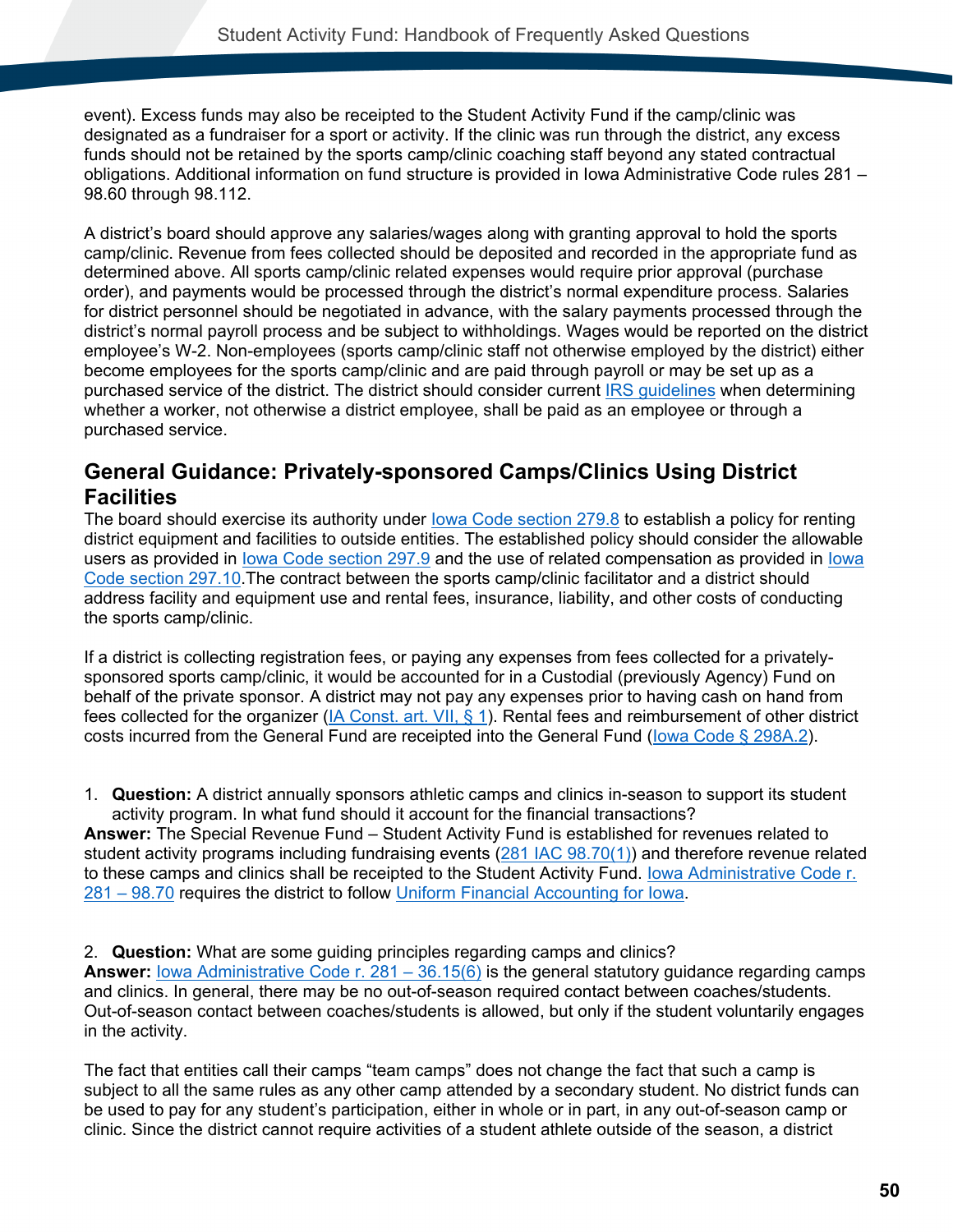payment for any out-of-season camp, individual or team, would be considered an expenditure for an individual benefit. The Constitution of the State of Iowa [\(art III,](#page-76-2) § 31) prohibits expenditures that lack public purpose. Further, lowa Administrative Code r.  $281 - 98.70(3)$ "c" specifically states an inappropriate expenditure to the Student Activity Fund is one that lacks public purpose.

In all models, the liability should be clearly communicated.

#### Below are examples of operating a camp or clinic.

*Model 1: The camp/clinic is NOT a district activity.* 

- $\circ$  If the district's facilities or equipment are used, the district charges rent according to their board policy. The board should exercise their authority under [Iowa Code section 279.8](#page-77-0) to establish a policy for community facility and equipment rental, including reexamination of equipment to review for damage. The board is not required to charge a rental fee, but it may. If the board does not charge a rental fee, it may consider requiring a deposit to keep until the event is over and it is determined all items and facilities used are in good working order and no damage beyond normal wear and tear was sustained. The established policy should consider the allowable users as provided in [Iowa Code section](#page-80-0)  [297.9](#page-80-0) and the use of related compensation as provided in [Iowa Code section 297.10.](#page-80-4)
- o All accounting and bookkeeping are done apart from district funds. The district may account for the funds  $(OAG # 83-9-1(L))$  in a Custodial (previously Agency) Fund if it chooses [\(281 IAC 98.101\)](#page-87-0). Otherwise, the sponsor would account for the funds themselves.
- $\circ$  The district may not make any purchases on behalf of the camp or clinic until funds are received [\(IA. Const. art. VII § 1\)](#page-76-0).
- *Model 2: The camp/clinic is sponsored by the district.* 
	- $\circ$  The district should determine the logistics and purpose of the camp in order to determine the appropriate fund to record transactions. See [question 2](#page-53-0) regarding the appropriate fund to record related financial transactions. If open to the entire community (regardless of district enrollment status), the camp/clinic may also be recorded in a Community Service Enterprise Fund.
	- $\circ$  If held outside of the regular season, district funds cannot be used to pay registration fees [\(IA. Const. art. III § 31\)](#page-76-2). However, the district may conduct a fundraiser specifically to reduce overall camp costs which may ultimately lower registration fees for all participants.
	- $\circ$  Any remuneration to the district's coaches that work at the camp/clinic is not part of the regular coaching contract unless specifically identified in the contract. Therefore, a separate contract following Iowa Code chapters 20 and 279 should be issued to district employees working at a camp/clinic. Iowa Code section 279.19A specifies an extracurricular contract is separate from a regular contract. Sub-section 2"b" stipulates that if an extracurricular contract conflicts with a master contract, then the master contract prevails. Any percentage of camp revenue and/or proceeds promised must be part of the contract and paid through district payroll. The remuneration will still be wages, subject to withholding, and reported on a W-2.

Specific code language may be reviewed on the website of [The Iowa Legislature.](https://www.legis.iowa.gov/law)

3. **Question**: If a student elects to attend an out-of-season camp and requests permission from the district to use its related equipment, must the district charge a rental fee?

**Answer**: No; the district is not required to allow the student to use the equipment for an activity that is not sponsored by the district, but it may allow the student to use the equipment and may charge a fee.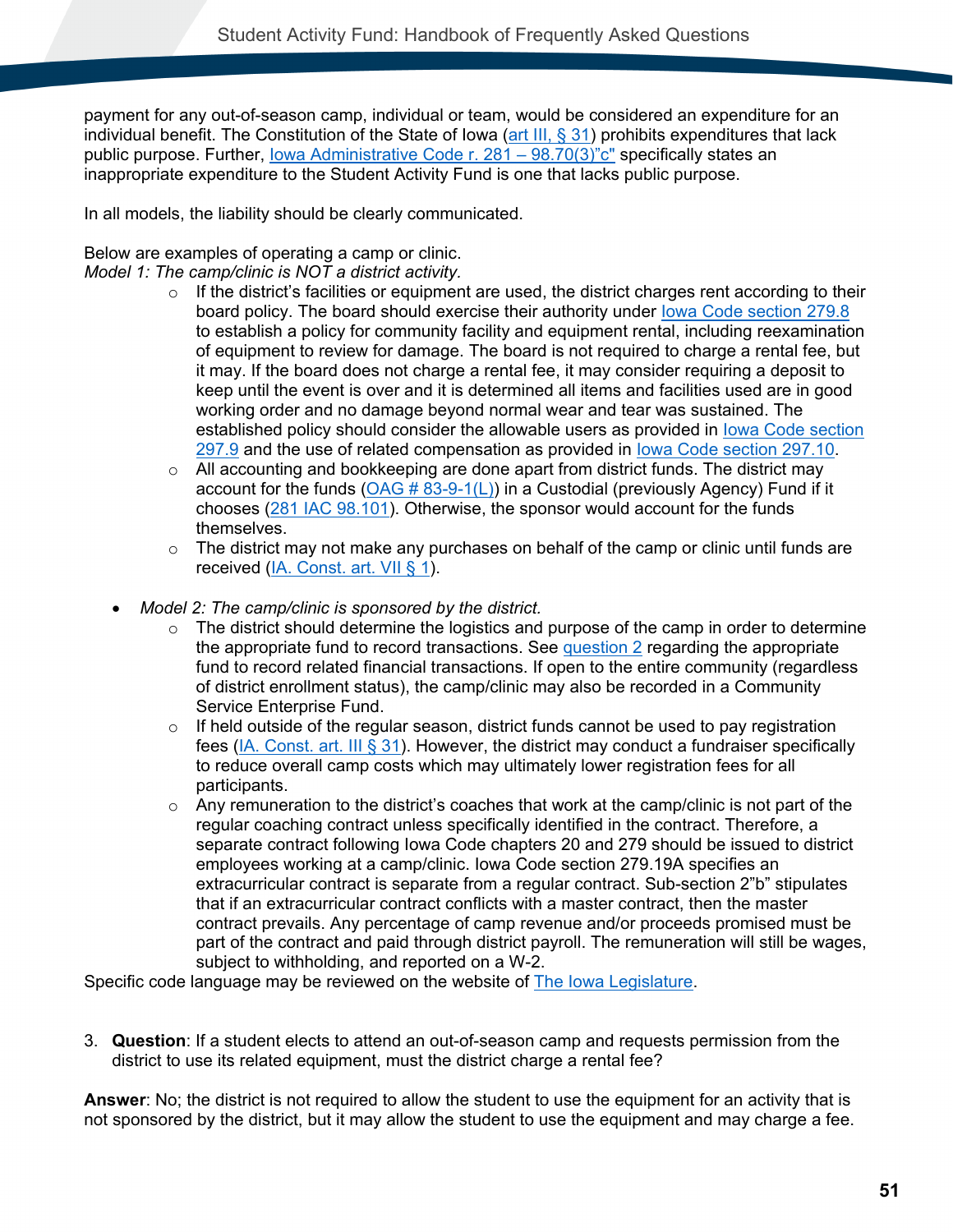The district has the authority to elect to charge a reasonable fee or to provide the rental at no cost. If the district considers not requiring a fee, they may consider holding a deposit until it is determined the equipment is returned in proper order. The board should exercise its authority under lowa Code section [279.8](#page-77-0) to establish a policy for community members renting equipment from the district. The board should also consider liability of use, usage for varying groups that would not be discriminatory, and other parameters of possible equipment use requests. The board should also establish a public purpose if the equipment is able to be used by any of the requesting groups without charging fair rental [\(IA Const, art III, § 31\)](#page-76-2).

4. **Question:** Is there a recommendation to districts in terms of offering their own camps and clinics or encouraging camps and clinics to be run by outside entities or by coaches privately?

**Answer:** No; the state does not prescribe which method a district must use. It is a local board decision as to which method best supports the district's students and the integrity of the district's activity program [\(281 IAC 12.6\)](#page-82-1). The board may consider issues such as:

- Will fees charged to students be substantially different if sponsored by the district versus not sponsored by the district?
- Will any unanticipated excess of revenues over expenses support the district's student activity program, or will it be retained by the provider for its use rather than the district's use?
- Will there be a public perception that the camp or clinic is sponsored by the district, if it is not? For example, would the public incorrectly believe the district will be exercising oversight, ensuring safety concerns are addressed, conducting background checks, ensuring concussion training has been completed, or providing insurance? The liability should be clear to all involved.
- How much control will the district have to ensure that local policy, and state and federal requirements are met in regard to students if the camps or clinics are not sponsored by the district?
- How much risk is the district willing to accept in regard to appropriate uses of funds generated by the camp or clinic, potential fraud, and appropriate internal controls if the district is not the sponsor?

#### 5. **Question:** Does [281 IAC, Chapter 36](https://www.legis.iowa.gov/docs/iac/chapter/03-16-2016.281.36.pdf) only apply to grades 9-12?

**Answer:** The rules were written on behalf of the high school athletic organizations, and only addressed students in grades 9-12 within the definition of the IAC chapter. Younger grades were not considered, so the chapter is silent regarding other grade levels. However, the principles behind the rules would be appropriate to apply to all similar activities as the local board determines. The IHSAA and IGHSAU address topics related to grades 7 and 8 through their respective Junior High Sports Manuals [\(IHSAA,](https://www.iahsaa.org/information/general/) [IGHSAU\)](https://ighsau.org/coaches-administrators/documents-forms/).

6. **Question:** Can the Iowa Administrative Code implement more stringent rules than those set by the National Federation of High School Sports?

**Answer:** Yes. Iowa Administrative Code r. 281 – 1.4 authorizes the Department of Education to create policy and exercise general supervision over the state system of education. Specific code language may be reviewed through the website of [The Iowa Legislature.](https://www.legis.iowa.gov/law)

7. **Question:** Can a local district implement more stringent rules than IAC includes for camps and clinics and coach contact?

Answer: Yes. The board may exercise its authority under **lowa Code section 279.8** and responsibility under [Iowa Code section 280.14](#page-78-0) to establish policies for its extracurricular activity program. Iowa Administrative Code r. 281 – 36.15(1) specifically provides authority to local boards that they may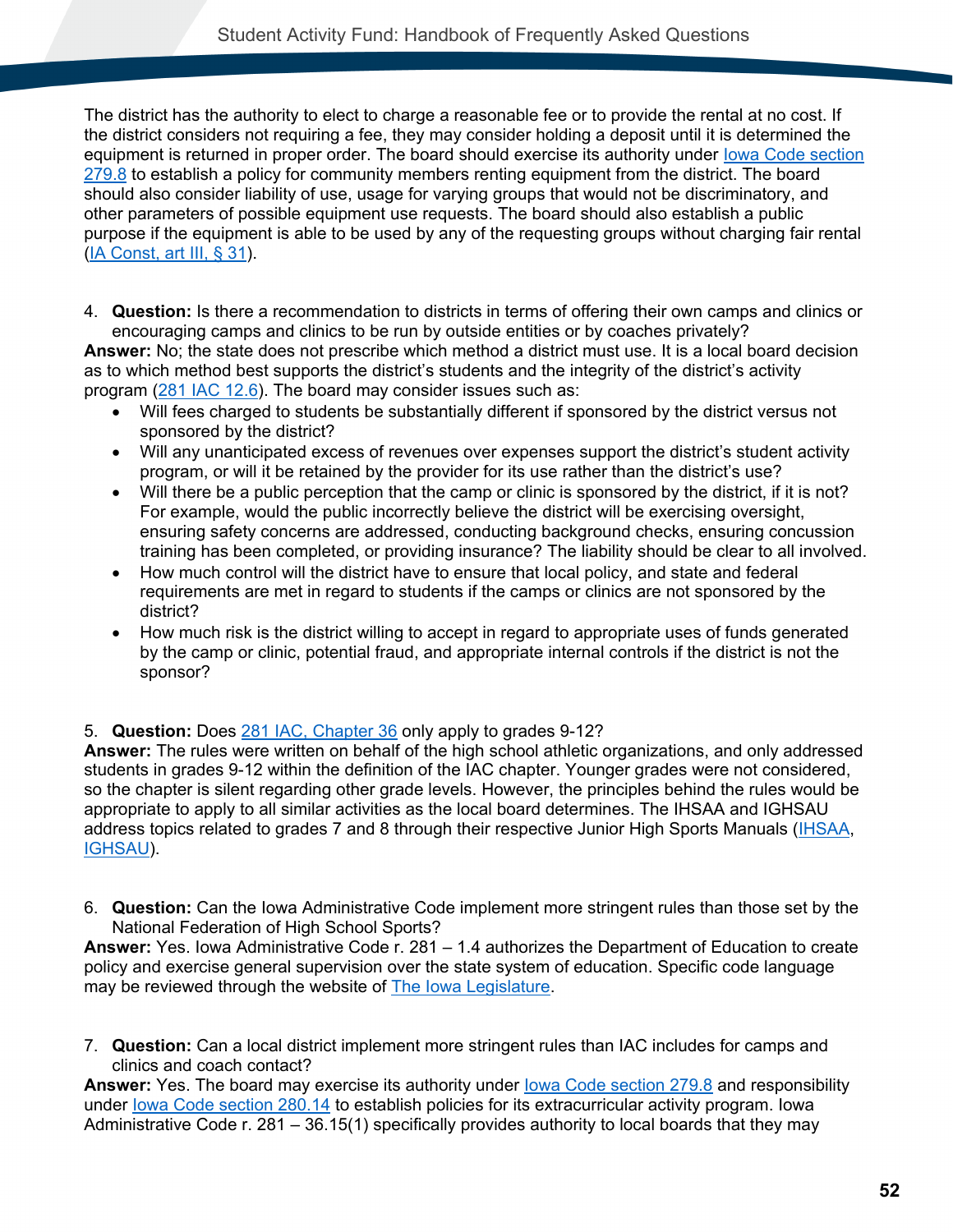impose additional eligibility requirements not in conflict with existing rules. Specific code language may be reviewed on the website of [The Iowa Legislature.](http://www.legis.iowa.gov/law)

8. **Question:** If a district has music, drama, cheerleading, or dance as part of its sponsored student activity program, can the district require students who are cheerleaders or dancers or involved in the music or drama programs to attend a camp at the student's expense?

**Answer:** No. If the camp is during that sport's season (where a season exists), it is permissible for a district to require participating students to attend a camp. However, [Iowa Code section 282.6\(2\)](#page-78-1) provides that every school shall be free from tuition and [Iowa Code section 274.3\(2\)"b"](#page-76-1) prohibits the district from assessing fees not otherwise allowed in statute. Therefore, if the district requires students to attend a camp, then it must pay for the camp from appropriate resources.

If the camp or clinic is outside of the regular season, [Iowa Administrative Code r. 281 –](#page-82-2) 36.15(6) prohibits a coach or sponsor requiring students to participate in any activities outside of the season as a condition of participation in the sport, music, or drama activity during the season. Further, it is unlawful to prohibit a student's participation or deny benefits of activities due to an inability to pay [\(281 IAC](#page-82-0)  [18.1\)](#page-82-0).

9. **Question:** A district has camp accounts that are separate accounts but currently are in the Student Activity Fund. The district's intent in raising funds for the camp accounts was to assist with the operational costs of summer camps, which are out-of-season. Can the district use the money in the camp accounts out of season, since that was the intent? If not, can the district transfer the money in the camp accounts to its boosters or school foundation to operate the summer camps?

**Answer:** No; paying for out-of-season camps is not a legal expenditure of the district [\(IA Const. art. III,](#page-76-2)  [§ 31\)](#page-76-2). [Iowa Administrative Code r. 281 –](#page-86-2) 98.70(3)"c" specifically prohibits expenditures from the Student Activity Fund that lack public purpose. Further, section "d" specifically prohibits payments to any private organization unless a fundraiser was held expressly for that purpose and the purpose of the fundraiser was specifically identified. Therefore, the district cannot give its camp account money to a booster club or school foundation.

10. Question: Can a district have its school foundation operate out-of-season camps and clinics? **Answer:** It depends. Foundations are typically organized as a legal entity separate from the district. As such, the district has no authority to direct its operations. If the foundation chooses, it may operate an out-of-season camp or clinic.

Determination of an "appropriate" expenditure for an entity separate from the district should consider the following: the organization of the entity, [IRS business structure,](https://www.irs.gov/businesses/small-businesses-self-employed/business-structures) articles of incorporation, mission, purpose, by-laws, and so forth. These entities are organized in a variety of ways so an appropriate expenditure for one entity may not be an appropriate expense for another. The entity should consult its own attorney or the IRS if it is unsure whether an expense is appropriate.

11. **Question:** Can a district have parents pay the school foundation or booster club instead of the district for its out-of-season camp or clinic?

**Answer:** It depends. The determination needs to be made on which entity is running the camp. If it is a district-run camp, the registration fees should be paid directly to the district. If run by another entity, the registration should be paid to the other entity or its designee, which may include the district if it agrees  $(OAG # 83-9-1(L)).$  $(OAG # 83-9-1(L)).$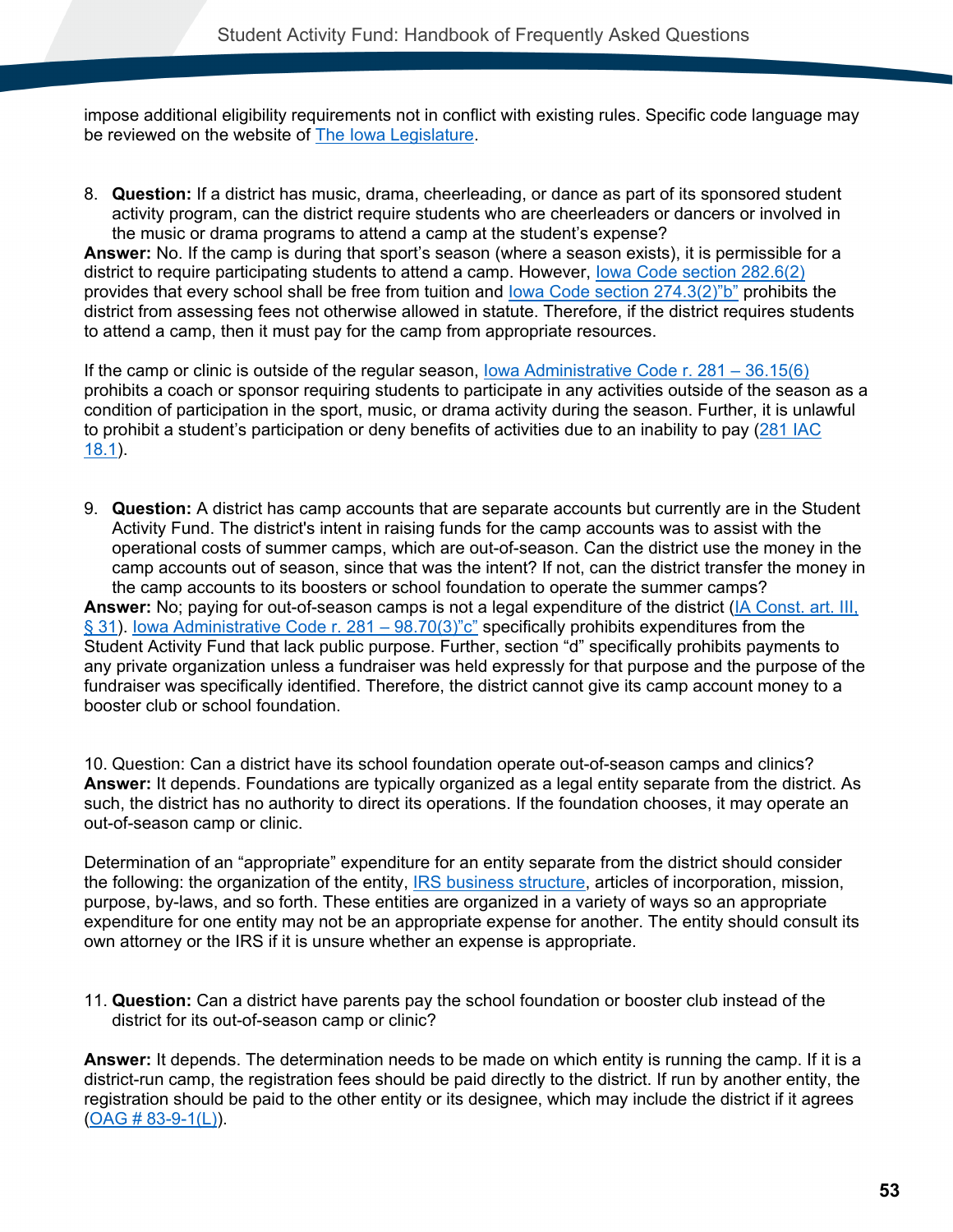The school foundation or booster club may help coordinate out-of-season camp participation. [Iowa](#page-82-2)  [Administrative Code r. 281 –](#page-82-2) 36.15(6) prohibits the district from requiring out-of-season activities. Therefore, any organization working to help coordinate these items would want to ensure the activity is not perceived as required.

Neither of the organizations have the authority to require payment and participation; however, if the parent/student elects to participate, the agreed rate may be charged. Allowable expenditures for those organizations are dependent upon their own bylaws and organization under the Internal Revenue Code.

12. **Question:** Can a district's high school or middle school coach conduct a sports camp for elementary students as a fundraiser?

**Answer:** The determination is up to the board. The district would first need to determine if the camp will be district-sponsored or not. If the district elects to sponsor the camp as a fundraiser, it may do so. As required for all fundraisers and activities part of the district's sponsored student activity program under [Iowa Administrative Code r. 281 –](#page-82-1) 12.6, it should first be approved by the board [\(Iowa Code § 279.29\)](#page-77-1).

If it is not district-sponsored, then that distinction should be made clear to all participants and others involved. The board has the authority to regulate activities, including fundraising activities and related fund use, conducted using district facilities (lowa Code § 280.14; [OAG # 83-9-1\(L\)\)](https://govt.westlaw.com/iaag/Document/If557f015493511e08b05fdf15589d8e8?viewType=FullText&listSource=Search&originationContext=Search+Result&transitionType=SearchItem&contextData=(sc.Search)&navigationPath=Search%2fv1%2fresults%2fnavigation%2fi0ad62d330000016f7bac29eacb6c4d49%3fNav%3dADMINDECISION_PUBLICVIEW%26fragmentIdentifier%3dIf557f015493511e08b05fdf15589d8e8%26startIndex%3d1%26transitionType%3dSearchItem%26contextData%3d%2528sc.Default%2529%26originationContext%3dSearch%2520Result&list=ADMINDECISION_PUBLICVIEW&rank=1&t_querytext=83-9-1&t_Method=TNC#termNavBottom). The board should exercise its authority under lowa Code section 279.8 to establish a policy for community use of facilities and equipment. The district should consider the allowable users under [Iowa Code section 297.9](#page-80-0) and the use of related compensation under [Iowa Code section 297.10.](#page-80-4)

13. **Question:** If the district wants to pay someone to operate a camp for them, can that person be a district employee (e.g., secondary coach), or a person not otherwise employed by the district? **Answer:** Yes. If the camp is a district-sponsored camp and meets the restrictions of IAC and local board policy, then the board may hire any qualified professional staff to supervise and provide the event (Iowa Code §§ [279.30](#page-77-2) and [280.14\)](#page-78-0). An existing district employee would be paid through payroll. A district should review **IRS** guidance to determine whether a non-district employee should either be hired by the district as an employee and paid through regular payroll or the arrangement should be considered a purchased service.

14. **Question:** Can a district send its cheerleaders to a cheerleading stunt camp for safety in the summer?

**Answer:** No. lowa Administrative Code r. 281 – 36.15(6) restricts a district from requiring athletes attend out-of-season activities. A student attending an out-of-season camp would be for an individual benefit and therefore, according to the [Article III, Section 31 of the Constitution of the State of Iowa,](#page-76-2) cannot be supported through an expenditure of public funds. This includes Student Activity Funds as evidenced through Iowa Administrative Code r. 281 - 98.70(3)"c" which specifically prohibits expenditures from the Student Activity Fund which lack a public purpose. The focus/content of the camp (i.e., "safety") does not determine whether or not it is an allowable expenditure to the district.

15. **Question:** Is there a problem with operating a private camp in a facility that was funded with tax exempt funds because the district would have been required to disclose it would not use the facility for private profit when it issued tax-exempt bonds?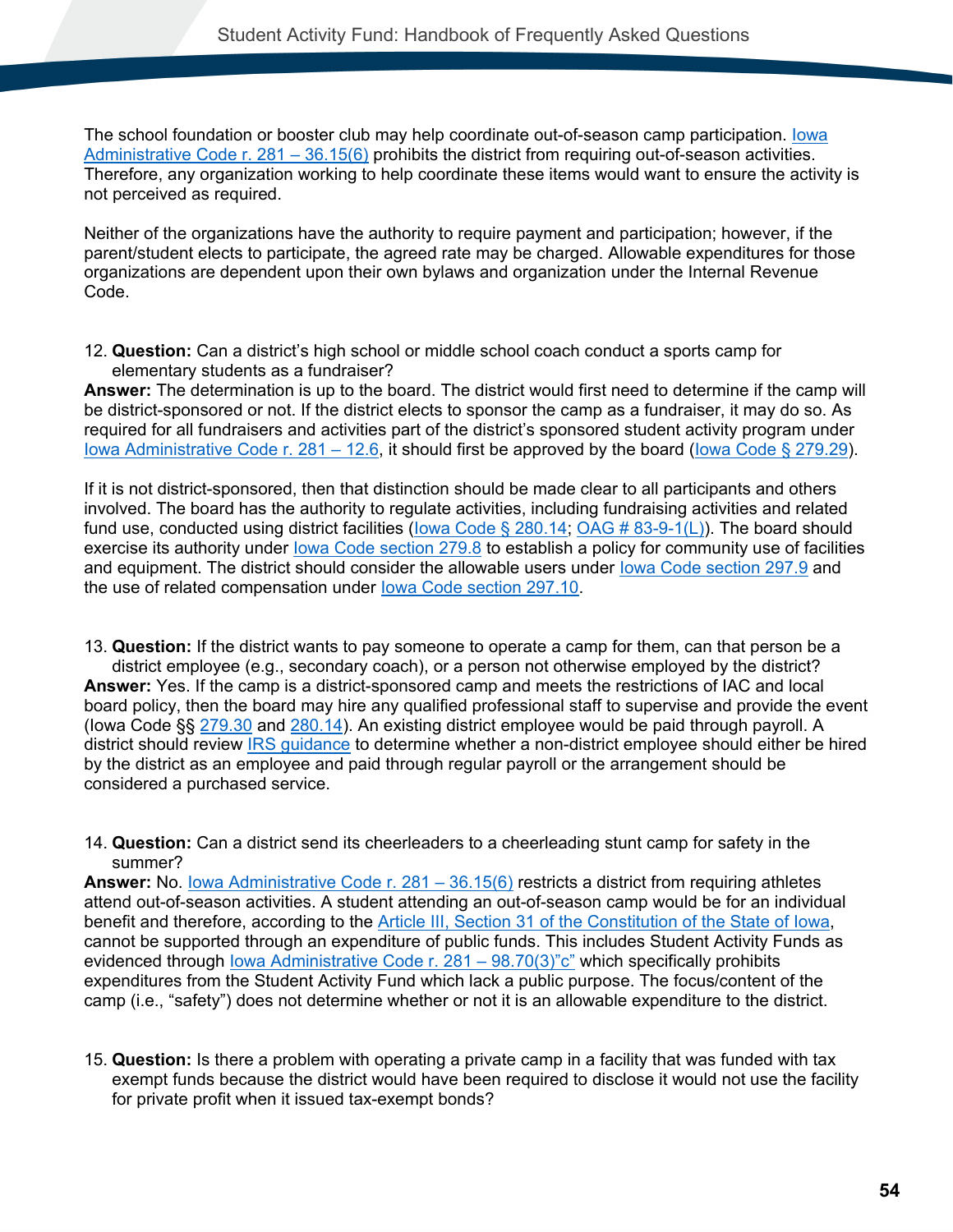**Answer:** It depends. If the district is leasing property to a for-profit entity, the district's attorney and/or county auditor should be consulted because the school district may be required to pay out of the revenue from the lease to the other taxing bodies the portion of taxes that would have been levied had the property been taxable during the time of the lease (Iowa Code § 297.22). The board should exercise its authority under [Iowa Code section 279.8](#page-77-0) to establish a policy for renting its facilities and equipment to the community. The district should consider the list of allowable renters under [Iowa Code](#page-80-0)  [section 297.9.](#page-80-0) The policy should be equitably applied to all similar potential renters. The district may also consider adopting policies that vary between for-profit and non-profit entities. [Iowa Code section](#page-80-4)  [297.10](#page-80-4) states compensation received for use of a schoolhouse or grounds should be used in the upkeep or repair of or purchasing supplies for the same schoolhouse.

Specific code language may be reviewed on the website of [The Iowa Legislature.](https://www.legis.iowa.gov/law)

16. **Question:** When is a camp or clinic accounted for in the General Fund, Enterprise Fund, Student Activity Fund, or Custodial (Agency) Fund?

**Answer:** Depending on the organization of the camp or clinic, it may be appropriate for the district to account for the financial transactions in the (1) General Fund, (2) an Enterprise Fund, (3) the Student Activity Fund, or (4) a Custodial (previously Agency) Fund. (1) lowa Code section 298A.2(1) requires revenues received should be receipted to the General Fund unless required, by law, to be accounted for in another fund. If the camp or clinic is only an incidental event, not intended to recur, the General Fund could be used to account for the revenues and the expenditures. (2) If the district intends to continue running camps and clinics on a regular basis, the financial activity may be more appropriately accounted for in an Enterprise Fund. [Iowa Administrative Code r. 281 –](#page-86-0) 98.70 requires the district to follow [Uniform Financial Accounting for Iowa](https://www.iahsaa.org/information/general/) (UFA). The [UFA](https://educateiowa.gov/pk-12/school-business-finance/accounting-reporting/uniform-financial-accounting) defines Enterprise funds as the appropriate fund to account for any activity for which a fee is charged to external users for goods or services. (3) If the camp or clinic is run as fundraiser meant to support the district's activity program, [Iowa Administrative Code r. 281 –](#page-86-1) 98.70(1) dictates the fundraising revenue would be receipted to the Student Activity Fund. (4) If the camp/clinic is not run by the district, the district may [\(OAG # 83-9-1\(L\)\)](https://govt.westlaw.com/iaag/Document/If557f015493511e08b05fdf15589d8e8?viewType=FullText&listSource=Search&originationContext=Search+Result&transitionType=SearchItem&contextData=(sc.Search)&navigationPath=Search%2fv1%2fresults%2fnavigation%2fi0ad62d330000016f7bac29eacb6c4d49%3fNav%3dADMINDECISION_PUBLICVIEW%26fragmentIdentifier%3dIf557f015493511e08b05fdf15589d8e8%26startIndex%3d1%26transitionType%3dSearchItem%26contextData%3d%2528sc.Default%2529%26originationContext%3dSearch%2520Result&list=ADMINDECISION_PUBLICVIEW&rank=1&t_querytext=83-9-1&t_Method=TNC#termNavBottom), but is not required to, account for any related transactions. The related transactions would be accounted for in a Custodial Fund [\(281 IAC 98.101\)](#page-87-0).

17. **Question:** When does a district need to require insurance and charge rent for facility use? **Answer:** A district will require insurance and charge rent under the circumstances as described in its board policy covering facility usage. The board should exercise its authority under [Iowa Code section](#page-77-0)  [279.8](#page-77-0) to establish a policy for renting its facilities and equipment to the community. Part of this policy should address risk and liability as required under [Iowa Code section 297.9,](#page-80-0) including when the district's insurance will cover activities and when a renter must provide its own insurance. The district may also check with its own insurer to determine possible options when others may be covered if it intends to extend its liability coverage as part of this policy. The policy should be equitably applied to all similar potential renters. If the district elects not to charge a group of renters a charge for facility use, a public purpose must be established [\(IA Const, art III, § 31\)](#page-76-2).

18. **Question:** Can a district be paid a percentage of the entry fees as the rental fee? **Answer:** It depends; the payment of rental fees, if applicable, should be clear in any rental contract and allowable under related board policy. The board should exercise its authority under lowa Code section [279.8](#page-77-0) to establish a policy regarding the use of district facilities and equipment by community members.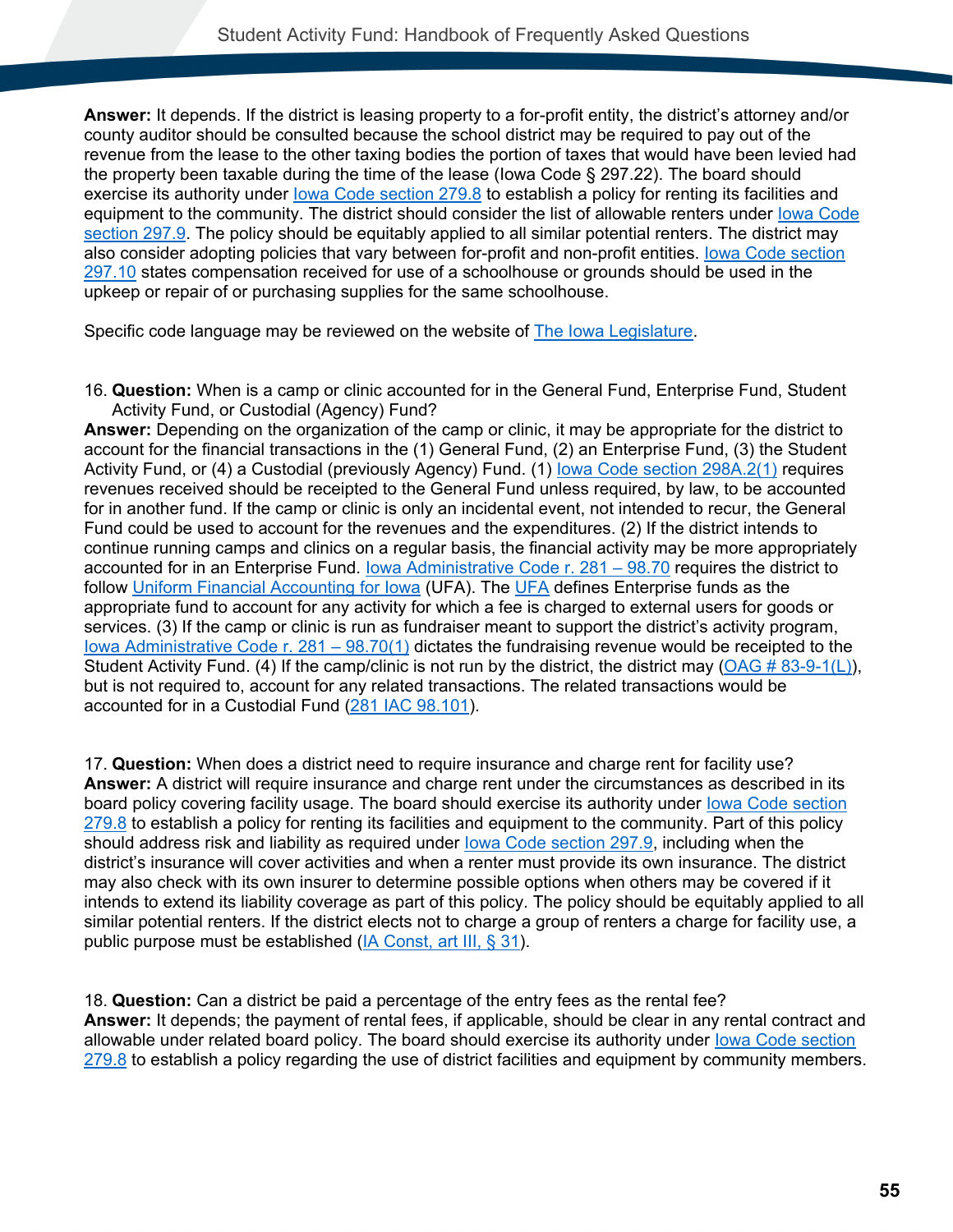19. **Question:** Can the district use excess funds from a prior camp/clinic to pay registration fees for a district student to attend another entity's out-of-season camp?

**Answer:** No. A student attending an out-of-season camp would be for an individual benefit and therefore, according to the [Article III, Section 31 of the Constitution of the State of Iowa,](#page-76-2) cannot be supported through an expenditure of public funds. This includes Student Activity Funds as evidenced through lowa Administrative Code r.  $281 - 98.70(3)$ "c" which specifically prohibits expenditures which lack public purpose.

20. **Question:** Camps seem to be very confusing: out-of-season camps, team camps, district-run camps, and private camps. What funds can be used to pay for them?

**Answer:** A district may not pay for [\(IA Const. art III, § 31\)](#page-76-2) or require students [\(281 IAC 36.15\(6\)\)](#page-82-2) to attend an out-of-season camp. "Team camp" means the entire team is required to attend. If the board determines attending an in-season team camp supports the districts responsibility to offer a robust activity program [\(281 IAC 12.6\)](#page-82-1), the district is responsible for the expenditure. The registration fees may be paid from the Student Activity Fund.

The district may sponsor an in-season camp to which students may be required to attend or may be offered the option of attendance. If required, it is a cost to the district; if voluntary, it is a cost to the student. The district may run an in-season team camp for which the student may not be charged to participate. Costs to the district may be paid by the Student Activity Fund whether or not the district is running the camp as a fundraiser receipted to the Student Activity Fund, from an Enterprise Fund if applicable, or from the General Fund.

Camps not run by the district are considered private camps. The district's authority to pay for a student or team to participate does not vary based on whether it is a district-run or private camp.

### **Supporting Low Socioeconomic Status Students**

1. **Question:** How should the district buy equipment for students that are unable to afford the equipment (e.g., basketball shoes) required to participate in an activity?

**Answer:** The district should differentiate between items that are required for participation and items that are optional. Districts are required to provide items that are required for participation, regardless of whether or not it is a personal item. If a student is unable to afford an item required for participation, the district may treat this situation the same as any other equipment or uniform that is provided to the student for participation. The district would issue the equipment (e.g., basketball shoes) to the student at the beginning of the season. Then, to ensure there is no private gain, the equipment should be returned at the end of the season or period of usage. The district may dispose of the inventory for a cost equal to its remaining useful life.

[Iowa Administrative Code r. 281 –](#page-82-0) 18.1 prevents districts from denying participation with a class, program, or activity based on a student's (or their family's) inability to pay. The board may exercise its authority under [Iowa Code section 279.8](#page-77-0) to establish a policy for student activity equipment and uniform requirements.

The district could also partner with an appropriate organization in the community to assist with such requests but the responsibility of providing required items still lies with the district.

2. **Question:** Are FFA dues subject to the fee waiver?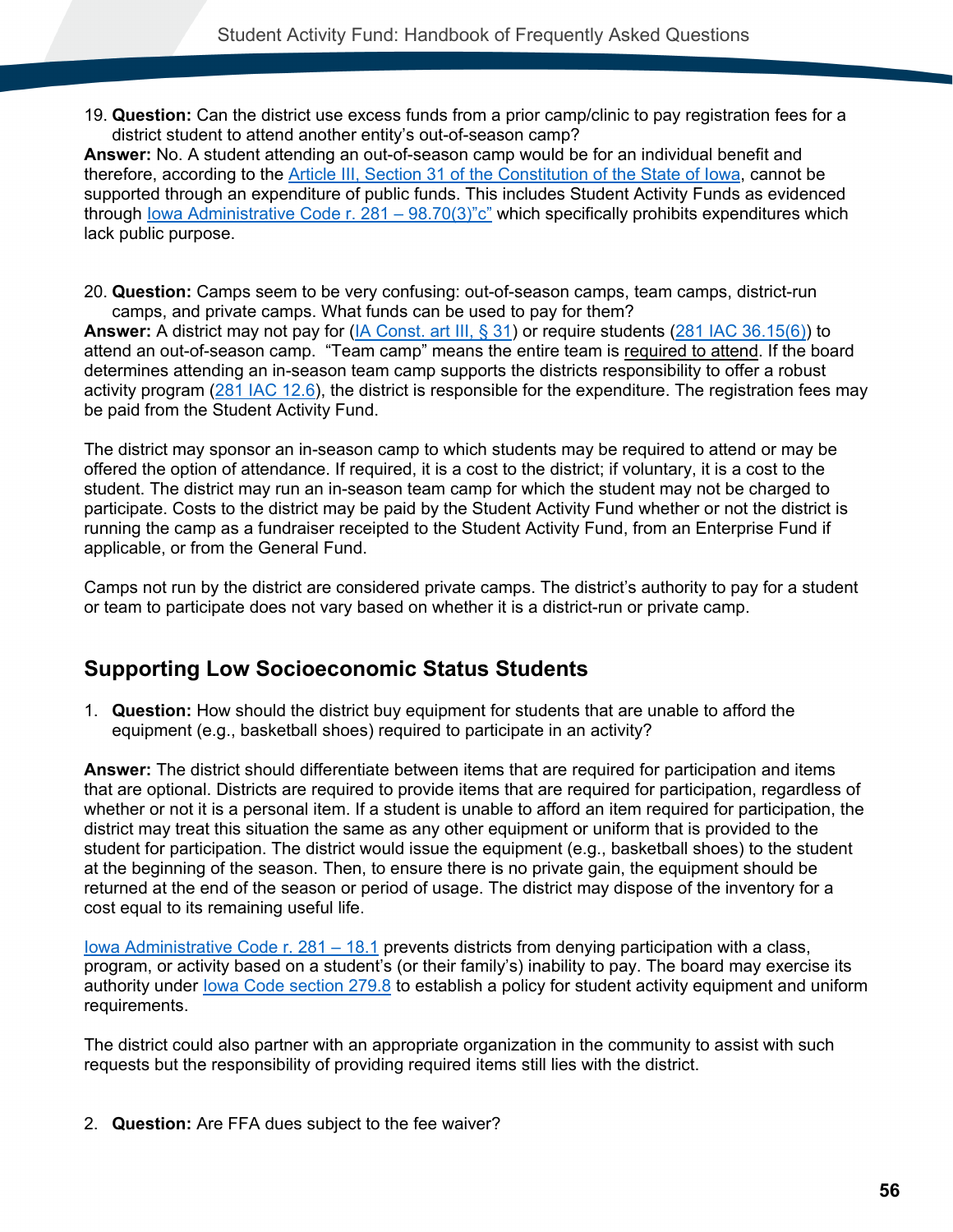Answer: No; dues for membership in student organizations are not subject to the fee waiver requirement [\(281 IAC 18.3\)](#page-82-3).

3. **Question:** Can a district receive a donation to cover FFA dues for a student who cannot afford the dues?

**Answer:** No; the district may not accept a student-specific donation. Once a donation is given to a school, it becomes public funds and cannot be used for individual benefit [\(IA Const. art. III, § 31\)](#page-76-2). However, the donor may donate the funds to the district and earmark the funds to assist students with an inability to pay their FFA dues. If the donation is accepted by the district, the board is required to abide by the committed use of the funds (lowa Code § 565.5). The district should exercise their authority under [Iowa Code section 279.8](#page-77-0) to establish a policy to determine how funds will be awarded, including eligibility and awarding if there are not enough funds to pay the dues for all eligible students. The district should also establish a public purpose for accepting the funds.

The donor may also choose to provide the funds directly to the student to pay the dues. The payment to the student is not a tax-deductible donation to the district

The donor may also pay the district for the membership on the student's behalf but it would be a payment, not a tax-deductible donation.

4. **Question:** If a community member gives a donation to the district of clothes or books for students, what should the district do?

**Answer:** It depends. The authorization to accept the items and agreement to any attached terms of use lies only with the board (lowa Code  $\S$  279.29) and, if accepted, the board must use the resources (cash, items, etc.) in the manner designated in the donation [\(Iowa Code § 565.5\)](#page-80-1). The district should exercise its authority under [Iowa Code section 279.8](#page-77-0) to establish a policy for appropriately utilizing donated items. The policy may address, for example, eligibility, process for determining awardees, storage, oversight, etc.

It is appropriate for a district to refuse a donation if they believe the donation stipulations are inappropriate or that the district cannot handle the extra responsibility accompanied by the stipulations. In that case, the district may refuse or return the donation and direct the individual to an organization that provides those social services.

5. Question: If a community member gives a cash donation to the district with a stipulation to use the funds to help provide items for students that are unable to afford it themselves, how should those funds be managed?

**Answer:** The district should first determine whether it is appropriate to accept the donation. The district has multiple options for using the funds once the donation is approved by the board (lowa Code §§ [279.29](#page-77-1) and [565.5\)](#page-80-1). Unless otherwise directed in the donation, by statute, or by board action, the donation will be receipted to the General Fund of the district [\(Iowa Code § 298A.2\)](#page-80-2). It is the board's responsibility to establish a public purpose of district expenditures [\(IA. Const. art. III § 31\)](#page-76-2). The district has multiple options to manage the funds.

If the donations are large and ongoing, the district may elect to establish their own non-profit organization [\(Iowa Code § 279.62\)](#page-77-3), which could receive and manage the funds and expenditures. Before establishing the entity, the board must hold a public hearing on the proposal to establish such an entity or organization.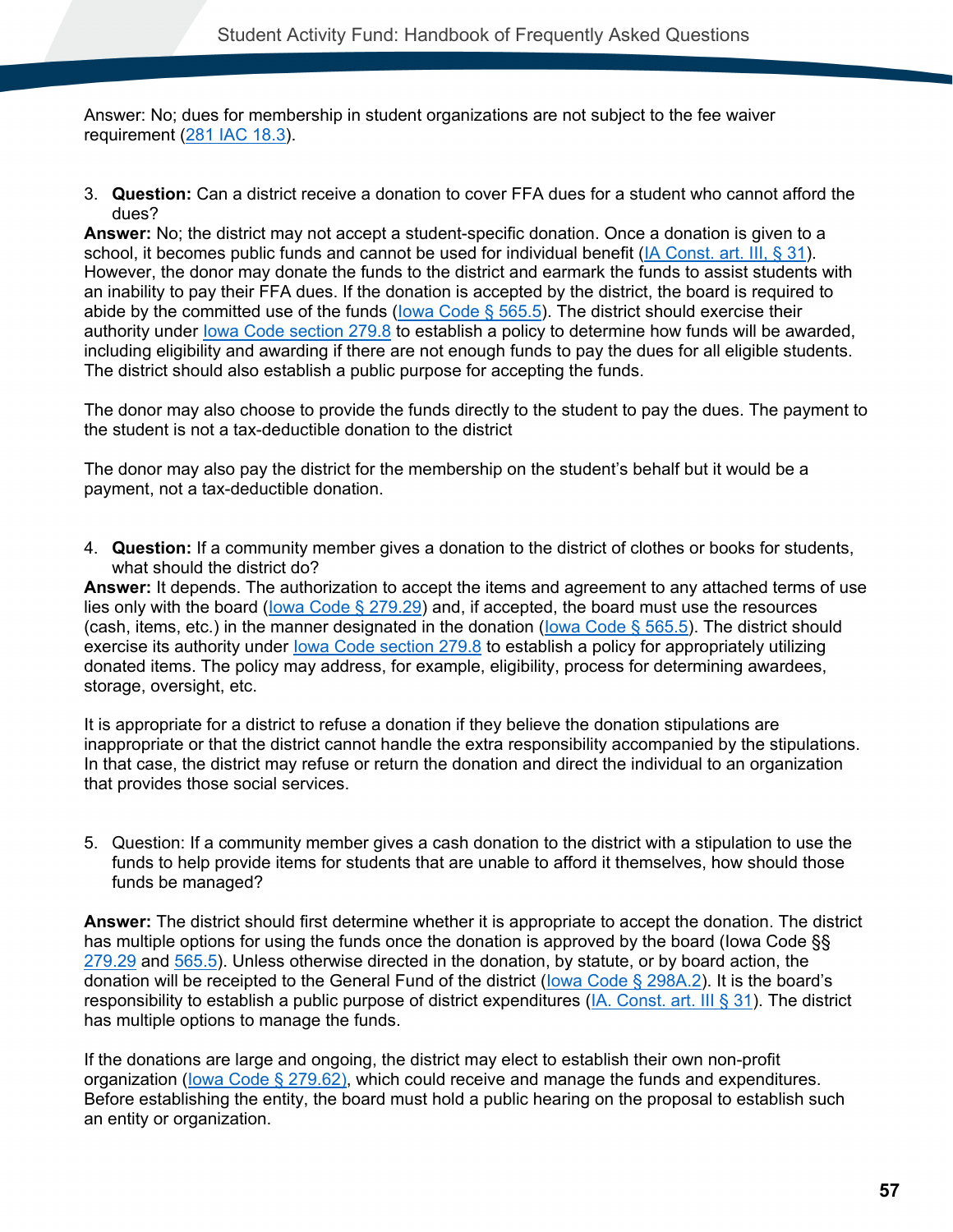Depending on the circumstances of the donation, the district may also receive a donation as part of a private purpose trust fund. Iowa Administrative Code r. 281 – 98.92, in part, states private purpose trust funds are fiduciary funds established to account for gifts the school district receives to be used for a particular purpose or to account for moneys and property received and administered by the school district as a trustee. By definition in the [Iowa Chart of Accounts](https://educateiowa.gov/pk-12/school-business-finance/accounting-reporting/uniform-financial-accounting) Descriptions, the trust fund cannot be used to support the school district's own programs. Specific code language may be reviewed through the website of [The Iowa Legislature.](https://www.legis.iowa.gov/law)

It is appropriate for a district to refuse a donation if they believe the donation stipulations are inappropriate, do not serve a public purpose, or cannot handle the extra responsibility accompanied by the stipulations. In that case, the district may return the donation and direct the individual to an organization that provides those social services.

If the district's PTO/PTA, booster club, or other affiliated organization is organized as a separate entity, including its own tax id number, the district could direct the donation to one of those organizations for receipt and management. Determination of an "appropriate" expenditure of an entity separate from the district is determined by considering multiple factors including: the organization of that entity, [IRS](https://www.irs.gov/businesses/small-businesses-self-employed/business-structures)  [business structure,](https://www.irs.gov/businesses/small-businesses-self-employed/business-structures) articles of incorporation, mission, purpose, by-laws, communicated purpose of the fundraiser from which funds will be expended, and so forth. These entities are organized in a variety of ways so an appropriate expenditure for one entity may not be an appropriate expense for another. The entity should consult its own attorney if it is unsure whether an expense is appropriate.

The board may exercise its authority under [Iowa Code section 279.8](#page-77-0) to establish a policy regarding donations to the district. The policy may address, for example, when a district should or should not accept donations, and, if accepted, the eligibility and process for determining awardees, storage, oversight, etc. The district may also wish to consult with its attorney or auditor when deciding how to receive and manage the funds.

### **Support for Participation by Students with Individual Education Plans (IEPs) or 504 Plans**

**1. Question:** What are the obligations of school districts concerning student activities for students with disabilities?

**Answer:** School districts, pursuant to the Individuals with Disabilities Education Act [\(IDEA\)](https://sites.ed.gov/idea/), the Office for Civil Rights [\(OCR\)](https://www.hhs.gov/ocr/index.html) and the Office of Special Education Programs [\(OSEP\)](https://www2.ed.gov/about/offices/list/osers/osep/index.html), must provide students with disabilities an "equal opportunity for participation" in school activities. Iowa Administrative Code r. 281 – 41.107(1); 34 C.F.R. § 300.107(a). But generalizations cannot be made as to how that must be accomplished, and individual assessment is necessary to determine the appropriate level of participation. It is not an arbitrary decision on the part of the district, its administration, or its coaches. It is a child-specific inquiry. Refer to guidance from  $OCR$  and [IDEA](https://sites.ed.gov/idea/) in this matter. Specific code language may be reviewed through the website of [The Iowa Legislature.](https://www.legis.iowa.gov/law)

**2. Question:** If a student has an IEP, does that mean the district must automatically waive all fees and dues related to extracurricular activities?

**Answer:** No. IDEA states that students with disabilities can be charged the same school fees and activity dues that are charged to non-disabled students. Iowa Administrative Code r. 281 – 41.39(3); 34 C.F.R. § 300.39(c). Of course, fee waiver requirements would apply to students with disabilities the same as non-disabled students. <u>Iowa Administrative Code r. 281 – 18.3(1)</u>"a". Specific code language may be reviewed through the website of [The Iowa Legislature.](https://www.legis.iowa.gov/law)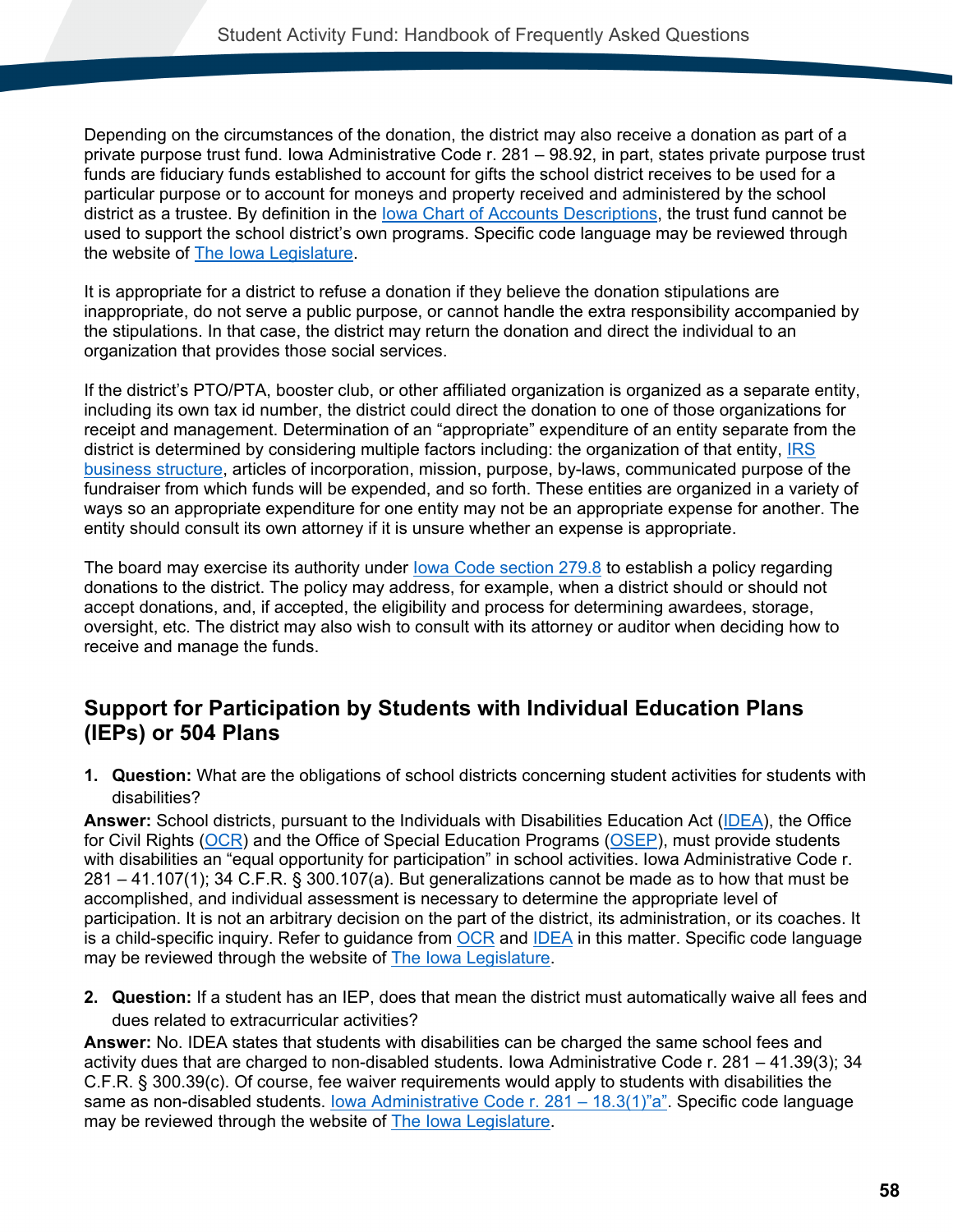**3. Question:** If a student has an IEP, is the district required to provide similar IEP services necessary to permit the student to participate in a district-sponsored student activity?

**Answer:** Yes, if it is necessary per the IEP for the child to have an equal opportunity for participation. Iowa Administrative Code r. 281 – 41.107; 34 C.F.R. § 300.320(a). Refer to [OCR](https://www2.ed.gov/about/offices/list/ocr/letters/colleague-201301-504.pdf) and [IDEA](https://sites.ed.gov/idea/) guidance. Specific rules language may be reviewed through the website of [The Iowa Legislature.](https://www.legis.iowa.gov/law)

**4. Question:** Is it necessary for the school activity to relate to the child's goal before the school district is obligated to provide services?

**Answer:** No, a school district is obligated to provide the child with an equal opportunity for participation in co-curricular and extracurricular activities, even if the chosen activity does not relate to the child's IEP goals 34 C.F.R. § 104(37).

#### **5. Question:** What is meant by an "equal opportunity for participation"?

**Answer:** As a general rule, this refers to "leveling the playing field" and ensuring the needs of children with disabilities are met as effectively as the needs of children without disabilities. A child with a disability must have an equal opportunity to participate in and benefit from an activity, which may require providing supports to the child or modifying nonessential elements of the activity. Please keep the following in mind:

- A child with a disability may not be excluded from an activity merely because of a disability (i.e., The student is in special education and will never be able to handle our team's complex playbook!").
- A child with a disability is entitled to supports and supplementary aids and services necessary for the equal opportunity for participation (e.g., a large print script or large print sheet music, adult support).
- A child with a disability may be entitled to reasonable modifications of an activity; however, a school need not make a requested modification if it would result in a fundamental alteration of the activity or one that would give the competitor a competitive advantage. For example, if the activity at issue was cross country, a reasonable modification might be to provide a deaf runner a visual cue that is synchronized with the starting gun. In contrast, cross country need not be fundamentally altered, such as by shortening the length of the course or providing a runner with a disability a one-minute head start.
- Equal opportunity for participation does not mean that all children with disabilities must be guaranteed a certain level of participation (a spot on a team, a certain number of lines in a play, a certain amount of playing time, first chair in orchestra, a solo in the end-of-year choir concert), and IEP teams and 504 teams do not have the authority to make those decisions. Children with disabilities, with or without reasonable modifications and supports, still must meet skill levels appropriate to the activity, as determined by the leader of that activity (e.g., coach, director, or conductor).
- Schools may impose legitimate safety-related criteria for participation in an activity. A child may be excluded from an activity only if the child's safety cannot be addressed with reasonable modifications or the use of supplementary aids and services. For example, a child with a disability is interested in playing interscholastic football. If the child needed an adult to monitor fluid intake during competition, that may be a required modification. If the child's impairment precluded any physical contact, there would be no way this child's disability could be accommodated, even with modifications or supports.
- Additional information is provided by the [US Department of Education](https://www2.ed.gov/policy/rights/reg/ocr/edlite-34cfr104.html) and specifically through [OCR.](https://www2.ed.gov/about/offices/list/ocr/letters/colleague-201301-504.pdf)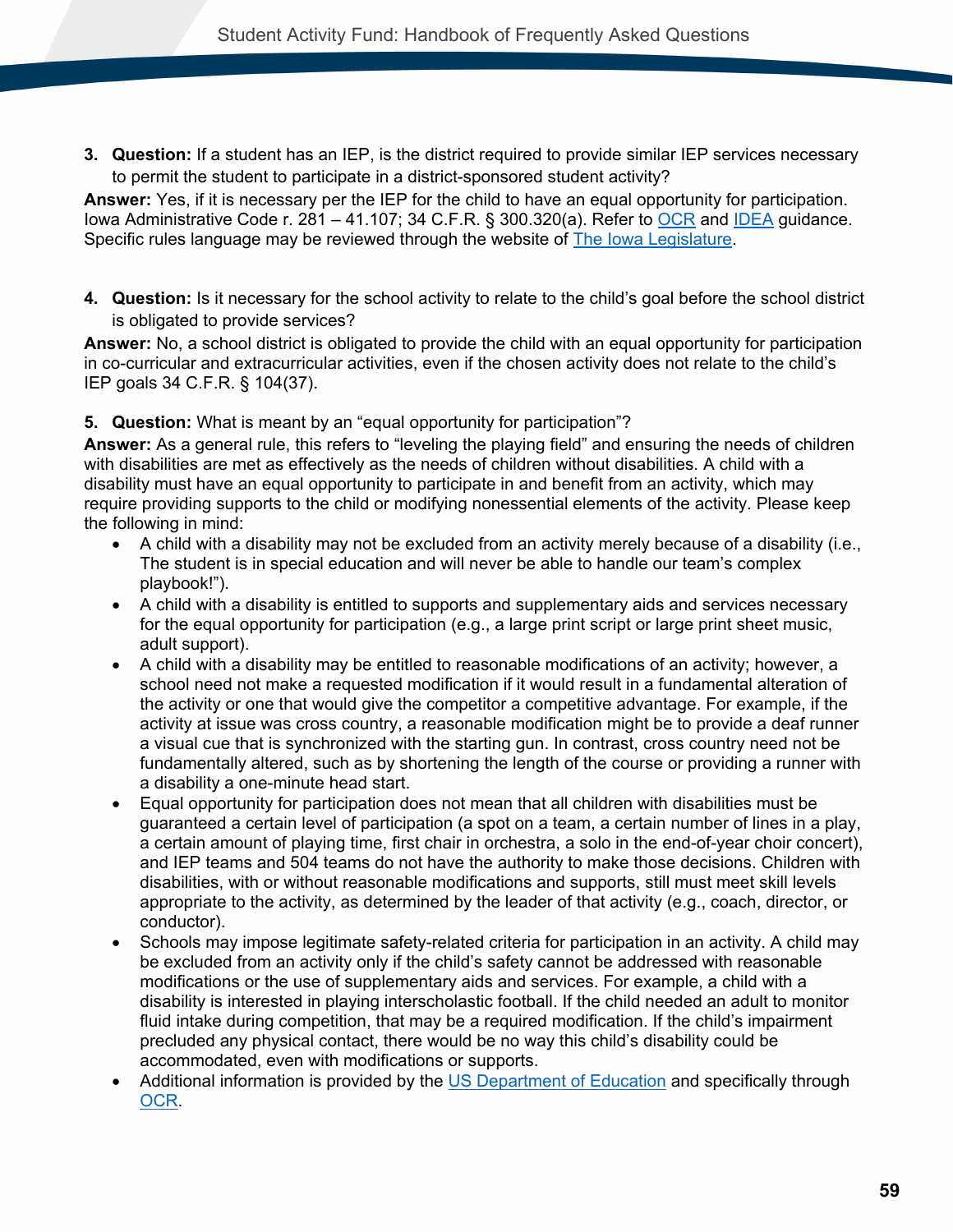**6. Question:** May school districts require children with disabilities to participate in separate activities solely for children with disabilities?

**Answer:** No. Children with disabilities must have the opportunity to participate with children without disabilities to the maximum extent appropriate. Children with disabilities cannot be categorically restricted to segregated activities. For example, a child with a disability who wishes to participate in a school's track and field team may not be told "You can only do Special Olympics". If the child is able to participate in the school's track and field team, with or without modifications and supports, the child shall be given an equal opportunity to participate. Additional information is provided by the US [Department of Education](https://www2.ed.gov/policy/rights/reg/ocr/edlite-34cfr104.html) and specifically through [OCR.](https://www2.ed.gov/about/offices/list/ocr/letters/colleague-201301-504.pdf)

**7. Question:** What happens if students with disabilities cannot participate in a district's currently offered student activities program?

**Answer:** Iowa Administrative Code r. 281 – 12.6 requires each board to sponsor an activity program "sufficiently broad and balanced to offer opportunities for all pupils to participate. The program shall be supervised by professional staff and shall be designated to: meet the needs and interests and challenge the abilities of all pupils consistent with their individual stages of development; contribute to the physical, mental, athletic, civic, social, moral, and emotional growth of all pupils; offer opportunities for both individual and group activities; be integrated with the instructional program; and provide balance so a limited number of activities will not be perpetuated at the expense of others."

For students with disabilities who are unable to participate in a school's current activity program, [OCR](https://www2.ed.gov/about/offices/list/ocr/letters/colleague-201301-504.pdf) advises that school districts "should create additional opportunities for those students with disabilities." OCR recognizes that there is no legal obligation to do so; however, it encourages school districts to do so voluntarily. OCR provides the following guidance:

These athletic opportunities provided by school districts should be supported equally, as with a school district's other athletic activities. School districts must be flexible as they develop programs that consider the unmet interests of students with disabilities. For example, an ever-increasing number of school districts across the country are creating disability-specific teams for sports such as wheelchair tennis or wheelchair basketball. When the number of students with disabilities at an individual school is insufficient to field a team, school districts can also: (1) develop district-wide or regional teams for students with disabilities as opposed to a school-based team in order to provide competitive experiences; (2) mix male and female students with disabilities on teams together; or (3) offer "allied" or "unified" sports teams on which students with disabilities participate with students without disabilities.

According to OCR, a school district's separate activities must be "supported equally as compared with the district's other … activities." If a school maintains a choral group for students with disabilities, for example, OCR would ask how other choral groups are supported. If the concert choir goes on a tour, does the choral group for students with disabilities go on a tour? If the concert choir has a winter concert on school premises and promoted by the school district, does the choral group for students with disabilities also have a similarly supported winter concert (whether that be a separate program or on the same program as the concert choir)?

#### **8. Question:** Does "non-academic" as used by OCR mean "non-school?"

**Answer:** No. "Non-academic" means things outside of the academic classroom provided by or through the school district. "Non-school" means activities provided or sponsored by outside or private entities rather than the school district. Additional information is provided by the [US Department of Education](https://www2.ed.gov/policy/rights/reg/ocr/edlite-34cfr104.html) and specifically through [OCR.](https://www2.ed.gov/about/offices/list/ocr/letters/colleague-201301-504.pdf)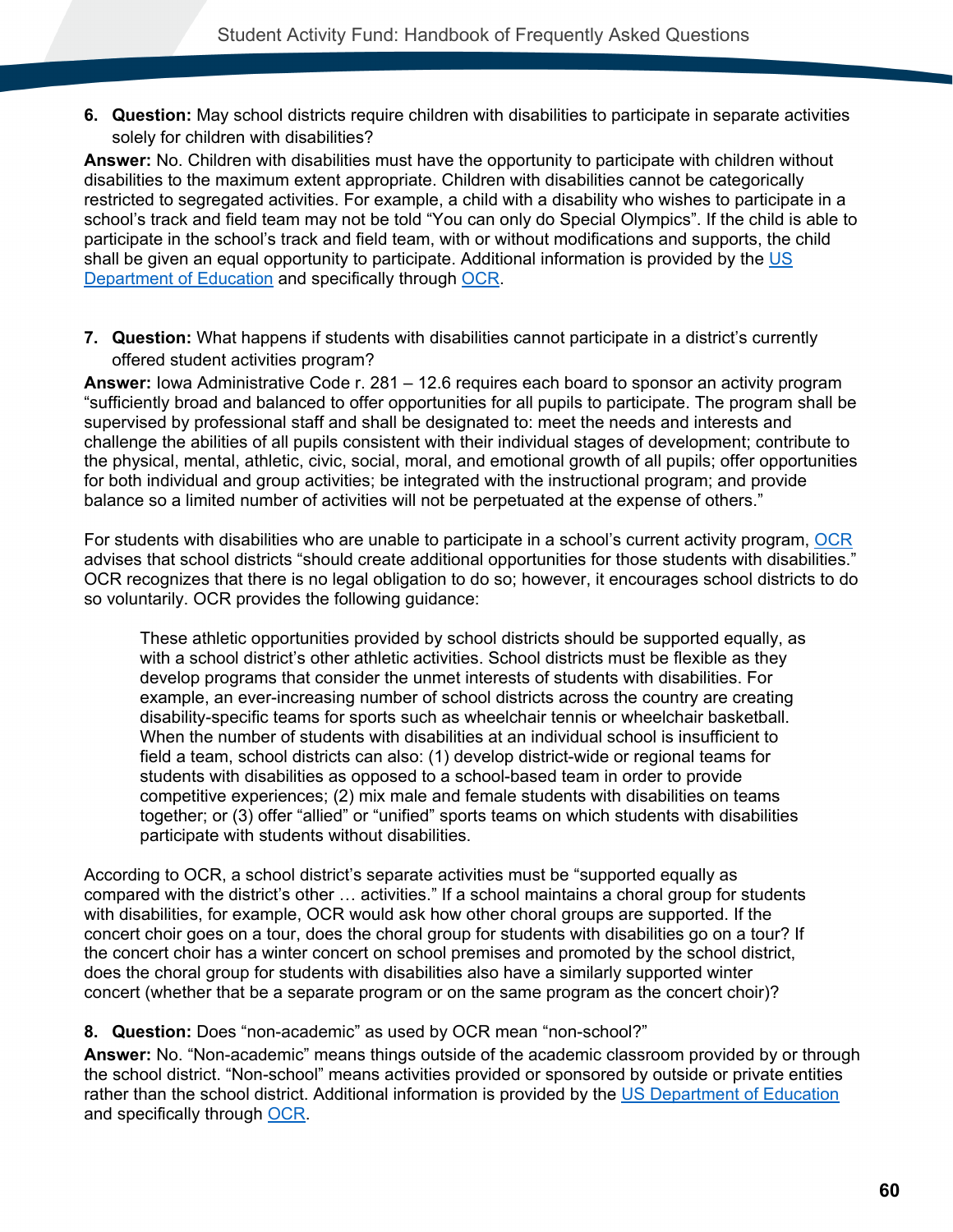**9. Question:** Is there any situation where a "non-school" activity could be deemed to be a "nonacademic" activity of the school district?

**Answer:** Yes, according to [OCR](https://www2.ed.gov/about/offices/list/ocr/letters/colleague-201301-504.pdf) guidance. If the school district provides substantial assistance to the non-school activity, it could be deemed to be a district's activity for purposes of federal requirements (such as IDEA, 504, or OCR). The example given was a private bowling activity after school where the school district was providing staff, student transportation and promotion during the school day or during school activities. How much assistance would be considered "substantial" was not clarified.

**10. Question:** If a student has an IEP or a 504 Plan and wants to participate in a community-based activity program (such as Park and Rec), is the district required to provide similar IEP services necessary to permit the student to participate?

**Answer:** The district is not required to as long as the activity is a non-school activity/program and the district does not provide substantial assistance (staff, facilities, student transportation, referrals or promotion, etc.) to the community-based activity program. However, [OCR](https://www2.ed.gov/about/offices/list/ocr/letters/colleague-201301-504.pdf) does recommend districts work with community organizations to develop broad opportunities to include students with disabilities in all extracurricular athletic activities.

**11. Question:** If a student has a service animal, is the student permitted to bring that animal with them to student activities, either as a spectator or as a participant?

**Answer**: The district should review relevant legal requirements as determined by the Americans with Disabilities Act. The Department of Justice published a document summarizing [ADA Requirements:](https://www.ada.gov/service_animals_2010.htm)  [Service Animals.](https://www.ada.gov/service_animals_2010.htm) This document referenced service animals being allowed anywhere the public generally is normally allowed. This means the animal should be allowed to accompany the student to the game where the student is an observer. If the student is a participant, the animal is not allowed on the field as the public would not normally be allowed on the field during a game and adding an animal to the game would fundamentally alter the game. The district may also wish to review the Department's [Question & Answer document](https://educateiowa.gov/sites/files/ed/documents/2022-03-17_RevisedServiceAnimalRegulations.pdf) regarding service animals.

**12. Question:** If a child with a disability is able to participate in an integrated activity, may the child also participate in a separate activity for persons with disabilities?

**Answer:** Yes, if the child with disabilities is eligible for both activities and it is otherwise feasible to do so (e.g., no scheduling constraints). For example, if a child is eligible to participate in concert choir and a separate choral group for persons with disabilities, the child may choose to participate in both, in one, or in neither. Additional information is provided by the [US Department of Education](https://www2.ed.gov/policy/rights/reg/ocr/edlite-34cfr104.html) and specifically through [OCR.](https://www2.ed.gov/about/offices/list/ocr/letters/colleague-201301-504.pdf)

**13. Question:** If separate activities solely for children with disabilities are not required, may a school district discontinue offering them?

**Answer:** While [OCR](https://www2.ed.gov/about/offices/list/ocr/letters/colleague-201301-504.pdf) states that adding activities may be voluntary, it is likely that OCR would conclude that discontinuing an existing separate program or activity solely for students with disabilities would violate the ADA and Section 504, unless there was a legitimate nondiscriminatory reason for doing so (e.g., lack of student interest).

**14. Question**: Is the director of a separate activity for children with disabilities (e.g., the coach for the Special Olympics Team) paid from special education funding?

**Answer:** No; it is not appropriate to pay activity expenditures from special education funding. The district is required to provide a student activity program under lowa Administrative Code r. 281 – 12.6. This program, if sponsored by the district and approved by the board to help meet its statutory requirement, may be part of the district's activity program and meant to serve an as alternative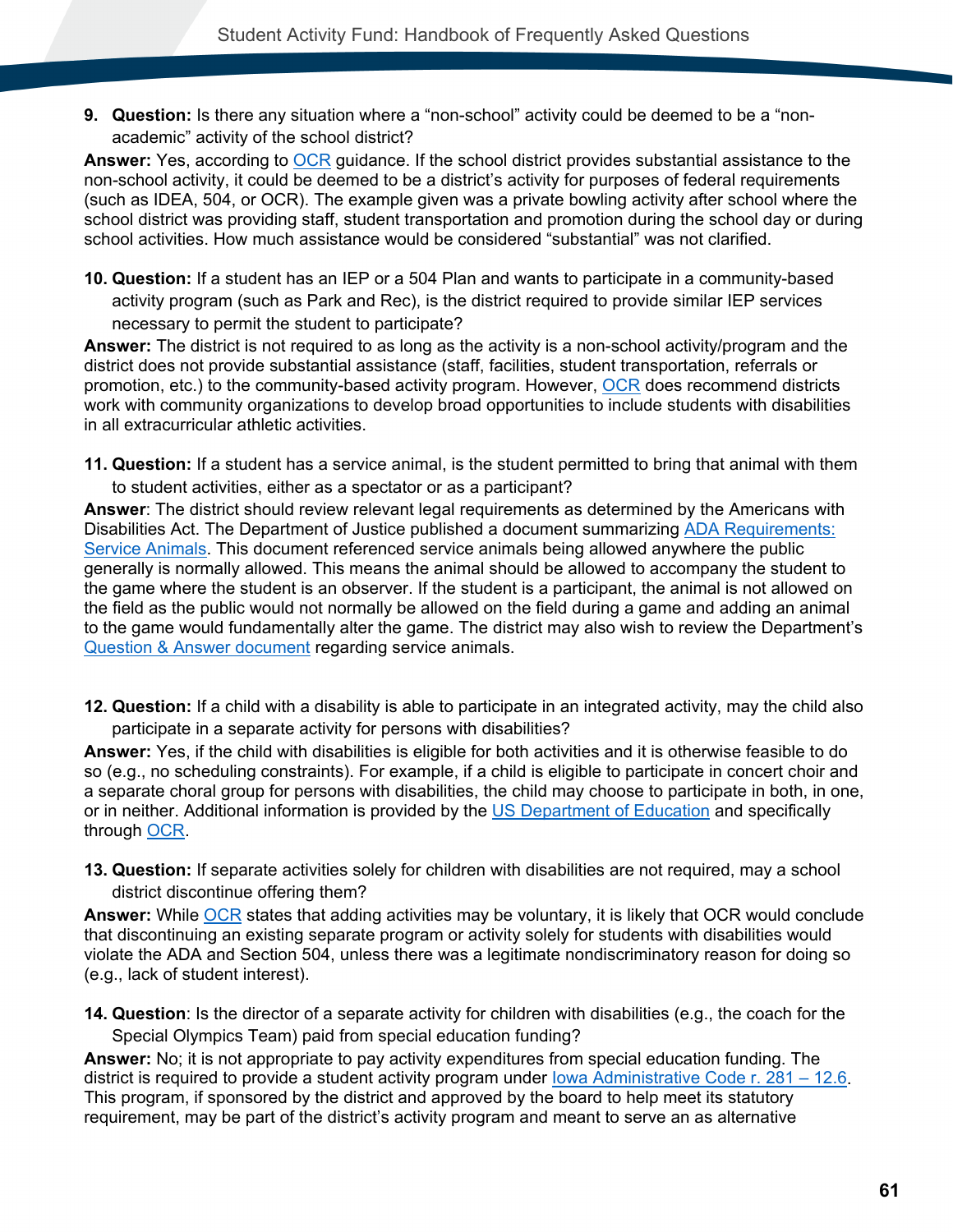athletic/competitive experience providing equitable opportunity under [OCR](https://www2.ed.gov/about/offices/list/ocr/letters/colleague-201301-504.pdf) guidance. In that case, related expenditures would be paid for in the same way as any other student activity, including transportation for the participants.

**15. Question:** Where can I find more information about these topics?

**Answer:** For more information, please consult the following resources.

- [Americans with Disabilities Act, Title II, regulations](https://www2.ed.gov/policy/rights/reg/ocr/edlite-28cfr35.html)
- [Section 504 Regulations](http://www2.ed.gov/policy/rights/reg/ocr/edlite-34cfr104.html)
- United States Department of Education, Office for Civil Rights, "Guidance on Schools' [Obligation to Provide Equal Opportunity to Students with Disabilities to Participate in](http://www2.ed.gov/about/offices/list/ocr/letters/colleague-201301-504.pdf)  [Extracurricular Athletics"](http://www2.ed.gov/about/offices/list/ocr/letters/colleague-201301-504.pdf) (Jan. 25, 2013):
- [Letter to Negron](https://cdn-files.nsba.org/s3fs-public/reports/OCR%20Dec.%2016%20%20Letter%20-%20RE%20-%20NSBA%20May%202013%20Letter.pdf?GVDX_mj8e.78EviYF0_oriv5OU8nNIr8) (OCR, Dec. 16, 2013):

### **Shared Activity Program**

1. **Question:** We have various districts for which we cooperatively provide athletic programs: soccer, tennis, bowling, and swimming, and non-sports programs such as drama or music. Is there a correct way to handle these cooperative sharing arrangements? Can we charge the other districts \$250 per student to participate in a sport? Can the other districts pass the cost on to the student participants?

**Answer:** No; the cost for a district to meet its obligation to offer a student activity program [\(281 IAC](#page-82-1)   $12.6$ ). is a cost to the district and cannot be passed to the student participants as no such authority exists in statute [\(Iowa Code § 274.3\(2\)"b"](#page-76-1) ). Contracting with another entity does not relieve the district of its obligation.

If a district elects to share the cost of offering an interscholastic activity program (Iowa Code § 280.13A), the district's related boards have the authority to negotiate sharing agreements and related costs [\(Iowa Code § 280.14\)](#page-78-0). Activity program participation contracted as part of a whole grade sharing agreements may be negotiated (Iowa Code § 282.10).

For a district with an open-enrolled student receiving instruction primarily over the internet (Iowa Code § 282.18(12)) that wishes to participate in the activity program of the resident district, the resident district may deduct up to \$200 per activity, up to two activities, from the agreed tuition rate (Iowa Code § 282.18(7)"b"2).

Additional code language may be reviewed through the site of [The Iowa Legislature.](https://www.legis.iowa.gov/)

2. **Question:** Is the district responsible for transporting the students to cooperatively shared athletic programs, or non-athletic programs, for practice?

**Answer:** Yes. Each board is required to sponsor a pupil activity program [\(281 IAC 12.6\(1\)\)](#page-82-1). The programs which are cooperatively shared are part of the district's offering under its student activity program. If a program is not offered at the school where the student attends, transportation by the district must be available to the students free of charge as no statutory authority exists to charge for transportation related to participation in a student activity (lowa Code §§ [282.6\(2\)](#page-78-1) and [274.3\(2\)"b"\)](#page-76-1).

### **Uniforms/Clothing**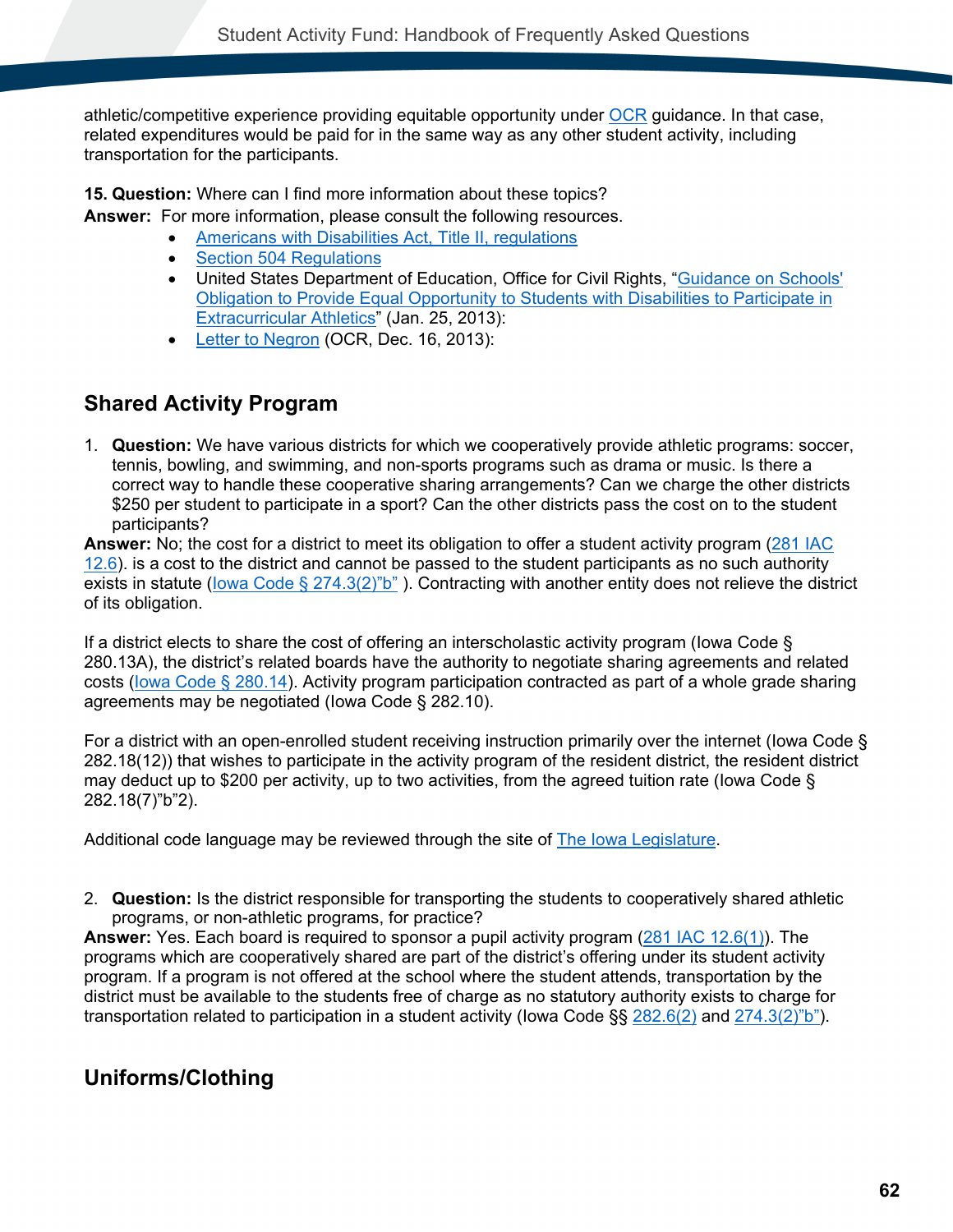1. **Question:** Can the district purchase shirts, jackets, or other clothing for district employees from the Student Activity Fund?

**Answer:** While not specifically prohibited from the Student Activity Fund, clothing for staff is generally a cost of the General Fund. [Iowa Administrative Code r. 281 –](#page-86-3) 98.70(2) allows for appropriate uses of the Student Activity Fund including ordinary and necessary expenses of operating school district-sponsored and district-supervised student co-curricular and extracurricular activities. The board should exercise its authority under [Iowa Code section 279.8](#page-77-0) and responsibility under [Iowa Code section 280.14](#page-78-0) to establish policies relating to costs identified as "ordinary and necessary expenses" of operating the activity program.

Regardless of the fund from which it is purchased, coaching apparel should be identified as (1) a personal expense, or (2) a district expense with an established public purpose. If a personal expense, the coach will pay for and retain the apparel. If a district expense, the district may either require the coach to return the item at the end of a predetermined time (such as end of coaching contract) or the apparel may be identified as part of the coach's compensation package and therefore retained by the coach. If the apparel is to be retained by the district, any customization must be able to be removed without damage to the apparel. The district may choose to establish a policy outlining in which circumstances and the timeframe the apparel must be returned to the district, when personalization of apparel would be allowable, and circumstances when apparel is part of a coach's compensation package. Optional customization is an expense to the employee [\(Iowa Op. Atty. Gen. No. 92-11-3\)](https://govt.westlaw.com/iaag/Document/If557f015493511e08b05fdf15589d8e8?originationContext=Search+Result&listSource=Search&viewType=FullText&navigationPath=Search%2fv3%2fsearch%2fresults%2fnavigation%2fi0ad62d33000001694a5767cb82396c45%3fstartIndex%3d1%26Nav%3dADMINDECISION_PUBLICVIEW%26contextData%3d(sc.Default)&rank=1&list=ADMINDECISION_PUBLICVIEW&transitionType=SearchItem&contextData=(sc.Search)&t_querytext=Opinion+No.+83-9-1(L)+September++1983&t_Method=WIN).

The district will want to ensure the test of public purpose is met for any expenditures it incurs [\(IA Const.](#page-76-2)  [art III, § 31\)](#page-76-2). [Iowa Administrative Code r. 281 –](#page-86-0) 98.70 specifies moneys collected through school activities are public funds that are the property of the school district and are under the financial control of the school board. The board must approve expenditures prior to the expenditure being incurred [\(Iowa Code § 279.29\)](#page-77-1).

2. **Question:** If a district decides to customize required student uniforms in some way, could it then require the participating students to buy the uniforms?

**Answer:** No, if a student does not elect to pay for a uniform with customization, the district must provide a uniform which meets participation requirements to the student at no cost. [Iowa Administrative](#page-82-0)  [Code r. 281 –](#page-82-0) 18.1 does not allow a student's participation to be restricted due to an inability to pay an associated cost. No authority exists to charge students for required student activity uniforms [\(Iowa](#page-76-1)  Code  $\S 274.3(2)$ "b"). Any optional customization must be removable so the uniforms may be used again in subsequent years. An example would be name badge affixed by Velcro that is removable. A customization is not the same as a modification necessary for the student to use the uniform, such as hemming uniform pants.

District funds are public funds which must be expended for a public purpose [\(IA Const. art III, § 31\)](#page-76-2). If a district elects to customize uniforms for all students and cover the cost itself, public purpose should be established. An example of this would be that customized uniforms are required to participate in an interscholastic competition [\(Iowa Code § 280.13\)](#page-78-2).

If the customization is optional, the cost is specifically prohibited from the Student Activity Fund [\(281](#page-86-2)  [IAC 98.70\(3\)"i"](#page-86-2) and does not appear to be an appropriate use of public funds [\(IA OAG # 92-11-3\)](https://govt.westlaw.com/iaag/Document/Ib9ca270008ce11db91d9f7db97e2132f?viewType=FullText&listSource=Search&originationContext=Search+Result&transitionType=SearchItem&contextData=(sc.Search)&navigationPath=Search%2fv1%2fresults%2fnavigation%2fi0ad62d340000016f7ba164f5e670557c%3fNav%3dADMINDECISION_PUBLICVIEW%26fragmentIdentifier%3dIb9ca270008ce11db91d9f7db97e2132f%26startIndex%3d1%26transitionType%3dSearchItem%26contextData%3d%2528sc.Default%2529%26originationContext%3dSearch%2520Result&list=ADMINDECISION_PUBLICVIEW&rank=1&t_querytext=92-11-3&t_Method=TNC). The district may provide an option for the students to retain the uniform at the end of the season. Iowa Code section 297.22 provides additional information regarding district property that is sold, leased, or disposed.

3. **Question:** Can the district sell clothing with the school logo to students and staff?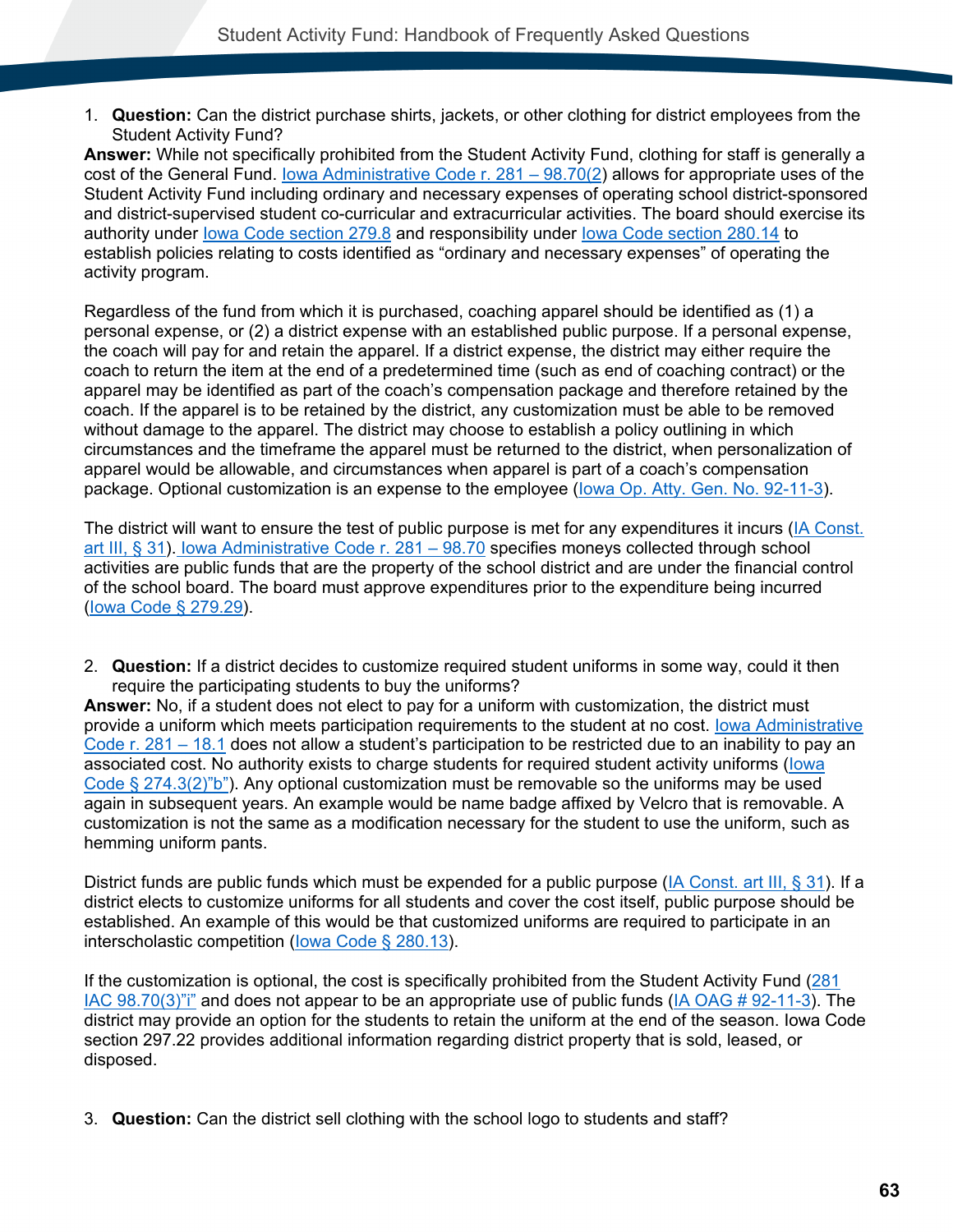**Answer:** Yes, with certain restrictions. Any sale would need to be at cost (no profit) unless advertised as a fundraiser. In addition, the district must work with the Department of Revenue regarding any requirement for collecting and remitting sales tax. The Constitution of the State of Iowa does not allow public funds to be spent for individual benefit nor does it allow for credit to be loaned (IA Const. [art. III,](#page-76-2)  [§ 31;](#page-76-2) [art. VII, § 1\)](#page-76-0). Thus, if for individual orders, the district must collect payment with the orders from students and staff prior to purchasing the clothing items.

4. **Question:** When would the cleaning cost of choir uniforms be accounted for in the General Fund and when would it be accounted for in the Student Activity Fund?

**Answer:** If wearing of the robes is a requirement imposed by the district for its curricular program, the cleaning cost would be accounted for in the General Fund. If wearing of the robes is a requirement imposed by the district for its co-curricular or extracurricular program, the cost of cleaning may be accounted for in the Student Activity Fund and no fee may be charged to students. [Iowa Code section](#page-78-1)  [282.6\(2\)](#page-78-1) provides each school shall be free from tuition. [Iowa Code section 274.3\(2\)"b"](#page-76-1) prohibits districts from charging fees for which no specific statutory authority exists.

# **People Paid Staff**

1. **Question:** What staff may be paid from Student Activity Fund?

**Answer:** [Iowa Administrative Code r. 281 –](#page-82-1) 12.6(1) requires a district to establish an activity program. [Iowa Code section 298A.8](#page-80-3) requires a Special Revenue Fund: Student Activity Fund be created to collect related revenues. Allowable expenditures in the Student Activity Fund as reflected in [Iowa](#page-86-3)  [Administrative Code r. 281 –](#page-86-3) 98.70(2) include ordinary and necessary expenses of operating school district-sponsored and district-supervised student co-curricular and extracurricular activities. No staff are required to be paid from the Student Activity Fund.

Athletic officials, judges, clinicians, accompanists, and other staff exclusively used for the individual student activity, *could* be paid from the Student Activity Fund. Staff that perform administrative, director, clerical, fiscal or similar functions and responsibilities on behalf of the district, even if exclusively working with the student activity program, would be paid from the General Fund. An activity director, for example, would be a General Fund expenditure. An opinion of the Attorney General [\(OAG # 92-11-3\)](https://govt.westlaw.com/iaag/Document/Ib9ca270008ce11db91d9f7db97e2132f?viewType=FullText&listSource=Search&originationContext=Search+Result&transitionType=SearchItem&contextData=(sc.Search)&navigationPath=Search%2fv1%2fresults%2fnavigation%2fi0ad62d330000016f7bb59ce5cb6c4dfe%3fNav%3dADMINDECISION_PUBLICVIEW%26fragmentIdentifier%3dIb9ca270008ce11db91d9f7db97e2132f%26startIndex%3d1%26transitionType%3dSearchItem%26contextData%3d%2528sc.Default%2529%26originationContext%3dSearch%2520Result&list=ADMINDECISION_PUBLICVIEW&rank=1&t_querytext=92-11-3&t_Method=TNC) determined expenses for referees' fees and judges' fees in connection with extracurricular contests and exhibitions would be an appropriate expenditure to the General Fund.

The cost related to sponsors and to coaches would need to be considered on a person-by-person basis, based on what they do with or for students. If the nature of their work is more like an athletic director or activity supervisor, the costs would be more appropriate to the General Fund. If the nature of their work is more like an athletic official, where multiple staff can and do perform the service exclusively needed for that sport or activity, the costs may be expended from the Student Activity Fund.

2. **Question:** Do employees of a district that officiate for the district have to be paid with regular payroll or may they be treated as an independent contractor?

Answer: Iowa Auditor of State released "School Districts - [Independent Contractor vs Employee"](https://www.auditor.iowa.gov/media/cms/tecindependentcontractorvsemployee_7F899CE7D41A9.pdf) regarding employees that conduct other services for a district. If an official is an existing district employee, the cost to officiate would be run through regular payroll. The district should consult its attorney or the IRS after each tax year to verify changes to federal statute. Internal Revenue Code § 3509 may apply penalties in some situations to districts for paying current employees as contractors.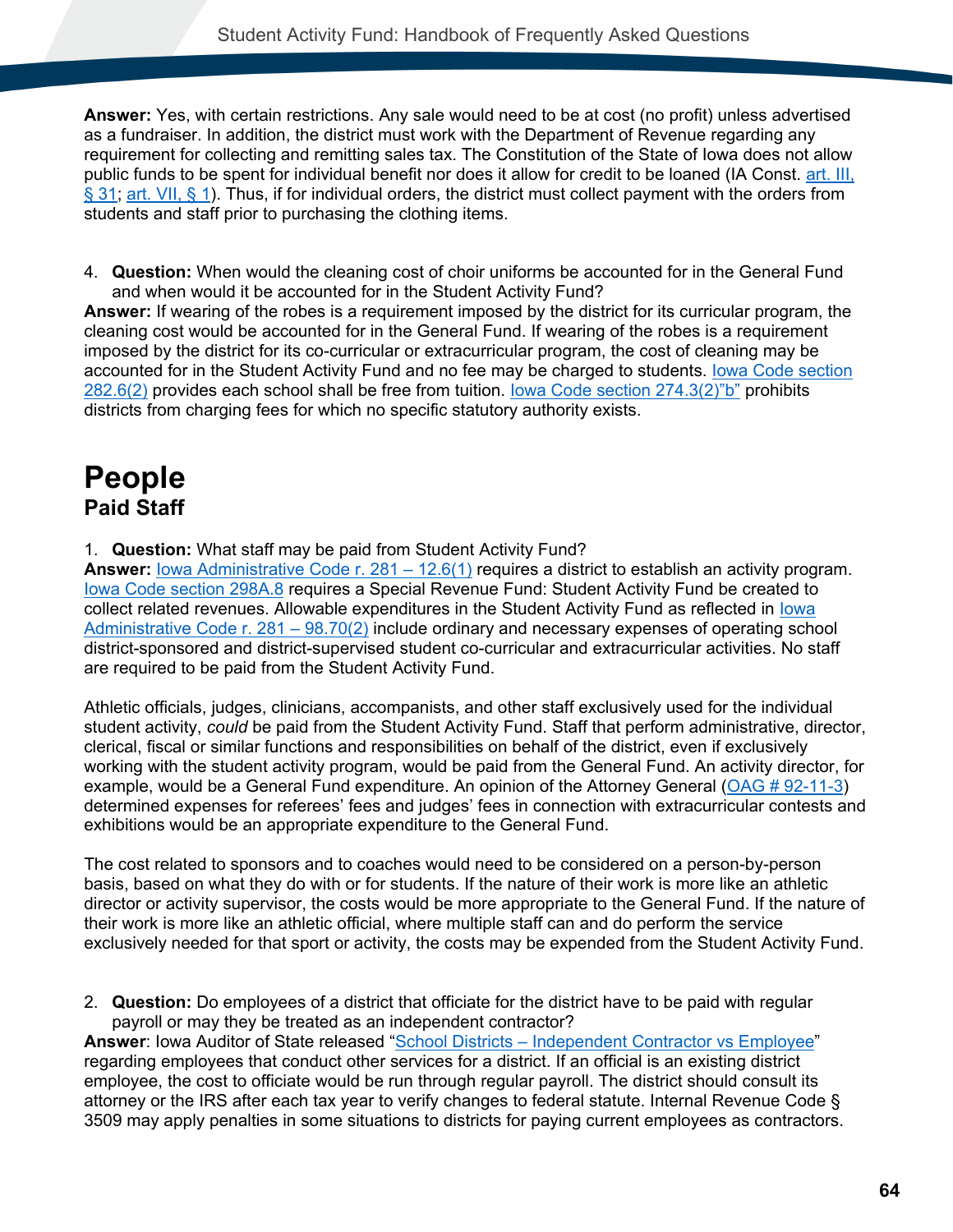All staff and contractor payments should be run through the human resource department to ensure compliance with Title IX, master contract, other wage and hours regulations, and district hiring practices, including background checks.

- 3. **Question:** Do individuals that officiate, who are not otherwise employees of the district, have to be paid with regular payroll or may they be treated as an independent contractor? **Answer:** Pursuant to Internal Revenue Code section 31.3306(d), the IRS allows school districts to treat officials who are not otherwise employed by the district as if they were independent contractors. If the official is not an existing district employee, the official may be paid through regular payroll or as a purchased service if the situation meets IRS rules to be considered an independent contractor. The board should consult with its attorney and review **IRS guidelines** and Internal Revenue Code section 3306 to review different employee types and then exercise its authority under [Iowa Code section 279.8](#page-77-0) to establish a policy for classifying and payment options for different classes of workers.
- 4. **Question:** Can speech judges be treated as non-employees, like athletic officials coming from other districts?

**Answer:** It depends. If a speech judge is a current district employee, additional payment for judging would be run through regular payroll (IRC § 3306(d)). If the official is not an existing district employee, the official may be paid through regular payroll or as a purchased service, if the situation meets the IRS rules to be considered an independent contractor. The district should consult its attorney and review [IRS guidelines](https://www.irs.gov/businesses/small-businesses-self-employed/independent-contractor-self-employed-or-employee) to determine the proper classification.

5. **Question:** Can districts pay athletic officials immediately following the game?

**Answer**: It depends. The board should exercise its authority under [Iowa Code section 279.8](#page-77-0) to establish a policy on how athletic officials are compensated. This policy may proactively be shared with the athletic officials whose services have been or will be purchased by the district. The policy should be consistent with the requirements under [Iowa Code section 279.29,](#page-77-1) which requires the board approve all payments, and lowa Code section 279.30, which provides for payment exceptions. If in compliance with established board policy and IRS regulations including the receipt of a W-9 in the case of an independent contractor, officials could be paid the night of the game after the service has been rendered. The board may wish to also clarify in its policy payment for non-contract officials or substitute officials.

6. **Question:** If payment must be made through payroll, does that mean it must be a General Fund expenditure?

**Answer:** No. Any fund that would have wages paid to staff would be paid through payroll and expended in the proper fund from which those wages are due. The district should review Iowa Administrative Code r. 281 – 98 to determine allowable expenditures within each fund. Specific code language may be reviewed through the website of [The Iowa Legislature.](https://www.legis.iowa.gov/law)

7. **Question:** Should the district pay athletic trainers from the Student Activity Fund or the General Fund?

**Answer:** Either is appropriate; staff that are exclusively used for the student activity program, such as a trainer if applicable, may be paid directly from the Student Activity Fund or from the General Fund. [Iowa](#page-86-3)  [Administrative Code r. 281 –](#page-86-3) 98.70(2) provides the appropriate uses of the Student Activity Fund which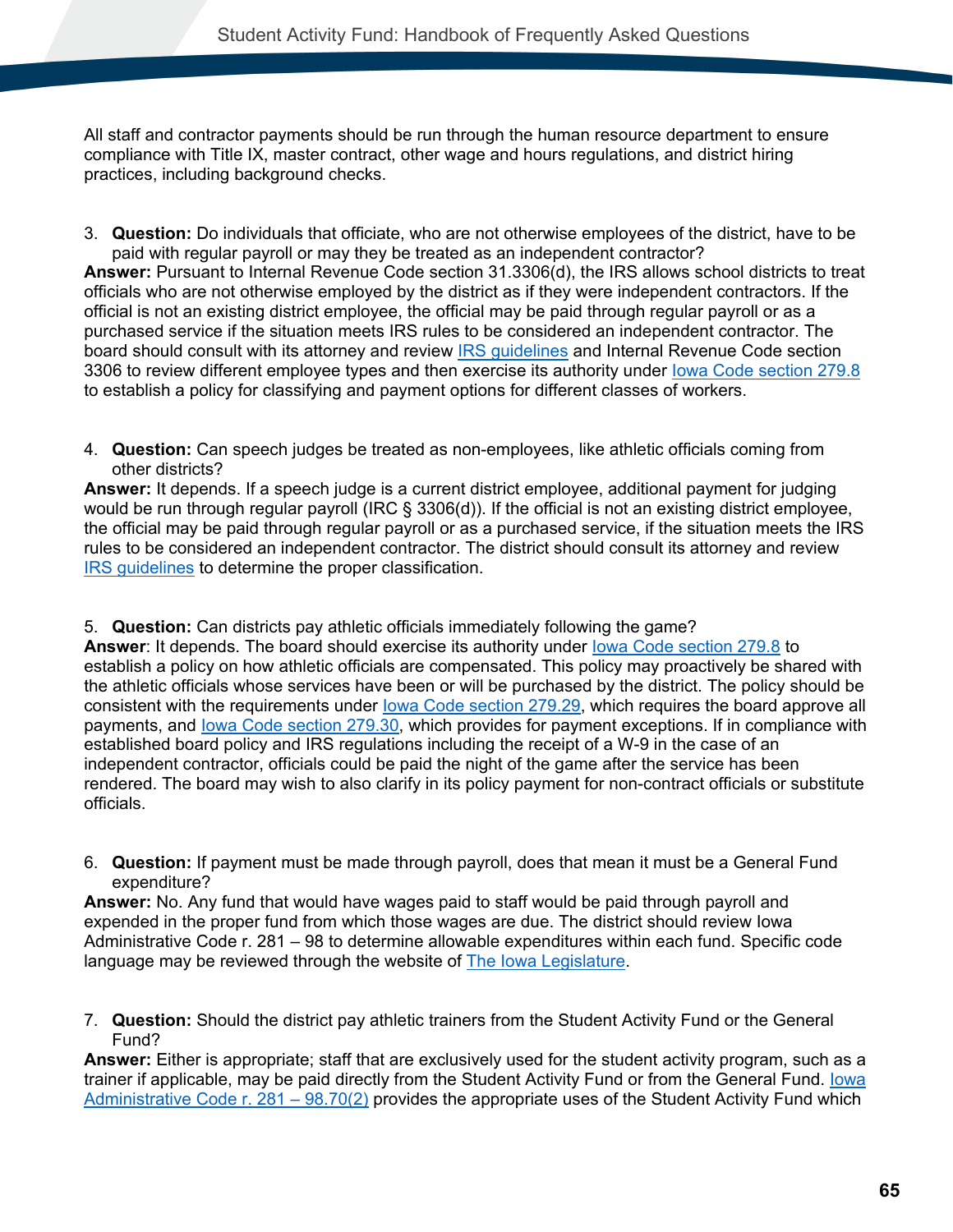includes ordinary and necessary expenses of operating school district-sponsored co-curricular and extracurricular activities.

8. **Question:** Can a district pay current students to umpire middle school softball/baseball as a service provided to the district?

**Answer:** The Department has no regulations restricting the district from employing its students. As with any other employee, the district will want to follow applicable [Iowa Department of Labor](https://www.iowadivisionoflabor.gov/child-labor) employment guidelines.

9. **Question:** Is it appropriate for a district to pay sporting event referees/officials from the General Fund rather than the Student Activity Fund?

**Answer:** Yes; either the Student Activity Fund or General Fund may be used to pay costs related to referees/officials. [Iowa Code section 298A.8](#page-80-3) requires a Student Activity Fund be established to account for revenues from the student activity program which is required to be offered by the district under lowa [Administrative Code r. 281 –](#page-82-1) 12.6. [Iowa Administrative Code r. 281 –](#page-86-3) 98.70(2) states the expenditures appropriate to the Student Activity Fund which include ordinary and necessary expenditures of operating school district-sponsored and district-supervised student co-curricular and extracurricular activities. This code section simply restricts the use of the revenues captured in the activity fund but does not limit the district from expending General Fund monies for the same types of expenditures. [Iowa Administrative Code r. 281 –](#page-83-1) 98.61(2) provides the appropriate uses of the General Fund; subsection "a" allows for expenditures supporting day-to-day operations and sub-section "t" includes paying any other costs not required to be accounted for in another fund.

The district should exercise its authority under [Iowa Code section 279.8](#page-77-0) and responsibility under [Iowa](#page-78-0)  [Code section 280.14](#page-78-0) to establish policies for its extracurricular activities. These policies may address the "ordinary and necessary" costs that the district expects to be expended from the Student Activity Fund as well as those expenditures the district considers more appropriate to the General Fund.

10. **Question:** Can a district, **by board policy or through board action**, establish a percentage of the

net proceeds for a camp or clinic that will go to the coaches for providing the camp? **Answer:** Yes, any percentage promised must be part of the original contract. The district may issue a contract following Iowa Code chapters 20 and 279 requirements. Iowa Code section 279.19A specifies an extracurricular contract is separate from a regular contract. Sub-section 2"b" stipulates that if an extracurricular contract conflicts with a master contract, then the master contract prevails. Specific code language may be reviewed on the website of [The Iowa Legislature.](https://www.legis.iowa.gov/law)

11. **Question**: Can a district pay an official through a pre-paid debit card?

**Answer:** It does not appear paying staff through a pre-paid debit card would meet the requirements of Iowa Code section 279.30 which requires payments to be made payable to entitled person or deposited directly into a financial institution, as defined in Iowa Code section 527.2. Each payment must be made payable only to the person performing the service or presenting the verified bill, and must state the purpose for which the payment is issued. Specific code language may be reviewed on the website of [The Iowa Legislature.](https://www.legis.iowa.gov/law)

### **Unpaid Staff or Volunteers**

1. **Question:** Can a district give a gift certificate or activity pass to volunteers that have assisted its athletic department during the year?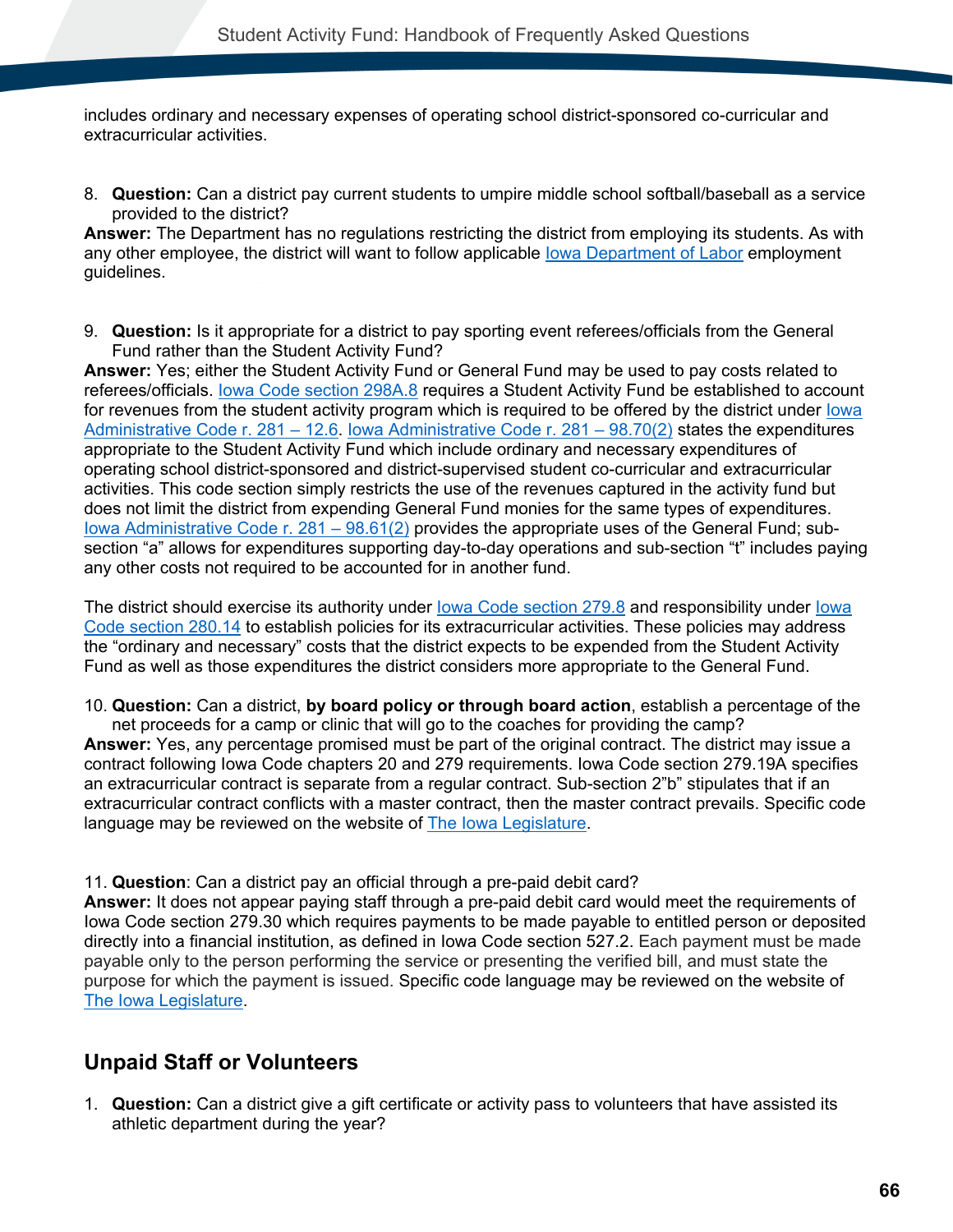**Answer**: Internal Revenue Code section 3402 states employers must treat payments to volunteers the same as payments to employees, including stipends and cash equivalents (like a gift card), which means that income tax and FICA contributions must be withheld. If the district wishes to award noncash equivalents to volunteers, the district should review Internal Revenue Code section 134 which discusses reasonable fringe benefits and reasonableness for covering and/or reimbursing actual costs to volunteer (e.g., actual transportation costs).

The public purpose for related district expenditures should be documented and approved by the board [\(IA Const. art. III, § 31](#page-76-2) and lowa Code § 279.29). The district may also consider ways to honor volunteers that does not involve giving cash or cash equivalents to the volunteers. For example, it may be easier for the district to document the public purpose of hosting a banquet to honor district volunteers. The board may exercise its authority under [Iowa Code section 279.8](#page-77-0) to establish a board policy for providing recognition to volunteers.

## **Coaching Contact Out of Season**

Note: Although this section of the document does not specifically address use of the Student Activity Fund, it is included to help clarify responses within the previous section regarding camps and clinics.

1. **Question:** Who is a "volunteer" coach as used in 281 IAC 36.15(6)?

**Answer:** Iowa Administrative Code r. 281 – 12.4(16) defines volunteer as an individual who, without compensation or remuneration, provides a supportive role and performs tasks under the direction, supervision, and control of the school or school district staff. Specific code language may be reviewed through the website of [The Iowa Legislature.](https://www.legis.iowa.gov/law)

The [Iowa High School Athletic Association](https://www.iahsaa.org/wp-content/uploads/2018/11/2018-2019_IHSAA-handbook-11.26.pdf) further defines a volunteer as an unpaid person who holds a coaching authorization or a coaching endorsement and who is acting under the direction of an employed coach and with the knowledge and approval of the school administration. Ensure district policies regarding volunteers are followed, including background checks.

2. **Question**: Who is a "coach" as used in 281 IAC 36.15(6)?

**Answer:** Iowa Administrative Code r. 281 – 36.1(2) defines "coach" as an individual, with coaching endorsement or authorization as required by Iowa law, employed by a school district under the provisions of an extracurricular athletic contract or employed by a nonpublic school in a position responsible for an extracurricular athletic activity. "Coach" also includes an individual who instructs, diagnoses, prescribes, evaluates, assists, or directs student learning of an interscholastic athletic endeavor on a voluntary basis on behalf of a school or school district. Specific code language may be reviewed through the website of [The Iowa Legislature.](https://www.legis.iowa.gov/law)

3. **Question:** Can a school's coach have his/her spouse or friend serve as the "declared coach" of a non-school team while the school's coach is providing instruction in the background? **Answer:** No. The Iowa High School Athletic Association requires coaches to hold a coaching authorization or coaching endorsement through the Iowa Board of Educational Examiners. Iowa Administrative Code r. 282 – 22.1 allows an individual to coach in middle, junior high school, or high school with a coaching authorization. Even if the spouse or friend holds a coaching authorization, only the board has the authority to hire staff to fulfill its obligation to provide adequate staff and supervision of its statutorily required activity program (lowa Code § 280.14; [281 IAC 12.6\)](#page-82-1). Therefore, an individual may only act in the capacity as coach if that person holds a current, relevant coaching authorization and the board has approved the person to act in the capacity as coach or volunteer coach.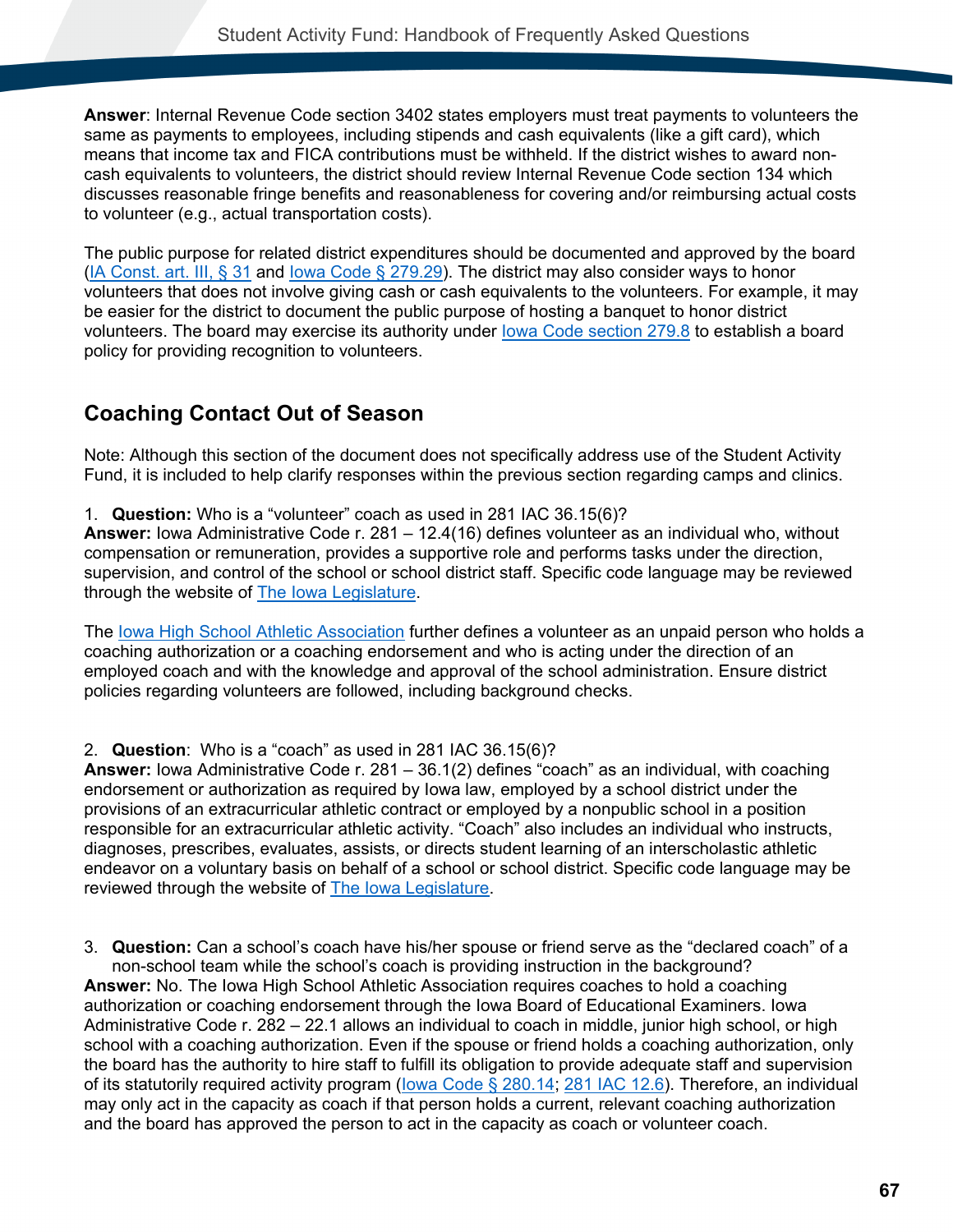Whether the person conducting coaching activities is officially the coach or not, out-of-season coaching contact rules still apply [\(281 IAC 36.15\(6\)\)](#page-82-2). Specific code language may be reviewed through the website of [The Iowa Legislature.](https://www.legis.iowa.gov/law)

4. **Question:** When does the school team season begin and end?

**Answer:** The season is from the official first day of practice through the finals of tournament play [\(281](#page-82-2)  [IAC 36.15\(6\)"a"\)](#page-82-2). The [Iowa High School Athletic Association](https://www.iahsaa.org/information/general/) and [Iowa Girls High School Athletic Union](https://ighsau.org/sports/) identify sport season start and end dates.

5. **Question:** [Iowa Administrative Code r. 281 –](#page-82-2) 36.15(6) refers to "summer camps and clinics and coaching contacts out of season." What is the definition of "summer" as it pertains to this rule? **Answer:** <u>[Iowa Administrative Code r. 281 –](#page-82-2) 36.15(6)"b"</u> describes summertime activities as occurring between June 1 and the first day of fall sports.

6. **Question:** Can a school impose stricter guidelines on its coaches and/or students than those imposed by rules established in 281 IAC chapter 36?

**Answer:** Yes. Iowa Administrative Code r. 281 – 36.15(1) gives authority to the district to have stricter rules. Specific code language may be reviewed through the website of [The Iowa Legislature.](https://www.legis.iowa.gov/law)

7. **Question:** Who is covered by these (Chapter 36) rules?

**Answer:** Iowa Administrative Code r. 281 – 36.1(2) defines a student as a person under 20 years of age enrolled in grades 9 through 12. For purposes of these rules, ninth grade begins with the summer immediately following eighth grade. Specific code language may be reviewed through the website of [The Iowa Legislature.](https://www.legis.iowa.gov/law)

The rules are silent regarding students and coaches at other grade levels. However, the local school board may choose to extend non-school participation rules to junior high school students.

8. **Question:** Does transportation during the school year by a coach, outside the season, count as contact?

**Answer:** No. The act of transporting students to non-school competitions, camps, and clinics is permissible during the school year, outside the season, as long as no coaching occurs. A school district is not authorized to provide student transportation, except as specified in rule (281 IAC [285.10\(9\)](#page-79-1) and [285.10\(10\)\)](#page-79-1). The district is not required to provide transportation of students to non-school events. A coach should be mindful of putting his/herself in a situation that could be construed as coaching.

9. **Question**: Does transportation by the coach outside of the season and not during the school year count as contact?

**Answer**: No. See above question.

10. **Question:** Where can I find more information about these topics?

**Answer:** For more information, please consult the following resources.

- Iowa High School [Athletic Association](https://www.iahsaa.org/information/general/)
- [Iowa Girls High School Athletic Union](https://ighsau.org/sports/)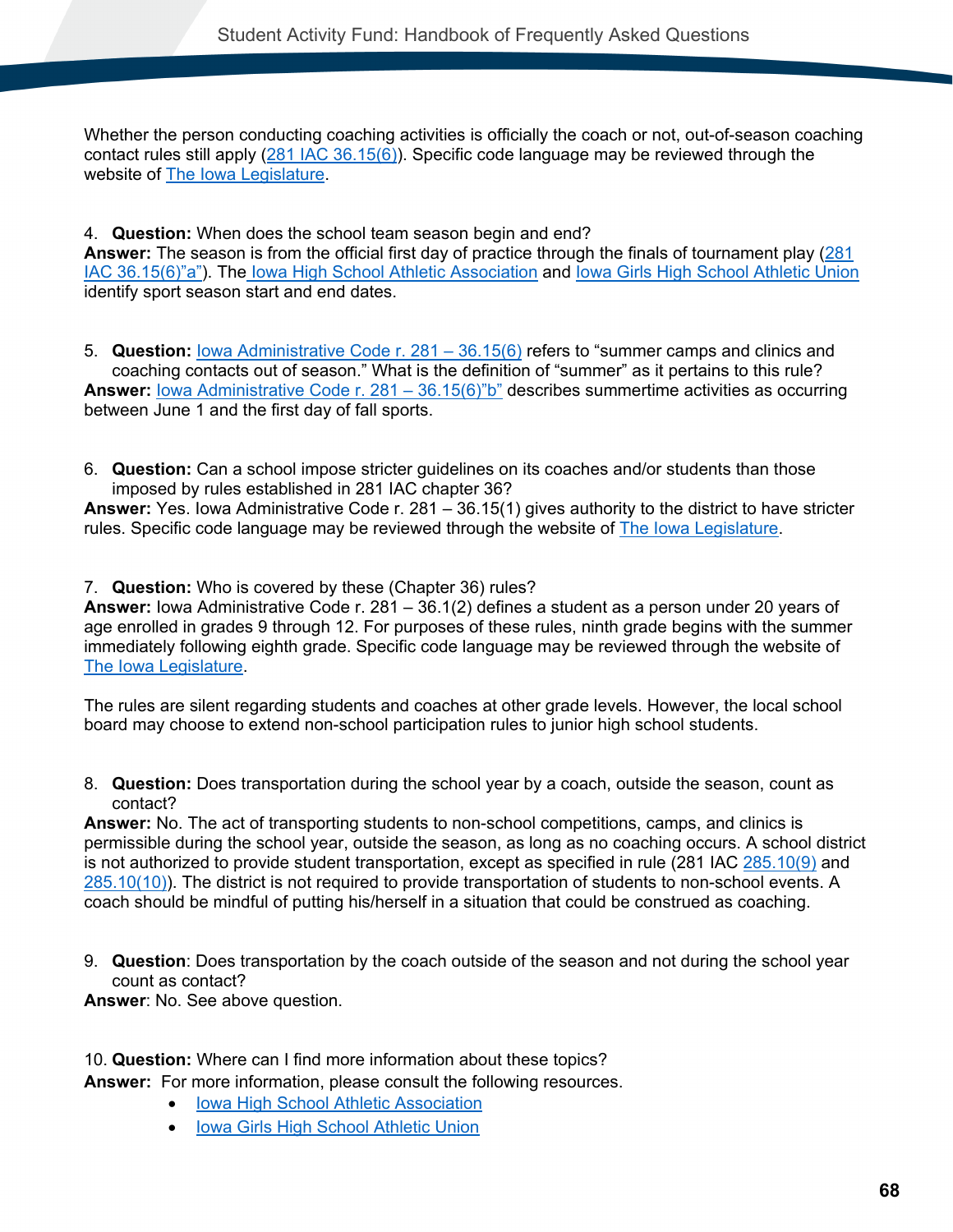• Specific code language may be reviewed through the website of [The Iowa Legislature.](https://www.legis.iowa.gov/law)

# **Professional Development**

1. **Question:** Is the cost for staff to attend the Student Activity Fund Conference appropriate to be paid from Student Activity Fund? Or are other conference registrations and lodging related to professional development for speech/drama, music, and athletic coaches?

**Answer**: These expenditures are appropriate to the General Fund as day-to-day operating costs and expenses not required to be accounted for in another fund [\(281 IAC 98.61\(2\)\)](#page-83-0).

The district may choose to use related categorical professional development funds. Iowa Administrative Code r. 281 – 98.26(1) identifies the appropriate uses of professional development supplement funds. If the coach is also a teacher and the conference subject matter supports the teacher's career path or leadership roles specified in Iowa Code section 284.15, the conference may be an allowable expenditure according to the appropriate uses of the categorical professional development dollars. If so, the cost to attend the conference would be a General Fund expenditure with correct coding to identify it as use of the categorical funding. Specific code language may be reviewed through the website of [The Iowa Legislature.](https://www.legis.iowa.gov/law)

2. **Question**: Can individual association membership fees of staff members be paid from Student Activity Fund?

**Answer**: Yes, if it is required and an ordinary and necessary expense to the district-sponsored student activity program [\(281 IAC 98.70\(2\)\)](#page-86-0). If the membership fee in a student activity-related association is optional, it is not an appropriate expenditure to the Student Activity Fund [\(281 IAC 98.70\(3\)"m"\)](#page-86-1).

Membership fees may also be General Fund costs. The district is unable to expend funds from any fund that do not support a public purpose (IA Const. art. III,  $\S$  31). Therefore, the individual staff members would pay the fees themselves, without district reimbursement, if the membership is for personal benefit and not district benefit.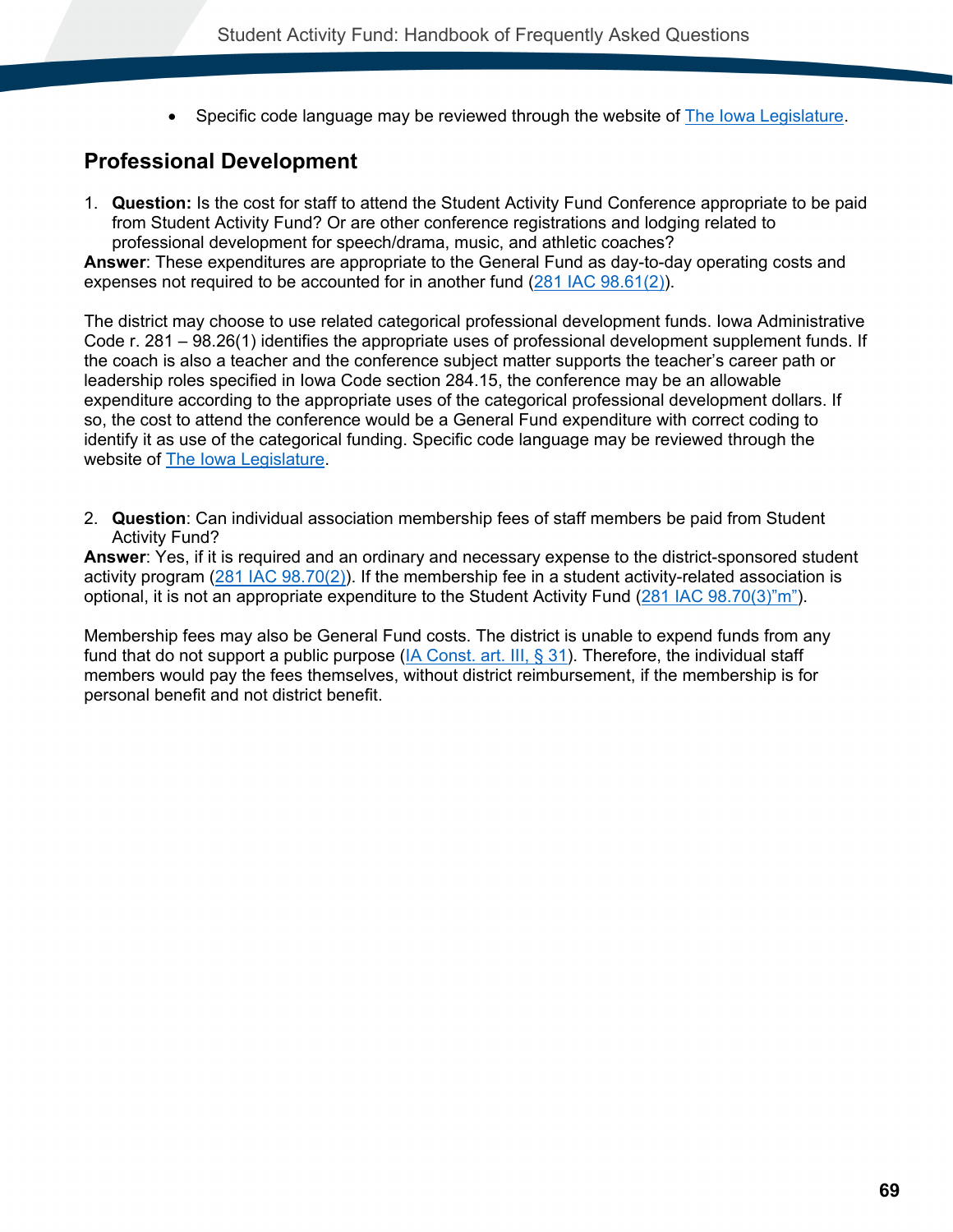# **Appendix A – Checklist for Indicators of Districtsponsored Event or Activity**

Occasionally, there is a question about whether an event or activity in which students participate is district-sponsored (or otherwise connected to a district) or is not. The board must make a determination based on factors such as:

- Is the activity mandatory for certain courses or groups of students?
- Is the district, or should the district be, paying for expenditures related to the activity?
- Is the district providing transportation for the event or activity?
- Are district personnel responsible for the students while traveling to/from and/or while the students are engaged in the activity?
- If district personnel are responsible for supervision of the transportation and/or participation in the activity, are they being paid for their supervision or participation in the activity from the district or were they approved as a district volunteer?
- Does the district hold any liability for any damages incurred by individuals participating in the activity?
- Are district personnel planning the activity or coordinating the event in some way?
- Do district fee waivers apply to any costs passed on to students for the activity? (See the section on Charging Students for more information on costs that can be charged to the student).
- Is the activity during school time?
- If during school time, is the student counted present or absent?
- Is the district advertising or otherwise promoting the event or activity? If so, is the event or activity identified as a school district event or activity?
- Are school district personnel advertising or otherwise promoting the event or activity while on school property, at school events, or during district compensated time? What is their level of involvement?
- Is the school district deriving any benefit from the event (fundraising dollars, cash rebate, free participation for staff, etc.)?
- Is the event or activity's promotional materials using the school district's name or logo?
- Does the curriculum nest around it? Assignments or lectures linked to the trip? Moving other tests in courses to accommodate the trip?

# **To assist the board in its determination, the following guidance is provided.**

A "yes" answer to any of the following questions means that the activity is school-sponsored.

- Is the activity mandatory for certain courses or groups of students?
	- o Note that the activity must be mandatory. "Strongly suggested" or "highly preferred" is not mandatory. The line between mandatory and "strongly suggested" will vary based on the facts of each case.
- Is the district, or should the district be, paying for any of the expenditures related to the activity?
	- o Note that whether the district *should* be paying for the expenditures is a separate question the board must determine.
- Does the district hold any liability for students, their actions, their safety, etc.?
- Is the event or activity sponsored by or affiliated with a student organization recognized by the school district?
- Is the activity or event used as a school-identified incentive for student performance (perfect attendance, honor roll, meeting individualized learning goals)?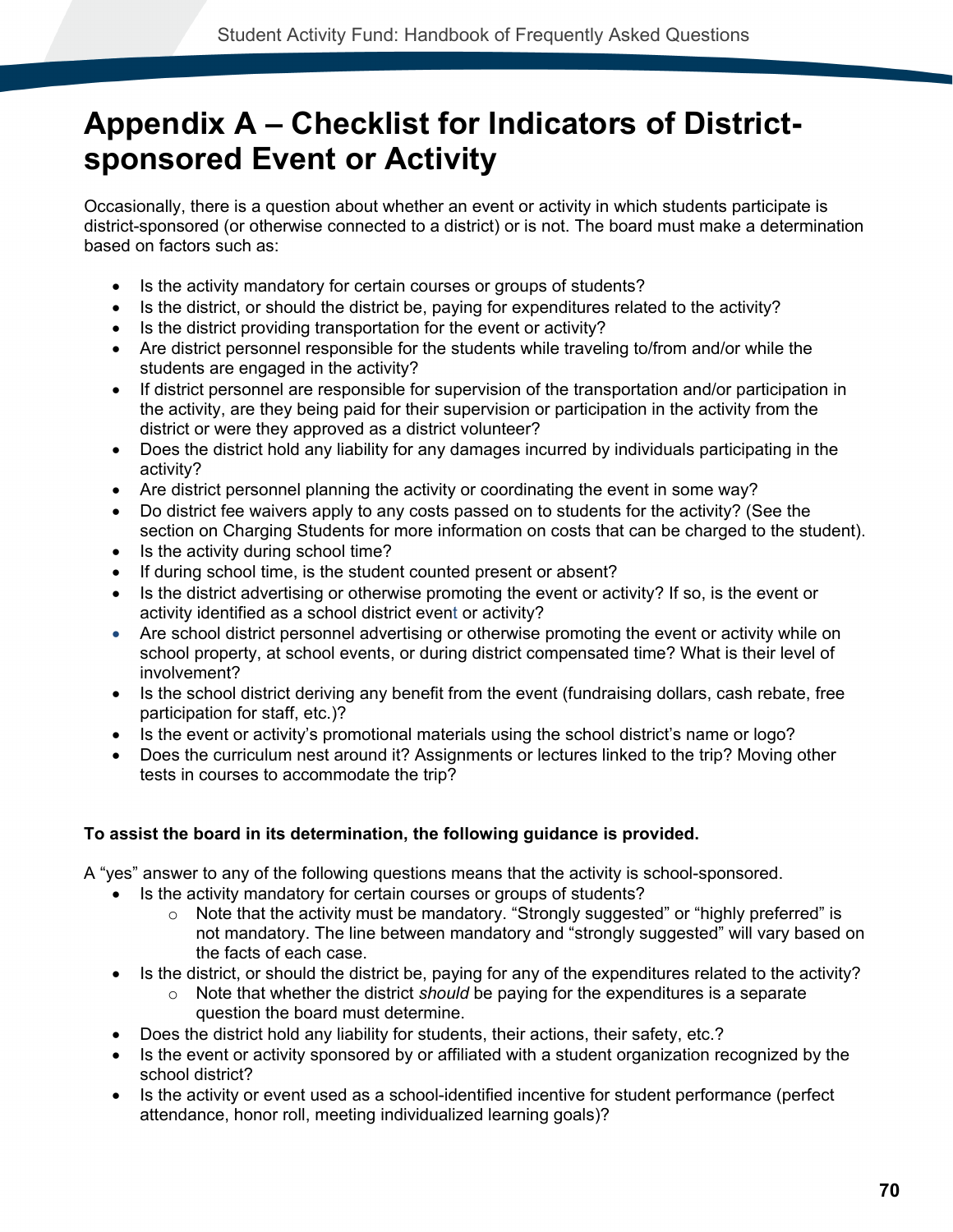If all five of these questions are answered "no," the event or activity may still be school-sponsored based on answers to the following questions, when the answers are taken as a whole, based on the nature and extent of the evidence.

- Is the district providing transportation for the event or activity?
	- $\circ$  This applies regardless of how the district is providing transportation (directly, through contract, through reimbursement, etc.).
	- $\circ$  Note that whether the district should be providing transportation for the event or activity is a separate question the board must determine.
	- o A "yes" answer suggests it is a school-sponsored event or activity.
- Are district personnel (paid or voluntary) responsible for the students while traveling to/from and/or while the students are engaged in the activity? If so, are they being compensated by the district (e.g., compensated for time, travel costs covered)?
	- $\circ$  A "no" answer to these questions supports that it is not a school-sponsored event or activity. A "yes" answer to both suggests that it is a school-sponsored event or activity.
- Are district personnel planning or arranging the activity? If so, are district personnel doing so during time in which they are being paid by the school district?
	- $\circ$  A "no" answer to either question supports that it is not a school-sponsored event or activity. A "yes" answer to both suggests that it is a school-sponsored event or activity.
- Is the activity on school time? If on school time, is student attendance coded as approved or as present rather than absent (whether excused or unexcused)?
	- $\circ$  A "no" answer to either question supports that it is not a school-sponsored event or activity. A "yes" answer to both suggests that it is a school-sponsored event or activity.
- Is the district advertising or otherwise promoting the event or activity (whether paid or free)? If so, is the event or activity identified as a school district event or activity?
	- $\circ$  A "no" answer to either question supports that it is not a school-sponsored event or activity. A "yes" answer to both suggests that it is a school-sponsored event or activity.
- Are school district personnel advertising or otherwise promoting the event or activity during district compensated time, while on school property, or at school events?
	- $\circ$  A "no" answer supports that it is not a school-sponsored event or activity. A "yes" answer suggests that it is a school-sponsored event or activity. The degree of promotion will be considered for this factor.
- Is the school district deriving any benefit from the event or activity (cash rebates, discounts, free participation for staff, etc.)?
	- $\circ$  A "no" answer supports that it is not a school-sponsored event or activity. A "yes" answer suggests that it is a school-sponsored event or activity. The amount and degree of promotion will be considered for this factor.
- Is the school district providing any benefit to the organizer of the event or activity (free or reduced-cost advertising or promotional efforts, free or reduced-cost services, free or reducedcost facilities fees or rental agreements, etc.)?
	- $\circ$  A "no" answer supports that it is not a school-sponsored event or activity. A "yes" answer suggests that it is a school-sponsored event or activity. The amount and degree of benefit provided will be considered for this factor.
- Is the school district's name, the name of a school building, or other intellectual property of the district (school seal, school logo, school mascot, school slogan, school colors, etc.) used in the promotion of the event or activity?
	- $\circ$  A "no" answer supports that it is not a school-sponsored event or activity. A "yes" answer suggests that it is a school-sponsored event or activity. The amount and degree of usage will be considered for this factor.
- Is the activity or event embedded in the school's curriculum (alternatively, does the curriculum "nest around" the event or activity)? For example, are assignments or lectures linked to the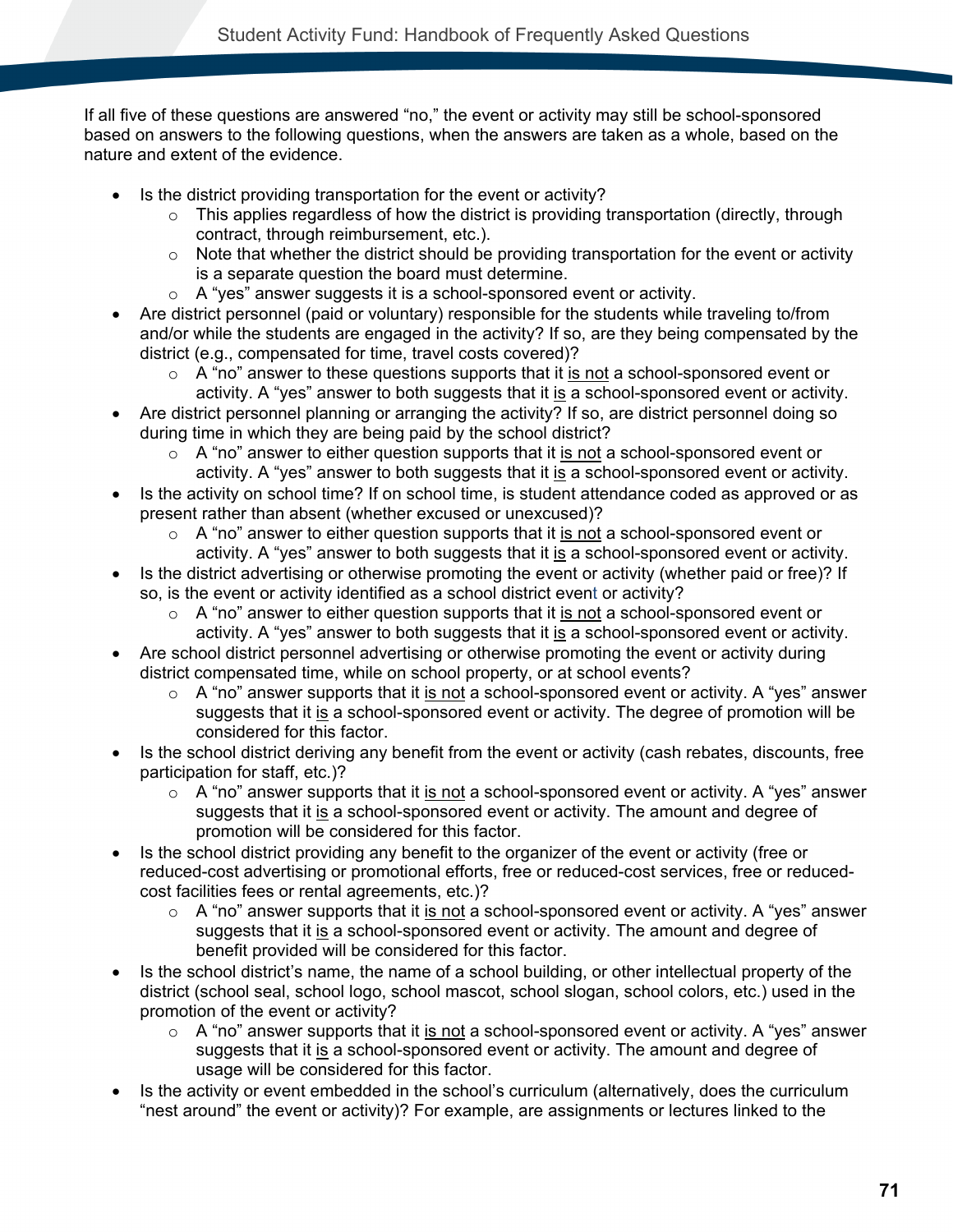event or activity? Are tests in courses or other school events scheduled or moved to accommodate the event or activity?

 $\circ$  A "no" answer supports that it is not a school-sponsored event or activity. A "yes" answer suggests that it is a school-sponsored event or activity. The amount and degree of integration with the curriculum will be considered for this factor.

If the school district is aware of actions promoting an event or activity that are done without its express permission (teachers promoting an activity in class, an event organizer using a school district's name or other intellectual property, etc.) and it does not take steps to stop those unauthorized actions, the event or activity may be deemed school-sponsored under certain circumstances.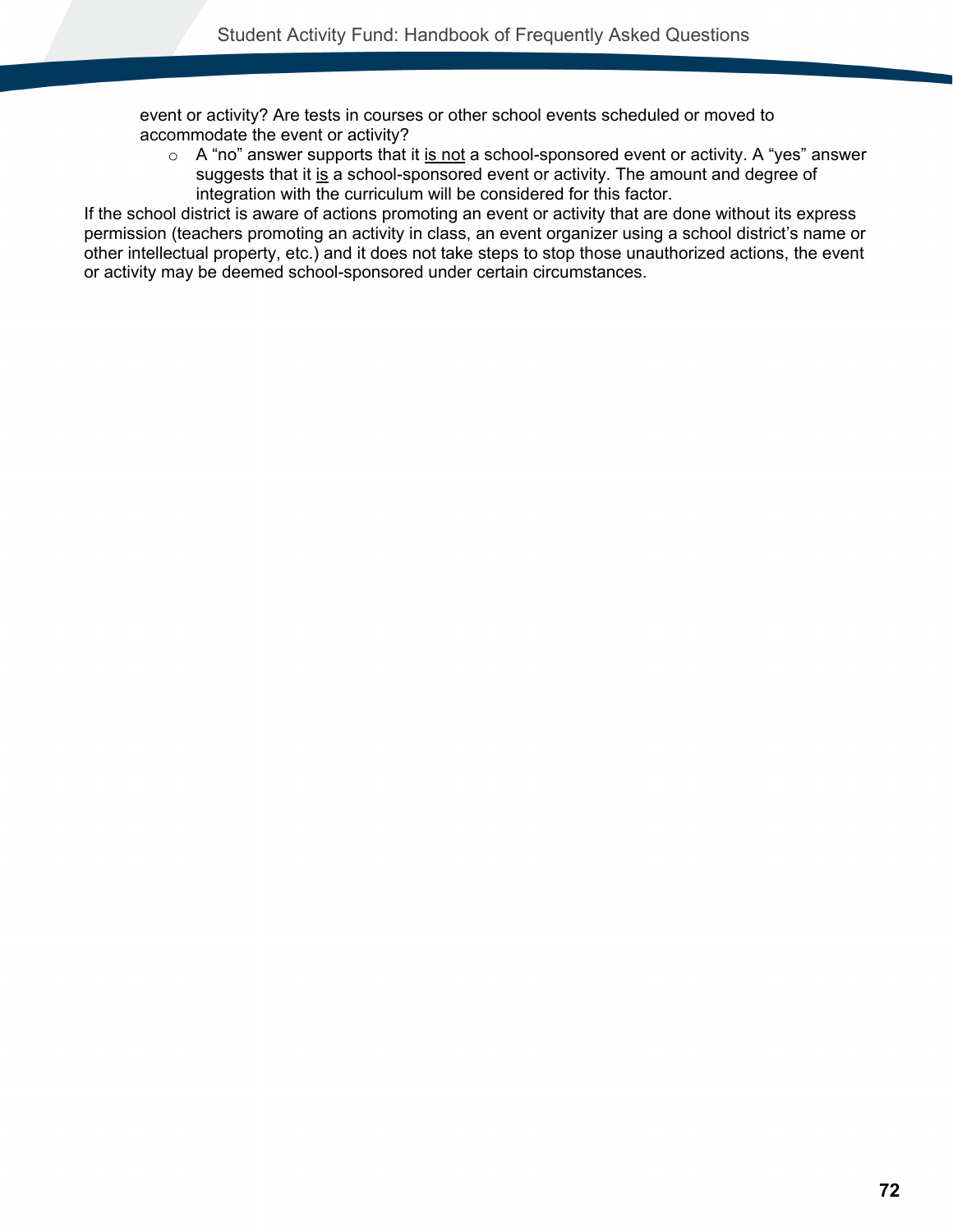# **Appendix B – Statutory References and Definitions**

## <span id="page-76-0"></span>Article III, Section 31 of the Constitution of the State of Iowa – Extra compensation – payment of claims – appropriations for local or private purposes.

"No extra compensation shall be made to any officer, public agent, or contractor, after the service shall have been rendered, or the contract entered into; nor, shall any money be paid on any claim, the subject matter of which shall not have been provided for by pre-existing laws, and no public money or property shall be appropriated for local, or private purposes, (emphasis added), unless such appropriation, compensation or claim be allowed by two-thirds of the members elected to each branch of the General Assembly."

## Article VII, Section 1 of the Constitution of the State of Iowa – Credit not to be loaned.

The credit of the state shall not, in any manner, be given or loaned to, or in aid of, any individual, association, or corporation; and the state shall never assume, or become responsible for, the debts or liabilities of any individual, association, or corporation, unless incurred in time of war for the benefit of the state.

## Iowa Code section 68B.2(9) - Gift

Gift means a rendering or anything of value in return for which legal consideration of equal or greater value is not given or received.

## Iowa Code section 68B.2(24) - Restricted Donor

Restricted donor means a person who is in any of the following categories:

- a. Is or is seeking to be a party to any one or any combination of sales, purchases, leases, or contracts to, from, or with the agency in which the done holds office or is employed.
- b. Will personally be, or is the agent of a person who will be, directly and substantially affected financially by the performance or nonperformance of the donee's official duty in a way that is greater than the effect on the public generally or on a substantial class of persons to which the person belongs as a member of a profession, occupation, industry, or region.
- c. Is personally, or is the agent of a person who is, the subject of or party to a matter which is pending before a subunit of a regulatory agency and over which the done has discretionary authority as part of the donee's official duties or employment within the regulatory agency subunit.
- d. Is a lobbyist or a client of a lobbyist with respect to matters within the donee's jurisdiction.

## Iowa Code section 274.3 Exercise of powers – construction (Limited Home Rule)

1. The board of directors of a school district shall operate, control, and supervise all public schools located within its district boundaries and may exercise any broad and implied power, not inconsistent with the laws of the general assembly and administrative rules adopted by state agencies pursuant thereto, related to the operation, control, and supervision of those public schools.

2. Notwithstanding section 1, the board of directors of a school district shall not have power to do any of the following:

a. Levy any tax unless expressly authorized by the general assembly.

b. Charge elementary and secondary school students or the students' families a mandatory fee except as expressly authorized by the general assembly.

c. Adopt or enforce a policy that would unreasonably interfere with the duties and

responsibilities of a local, state, or federal law enforcement agency.

3. This chapter, chapter 257, chapter 257B, and chapters 275 through 301, and other statutes relating to the boards of directors of school districts and to school districts shall be liberally construed to effectuate the purposes of section 1.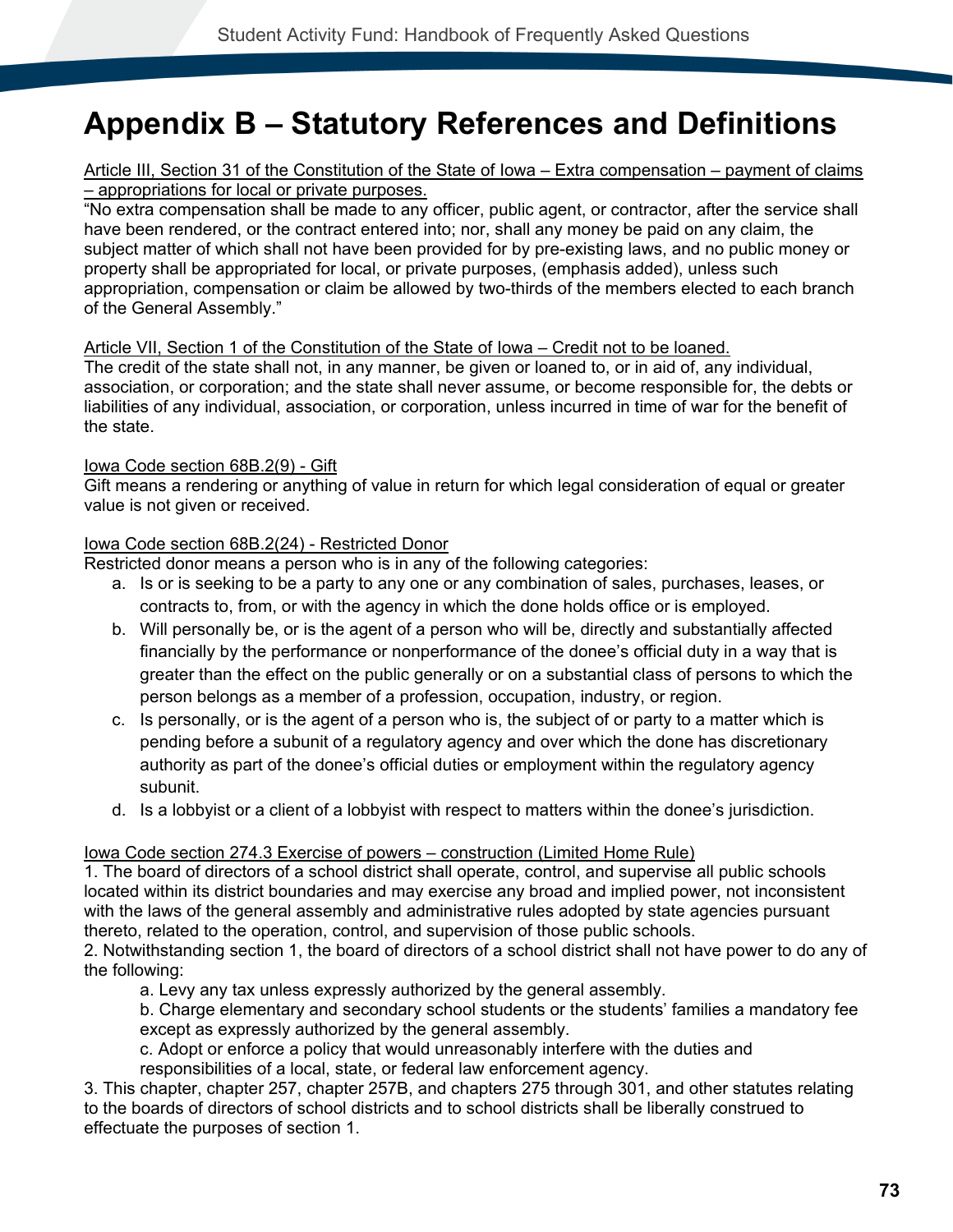4. If the power or authority of a school district conflicts with the power and authority of a municipal corporation, county, or joint county-municipal corporation government, the power and authority exercised by a municipal corporation, county, or joint county-municipal corporation government shall prevail within its jurisdiction.

# [Additional information](https://educateiowa.gov/resources/legal-resources/legal-lessons/limited-home-rule-june-2017-school-leader-update)

## Iowa Code section 279.29 Claims – investments.

1. The board shall audit and allow all just claims against the corporation, and no order shall be drawn upon the treasury until the claim therefore has been audited and allowed. In any district in which the board consists of five or more members, an audit made by one or more members of the board designated by the board or by a certified public accountant employed by the board, and certified to the board by such member or members of the board or by such accountant, shall satisfy the requirements of this section with respect to the audit of a claim.

2. Pending audit and allowance of claims under this section, the board shall invest moneys of the corporation to the extent practicable, and the board may provide for the joint investment of moneys with one or more school corporations pursuant to a joint investment agreement. All investments of funds shall be subject to sections 12B.10 and 12B.10A and other applicable law.

## Iowa Code section 279.30 Payments – Exceptions

Each payment must be made payable to the person entitled to receive the money or deposited directly into an account at a financial institution, as defined in section 527.2, specified by the person entitled to receive the money. The board of directors of a school district or an area education agency may by resolution authorize the secretary, upon approval of the superintendent or designee, or administrator, in the case of an area education agency, to issue payments when the board of directors is not in session in payment of reasonable and necessary expenses, but only upon verified bills filed with the secretary or administrator, and for the payment of salaries pursuant to the terms of a written contract. Each payment must be made payable only to the person performing the service or presenting the verified bill, and must state the purpose for which the payment is issued. All bills and salaries for which payments are issued prior to audit and allowance by the board must be passed upon by the board of directors at the next meeting and be entered in the regular minutes of the secretary

## Iowa Code section 279.62 Nonprofit School Organizations.

The board of directors of a school district may take action to adopt a resolution to establish, and authorize expenditures for the operational support of, an entity or organization for the sole benefit of the school district and its students that is exempt from federal income taxation under section 501(c)(3) of the Internal Revenue Code. The entity or organization shall reimburse the school district for expenditures made by the school district on behalf of the entity or organization. Prior to establishing such an entity or organization, the board of directors shall hold a public hearing on the proposal to establish such an entity or organization. Such an entity or organization shall maintain its records in in accordance with chapter 22 (of the Code of Iowa), except that the entity or organization shall provide for the anonymity of a donor at the written request of the donor. The board of directors of a school district shall annually report to the department of education and to the local community the administrative expenditures, revenues, and activities of the entity or organization established by the school district pursuant to this section. The department shall include in its annual condition of education report a statewide summary of the expenditures and revenues submitted in accordance with this section

Note: Section 11.6(1)"a" was also amended to require an audit of "the revenues and expenditures of any nonprofit school organization established pursuant to section 279.62."

#### Iowa Code section 279.8 General Rules – Bonds of Employees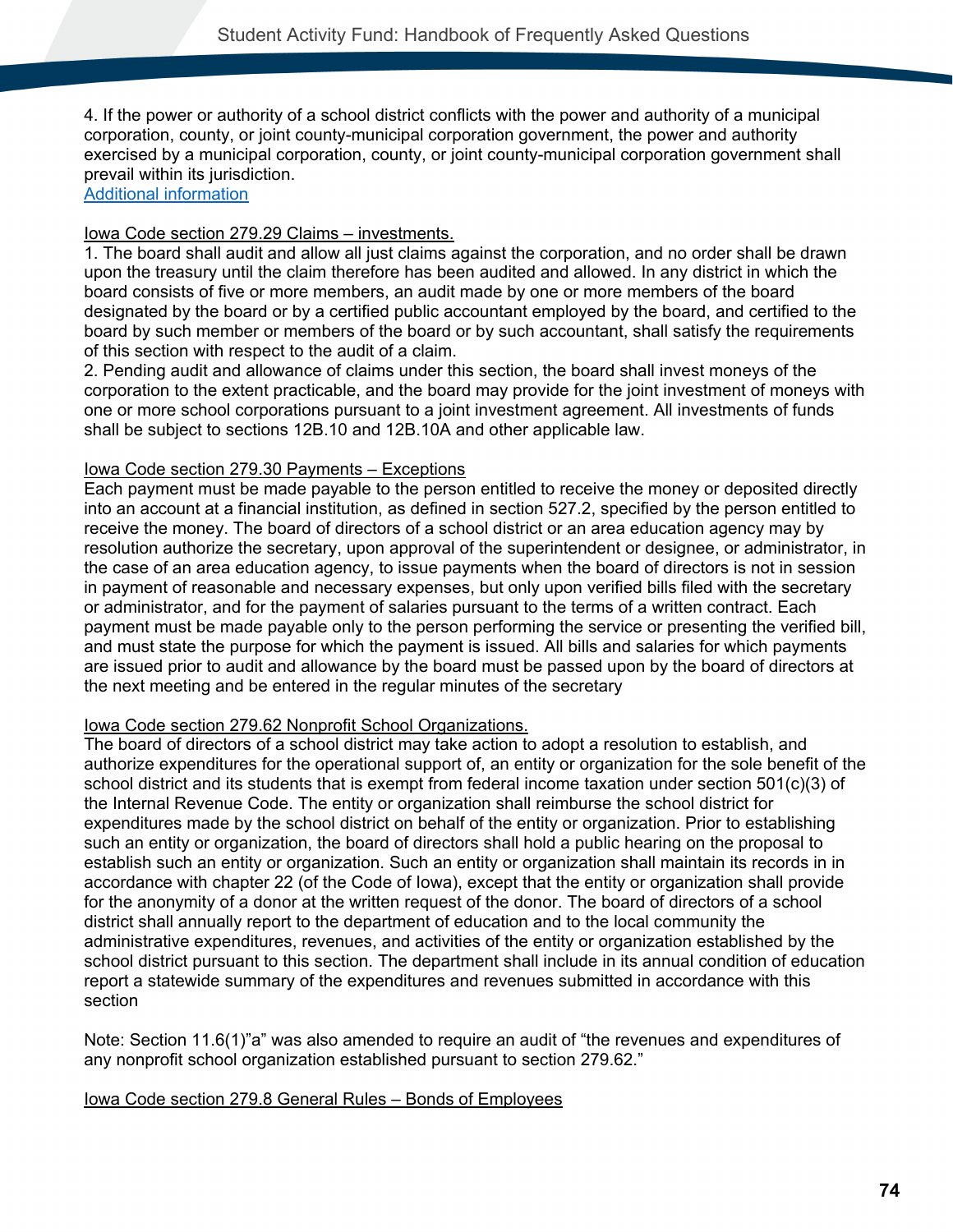1. The board shall make rules for its own government and that of the directors, officers, employees, teachers and pupils, and for the care of the schoolhouse, grounds, and property of the school corporation, and shall aid in the enforcement of the rules, and require the performance of duties imposed by law and the rules. The board shall include in its rules provisions regulating the loading and unloading of pupils from a school bus stopped on the highway during a period of reduced highway visibility caused by fog, snow or other weather conditions. The board shall have the authority to include in its rules provisions allowing school corporation employees to use school credit cards to pay for the actual and necessary expenses incurred in the performance of work-related duties. 2. Employees of a school corporation maintaining a high school who have the custody of funds belonging to the corporation or funds derived from extracurricular activities and other sources in the conduct of their duties, shall be required to furnish suitable bond indemnifying the corporation or any activity group connected with the school against loss, and employees who have the custody of property belonging to the corporation or any activity group connected with the school may be required to furnish such bond. Said bond or bonds may be in such form and penalty as the board may approve and the premiums on same shall be paid from the General Fund of the corporation.

#### Iowa Code section 280.13 Requirements for Interscholastic Athletic Contests and Competitions

A public school shall not participate in or allow students representing a public school to participate in any extracurricular interscholastic athletic contest or competition which is sponsored or administered by an organization as defined in this section, unless the organization is registered with the department of education, files financial statements with the department in the form and at the intervals prescribed by the director of the department of education, and is in compliance with rules which the state board of education adopts for the proper administration, supervision, operation, adoption of eligibility requirements, and scheduling of extracurricular interscholastic athletic contests and competitions and the organizations. For the purposes of this section "organization" means a corporation, association, or organization which has as one of its primary purposes the sponsoring or administration of extracurricular interscholastic athletic contests or competitions, but does not include an agency of this state, a public or private school or school board, or an athletic conference or other association whose interscholastic contests or competitions do not include more than twenty-four schools

#### Iowa Code section 280.14 School Requirements – Administration

1. The board or governing authority of each school or school district subject to the provisions of this chapter shall establish and maintain adequate administration, school staffing, personnel assignment policies, teacher qualifications, certification requirements, facilities, equipment, grounds, graduation requirements, instructional requirements, instructional materials, maintenance procedures, and policies on extracurricular activities. In addition, the board or governing authority of each school or school district shall provide such principals as it finds necessary to provide effective supervision and administration for each school and its faculty and student body.

#### Iowa Code section 282.6(2) Tuition

Every school shall be free of tuition to all actual residents between the ages of five and twenty-one years and to resident veterans as defined in section 35.1, as many months after becoming twenty-one years of age as they have spent in the armed forces of the United States before they became twentyone, provided, however, fees may be charged covering instructional costs for a summer school or driver education program. The board of education may, in a hardship case, exempt a student from payment of the above fees. Every person, however, who shall attend any school after graduation from a four-year course in an approved high school or its equivalent shall be charged a sufficient tuition fee to cover the cost of the instruction received by the person.

#### Iowa Code section 282.20(2) Tuition Fees – Payment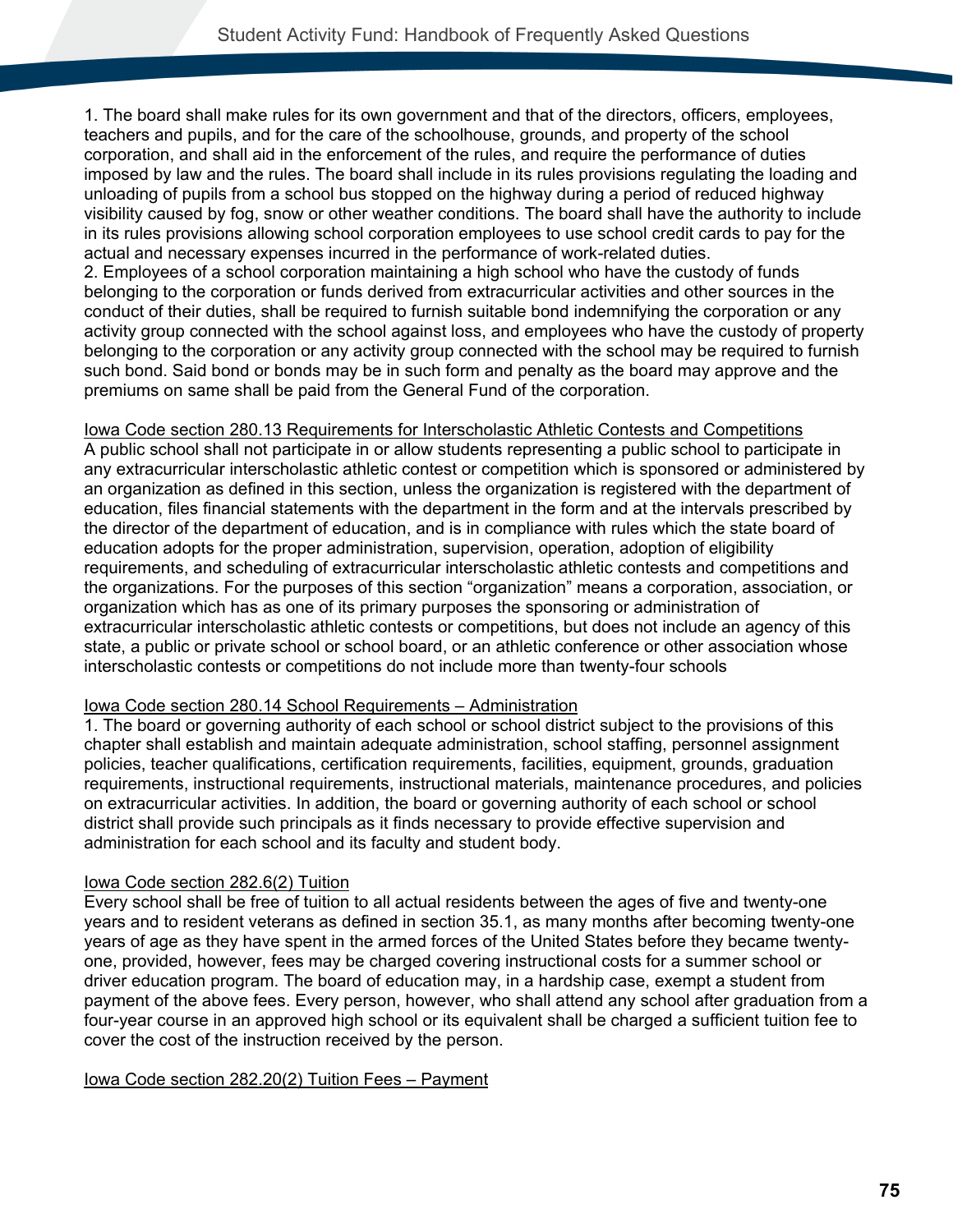1. The school corporation in which the student resides shall pay from the General Fund to the secretary of the corporation in which the student is permitted to enroll, a tuition fee as prescribed in section 282.24.

2. It shall be unlawful for any school district to rebate to any pupils or their parents, directly or indirectly, any portion of the tuition collected or to be collected or to authorize or permit such pupils to receive at the expense of the district, directly or indirectly, any special compensation, benefit, privilege, or other thing of value that is not and cannot legally be made available to all other pupils enrolled in its schools. Any superintendent or board members responsible for such unlawful act shall each be personally liable to a fine of not to exceed one hundred dollars. Action to recover such penalty or action to enjoin such unlawful act may be instituted by the board of any school district or by a taxpayer in any school district. Fri Dec 07 21:25:08 2018 Iowa Code 2019, Chapter 282 (26, 1) §282.20, SCHOOL ATTENDANCE AND TUITION 14 3. On or before February 15 and July 15 of each year the secretary of the creditor district shall deliver to the secretary of the debtor district an itemized statement of such tuition fees

## Iowa Code section 283A.2 School lunch and breakfast programs

2. A school district shall operate or provide for the operation of lunch programs at all attendance centers in the district. A school district may operate or provide for the operation of school breakfast programs at all attendance centers in the district, or provide access to a school breakfast program in an alternative site to students who wish to participate in a school breakfast program. The programs shall provide students with nutritionally adequate meals and shall be operated in compliance with the rules of the state board of education and pertinent federal law and regulation. The school lunch program shall be provided for all students in each district who attend public school four or more hours each school day and wish to participate in a school lunch program. School districts may provide school and lunch programs for other students.

## Iowa Code section 285.1(12) When Entitled to State Aid

The pro rata cost of transportation shall be based upon the actual cost for all the children transported in all school buses. It shall include one-seventh of the original net cost of the bus and other items as determined and approved by the director of the department of education but no part of the capital outlay cost for school buses and transportation equipment for which the school district is reimbursed from state funds or that portion of the cost of the operation of a school bus used in transporting pupils to and from extracurricular activities shall be included in determining the pro rata cost. In a district where, because of unusual conditions, the cost of transportation is in excess of the actual operating cost of the bus route used to furnish transportation to nonresident pupils, the board of the local district may charge a cost equal to the cost of other schools supplying such service to that area, upon receiving approval of the director of the department of education.

# Iowa Code section 285.10 Powers and Duties of Local Boards

(9) In the discretion of the board, furnish a school bus and services of a qualified driver to an organization of, or sponsoring activities for, senior citizens, children, persons with disabilities, or other persons and groups in this state. The board shall charge and collect an amount sufficient to reimburse all costs of furnishing the bus and driver except when the bus is used for transporting pupils to and from extracurricular activities sponsored by the school. A school bus shall be used as provided in this section only at times when it is not needed for transportation of pupils.

(10) In the discretion of the board, furnish a school bus and services of a qualified driver for transportation of persons other than pupils to activities in which pupils from the school are participants or are attending the activity or for which the school is a sponsor. The board shall charge and collect an amount sufficient to reimburse all costs of furnishing the bus and driver. A school bus shall be used as provided in this section only at times when it is not needed for transportation of pupils.

Iowa Code section 291.6 Duties of Secretary The secretary shall: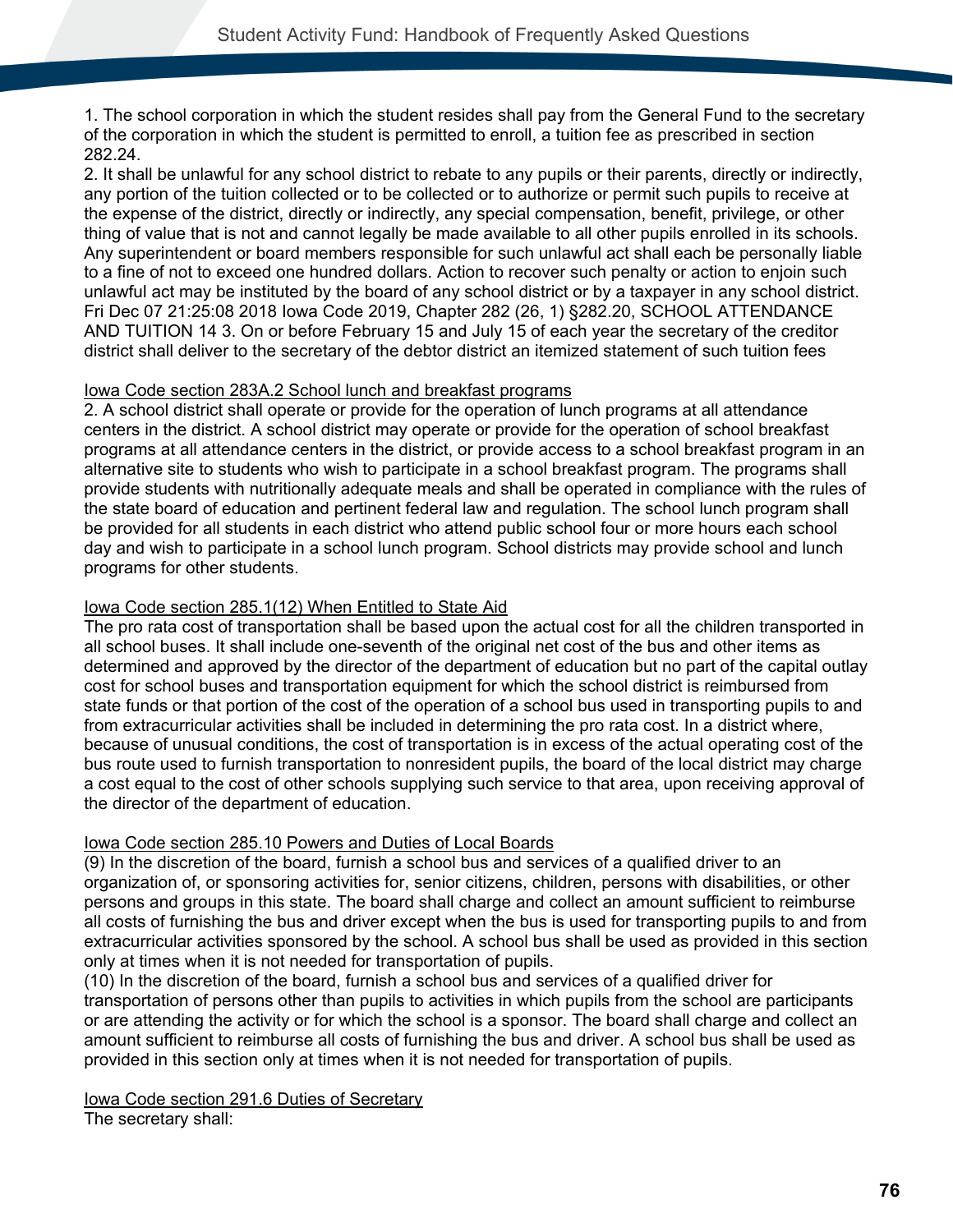1. Preservation of records. File and preserve copies of all reports made and all papers transmitted pertaining

2. Minutes. Keep a complete record of all the proceedings of the meetings of the board and of all regular or special elections in the corporation in separate books.

3. Accounting records. Keep an accurate account record of each payment or electronic funds transfer from each fund which shall be provided monthly to the board of directors. The secretary of the creditor district shall prepare and deliver to debtor districts an itemized statement of tuition fees charged in accordance with sections 275.55A, 282.11, and 282.24.

4. Claims. Keep an accurate accounting of all expenses incurred by the corporation, and present the same to the board for audit and payment.

## Iowa Code section 297.9 Use for other than school purposes.

The board of directors of any school district may authorize the use of any schoolhouse and its grounds within such district for the purpose of meetings of granges, lodges, agricultural societies, and similar societies, for parent-teacher associations, for community recreational activities, community education programs, election purposes, other meetings of public interest, public forums and similar community purposes; provided that such use shall in no way interfere with school activities; such use to be for such compensation and upon such terms and conditions as may be fixed by said board for the proper protection of the schoolhouse and the property belonging therein, including that of pupils, except that in the case of community education programs, any compensation necessary for programs provided specifically by community education and not those provided through community education by other agencies or organization shall be compensated from the funding provided for community education programs.

# Iowa Code section 297.10 Compensation

Any compensation for the use of a schoolhouse and schoolhouse grounds shall be paid into the General Fund and be expended in the upkeep and repair of and in purchasing supplies for that school property.

## Iowa Code section 298A.2(1) – General Fund – flexibility account

All moneys received by a school corporation from taxes and other sources must be accounted for in the General Fund, except moneys required by law to be accounted for in another fund.

# Iowa Code section 298A.8 Student Activity Fund

1. The Student Activity Fund is a special revenue fund. A Student Activity Fund must be established in any school corporation receiving money from student-related activities such as admissions, activity fees, student dues, student fund-raising events, or other student-related co-curricular or extracurricular activities. Moneys in this fund shall be used to support only the co-curricular program defined in department of education administrative rules.

2. For school budget years beginning on or after July 1, 2016, the board of directors of a school corporation may, by board resolution, transfer from the school corporation's General Fund to the Student Activity Fund an amount necessary to purchase or recondition protective and safety equipment required for any extracurricular interscholastic athletic contest or competition that is sponsored or administered by an organization as defined in section 280.13.

# Iowa Code section 565.6 Gifts to governmental bodies

Civil townships wholly outside of any city, and school corporations, are authorized to take and hold property, real and personal, by gift and bequest and to administer the property through the proper officer in pursuance of the terms of the git or bequest. Title shall not pass unless accepted by the governing board of the corporation or township. Conditions attached to the gifts or bequests become binding upon the corporation or township upon acceptance.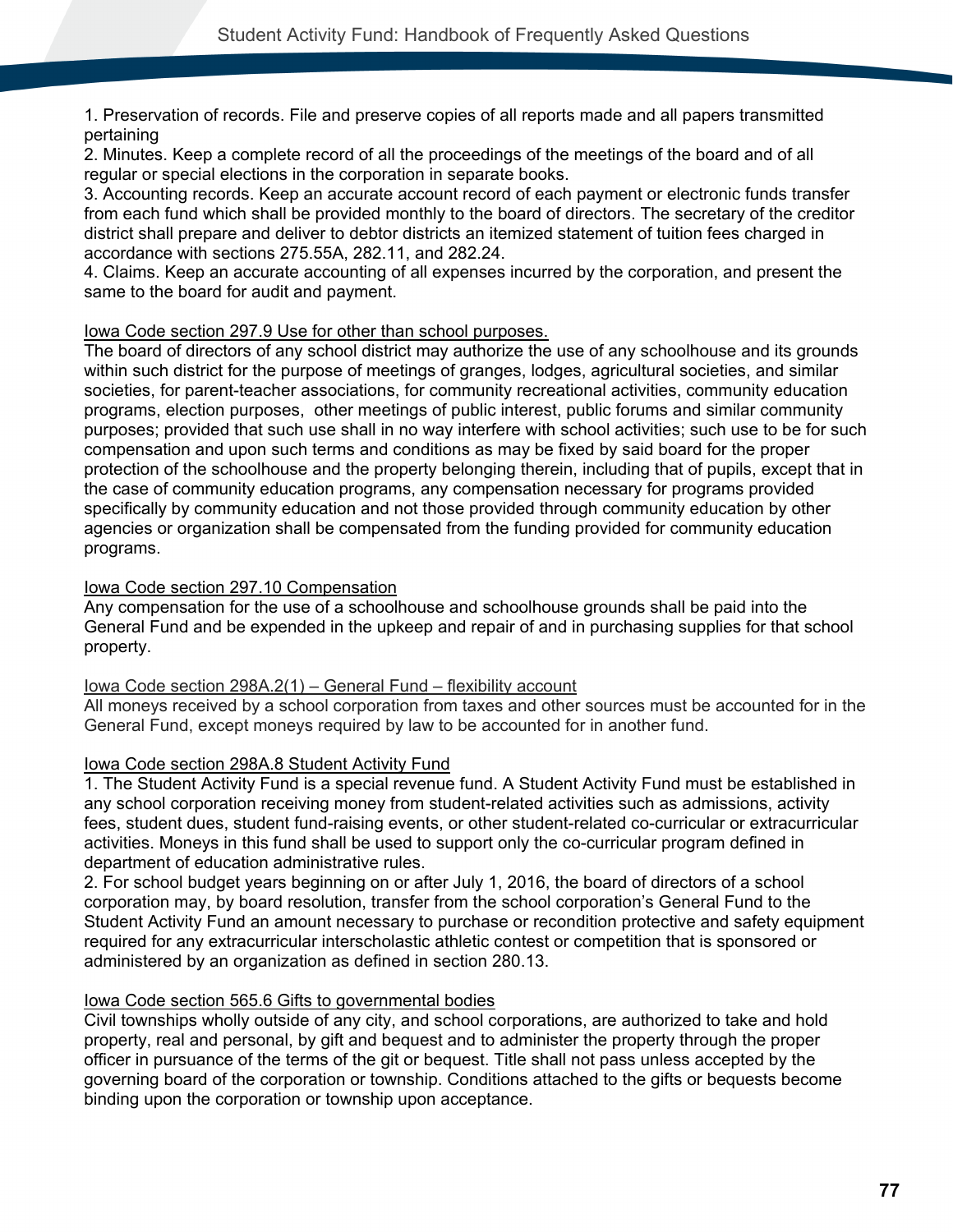## Component Unit

"Legally separate organizations for which the elected officials of the primary government are financially accountable. In addition, component units can be other organizations for which the nature and significance of their relationship with a primary government are such that exclusion would cause the reporting entity's financial statements to be misleading." (GASB Statement 14, as amended by GASB Statements 39 and 61). GASB [statement 80](https://www.gasb.org/jsp/GASB/Document_C/DocumentPage?cid=1176167862585&acceptedDisclaimer=true) provides additional clarification of PCUs for separately established, non-profit entities where the government corporation is the sole corporate member. GASB [statement 84](https://gasb.org/jsp/GASB/Document_C/DocumentPage?cid=1176168786182&acceptedDisclaimer=true) establishes criteria for identifying PCUs for those with whom a fiduciary relationship exists.

## Dillon's Rule and Limited Home Rule

School districts operate under Dillon's Rule. This means school districts "possess and can exercise the following powers and no others: First, those granted in express words; second, those necessarily implied or necessarily incident to the powers expressly granted; and third, those absolutely essential to the declared objects and purposes of the (school) corporation – not simply convenient or desired, but indispensable" (Black, H.C., *Black's Law Dictionary*, 6th ed. 1990: West Publishing, St. Paul.)

During the 2017 legislative session, Iowa Code section 274.3 (limited home rule) was enacted to provide more flexibility for school districts in their exercise of powers where the law or administrative rule does not already prescribe or prohibit action. However, school district action may not be inconsistent with the state or federal law.

## Financial Reporting Entity

"The financial reporting entity consists of the primary government and organizations for which the primary government is financially accountable. In addition, the primary government may determine, through exercise of management's professional judgment, that the inclusion of an organization that does not meet the financial accountability criteria is necessary in order to prevent the reporting entity's financial statements from being misleading." This determination should be based on the nature and significance of the organization's relationship with the district. (GASB Statement 14, as amended by GASB Statement 61)

## GASB

Governmental Accounting Standards Board (GASB) establishes accounting and financial reporting standards for U.S. state and local governments that follow Generally Accepted Accounting Principles (GAAP).

## Internal Control

"A process, effected by an entity's governing body, management, and other personnel, designed to provide reasonable assurance regarding the achievement of objectives in the following categories: (1) reliability of financial reporting, (2) compliance with applicable laws and regulations and (3) effectiveness and efficiency of operations."

Internal control is the responsibility of all officials and employees of the school district and is designed to protect both the district and its employees.

Recommended governmental internal control procedures are detailed in the Iowa Auditor of State's Internal Control Questionnaire located on the [Auditor of State website.](http://auditor.iowa.gov/) Select "audit practice aids" and page down to ["internal control questionnaire.](https://www.auditor.iowa.gov/other-resources/audit-practice-aids)"

# Primary Government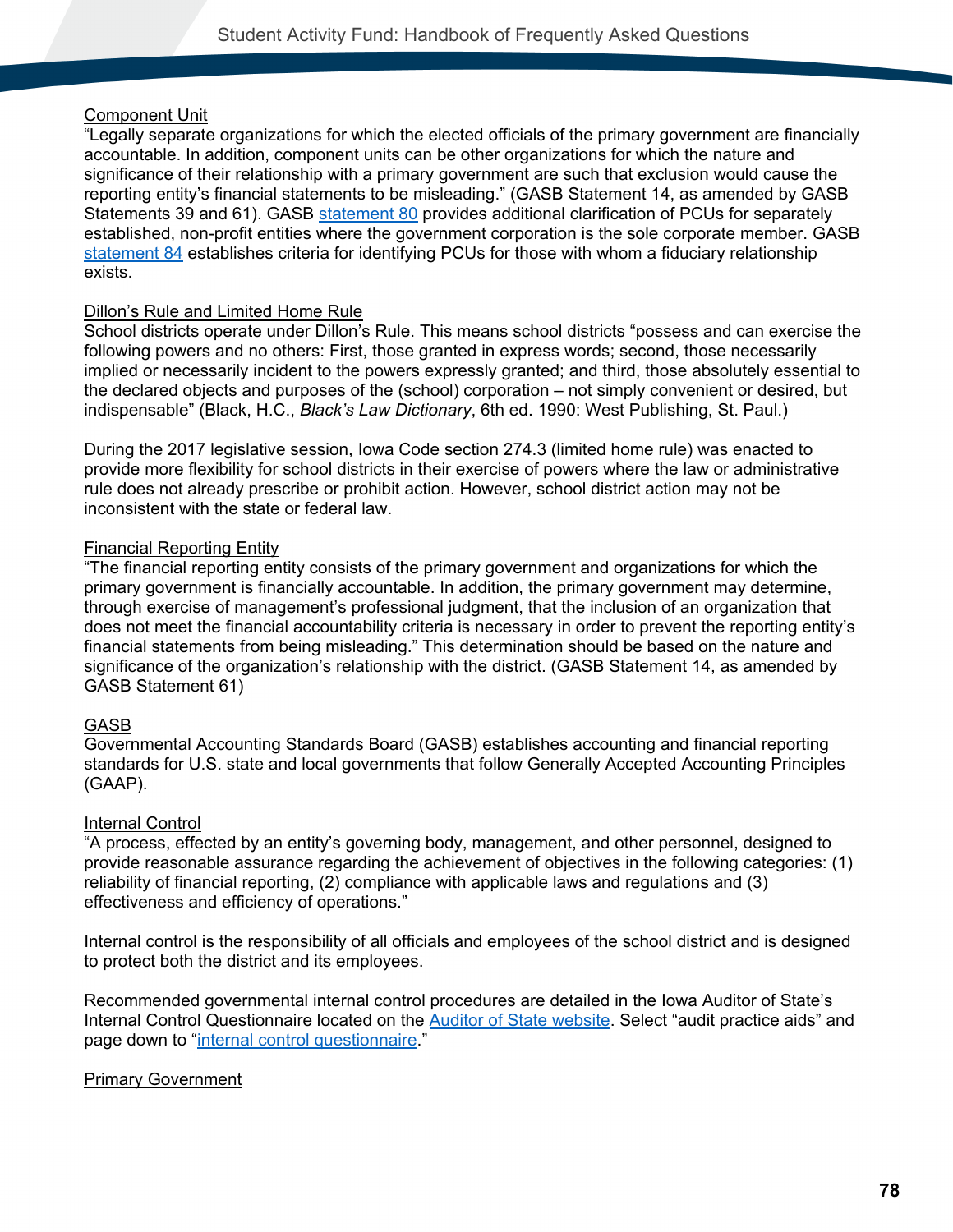"A state government or general purpose local government. Also, a special-purpose government that has a separately elected governing body, is legally separate and is fiscally independent of other state and local governments." (GASB Statement 14)

#### Iowa Administrative Code r. 281 – 12.3

Administration. The following standards shall apply to the administration of accredited schools and school districts.

12.3(2) Policy manual. The board shall develop and maintain a policy manual which provides a codification of its policies, including the adoption date, the review ate, and any revision date for each policy. Policies shall be reviewed at least every five years to ensure relevance to current practices and compliance with the Iowa Code, administrative rules and decisions, and court decisions.

#### Iowa Administrative Code rule 281 – 12.6

The following standards shall apply to the activity program of accredited schools and school districts.

12.6(1) General guidelines. Each board shall sponsor a pupil activity program sufficiently broad and balanced to offer opportunities for all pupils to participate. The program shall be supervised by qualified professional staff and shall be designed to meet the needs and interests and challenge the abilities of all pupils consistent with their individual stages of development; contribute to the physical, mental, athletic, civic, social, moral, and emotional growth of all pupils; offer opportunities for both individual and group activities; be integrated with the instructional program; and provide balance so a limited number of activities will not be perpetuated at the expense of others.

12.6(2) Supervised intramural sports. If the board sponsors a voluntary program of supervised intramural sports for pupils in grades seven through twelve, qualified personnel and adequate facilities, equipment, and supplies shall be provided. Middle school grades below grade seven may also participate.

## Iowa Administrative Code r. 281 – 18.1 Policy

It is the policy of the department of education that no Iowa student enrolled in a public school be excluded from participation in or denied the benefits of course offerings and related activities due to the student's or the student's parent's or guardian's financial inability to pay a fee associated with the class, program, or activity.

## Iowa Administrative Code r. 281 – 18.2 (256) Fee Policy

The board of directors of a public school shall adopt a policy regarding the charging and collecting of fees for course offerings and related activities. The policy established by the board of directors shall apply to any fees charged. The board shall require that procedures be developed to implement the policy pursuant to these rules.

## Iowa Administrative Code r. 281- 18.3(1)a. Waiver

A Student shall be granted a waiver of all fees covered by this chapter if the student or the student's family meets the financial eligibility criteria for free meals offered under the Child Nutrition Program.

## Iowa Administrative Code rule 281 – 36.15(6)

*Summer camps and clinics and coaching contacts out of season.* 

a. School personnel, whether employed or volunteers, of a member or associate member school shall not coach that school's student athletes during the school year in a sport for which the school personnel are currently under contract or are volunteers, outside the period from the official first day of practice through the finals of tournament play. Provided, however, school personnel may coach a senior student from the coach's school in an all-star contest once the senior student's interscholastic athletic season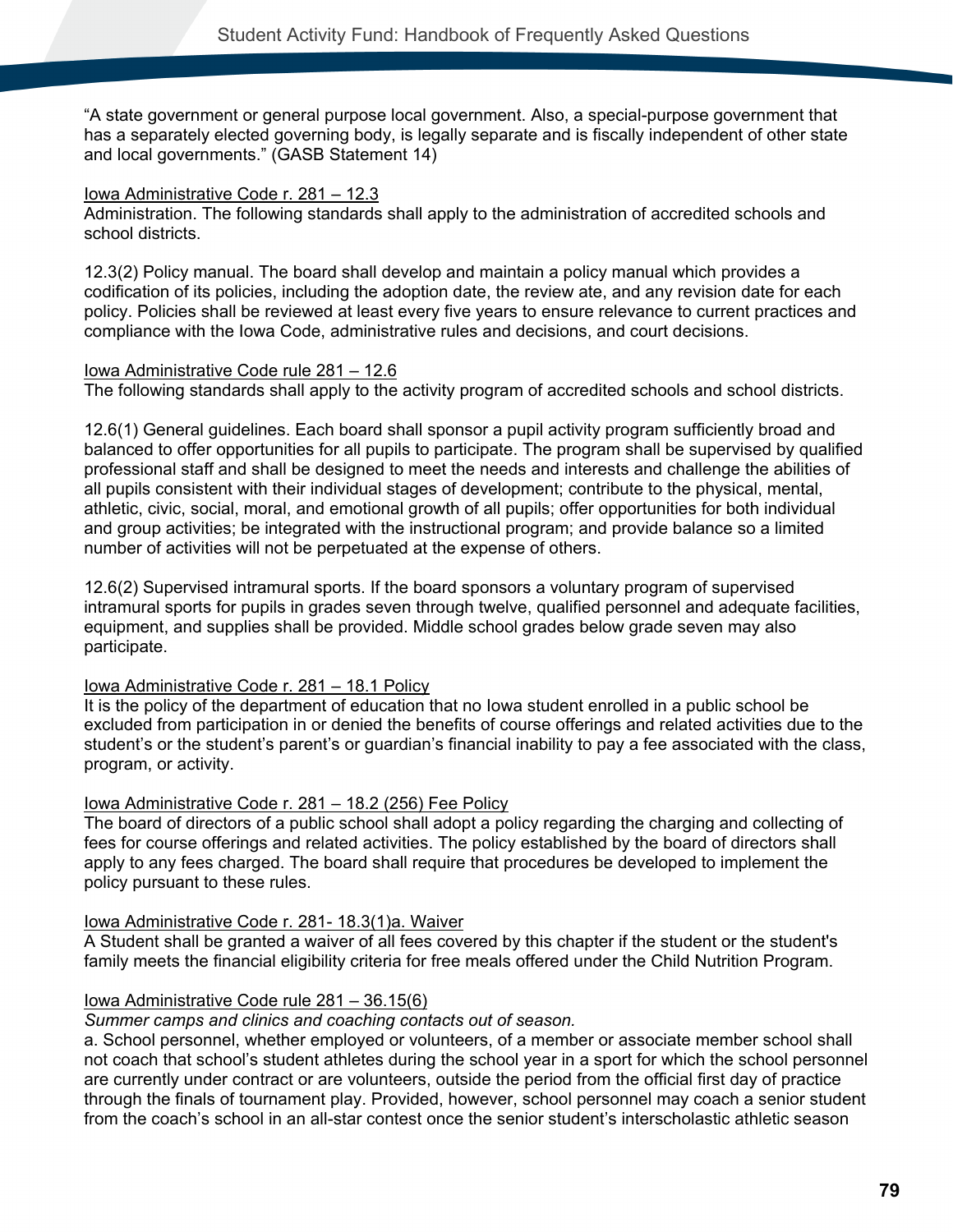for that sport has concluded. In addition, volunteer or compensated coaching personnel shall not require students to participate in any activities outside the season of that coach's sport as a condition of participation in the coach's sport during its season.

b. A summer team or individual camp or clinic held at a member or associate member school facility shall not conflict with sports in season. Coaching activities between June 1 and the first day of fall sports practices shall not conflict with sports in season. The associations in their discretion may establish a dead period up to 14 calendar days in length. During a dead period coaches will not be allowed to have contact with students.

c. Rescinded IAB 4/20/11, effective 5/25/11.

d. Penalty. A school whose volunteer or compensated coaching personnel violate this rule is ineligible to participate in a governing organization-sponsored event in that sport for one year with the violator(s) coaching.

## Iowa Administrative Code r. 281 – 98.60 Levies and funds.

Tax levies or funds that are required by law to be expended only for the specific items listed in statute shall be accounted for in a similar way to categorical funding. Each fund is mutually exclusive and completely independent of any other fund. No fund shall be used as a clearing account for another fund, no fund may retire the debt of another fund unless specifically authorized in statute, and transfers between funds shall be accomplished only as authorized in statute or as approved by the school budget review committee. Public funds shall not be used for private purposes.

#### <span id="page-83-0"></span>Iowa Administrative Code r. 281 – 98.61(2): Appropriate uses of the General Fund

Appropriate expenditures in the General Fund include, but are not limited to, the following:

a. Providing day-to-day operations to the district or area education agency, such as salaries, employee benefits, purchased services, supplies, and expenditures for instructional equipment.

b. Purchasing school buses from unobligated funds on hand.

c. Establishing and maintaining dental clinics for children and offering courses of instruction on oral hygiene.

d. Employing public health nurses.

e. Funding insurance agreements if the district has not certified a district management levy.

f. Purchasing books and other supplies to be loaned, rented, or sold at cost to students.

g. Purchasing safety eye-protective devices and safety ear-protective devices.

h. Purchasing bonds and premiums for bonds for employees who have custody of funds belonging to the school district or area education agency or funds derived from extracurricular activities and other sources in the conduct of their duties.

i. Paying assessed costs related to changes in boundaries, reorganization, or dissolution.

j. Publishing the notices and estimates and the actual and necessary expenses of preparing the budget.

k. Engraving and printing school bonds, in the case of a school district.

l. Transferring interest and principal to the debt service fund when due for loans to purchase equipment authorized under Iowa Code section 279.48 and loans to be used for energy conservation measures under Iowa Code section 473.20, in the case of a school district, where the original proceeds were accounted for in the General Fund.

m. Transferring interest and principal to the debt service fund when due for lease purchase agreements related to capital projects authorized under Iowa Code section 273.3(7), in the case of an area education agency.

n. Funding asbestos projects including the costs of inspection and reinspection, sampling, analysis, assessment, response actions, operations and maintenance, training, periodic surveillance, and developing of management plans and record-keeping requirements relating to the presence of asbestos in school buildings and its removal or encapsulation as authorized by the school budget review committee in the case of a school district.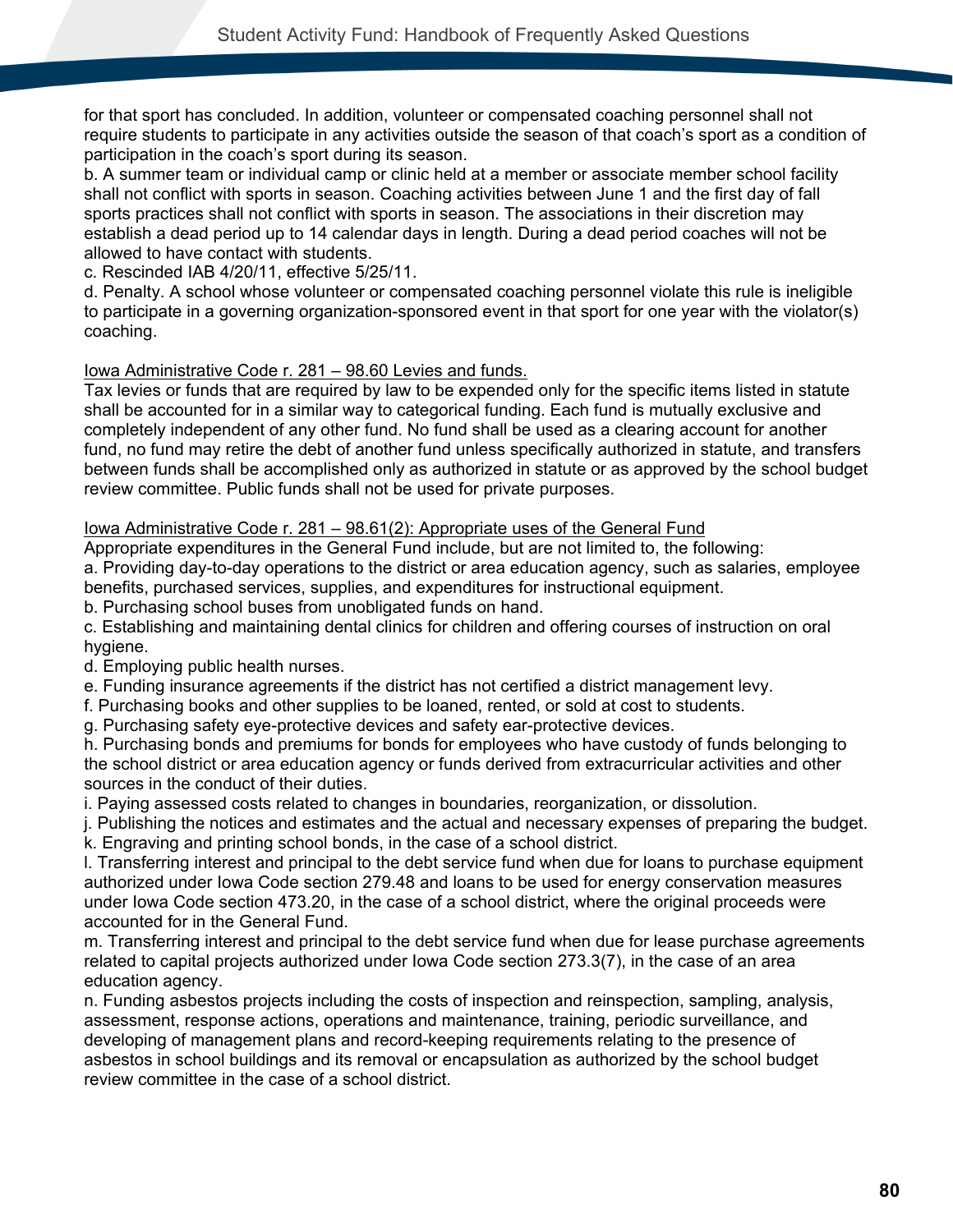o. Funding energy conservation projects entered into with the department of natural resources or its duly authorized agents or representatives pursuant to Iowa Code section 473.20, in the case of a school district.

p. Transferring to a capital projects fund as authorized by the school budget review committee, in the case of a school district.

q. Transferring to a capital projects fund as funds are due to be expended on a capital project authorized under Iowa Code section 273.3(7), in the case of an area education agency.

r. Start-up costs, other than land purchase, for the first year of a new student construction program. s. Beginning with the budget year beginning July 1, 2016, transferring, by board resolution, to the Student Activity Fund an amount necessary to purchase or, beginning with the budget year beginning July 1, 2018, recondition protective and safety equipment required for any extracurricular interscholastic athletic contest or competition that is sponsored or administered by an organization as defined in Iowa Code section 280.13, as allowed under Iowa Code section 298A.2 pursuant to Iowa Code section 298A.8(2).

t. Paying any other costs not required to be accounted for in another fund

# Iowa Administrative Code r. 281 – 98.61(3): Inappropriate uses of the General Fund

Inappropriate expenditures in the General Fund include the following:

a. Purchasing land or improvements.

b. Purchasing or constructing buildings or for capital improvements to real property except under special circumstances authorized by the school budget review committee, in the case of a school district, or except as authorized under Iowa Code section 273.3(7), in the case of an area education agency.

c. Modifying or remodeling school buildings or classrooms even if to make them accessible.

d. Paying interest and principal on long-term indebtedness for which the original proceeds were not accounted for in the General Fund.

e. Funding lease-purchases.

f. Purchasing portable buildings.

g. Paying individuals or private organizations that are not audited and allowed and related to goods received or services rendered.

h. Paying other costs that are not operating or current expenditures for public education and are not expressly authorized in the Iowa Code.

## Iowa Administrative Code r. 281 – 98.64(2) Appropriate Uses of PPEL

Appropriate expenditures in the PPEL fund include the following:

a. Purchase of grounds including the legal costs relating to the property acquisition, costs of surveys of the property, costs of relocation assistance under state and federal law, and other costs incidental in the property acquisition.

b. Improvement of grounds including grading, landscaping, paving, seeding, and planting of shrubs and trees; constructing sidewalks, roadways, retaining walls, sewers and storm drains, and installing hydrants; surfacing and soil treatment of athletic fields and tennis courts; exterior lighting, including athletic fields and tennis courts; furnishing and installing flagpoles, gateways, fences, and underground storage tanks which are not parts of building service systems; demolition work; and special assessments against the school district for public improvements.

c. Construction of schoolhouses or buildings.

d. Construction of roads to schoolhouses or buildings.

e. Purchasing, leasing, or lease-purchasing equipment or technology exceeding \$500 in value per purchase, lease, or lease-purchase transaction.

(1) "Equipment" means both equipment and furnishings. The cost limitation for equipment does not apply to recreational equipment pursuant to paragraph 98.64(2)"n" or equipment that becomes an integral part of real property such as furnaces, boilers, water heaters, and central air-conditioning units that are included in repairs to a building pursuant to paragraph 98.64(2)"h."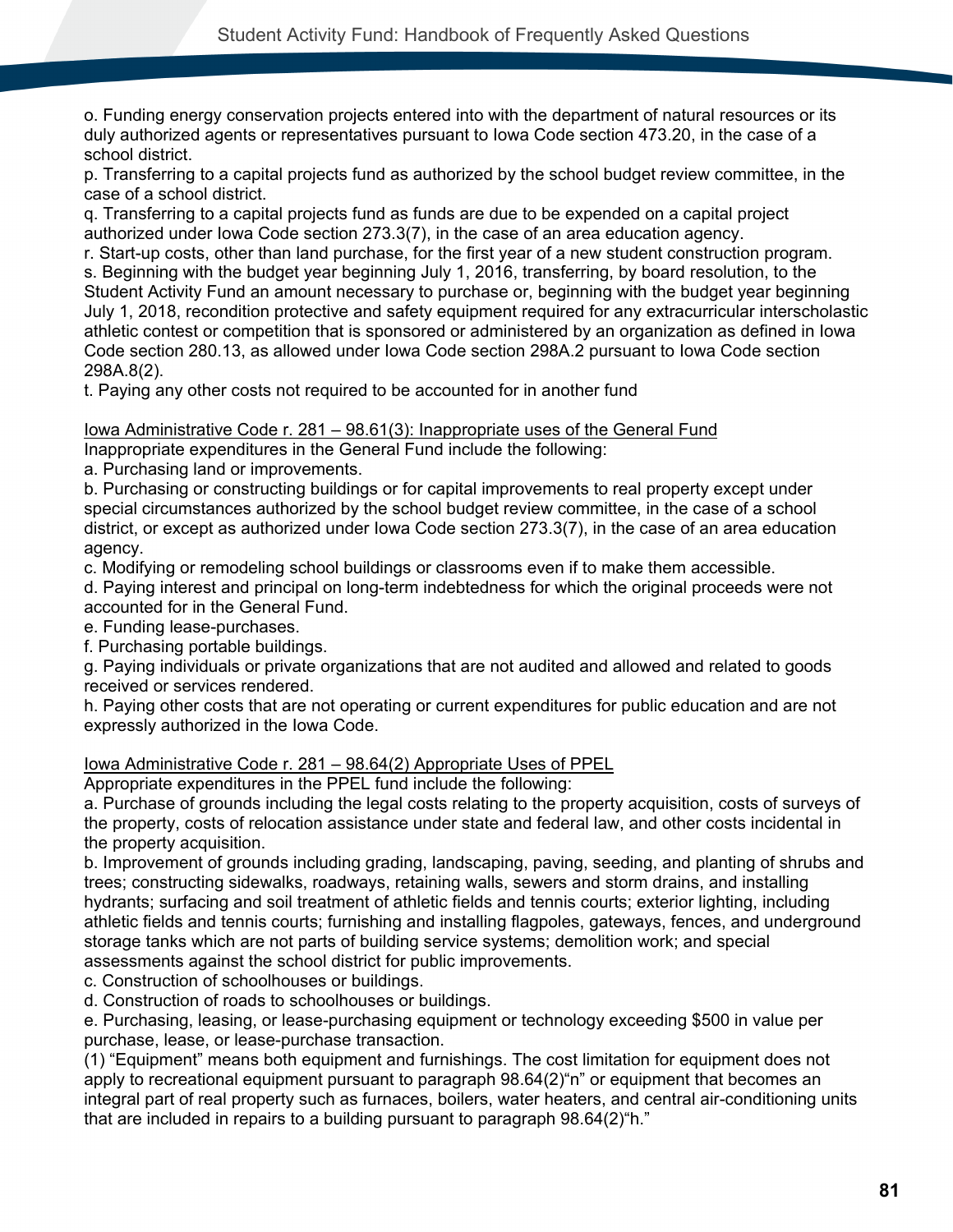(2) "Transaction" means a business deal or agreement between a school district and a provider of goods or services. Technology may be bundled for purposes of exceeding \$500 per transaction. f. Transferring to debt service for payments, when due, of debts contracted for the erection or construction of schoolhouses or buildings, not including interest on bonds.

g. Procuring or acquisition of library facilities.

h. Repairing, remodeling, reconstructing, improving, or expanding the schoolhouses or buildings and the additions to existing schoolhouses. "Repairing" means restoring an existing structure or thing to its original condition, as near as may be, after decay, waste, injury, or partial destruction, but does not include maintenance. "Reconstructing" means rebuilding or restoring as an entity a thing which was lost or destroyed. "Maintenance" means to cause to remain in a state of good repair or to keep equipment in effective working condition and ready for daily use. Maintenance includes cleaning, upkeep, inspecting for needed maintenance, preserving the existing state or condition, preventing a decline in the existing state or condition, and replacing parts, unless otherwise a repair.

i. Energy conservation projects.

j. Transferring interest and principal to the debt service fund when due for loans to purchase equipment authorized under Iowa Code section 279.48, for loans in anticipation of the collection of the voterapproved property under Iowa Code section 297.36, and loans to be used for energy conservation measures under Iowa Code section 473.20, in the case of a school district, when the original proceeds were accounted for in the PPEL fund.

k. The rental of facilities under Iowa Code chapter 28E.

l. Purchase of transportation equipment for transporting students and for repairing such transportation equipment when the cost of the repair exceeds \$2,500. "Repairing," for purposes of this paragraph, means restoring an existing item of transportation equipment to its original condition, as near as may be, after gradual obsolescence of physical and functional use due to wear and tear, corrosion and decay, or partial destruction, and includes maintenance that meets the definition of equipment and repair and the cost of which exceeds \$2,500.

m. Purchase of buildings or lease-purchase option agreements for school buildings.

n. Purchase of equipment for recreational purposes.

o. Payments to a municipality or other entity as required under Iowa Code section 403.19, section 2. p. Asbestos projects including costs of inspection and reinspection, sampling, analysis, assessment, response actions, operations and maintenance, training, periodic surveillance, development of management plans and record-keeping requirements relating to the presence of asbestos in school buildings of the district and its removal or encapsulation.

q. Purchase, erect, or acquire a building for use as a school meal facility, and equip a building for that use.

r. Purchase of land as part of start-up costs for a new student construction program or if the sale proceeds of the previous student construction were insufficient to purchase land, but not for materials and supplies for a facility intended to be sold.

s. Construction materials and supplies for a student-constructed building or shed intended to be retained by and used by the district.

t. Demolition of a district-owned building.

u. Improving buildings or sites for the purpose of accessing digital telecommunications over multiple channels, often referred to as broadband.

Iowa Administrative Code r. 281 – 98.64(3) Inappropriate uses of the PPEL fund.

Inappropriate expenditures in the PPEL fund include the following:

a. Student construction materials and supplies for a facility intended to be sold.

b. Salaries and benefits.

- c. Travel.
- d. Supplies.
- e. Facility, vehicle, or equipment maintenance.
- f. Printing costs or media services.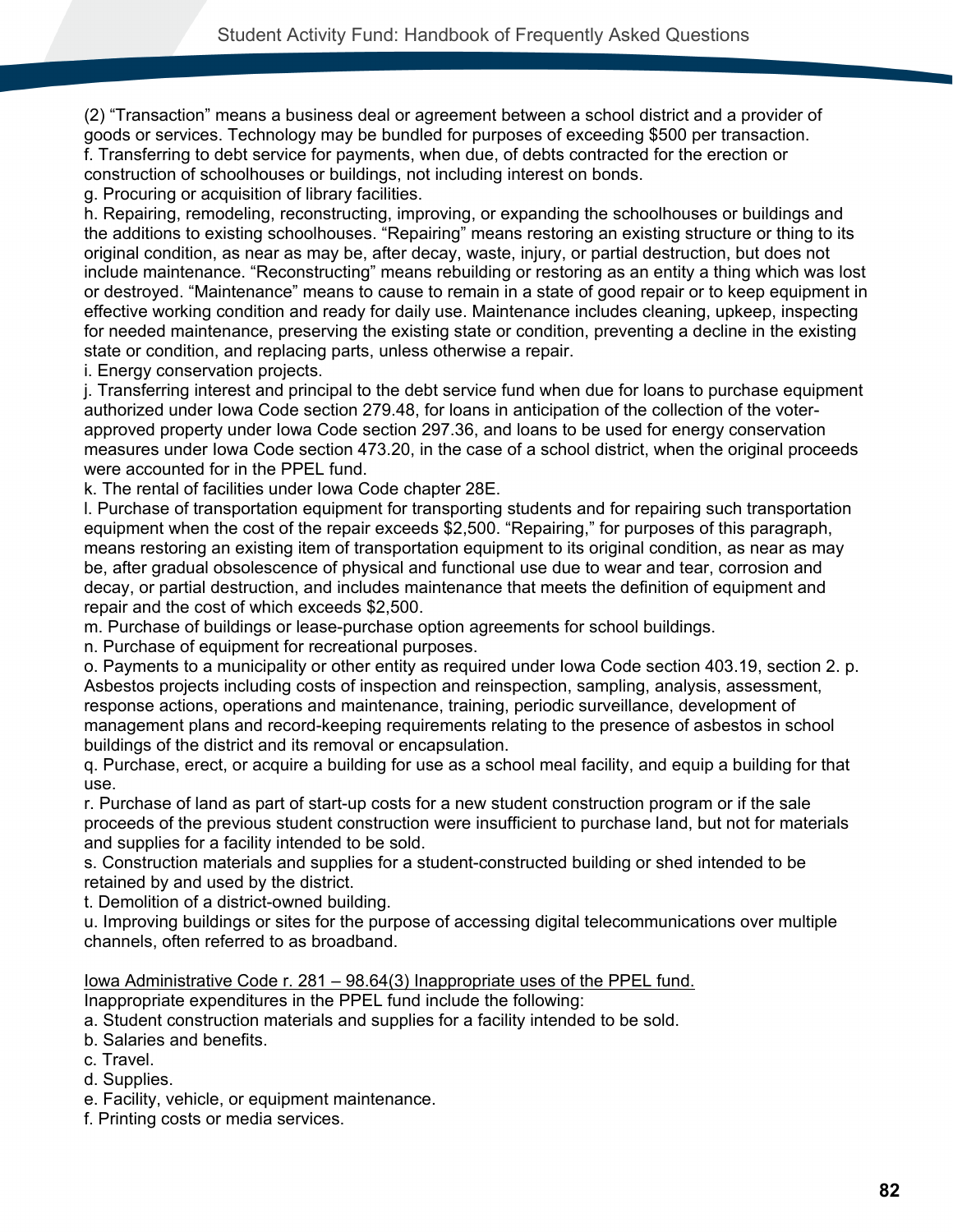## g. Any other purpose not expressly authorized in the Iowa Code

#### Iowa Administrative Code rule 281 – 98.70 Student Activity Fund

The Student Activity Fund must be established in any school district receiving moneys from studentrelated activities such as admissions, activity fees, student dues, student fund-raising events, or other student-related co-curricular or extracurricular activities. Moneys collected through school activities are public funds that are the property of the school district and are under the financial control of the school board. Upon dissolution of an activity, such as a graduating class or student club, the surplus must be used to support other student activities in the Student Activity Fund. Prudent and proper accounting of all receipts and expenditures in these accounts is the responsibility of the board. School districts may maintain subsidiary records for student activities if those records are reconciled to the official records on a monthly basis; however, all official accounting records of the Student Activity Fund shall be maintained within the school district's chart of account pursuant to Uniform Financial Accounting for Iowa School Districts and Area Education Agencies.

#### 98.70(1) Sources of revenue in the Student Activity Fund.

Sources of revenue in the Student Activity Fund include income derived from student activities such as gate receipts, ticket sales, admissions, student club dues, donations, fund-raising events, and any other receipts derived from student body co-curricular or extracurricular activities, contests, and exhibitions as well as interest on the investment of those moneys.

#### <span id="page-86-0"></span>98.70(2) Appropriate uses of the Student Activity Fund.

Appropriate expenditures in the Student Activity Fund include ordinary and necessary expenses of operating school district-sponsored and district-supervised student co-curricular and extracurricular activities, including purchasing services from another school district to provide for the eligibility of enrolled students in interscholastic activities provided by the other school district when that school district does not provide an interscholastic activity for its students.

#### <span id="page-86-1"></span>98.70(3) Inappropriate uses of the Student Activity Fund.

Inappropriate expenditures in the Student Activity Fund include the following:

a. Maintenance of funds raised by outside organizations.

b. The cost of bonds for employees having custody of funds derived from co-curricular and

extracurricular activities in the conduct of their duties. These are costs to the General Fund. c. Expenditures that lack public purpose.

d. Payments to any private organization unless a fundraiser was held expressly for that purpose and the purpose of the fundraiser was specifically identified.

e. Transfers to any other fund of any surplus within the fund.

f. Payments more properly accounted for in another fund such as public tax funds, trust funds, state and federal grants, textbook/library book fines, fees, rents, purchases or sales, sales of school supplies, or curricular activities.

g. Use of the Student Activity Fund as a clearing account for any other fund.

- h. Cash payments to student members of activity groups.
- i. The cost of optional equipment or customizing uniforms.
- j. The cost of uniforms when the following two tests are not met:
	- (1)The activity is a part of the school's educational program, and

(2)The wearing of the uniform or equipment is necessary in order to participate.

k. Hospital or medical claims for student injuries or procurement of student medical insurance.

l. Optional costs related to activities that are not necessary to the co-curricular and extracurricular program such as promotional costs.

m. Membership fees in student activity-related associations if the fees are optional, i.e., nonmember schools may participate in sponsored events.